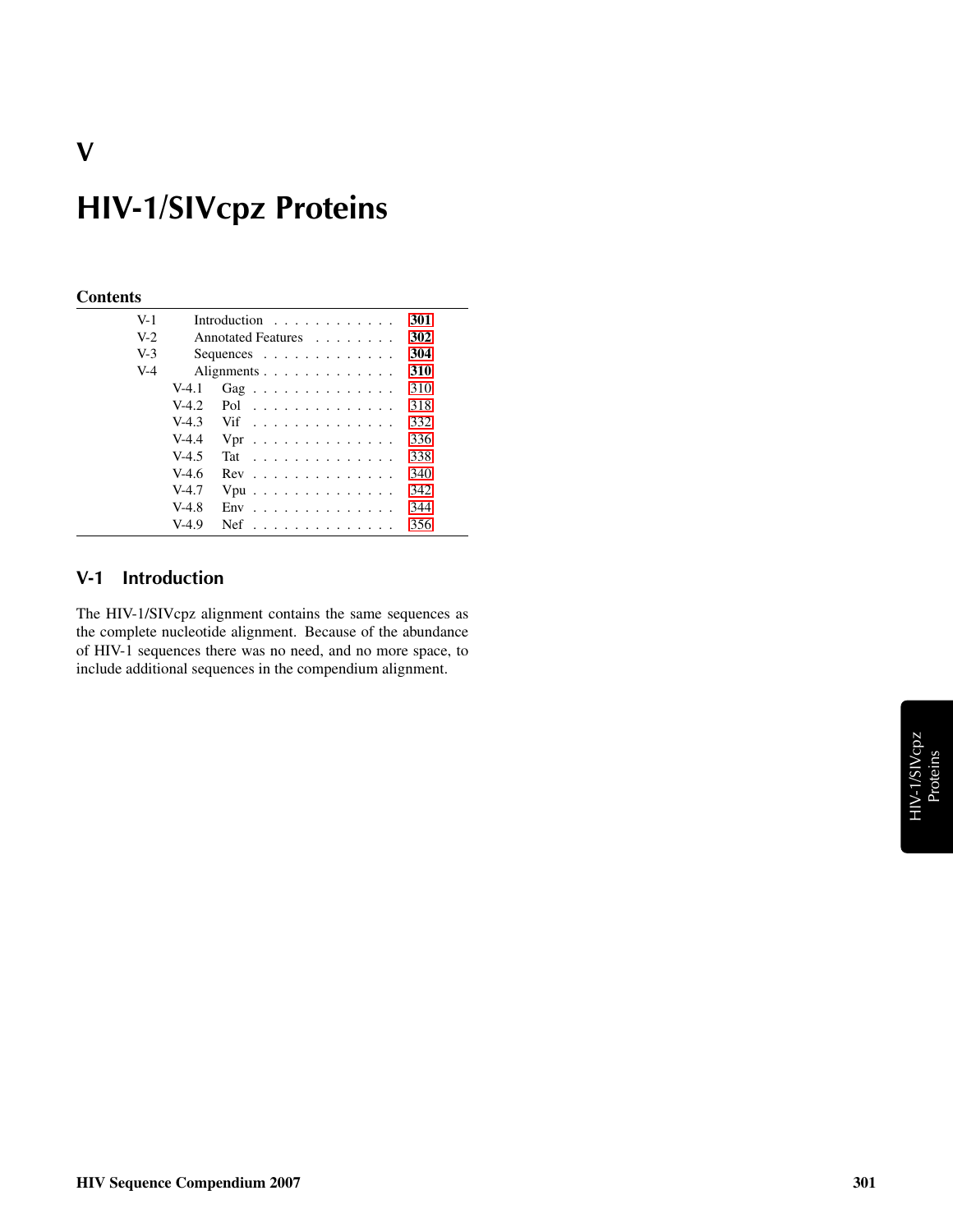#### <span id="page-1-0"></span>V-2 Annotated Features

Features of HIV-1 annotated in the alignment that follows.

| <b>Feature</b>              | Protein | Location     | Page |
|-----------------------------|---------|--------------|------|
| Gag start, p17 start        | Gag     | 1            | 310  |
| membrane binding            | Gag     | $1 - 30$     | 310  |
| nuclear localization        | Gag     | 11-35        | 310  |
| nuclear localization        | Gag     | 106-116      | 310  |
| phosphorylation site        | Gag     | 112          | 310  |
| p17 end                     | Gag     | 132          | 310  |
| p24 start                   | Gag     | 133          | 310  |
| CyPA binding                | Gag     | 205-241      | 312  |
| major homology region       | Gag     | 285-304      | 312  |
| p24 end                     | Gag     | 364          | 314  |
| p2 start                    | Gag     | 365          | 314  |
| p2 end                      | Gag     | 377          | 314  |
| p7 start                    | Gag     | 378          | 314  |
| Zn motif                    | Gag     | 392-404      | 314  |
| Zn motif                    | Gag     | 413-425      | 314  |
| p7 end                      | Gag     | 432          | 314  |
| p1 start                    | Gag     | 433          | 314  |
| p1 end                      | Gag     | 448          | 314  |
| p6 start                    | Gag     | 449          | 314  |
| Vpr binding                 | Gag     | 455-460      | 314  |
| Vpr binding                 | Gag     | 489-494      | 316  |
| p6 end, Gag end             | Gag     | 501          | 316  |
| Gag-Pol TF start            | Pol     | $\mathbf{1}$ | 318  |
| Gag-Pol TF end              | Pol     | 56           | 318  |
| protease start              | Pol     | 57           | 318  |
| protease end                | Pol     | 155          | 320  |
| p66, p51 RT start           | Pol     | 156          | 320  |
| M41L                        | Pol     | 196          | 320  |
| D67N                        | Pol     | 222          | 320  |
| K70R                        | Pol     | 225          | 320  |
| D110 catalytic site         | Pol     | 265          | 320  |
| polymerase motif            | Pol     | 337-342      | 322  |
| T215Y                       | Pol     | 370          | 322  |
| K219Q                       | Pol     | 374          | 322  |
| p51 RT end                  | Pol     | 595          | 324  |
| p15 RNase H start           | Pol     | 596          | 324  |
| p66 RT, p15 Rnase H end     | Pol     | 715          | 326  |
| p31 Integrase start         | Pol     | 716          | 326  |
| p31 Integrase end           | Pol     | 1003         | 330  |
| Pol end                     | Pol     | 1003         | 330  |
| Vif start                   | Vif     | 1            | 332  |
| Vif end                     | Vif     | 192          | 334  |
| Vpr start                   | Vpr     | 1            | 336  |
| oligomerization             | Vpr     | $2 - 43$     | 336  |
| amphipathic $\alpha$ -helix | Vpr     | 16-34        | 336  |
| H(S/N)RIG motifs            | Vpr     | 73-84        | 336  |
| frameshift in HXB2          | Vpr     | 72           | 336  |
| Vpr end in HXB2             | Vpr     | 79           | 336  |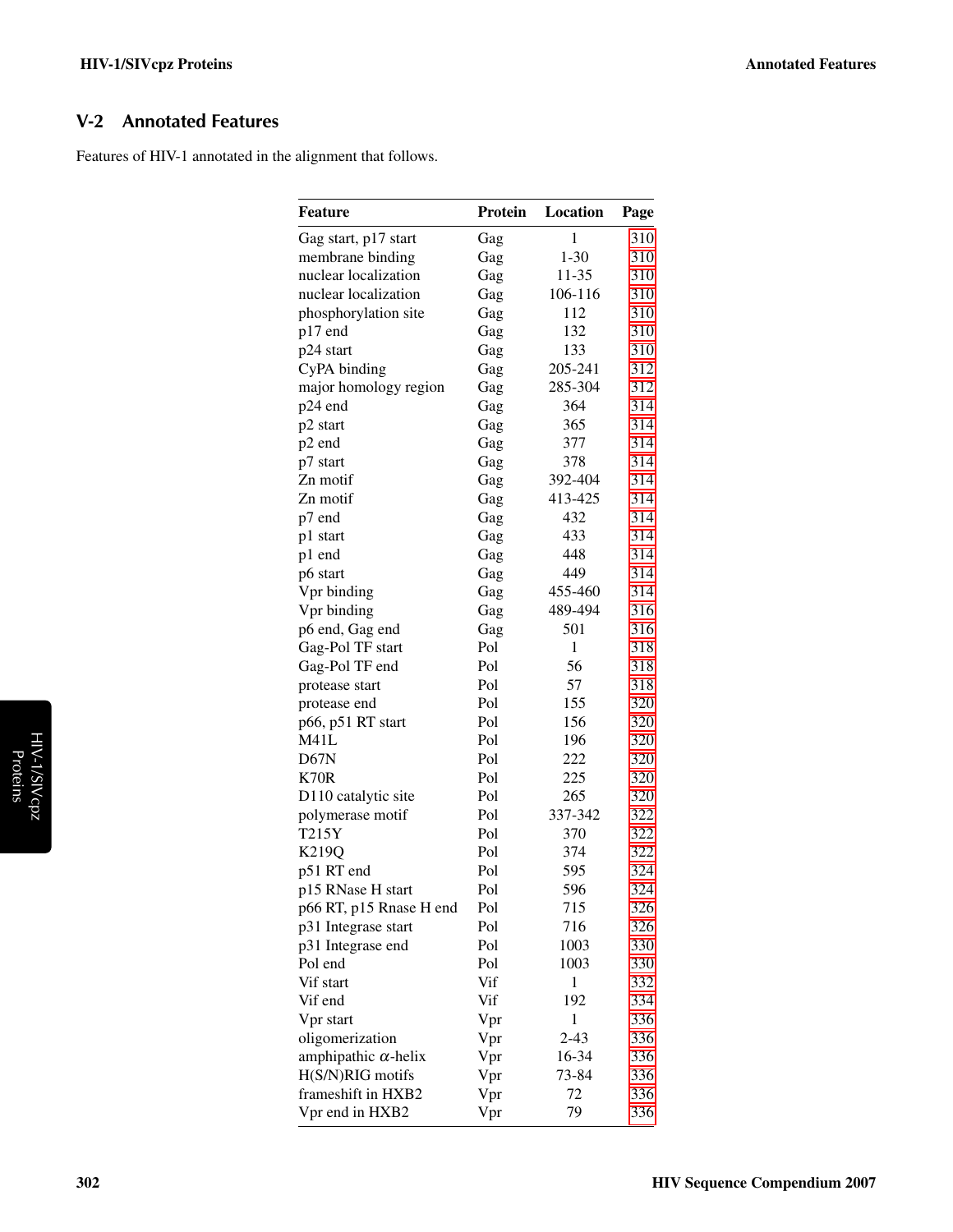| <b>Feature</b>           | Protein    | Location     | Page       |
|--------------------------|------------|--------------|------------|
| Vpr end                  | Vpr        | 97           | 336        |
| Tat start                | Tat        | 1            | 338        |
| disulfide bonding        | <b>Tat</b> | 22-37        | 338        |
| <b>NLS</b>               | Tat        | 49-57        | 338        |
| exon 1 end               | Tat        | 72           | 338        |
| exon 2 start             | <b>Tat</b> | 73           | 338        |
| Tat end                  | Tat        | 101          | 338        |
| Rev start                | Rev        | 1            | 340        |
| exon 1 end               | Rev        | 25           | 340        |
| exon 2 start             | Rev        | 26           | 340        |
| <b>NLS</b>               | Rev        | 34-49        | 340        |
| Leu-rich effector domain | Rev        | 75-83        | 340        |
| Rev end                  | Rev        | 116          | 340        |
| Vpu start                | Vpu        | $\mathbf{1}$ | 342        |
| transmembrane domain     | Vpu        | $1 - 27$     | 342        |
| cytoplasmic domain       | Vpu        | 28-82        | 342        |
| $\alpha$ -helix          | Vpu        | 31-49        | 342        |
| phos                     | Vpu        | 53           | 342        |
| phos                     | Vpu        | 57           | 342        |
| $\alpha$ -helix          | Vpu        | 59-72        | 342        |
| Vpu end                  | Vpu        | 83           | 342        |
| Env start                | Env        | $\mathbf{1}$ | 344        |
| signal peptide           | Env        | 30           | 344        |
| gp120 start              | Env        | 31           | 344        |
| glycosylation NVT        | Env        | 88-90        | 344        |
| V1                       | Env        | 131-156      | 344        |
| glycosylation NDT        | Env        | 136-138      | 344        |
| glycosylation NSS        | Env        | 141-143      | 346        |
| glycosylation NCS        | Env        | 156-158      | 346        |
| V2                       | Env        | 156-196      | 346        |
| glycosylation NIS        | Env        | 160-162      | 346        |
| glycosylation NDT        | Env        | 186-188      | 346        |
| glycosylation NTS        | Env        | 197-199      | 346        |
| glycosylation NKT        | Env        | 230-232      | 346        |
| glycosylation NGT        | Env        | 234-236      | 346        |
| glycosylation NVS        | Env        | 241-243      | 346        |
| glycosylation NGS        | Env        | 262-264      | 346        |
| glycosylation NFT        | Env        | 276-278      | 346        |
| glycosylation NTS        | Env        | 289-291      | 348        |
| glycosylation NCT        | Env        | 295-297      | 348        |
| V3                       | Env        | 296-331      | 348        |
| glycosylation NNT        | Env        | 301-303      | 348        |
| V3 tip                   | Env        | 312-315      | 348        |
| glycosylation NNT        | Env        | 339-341      | 348        |
| glycosylation NKT        | Env        | 356-358      | 348        |
|                          | Env        | 368          |            |
| CD4                      |            |              | 348        |
| CD4<br>V4                | Env<br>Env | 370          | 348<br>348 |
|                          |            | 385-418      |            |
| glycosylation NST        | Env        | 386-388      | 348        |
| glycosylation NST        | Env        | 392-394      | 348        |
| glycosylation NST        | Env        | 397-399      | 348        |
| glycosylation NNT        | Env        | 406-408      | 348        |
| CD <sub>4</sub>          | Env        | 427          | 350        |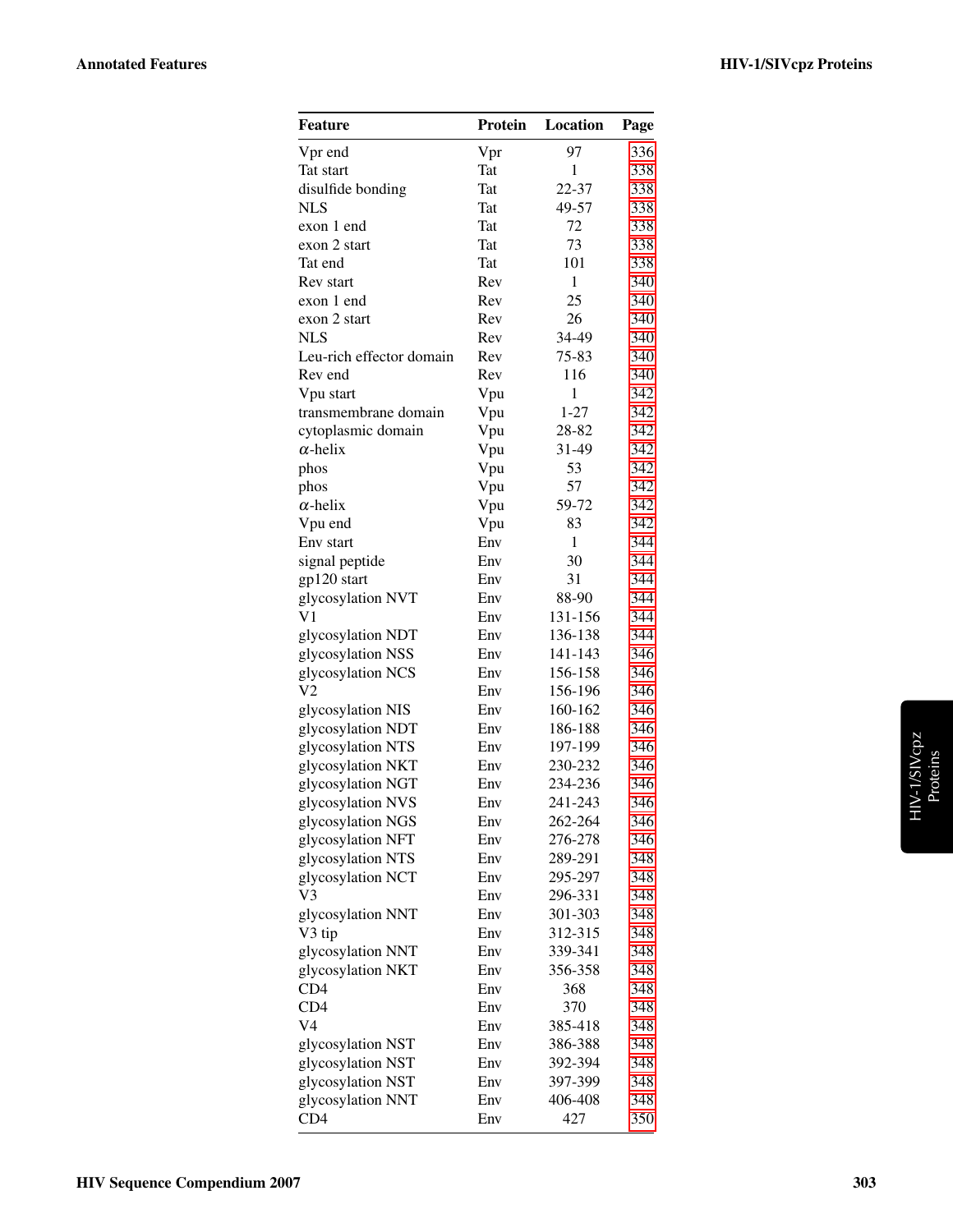| Feature                | <b>Protein</b> | Location  | Page |
|------------------------|----------------|-----------|------|
| CD4                    | Env            | 429       | 350  |
| CD4                    | Env            | 438       | 350  |
| glycosylation NIT      | Env            | 448-450   | 350  |
| V <sub>5</sub>         | Env            | 460-471   | 350  |
| glycosylation NES      | Env            | 463-465   | 350  |
| fusion peptide         | Env            | 510-527   | 350  |
| $gp120$ end            | Env            | 511       | 350  |
| gp41 start             | Env            | 512       | 350  |
| immunodominant region  | Env            | 588-607   | 352  |
| glycosylation NAS      | Env            | 611-613   | 352  |
| glycosylation NKS      | Env            | 616-618   | 352  |
| glycosylation NHT      | Env            | 624-626   | 352  |
| glycosylation NYT      | Env            | 637-639   | 352  |
| glycosylation NGS      | Env            | 750-752   | 354  |
| glycosylation NAT      | Env            | 816-818   | 354  |
| gp41 end               | Env            | 857       | 354  |
| Env end                | Env            | 857       | 354  |
| Nef start              | Nef            | 1         | 356  |
| myristoylation         | <b>Nef</b>     | $2 - 7$   | 356  |
| acidic cluster         | Nef            | $62 - 65$ | 356  |
| poly-P helix           | <b>Nef</b>     | 69-78     | 356  |
| phos                   | Nef            | 77        | 356  |
| phos                   | <b>Nef</b>     | 81        | 356  |
| HXB2 premature Nef end | Nef            | 124       | 356  |
| normal Nef end         | Nef            | 207       | 358  |

### <span id="page-3-0"></span>V-3 Sequences

Sequences included in the HIV-1 protein alignments.

| <b>Name</b>              | <b>Accession</b> | <b>Proteins</b> | <b>Author</b>     | <b>Reference</b>                 |
|--------------------------|------------------|-----------------|-------------------|----------------------------------|
| 01_AE.CF.90.90CF11697    | AF197340         | A11             | Anderson, JP      | J Virol 74(22); 10752-65 (2000)  |
| 01_AE.CN.05.FJ051        | DQ859178         | All             | Yan, Y            | Chin Med J(Engl) 119(19); 1622-8 |
|                          |                  |                 |                   | (2006)                           |
| 01_AE.CN.06.FJ054        | DQ859180         | All             | Yan, Y            | Chin Med J(Engl) 119(19); 1622-8 |
|                          |                  |                 |                   | (2006)                           |
| 01_AE.HK.x.HK001         | DQ234790         | All             | Tsui, SKW         | Unpublished                      |
| 01 AE.JP.93.93JP NH1     | AB052995         | All             | Sato, H           | J Virol 75(12); 5604-13 (2001)   |
| 01 AE.TH.01.01TH R2184   | AY945730         | All             | Watanaveeradej, V | ARHR 22(8); 801-7 (2006)         |
| 01 AE.TH.02.OUR769I      | AY358062         | All             | Tovanabutra, S    | ARHR 20(5); 465-75 (2004)        |
| 01 AE.TH.90.CM240        | U54771           | All             | Laukkanen, T      | J Virol 70(9); 5935-43 (1996)    |
| 01 AE.US.00.00US MSC1164 | AY444804         | All             | Tovanabutra, S    | ARHR 21(5); 424-9 (2005)         |
| 02_AG.CM.02.02CM_4082STN | AY371141         | All             | Kijak, GH         | ARHR 20(5); 521-30 (2004)        |
| 02 AG.EC.x.ECU41         | AY151001         | All             | Carr, JK          | ARHR 19(4); 329-32 (2003)        |
| 02 AG.FR.91.DJ264        | AF063224         | All             | Laukkanen, T      | Virology 247(1); 22-31 (1998)    |
| 02 AG.GH.03.GHNJ196      | AB231898         | All             | Tatsumi, M        | Unpublished                      |
| 02 AG.NG.01.PL0710       | DQ168577         | All             | Carr, JK          | Unpublished                      |
| 02 AG.NG.x.IBNG          | L39106           | All             | Howard, TM        | ARHR 10(12); 1755-7 (1994)       |
| 02_AG.SE.94.SE7812       | AF107770         | All             | Laukkanen, T      | Unpublished                      |
| 02_AG.SN.98.MP1211       | AJ251056         | All             | Toure-Kane, C     | $ARHR$ 16(6); 603-9 (2000)       |
| 02_AG.UZ.02.02UZ710      | AY829207         | All             | Carr, JK          | JAIDS 39(5); 570-5 (2005)        |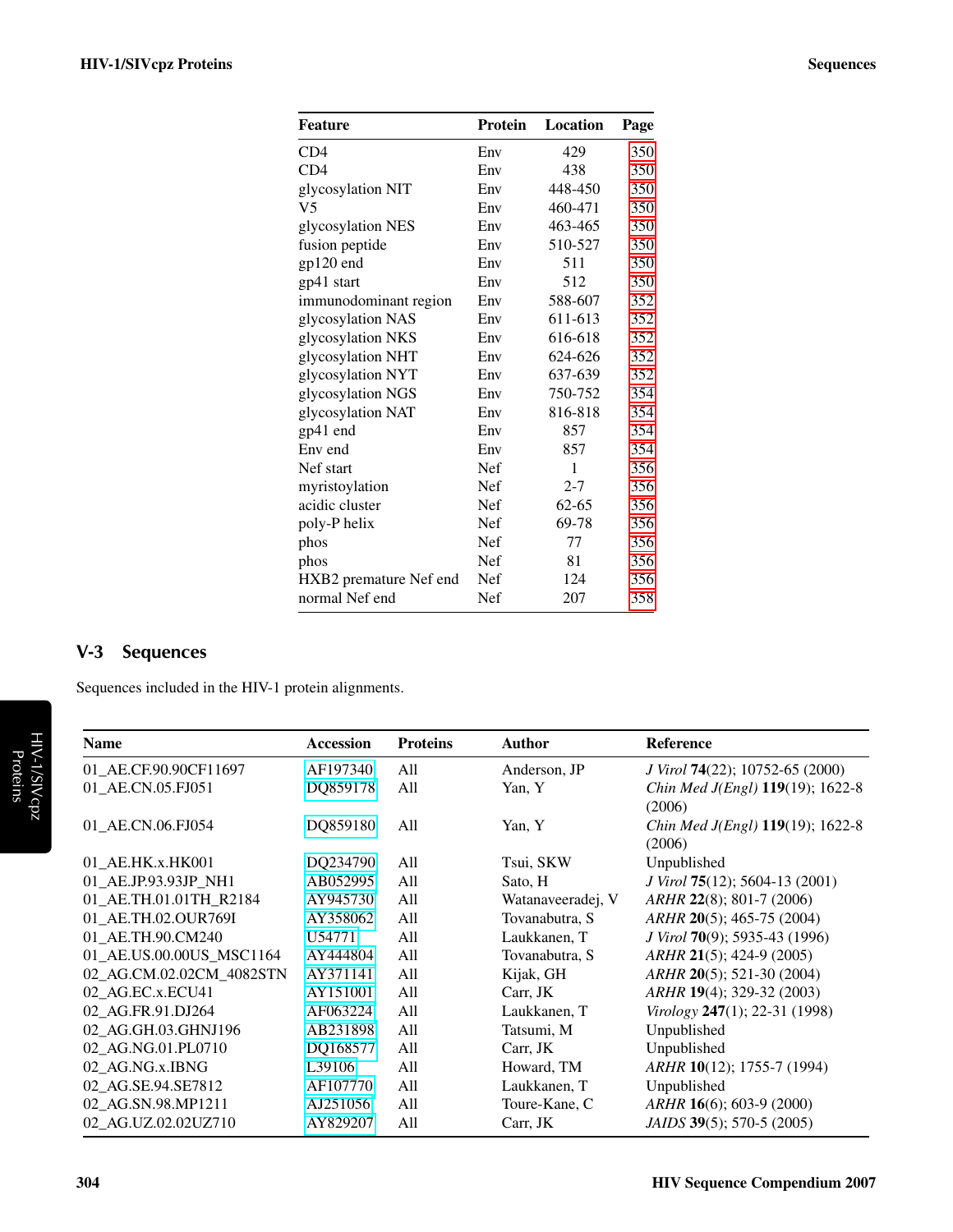| <b>Name</b>                          | <b>Accession</b>     | <b>Proteins</b> | <b>Author</b>              | Reference                                                  |
|--------------------------------------|----------------------|-----------------|----------------------------|------------------------------------------------------------|
| 03_AB.RU.97.KAL153_2                 | AF193276             | All             | Liitsola, K                | AIDS 12(14); 1907-19 (1998)                                |
| 04_cpx.CY.94.CY032                   | AF049337             | All             | Gao, F                     | J Virol 72(12); 10234-41 (1998)                            |
| 05_DF.BE.x.VI1310                    | AF193253             | All             | Laukkanen, T               | Virology 269(1); 95-104 (2000)                             |
| 06_cpx.AU.96.BFP90                   | AF064699             | All             | Oelrichs, RB               | ARHR 14(16); 1495-500 (1998)                               |
| 06 cpx.RU.05.04RU001                 | DQ400856             | All             | Galkin, AN                 | Unpublished                                                |
| 07_BC.CN.97.CN54                     | AX149771             | All             | Shao, Y                    | Patent: WO 0136614-A 125                                   |
|                                      |                      |                 |                            | 25-MAY-2001; Geneart GMBH                                  |
|                                      |                      |                 |                            | Gessellschaft fuer angewandte                              |
|                                      |                      |                 |                            | Boitechnologie(DE); Shao, Yiming                           |
|                                      |                      |                 |                            | (CN)                                                       |
| 08_BC.CN.97.97CNGX_6F                | AY008715             | All             | Piyasirisilp, S            | J Virol 74(23); 11286-95 (2000)                            |
| 09_cpx.GH.96.96GH2911                | AY093605             | All             | McCutchan, FE              | ARHR 20(8); 819-26 (2004)                                  |
| 10_CD.TZ.96.96TZ_BF061               | AF289548             | All             | Koulinska, IN              | ARHR 17(5); 423-31 (2001)                                  |
| 11_cpx.GR.x.GR17                     | AF179368             | All             | Paraskevis, D              | ARHR 16(9); 845-55 (2000)                                  |
| 12_BF.AR.99.ARMA159                  | AF385936             | All             | Carr, JK                   | $AIDS$ 15(15); F41-7 (2001)                                |
| 13_cpx.CM.96.1849                    | AF460972             | All             | Wilbe, K                   | ARHR 18(12):849-856 (2002)                                 |
| 14_BG.DE.01.9196_01                  | AY882421             | All             | Harris, B                  | ARHR 21(7):654-660 (2005)                                  |
| 14 BG.ES.99.X397                     | AF423756             | All             | Delgado, E                 | JAIDS 29(5); 536-43 (2002)                                 |
| 15_01B.TH.99.99TH_MU2079             | AF516184             | All             | Viputtigul, K              | ARHR 18(16); 1235-7 (2002)                                 |
| 16 A2D.KR.97.97KR004                 | AF286239             | All             | Gao, F                     | ARHR 17(8); 675-88 (2001)                                  |
| 18_cpx.CU.99.CU76                    | AY586540             | All             | Thomson, M                 | AIDS 19(11); 1155-63 (2005)                                |
| 19_cpx.CU.99.CU7                     | AY894994             | All             | Casado, G                  | JAIDS 40(5); 532-7 (2005)                                  |
| 20_BG.CU.03.CB471                    | AY900575             | All             | Perez, L                   | ARHR 22(8); 724-33 (2006)                                  |
| 21_A2D.KE.91.KNH1254                 | AY945737             | All             | Visawapoka, U              | ARHR 22(7); 695-702 (2006)                                 |
| 23_BG.CU.03.CB118                    | AY900571             | All             | Perez, L                   | ARHR 22(8); 724-33 (2006)                                  |
| 24_BG.CU.03.CB378                    | AY900574             | All             | Perez, L                   | ARHR 22(8); 724-33 (2006)                                  |
| 25_cpx.CM.01.101BA                   | DQ826726             | All             | Carr, JK                   | Unpublished                                                |
| 27_cpx.CD.97.97CDKTB49               | AJ404325             | All             | Vidal, N                   | ARHR 16(18); 2059-64 (2000)                                |
| 28_BF.BR.99.BREPM12609               | DQ085873             | All             | De Sa Filho, DJ            | ARHR 22(1); 1-13 (2006)                                    |
| 29_BF.BR.02.BREPM119                 | AY771590             | All             | Sa-Filho, DJ               | ARHR 21(2); 145-51 (2005)                                  |
| 31_BC.BR.02.110PA                    | EF091932             | All             | Santos, AF                 | $AIDS$ 20(16); 2011-9 (2006)                               |
| 33_01B.MY.05.05MYKL007_1             | DQ366659             | All             | Tee, KK                    | JAIDS 43(5):523-529 (2006)                                 |
| 34_01B.TH.99.OUR2478P                | EF165541             | All             | Tovanabutra, S             | ARHR 23(6):829-833 (2007)                                  |
| 35_AD.AF.05.05AF095                  | EF158041             | All             | Sanders-Buell, EE          | ARHR 23(6); 834-9 (2007)                                   |
| 36_cpx.CM.00.00CMNYU830              | EF087994             | All             | Powell, RL                 | ARHR 23(8); 1008-19 (2007)                                 |
| 37_cpx.CM.00.00CMNYU926              | EF116594             | All             | Powell, RL                 | ARHR 23(7); 923-33 (2007)                                  |
| 42_BF.LU.03.luBF_05_03               | EU170155             | All             | Struck, D                  | Unpublished                                                |
| A1.GE.99.99GEMZ011                   | DQ207944             | All             | Carr, JK                   | ARHR 22(5); 470-6 (2006)                                   |
| A1.KE.00.KER2008<br>A1.KE.00.KNH1144 | AF457052<br>AF457066 | All<br>All      | Dowling, WE<br>Dowling, WE | AIDS 16(13); 1809-20 (2002)<br>AIDS 16(13); 1809-20 (2002) |
| A1.KE.00.KSM4024                     | AF457077             | All             | Dowling, WE                | AIDS 16(13); 1809-20 (2002)                                |
| A1.KE.00.MSA4069                     | AF457080             | All             | Dowling, WE                | AIDS 16(13); 1809-20 (2002)                                |
| A1.KE.00.NKU3005                     | AF457089             | All             | Dowling, WE                | AIDS 16(13); 1809-20 (2002)                                |
| A1.RU.00.RU00051                     | EF545108             | All             | Thomson, MM                | ARHR 23(12); 1599-604 (2007)                               |
| A1.RU.03.03RU20_06_13                | AY500393             | All             | Papuashvili, MN            | Infect Genet Evol $5(1)$ ; 45-53                           |
|                                      |                      |                 |                            | (2005)                                                     |
| A1.RW.93.93RW_024                    | AY713406             | All             | Brown, BK                  | J Virol 79(10); 6089-101 (2005)                            |
| A1.SE.95.SE8891                      | AF069673             | All             | Laukkanen, T               | AIDS 13(14); 1819-26 (1999)                                |
| A1.SE.95.UGSE8131                    | AF107771             | All             | Laukkanen, T               | AIDS 13(14); 1819-26 (1999)                                |
| A1.TZ.01.A173                        | AY253305             | All             | Herbinger, K-H             | ARHR 20(8); 895-901 (2004)                                 |
| A1.UA.01.01UADN139                   | DQ823357             | All             | Saad, MD                   | ARHR 22(8):709-714 (2006)                                  |
| A1.UG.92.92UG037                     | AB253429             | All             | Sakamoto, Y                | Unpublished                                                |
| A1.UG.99.99UGA07072                  | AF484478             | All             | Harris, ME                 | ARHR 18(17); 1281-90 (2002)                                |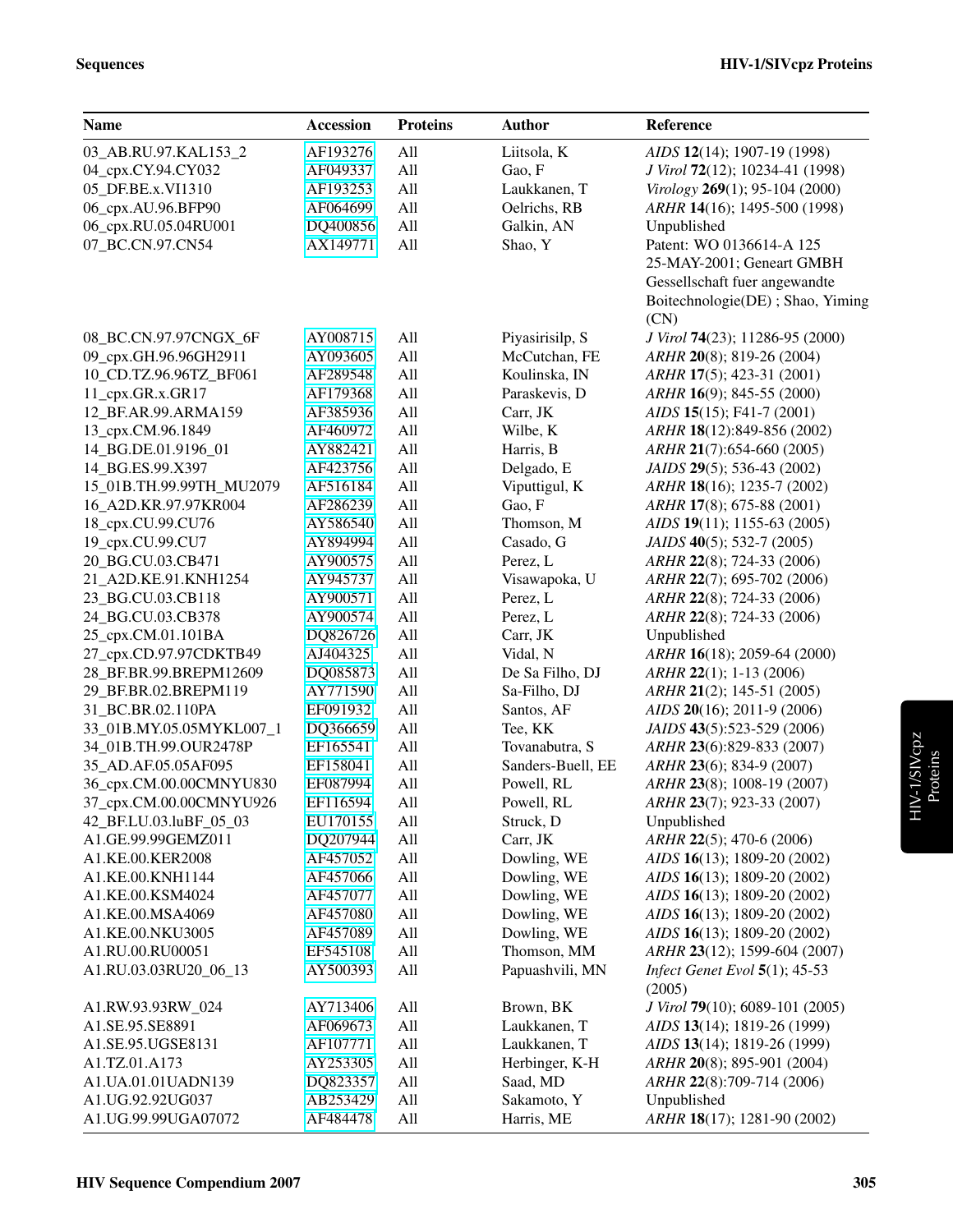| <b>Name</b>           | <b>Accession</b> | <b>Proteins</b> | <b>Author</b>            | Reference                                  |
|-----------------------|------------------|-----------------|--------------------------|--------------------------------------------|
| A1.UZ.02.02UZ0659     | AY829209         | All             | Carr, JK                 | <i>JAIDS</i> 39(5); 570-5 (2005)           |
| A2.CD.97.97CDKS10     | AF286241         | Pol, Vif, Vpr,  | Gao, F                   | ARHR 17(8); 675-88 (2001)                  |
|                       |                  | Tat, Rev,       |                          |                                            |
|                       |                  | Vpu, Env,       |                          |                                            |
|                       |                  | Nef             |                          |                                            |
| A2.CD.97.97CDKTB48    | AF286238         | All             | Gao, F                   | ARHR 17(8); 675-88 (2001)                  |
| A2.CY.94.94CY017_41   | AF286237         | All             | Gao, F                   | ARHR 17(8); 675-88 (2001)                  |
| B.AR.04.04AR151516    | DQ383752         | All             | Carr, JK                 | Retrovirology 2006 Sep 7;3:59              |
| <b>B.AU.87.MBC925</b> | AF042101         | All             | Deacon, NJ               | Science 270(5238); 988-91 (1995)           |
| B.BO.99.BOL0122       | AY037270         | All             | Carr, JK                 | AIDS 15(15); F41-7 (2001)                  |
| B.BR.03.BREPM2012     | EF637046         | All             | Sa-Filho, D              | ARHR 23(9):1087-1094 (2007)                |
| B.CA.97.CANB3FULL     | AY779553         | All             | Wang, B                  | ARHR 21(8); 728-33 (2005)                  |
| B.CN.05.05CNHB_hp3    | DQ990880         | All             | Tan, J                   | Chin Med J(Engl) 120(9); 831-3<br>(2007)   |
| B.CO.01.PCM001        | AY561236         | All             |                          | Am J Trop Med Hyg 74(4); 674-7<br>(2006)   |
| <b>B.FR.83.HXB2</b>   | K03455           | All             | Wong-Staal, F            | Nature 313(6000); 277-84 (1985)            |
| <b>B.GB.83.CAM1</b>   | D10112           | All             | McIntosh, AAG            | PhD dissertation, University of            |
|                       |                  |                 |                          | Cambridge (1989)                           |
| <b>B.GB.86.GB8</b>    | AJ271445         | All             | Farrar, GH               | J Med Virol 34(2); 104-13 (1991)           |
| B.GE.03.03GEMZ010     | DQ207942         | All             | Carr, JK                 | ARHR 22(5); 470-6 (2006)                   |
| <b>B.IT.05.SG1</b>    | DQ672623         | All             | Calugi, G                | J Virol 80(23); 11892-6 (2006)             |
| B.JP.05.DR6538        | AB287363         | All             | Sakamoto, Y              | Unpublished                                |
| B.KR.05.05CSR3        | DQ837381         | All             | Cho, Y                   | Unpublished                                |
| B.NL.00.671_00T36     | AY423387         | All             | Geels, MJ                | J Virol 77(23):12430-12440 (2003)          |
| B.RU.04.04RU128005    | AY682547         | All             |                          | ARHR 22(11); 1192-7 (2006)                 |
| B.TH.00.00TH_C3198    | AY945710         | All             | Watanaveeradej, V        | ARHR 22(8); 801-7 (2006)                   |
| B.UA.01.01UAKV167     | DQ823362         | All             | Saad, MD                 | ARHR 22(8):709-714 (2006)                  |
| B.US.04.ES10_53       | EF363127         | All             | Blankson, JN             | J Virol 81(5):2508-2518 (2007)             |
| B.US.99.PRB959_03     | AY331296         | All             | Bernardin, F             | J Virol 79(17); 11523-8 (2005)             |
| C.AR.01.ARG4006       | AY563170         | All             | Aguayo, N                | ARHR 20(9); 1022-5 (2004)                  |
| C.BR.04.04BR013       | AY727522         | All             | Sanabani, SS             | ARHR 22(2); 171-6 (2006)                   |
| C.BW.00.00BW07621     | AF443088         | All             | Novitsky, VA             | J Virol 76(11); 5435-51 (2002)             |
| C.CN.98.YNRL9840      | AY967806         | All             | Qiu, Z                   | ARHR 21(12); 1051-6 (2005)                 |
| C.ET.02.02ET_288      | AY713417         | All             | Brown, BK                | J Virol 79(10); 6089-101 (2005)            |
| C.GE.03.03GEMZ033     | DQ207941         | All             | Carr, JK                 | ARHR 22(5); 470-6 (2006)                   |
| C.IL.99.99ET7         | AY255824         | All             | Harris, ME               | ARHR 19(12); 1125-33 (2003)                |
| C.IN.99.01IN565_10    | AY049708         | All             | Khurana, S               | Unpublished                                |
| C.KE.00.KER2010       | AF457054         | All             | Dowling, WE              | AIDS 16(13); 1809-20 (2002)                |
| C.MM.99.mIDU101_3     | AB097871         | All             | Takebe, Y                | AIDS 17(14); 2077-2087 (2003)              |
| C.MW.93.93MW_965      | AY713413         | All             | Brown, BK                | J Virol 79(10); 6089-101 (2005)            |
| C.SN.90.90SE 364      | AY713416         | All             | Brown, BK                | J Virol 79(10); 6089-101 (2005)            |
| C.SO.89.89SM_145      | AY713415         | All             | Brown, BK                | J Virol 79(10); 6089-101 (2005)            |
| C.TZ.02.CO178         | AY734556         | All             | Arroyo, MA               | AIDS 19(14):1517-1524 (2005)               |
| C.UY.01.TRA3011       | AY563169         | All             | Aguayo, N                | ARHR 20(9); 1022-5 (2004)                  |
| C.YE.02.02YE511       | AY795906         | All             | Saad, MD                 | ARHR 21(7); 644-8 (2005)                   |
| C.ZA.04.04ZASK164B1   | DQ056405         | All             | McKay, AR                | J Virol Methods 136(1-2); 118-25<br>(2006) |
| C.ZA.05.05ZAPSK240B1  | DQ369991         | All             | McKay, AR                | J Virol Methods 136(1-2); 118-25<br>(2006) |
| C.ZM.02.02ZM108       | AB254141         | All             | Tatsumi, M               | Unpublished                                |
| CPZ.CD.90.ANT         | U42720           | All             | Vanden Haesevelde,<br>MM | Virology 221(2); 346-50 (1996)             |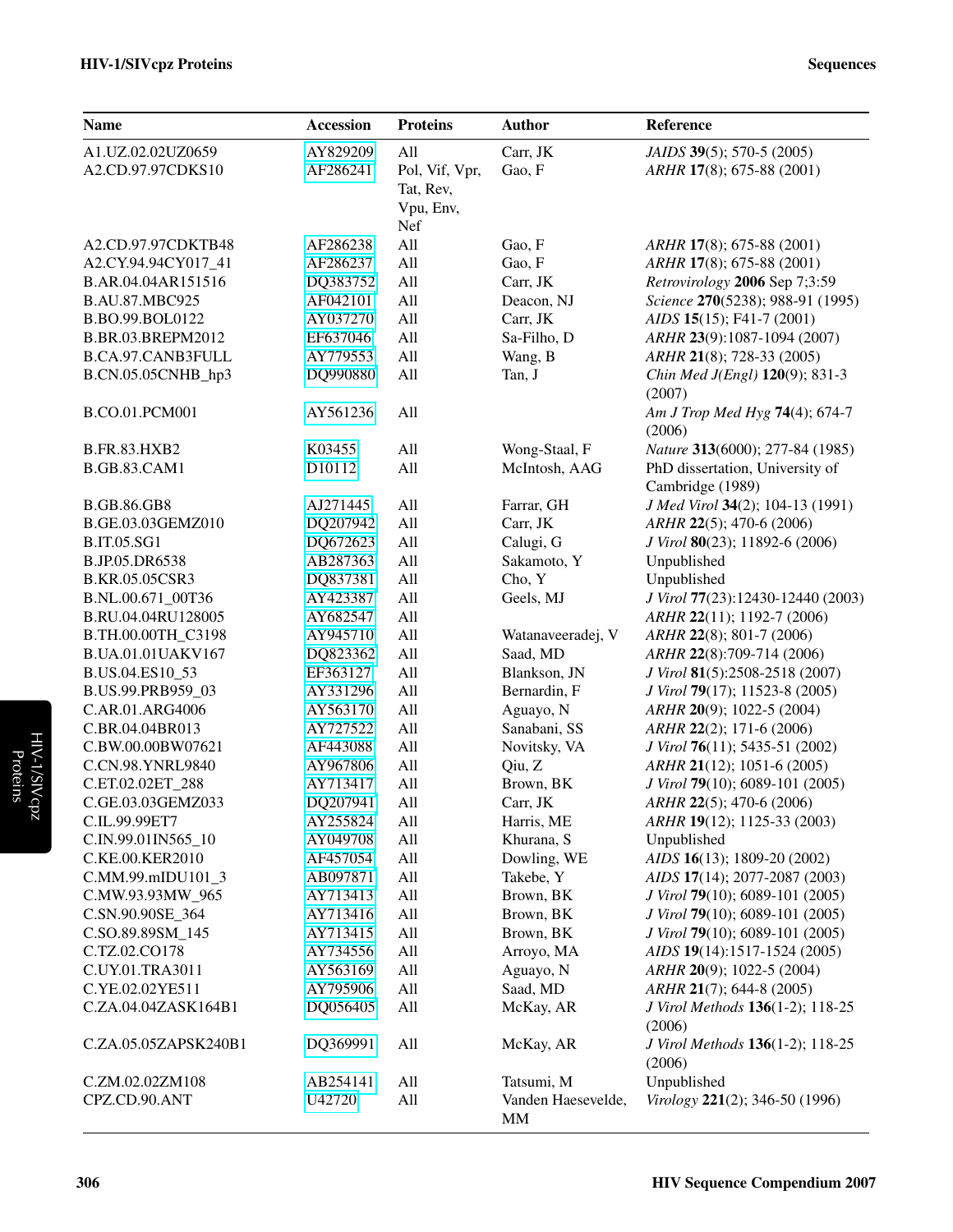| CPZ.CM.01.SIVcpzCAM13<br>AY169968<br>All<br>Nerrienet, E<br>J Virol 79(2); 1312-9 (2005)<br>CPZ.CM.05.SIVcpzEK505<br>DQ373065<br>All<br>Keele, BF<br>Science 2006 May 25;<br>CPZ.CM.05.SIVcpzLB7<br>DQ373064<br>All<br>Science 2006 May 25;<br>Keele, BF<br>CPZ.CM.05.SIVcpzMB66<br>DQ373063<br>All<br>Science 2006 May 25;<br>Keele, BF<br>DQ373066<br>CPZ.CM.05.SIVcpzMT145<br>All<br>Science 2006 May 25;<br>Keele, BF<br>All<br>X52154<br>CPZ.GA.88.GAB1<br>Huet, T<br>Nature 345(6273); 356-9 (1990)<br>CPZ.TZ.01.TAN1<br>All<br>AF447763<br>Santiago, ML<br>J Virol 77(3):2233-2242 (2003)<br>All<br>CPZ.US.85.CPZUS<br>AF103818<br>Gao, F<br>Nature 397(6718); 436-41 (1999)<br>All<br>Alizon, M<br>D.CD.83.ELI<br>K03454<br>Cell $46(1)$ ; 63-74 (1986)<br>D.CM.01.01CM_0009BBY<br>All<br>Kijak, GH<br>ARHR 20(5); 521-30 (2004)<br>AY371155<br>All<br>Dowling, WE<br>D.KE.01.NKU3006<br>AF457090<br>AIDS 16(13); 1809-20 (2002)<br>All<br>D.KR.04.04KBH8<br>DQ054367<br>Cho, Y<br>Unpublished<br>All<br>AJ488926<br>Vidal, N<br>JAIDS 33(2); 239-46 (2003)<br>D.TD.99.MN011<br>All<br>AY253311<br>D.TZ.01.A280<br>Herbinger, K-H<br>ARHR 20(8); 895-901 (2004) |  |
|-------------------------------------------------------------------------------------------------------------------------------------------------------------------------------------------------------------------------------------------------------------------------------------------------------------------------------------------------------------------------------------------------------------------------------------------------------------------------------------------------------------------------------------------------------------------------------------------------------------------------------------------------------------------------------------------------------------------------------------------------------------------------------------------------------------------------------------------------------------------------------------------------------------------------------------------------------------------------------------------------------------------------------------------------------------------------------------------------------------------------------------------------------------------------|--|
|                                                                                                                                                                                                                                                                                                                                                                                                                                                                                                                                                                                                                                                                                                                                                                                                                                                                                                                                                                                                                                                                                                                                                                         |  |
|                                                                                                                                                                                                                                                                                                                                                                                                                                                                                                                                                                                                                                                                                                                                                                                                                                                                                                                                                                                                                                                                                                                                                                         |  |
|                                                                                                                                                                                                                                                                                                                                                                                                                                                                                                                                                                                                                                                                                                                                                                                                                                                                                                                                                                                                                                                                                                                                                                         |  |
|                                                                                                                                                                                                                                                                                                                                                                                                                                                                                                                                                                                                                                                                                                                                                                                                                                                                                                                                                                                                                                                                                                                                                                         |  |
|                                                                                                                                                                                                                                                                                                                                                                                                                                                                                                                                                                                                                                                                                                                                                                                                                                                                                                                                                                                                                                                                                                                                                                         |  |
|                                                                                                                                                                                                                                                                                                                                                                                                                                                                                                                                                                                                                                                                                                                                                                                                                                                                                                                                                                                                                                                                                                                                                                         |  |
|                                                                                                                                                                                                                                                                                                                                                                                                                                                                                                                                                                                                                                                                                                                                                                                                                                                                                                                                                                                                                                                                                                                                                                         |  |
|                                                                                                                                                                                                                                                                                                                                                                                                                                                                                                                                                                                                                                                                                                                                                                                                                                                                                                                                                                                                                                                                                                                                                                         |  |
|                                                                                                                                                                                                                                                                                                                                                                                                                                                                                                                                                                                                                                                                                                                                                                                                                                                                                                                                                                                                                                                                                                                                                                         |  |
|                                                                                                                                                                                                                                                                                                                                                                                                                                                                                                                                                                                                                                                                                                                                                                                                                                                                                                                                                                                                                                                                                                                                                                         |  |
|                                                                                                                                                                                                                                                                                                                                                                                                                                                                                                                                                                                                                                                                                                                                                                                                                                                                                                                                                                                                                                                                                                                                                                         |  |
|                                                                                                                                                                                                                                                                                                                                                                                                                                                                                                                                                                                                                                                                                                                                                                                                                                                                                                                                                                                                                                                                                                                                                                         |  |
|                                                                                                                                                                                                                                                                                                                                                                                                                                                                                                                                                                                                                                                                                                                                                                                                                                                                                                                                                                                                                                                                                                                                                                         |  |
|                                                                                                                                                                                                                                                                                                                                                                                                                                                                                                                                                                                                                                                                                                                                                                                                                                                                                                                                                                                                                                                                                                                                                                         |  |
| D.UG.99.99UGK09259<br>All<br>AF484498<br>Harris, ME<br>ARHR 18(17); 1281-90 (2002)                                                                                                                                                                                                                                                                                                                                                                                                                                                                                                                                                                                                                                                                                                                                                                                                                                                                                                                                                                                                                                                                                      |  |
| All<br>D.YE.01.01YE386<br>AY795903<br>Saad, MD<br>$ARHR$ 21(7); 644-8 (2005)                                                                                                                                                                                                                                                                                                                                                                                                                                                                                                                                                                                                                                                                                                                                                                                                                                                                                                                                                                                                                                                                                            |  |
| All<br>D.YE.02.02YE516<br>AY795907<br>Saad, MD<br>$ARHR$ 21(7); 644-8 (2005)                                                                                                                                                                                                                                                                                                                                                                                                                                                                                                                                                                                                                                                                                                                                                                                                                                                                                                                                                                                                                                                                                            |  |
| All<br>D.ZA.90.R1<br>EF633445<br>ARHR 23(12); 1575-8 (2007)<br>Jacobs, G                                                                                                                                                                                                                                                                                                                                                                                                                                                                                                                                                                                                                                                                                                                                                                                                                                                                                                                                                                                                                                                                                                |  |
| F1.AR.02.ARE933<br>DQ189088<br>All<br>Aulicino, PC<br>ARHR 21(2):158-164 (2005)                                                                                                                                                                                                                                                                                                                                                                                                                                                                                                                                                                                                                                                                                                                                                                                                                                                                                                                                                                                                                                                                                         |  |
| F1.BE.93.VI850<br>AF077336<br>All<br>Laukkanen, T<br>Virology 269(1); 95-104 (2000)                                                                                                                                                                                                                                                                                                                                                                                                                                                                                                                                                                                                                                                                                                                                                                                                                                                                                                                                                                                                                                                                                     |  |
| F1.BR.01.01BR125<br>DQ358802<br>All<br>Sanabani, S<br>Infect Genet Evol 6(5):368-377                                                                                                                                                                                                                                                                                                                                                                                                                                                                                                                                                                                                                                                                                                                                                                                                                                                                                                                                                                                                                                                                                    |  |
| (2006)                                                                                                                                                                                                                                                                                                                                                                                                                                                                                                                                                                                                                                                                                                                                                                                                                                                                                                                                                                                                                                                                                                                                                                  |  |
| F1.ES.x.P1146<br>DQ979023<br>All<br>Sierra, M<br>Unpublished                                                                                                                                                                                                                                                                                                                                                                                                                                                                                                                                                                                                                                                                                                                                                                                                                                                                                                                                                                                                                                                                                                            |  |
| All<br>F1.FI.93.FIN9363<br>AF075703<br>Virology 269(1); 95-104 (2000)<br>Laukkanen, T                                                                                                                                                                                                                                                                                                                                                                                                                                                                                                                                                                                                                                                                                                                                                                                                                                                                                                                                                                                                                                                                                   |  |
| All<br>Kijak, GH<br>F2.CM.02.02CM_0016BBY<br>AY371158<br>ARHR 20(5); 521-30 (2004)                                                                                                                                                                                                                                                                                                                                                                                                                                                                                                                                                                                                                                                                                                                                                                                                                                                                                                                                                                                                                                                                                      |  |
| All<br>Peeters, M<br>F2.CM.95.MP257<br>AJ249237<br>ARHR 16(2); 139-51 (2000)                                                                                                                                                                                                                                                                                                                                                                                                                                                                                                                                                                                                                                                                                                                                                                                                                                                                                                                                                                                                                                                                                            |  |
| All<br>F2.CM.97.CM53657<br>AF377956<br>Carr, JK<br>Virology 286(1); 168-81 (2001)                                                                                                                                                                                                                                                                                                                                                                                                                                                                                                                                                                                                                                                                                                                                                                                                                                                                                                                                                                                                                                                                                       |  |
| All<br>Debyser, Z<br>G.BE.96.DRCBL<br>AF084936<br>ARHR 14(5); 453-9 (1998)                                                                                                                                                                                                                                                                                                                                                                                                                                                                                                                                                                                                                                                                                                                                                                                                                                                                                                                                                                                                                                                                                              |  |
| All<br>Kijak, GH<br>ARHR 20(5); 521-30 (2004)<br>G.CM.01.01CM_4049HAN<br>AY371121                                                                                                                                                                                                                                                                                                                                                                                                                                                                                                                                                                                                                                                                                                                                                                                                                                                                                                                                                                                                                                                                                       |  |
| All<br>G.CU.x.Cu74<br>AY586547<br>JAIDS 45(2); 151-60 (2007)                                                                                                                                                                                                                                                                                                                                                                                                                                                                                                                                                                                                                                                                                                                                                                                                                                                                                                                                                                                                                                                                                                            |  |
| All<br>G.ES.00.X558<br>AF423760<br>Delgado, E<br>JAIDS 29(5); 536-43 (2002)                                                                                                                                                                                                                                                                                                                                                                                                                                                                                                                                                                                                                                                                                                                                                                                                                                                                                                                                                                                                                                                                                             |  |
| All<br>Delgado, E<br>G.ES.99.X138<br>AF450098<br>JAIDS 29(5); 536-43 (2002)                                                                                                                                                                                                                                                                                                                                                                                                                                                                                                                                                                                                                                                                                                                                                                                                                                                                                                                                                                                                                                                                                             |  |
| All<br>Takekawa, N<br>G.GH.03.03GH175G<br>AB287004<br>Unpublished                                                                                                                                                                                                                                                                                                                                                                                                                                                                                                                                                                                                                                                                                                                                                                                                                                                                                                                                                                                                                                                                                                       |  |
| All<br>Salminen, MO<br>G.KE.93.HH8793 12 1<br>AF061641<br>ARHR 8(9); 1733-42 (1992)                                                                                                                                                                                                                                                                                                                                                                                                                                                                                                                                                                                                                                                                                                                                                                                                                                                                                                                                                                                                                                                                                     |  |
| All<br>Unpublished<br>G.NG.01.01NGPL0669<br>DQ168576<br>Carr, JK                                                                                                                                                                                                                                                                                                                                                                                                                                                                                                                                                                                                                                                                                                                                                                                                                                                                                                                                                                                                                                                                                                        |  |
| G.PT.x.PT2695<br>AY612637<br>All<br>Unpublished<br>Esteves, AM                                                                                                                                                                                                                                                                                                                                                                                                                                                                                                                                                                                                                                                                                                                                                                                                                                                                                                                                                                                                                                                                                                          |  |
| Virology 247(1); 22-31 (1998)<br>G.SE.93.SE6165<br>AF061642<br>All<br>Laukkanen, T                                                                                                                                                                                                                                                                                                                                                                                                                                                                                                                                                                                                                                                                                                                                                                                                                                                                                                                                                                                                                                                                                      |  |
| Janssens, W<br>H.BE.93.VI991<br>AF190127<br>All<br>AIDS 14(11); 1533-43 (2000)                                                                                                                                                                                                                                                                                                                                                                                                                                                                                                                                                                                                                                                                                                                                                                                                                                                                                                                                                                                                                                                                                          |  |
| All<br>Janssens, W<br>AIDS 14(11); 1533-43 (2000)<br>H.BE.93.VI997<br>AF190128                                                                                                                                                                                                                                                                                                                                                                                                                                                                                                                                                                                                                                                                                                                                                                                                                                                                                                                                                                                                                                                                                          |  |
| All<br>Murphy, E<br>H.CF.90.056<br>ARHR 9(10); 997-1006 (1993)<br>AF005496                                                                                                                                                                                                                                                                                                                                                                                                                                                                                                                                                                                                                                                                                                                                                                                                                                                                                                                                                                                                                                                                                              |  |
| All<br>Abecasis, AB<br>J.CD.97.J_97DC_KTB147<br>EF614151<br>J Virol 81(16); 8543-51 (2007)                                                                                                                                                                                                                                                                                                                                                                                                                                                                                                                                                                                                                                                                                                                                                                                                                                                                                                                                                                                                                                                                              |  |
| All<br>Laukkanen, T<br>J.SE.93.SE7887<br>AF082394<br>ARHR 15(3); 293-7 (1999)                                                                                                                                                                                                                                                                                                                                                                                                                                                                                                                                                                                                                                                                                                                                                                                                                                                                                                                                                                                                                                                                                           |  |
| J.SE.94.SE7022<br>All<br>Laukkanen, T<br>AF082395<br>ARHR 15(3); 293-7 (1999)                                                                                                                                                                                                                                                                                                                                                                                                                                                                                                                                                                                                                                                                                                                                                                                                                                                                                                                                                                                                                                                                                           |  |
| All<br>Peeters, M<br>K.CD.97.EQTB11C<br>ARHR 16(2); 139-51 (2000)<br>AJ249235                                                                                                                                                                                                                                                                                                                                                                                                                                                                                                                                                                                                                                                                                                                                                                                                                                                                                                                                                                                                                                                                                           |  |
| All<br>Peeters, M<br>K.CM.96.MP535<br>ARHR 16(2); 139-51 (2000)<br>AJ249239                                                                                                                                                                                                                                                                                                                                                                                                                                                                                                                                                                                                                                                                                                                                                                                                                                                                                                                                                                                                                                                                                             |  |
| N.CM.02.DJO0131<br>All<br>Bodelle, P<br>ARHR 20(8):902-908 (2004)<br>AY532635                                                                                                                                                                                                                                                                                                                                                                                                                                                                                                                                                                                                                                                                                                                                                                                                                                                                                                                                                                                                                                                                                           |  |
| DQ017382<br>All<br>Yamaguchi, J<br>ARHR 22(1):83-92 (2006)<br>N.CM.04.04CM_1015_04                                                                                                                                                                                                                                                                                                                                                                                                                                                                                                                                                                                                                                                                                                                                                                                                                                                                                                                                                                                                                                                                                      |  |
| Yamaguchi, J<br>N.CM.04.04CM_1131_03<br>DQ017383<br>All<br>ARHR 22(1):83-92 (2006)                                                                                                                                                                                                                                                                                                                                                                                                                                                                                                                                                                                                                                                                                                                                                                                                                                                                                                                                                                                                                                                                                      |  |
| All<br>Simon, F<br>N.CM.95.YBF30<br>AJ006022<br>Nat Med 4(9); 1032-7 (1998)                                                                                                                                                                                                                                                                                                                                                                                                                                                                                                                                                                                                                                                                                                                                                                                                                                                                                                                                                                                                                                                                                             |  |
| All<br>Ayouba, A<br>AIDS 14(16); 2623-5 (2000)<br>N.CM.97.YBF106<br>AJ271370                                                                                                                                                                                                                                                                                                                                                                                                                                                                                                                                                                                                                                                                                                                                                                                                                                                                                                                                                                                                                                                                                            |  |
| All<br>Vanden Haesevelde,<br>J Virol 68(3); 1586-96 (1994)<br>O.BE.87.ANT70<br>L20587                                                                                                                                                                                                                                                                                                                                                                                                                                                                                                                                                                                                                                                                                                                                                                                                                                                                                                                                                                                                                                                                                   |  |
| M                                                                                                                                                                                                                                                                                                                                                                                                                                                                                                                                                                                                                                                                                                                                                                                                                                                                                                                                                                                                                                                                                                                                                                       |  |
| O.CM.91.MVP5180<br>All<br>Gurtler, LG<br>J Virol 68(3); 1581-5 (1994)<br>L20571                                                                                                                                                                                                                                                                                                                                                                                                                                                                                                                                                                                                                                                                                                                                                                                                                                                                                                                                                                                                                                                                                         |  |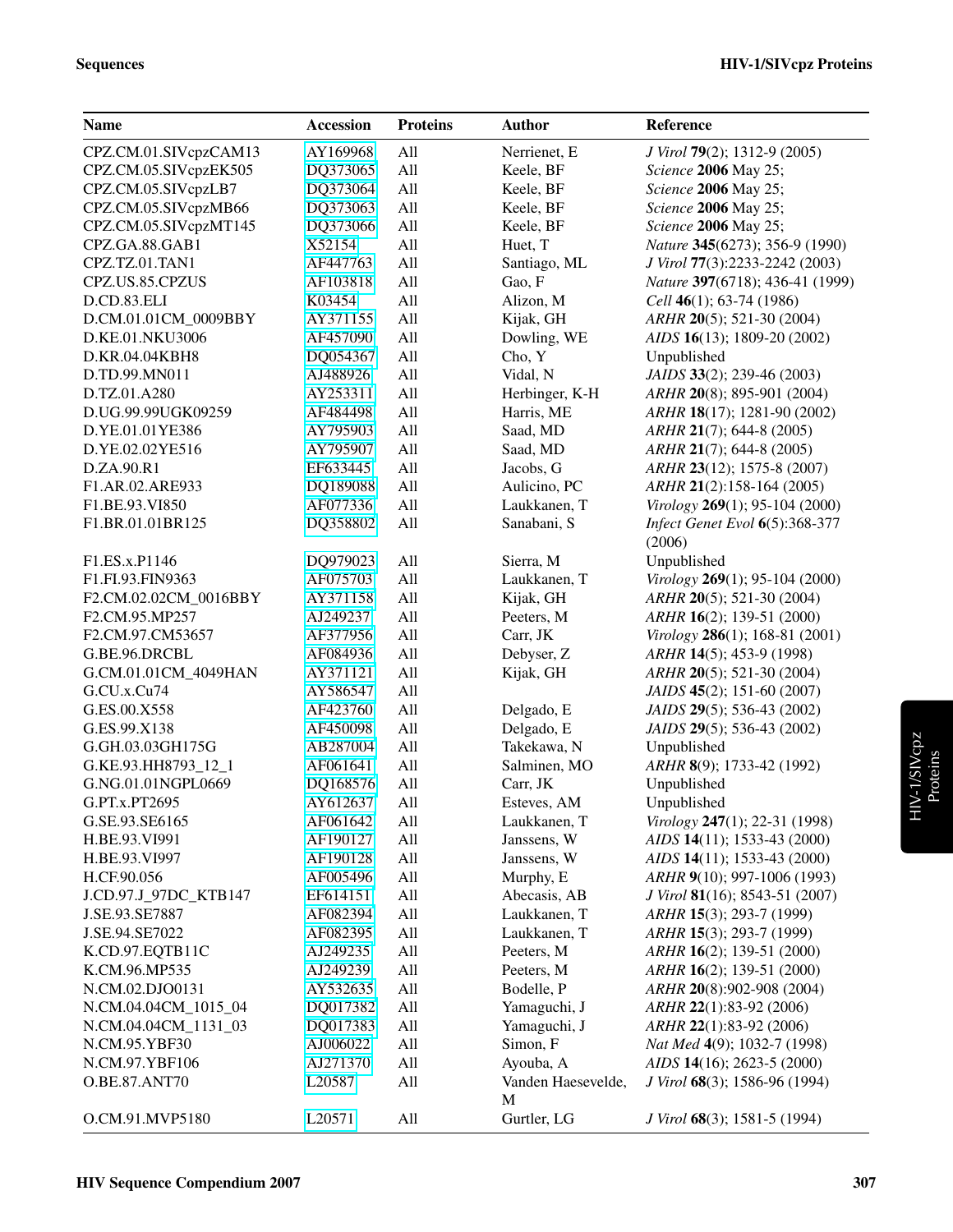#### HIV-1/SIVcpz Proteins Sequences

| <b>Name</b>        | <b>Accession</b> | <b>Proteins</b> | <b>Author</b> | <b>Reference</b>                         |
|--------------------|------------------|-----------------|---------------|------------------------------------------|
| O.CM.96.96CMABB637 | AY169810         | A11             | Yamaguchi, J  | ARHR 19(11); 979-88 (2003)               |
| O.CM.98.98CMA104   | AY169802         | All             | Yamaguchi, J  | ARHR 19(11); 979-88 (2003)               |
| O.CM.99.99CMU4122  | AY169815         | All             | Yamaguchi, J  | ARHR 19(11); 979-88 (2003)               |
| O.FR.92.VAU        | AF407418         | A11             | Vartanian, JP | J Gen Virol 2002 Apr;83(Pt<br>$4):801-5$ |
| O.SN.99.SEMP1299   | AJ302646         | A11             | Toure-Kane, C | ARHR 17(12); 1211-6 (2001)               |
| O.US.99.99USTWLA   | AY169814         | A11             | Yamaguchi, J  | ARHR 19(11); 979-88 (2003)               |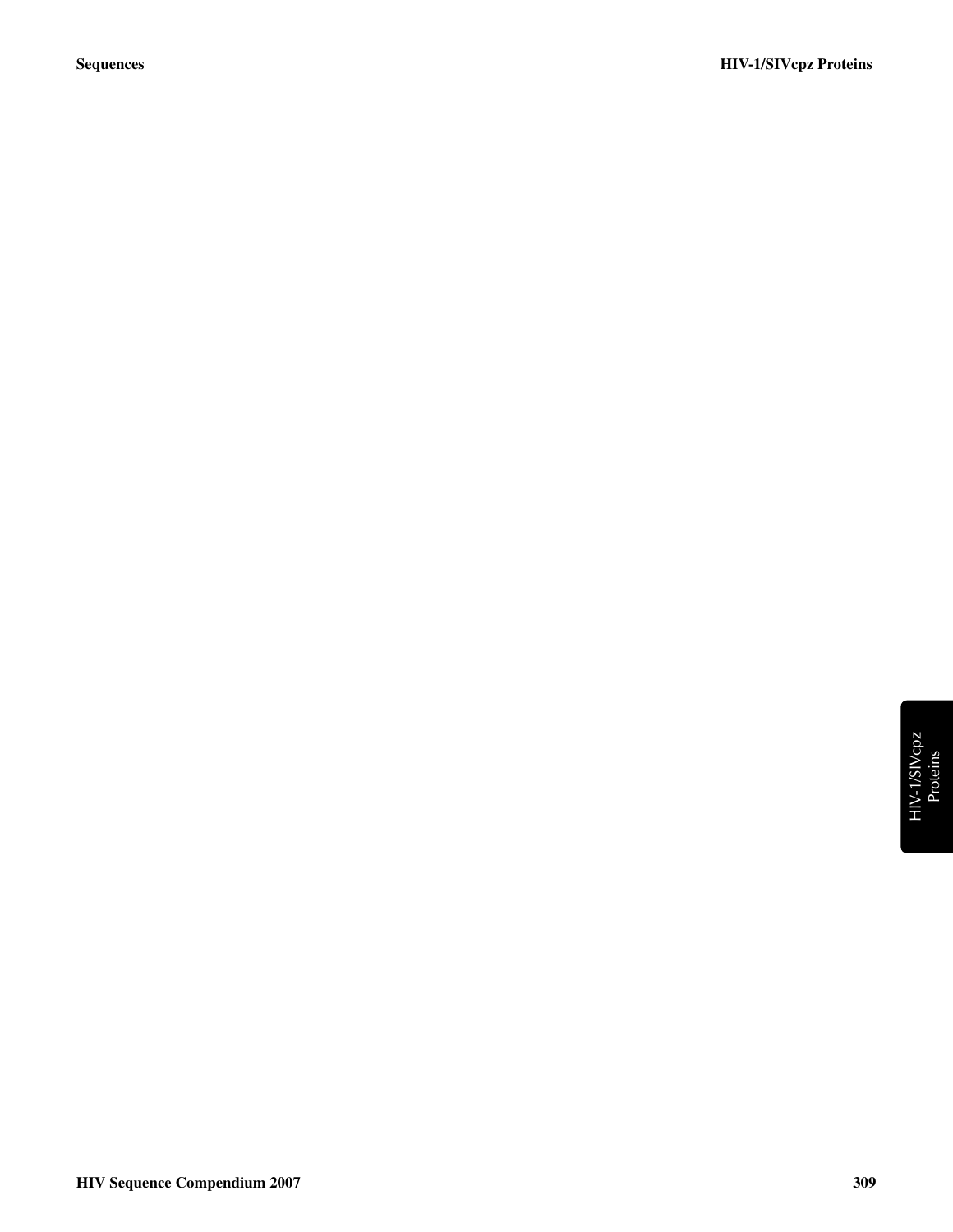<span id="page-9-2"></span>Proteins<br>HIV-1\SIVcpz

<span id="page-9-1"></span><span id="page-9-0"></span>

|                                                       | membrane binding<br>Gag start, p17 start nuclear localization | phosphorylation site<br>nuclear localization                                                                                                                                                                                                                                                                                                                                                                                                                                               | p17 end_p24 start     |
|-------------------------------------------------------|---------------------------------------------------------------|--------------------------------------------------------------------------------------------------------------------------------------------------------------------------------------------------------------------------------------------------------------------------------------------------------------------------------------------------------------------------------------------------------------------------------------------------------------------------------------------|-----------------------|
| <b>B.FR.83.HXB2</b>                                   |                                                               | ${\tt MGAASVLSGGELDRWEKIRLREGKKKYKLKHTVWASRELERFAVNPGLLETSEGCRQILGQLQPSLQTSSELRSLYNTYATLYCVHQRTEIKDTKEALDKITEE. EQNK.SKKAAQAAA. DTGHSNQ VGQNYPIVQNIQGQMVHQAT$                                                                                                                                                                                                                                                                                                                              |                       |
| A1.GE.99.99GEMZ011<br><b>A1 KE 00 KER2008</b>         |                                                               |                                                                                                                                                                                                                                                                                                                                                                                                                                                                                            |                       |
| A1.KE.00.KNH114<br>A1.KE.00.KSM4024                   |                                                               |                                                                                                                                                                                                                                                                                                                                                                                                                                                                                            |                       |
| KE.00.MSA4069.<br>A1.KE.00.NKU3005                    |                                                               |                                                                                                                                                                                                                                                                                                                                                                                                                                                                                            |                       |
| A1.RU.00.RU00051<br>A1.RU.03.03RU20 06 13             |                                                               |                                                                                                                                                                                                                                                                                                                                                                                                                                                                                            |                       |
|                                                       |                                                               |                                                                                                                                                                                                                                                                                                                                                                                                                                                                                            |                       |
| A1.SE.95.SE889T<br>SE.95.UGSE8131.                    |                                                               |                                                                                                                                                                                                                                                                                                                                                                                                                                                                                            |                       |
| A1.TZ.01.A173                                         |                                                               |                                                                                                                                                                                                                                                                                                                                                                                                                                                                                            |                       |
|                                                       |                                                               |                                                                                                                                                                                                                                                                                                                                                                                                                                                                                            |                       |
| A? CD.97.97CDKTB48                                    |                                                               |                                                                                                                                                                                                                                                                                                                                                                                                                                                                                            |                       |
| A2.CY.94.94CY017 41<br>B.AR.04.04AR151516             |                                                               |                                                                                                                                                                                                                                                                                                                                                                                                                                                                                            |                       |
| <b>B.AU.87.MBC925</b><br><b>B.BO.99.BOL0122</b>       |                                                               |                                                                                                                                                                                                                                                                                                                                                                                                                                                                                            |                       |
| B.BR.03.BREPM20                                       |                                                               |                                                                                                                                                                                                                                                                                                                                                                                                                                                                                            |                       |
| B.CA.97.CANB3FULI<br>.CN.05.05CNHB_hp3                |                                                               |                                                                                                                                                                                                                                                                                                                                                                                                                                                                                            |                       |
| CO.01.PCM001<br>GB.83.CAM1.                           |                                                               |                                                                                                                                                                                                                                                                                                                                                                                                                                                                                            |                       |
| GB.86.GB8<br>E.03.03GEMZ010                           |                                                               |                                                                                                                                                                                                                                                                                                                                                                                                                                                                                            |                       |
|                                                       |                                                               |                                                                                                                                                                                                                                                                                                                                                                                                                                                                                            |                       |
|                                                       |                                                               |                                                                                                                                                                                                                                                                                                                                                                                                                                                                                            |                       |
| .RU.04.04RU128005                                     |                                                               |                                                                                                                                                                                                                                                                                                                                                                                                                                                                                            |                       |
| UA.01.01UAKV167                                       |                                                               |                                                                                                                                                                                                                                                                                                                                                                                                                                                                                            |                       |
| B.US.99.PRB959 03                                     |                                                               |                                                                                                                                                                                                                                                                                                                                                                                                                                                                                            |                       |
| C AR 01 ARG4006                                       |                                                               |                                                                                                                                                                                                                                                                                                                                                                                                                                                                                            |                       |
| C.BW.00.00BW07621<br>CN.98.YNRL9840                   |                                                               |                                                                                                                                                                                                                                                                                                                                                                                                                                                                                            |                       |
|                                                       |                                                               |                                                                                                                                                                                                                                                                                                                                                                                                                                                                                            |                       |
| ' IN 99 01IN565                                       |                                                               |                                                                                                                                                                                                                                                                                                                                                                                                                                                                                            |                       |
| KE.00 KER2010                                         |                                                               |                                                                                                                                                                                                                                                                                                                                                                                                                                                                                            |                       |
| MW.93.93MW-965<br>37 SN 909 SN 909                    |                                                               |                                                                                                                                                                                                                                                                                                                                                                                                                                                                                            |                       |
|                                                       |                                                               |                                                                                                                                                                                                                                                                                                                                                                                                                                                                                            |                       |
| C.UY.01.TRA3011                                       |                                                               |                                                                                                                                                                                                                                                                                                                                                                                                                                                                                            |                       |
| YE.02.02YF51                                          |                                                               |                                                                                                                                                                                                                                                                                                                                                                                                                                                                                            |                       |
| C.ZM.02.02ZM108                                       |                                                               |                                                                                                                                                                                                                                                                                                                                                                                                                                                                                            |                       |
| D.CD.83.ELI<br>D.CM.01.01CM 0009BBY                   |                                                               |                                                                                                                                                                                                                                                                                                                                                                                                                                                                                            |                       |
| KE.01.NKU3006                                         |                                                               |                                                                                                                                                                                                                                                                                                                                                                                                                                                                                            |                       |
| D.KR.04.04KBH8<br>D.TD.99.MN011                       |                                                               |                                                                                                                                                                                                                                                                                                                                                                                                                                                                                            |                       |
| Ď.ŤŽ.01.A280<br>D.UG.99.99UGK09259<br>D.YE.01.01YE386 |                                                               |                                                                                                                                                                                                                                                                                                                                                                                                                                                                                            |                       |
| D.YE.02.02YE516<br>D.ZA.90.R1                         |                                                               |                                                                                                                                                                                                                                                                                                                                                                                                                                                                                            |                       |
| F1.AR.02.ARE933                                       |                                                               |                                                                                                                                                                                                                                                                                                                                                                                                                                                                                            |                       |
| .BE.93.VI850<br>F1.BR.01.01BR125                      |                                                               |                                                                                                                                                                                                                                                                                                                                                                                                                                                                                            |                       |
| F1.ES.x.P1146<br>F1.FI.93.FIN936                      |                                                               |                                                                                                                                                                                                                                                                                                                                                                                                                                                                                            |                       |
| F2.CM.02.02CM 0016BBY                                 |                                                               |                                                                                                                                                                                                                                                                                                                                                                                                                                                                                            |                       |
| F2.CM.97.CM53657<br>G.BE.96.DRCBL                     |                                                               |                                                                                                                                                                                                                                                                                                                                                                                                                                                                                            |                       |
| G.CM.01.01CM 4049HAN                                  |                                                               |                                                                                                                                                                                                                                                                                                                                                                                                                                                                                            |                       |
|                                                       |                                                               |                                                                                                                                                                                                                                                                                                                                                                                                                                                                                            |                       |
| .GH.03.03GH175G                                       |                                                               |                                                                                                                                                                                                                                                                                                                                                                                                                                                                                            |                       |
| KE.93.HH8793 12<br>G.NG.01.01NGPL0669                 |                                                               |                                                                                                                                                                                                                                                                                                                                                                                                                                                                                            | - NN - -              |
| <b>PTx PT2695</b><br>G.SE.93.SE6165                   |                                                               |                                                                                                                                                                                                                                                                                                                                                                                                                                                                                            |                       |
| <b>H RE 93 VI991</b>                                  |                                                               |                                                                                                                                                                                                                                                                                                                                                                                                                                                                                            |                       |
| H.CF.90.056                                           |                                                               |                                                                                                                                                                                                                                                                                                                                                                                                                                                                                            |                       |
| LCD.97.J 97DC KTB147                                  |                                                               | $\ldots \underbrace{\begin{array}{c} \lambda_1 \ldots \lambda_{k-1} \ldots \lambda_{k-1} \ldots \lambda_{k-1} \ldots \lambda_{k-1} \ldots \lambda_{k-1} \ldots \lambda_{k-1} \ldots \lambda_{k-1} \ldots \lambda_{k-1} \ldots \lambda_{k-1} \ldots \lambda_{k-1} \ldots \lambda_{k-1} \ldots \lambda_{k-1} \ldots \lambda_{k-1} \ldots \lambda_{k-1} \ldots \lambda_{k-1} \ldots \lambda_{k-1} \ldots \lambda_{k-1} \ldots \lambda_{k-1} \ldots \lambda_{k-1} \ldots \lambda_{k-1} \ldots$ |                       |
| J.SE.94.SE7022                                        |                                                               |                                                                                                                                                                                                                                                                                                                                                                                                                                                                                            |                       |
| K.CD.97.EQTB11C<br>K.CM.96.MP535                      |                                                               |                                                                                                                                                                                                                                                                                                                                                                                                                                                                                            | -QR-T-QEAADKG-------- |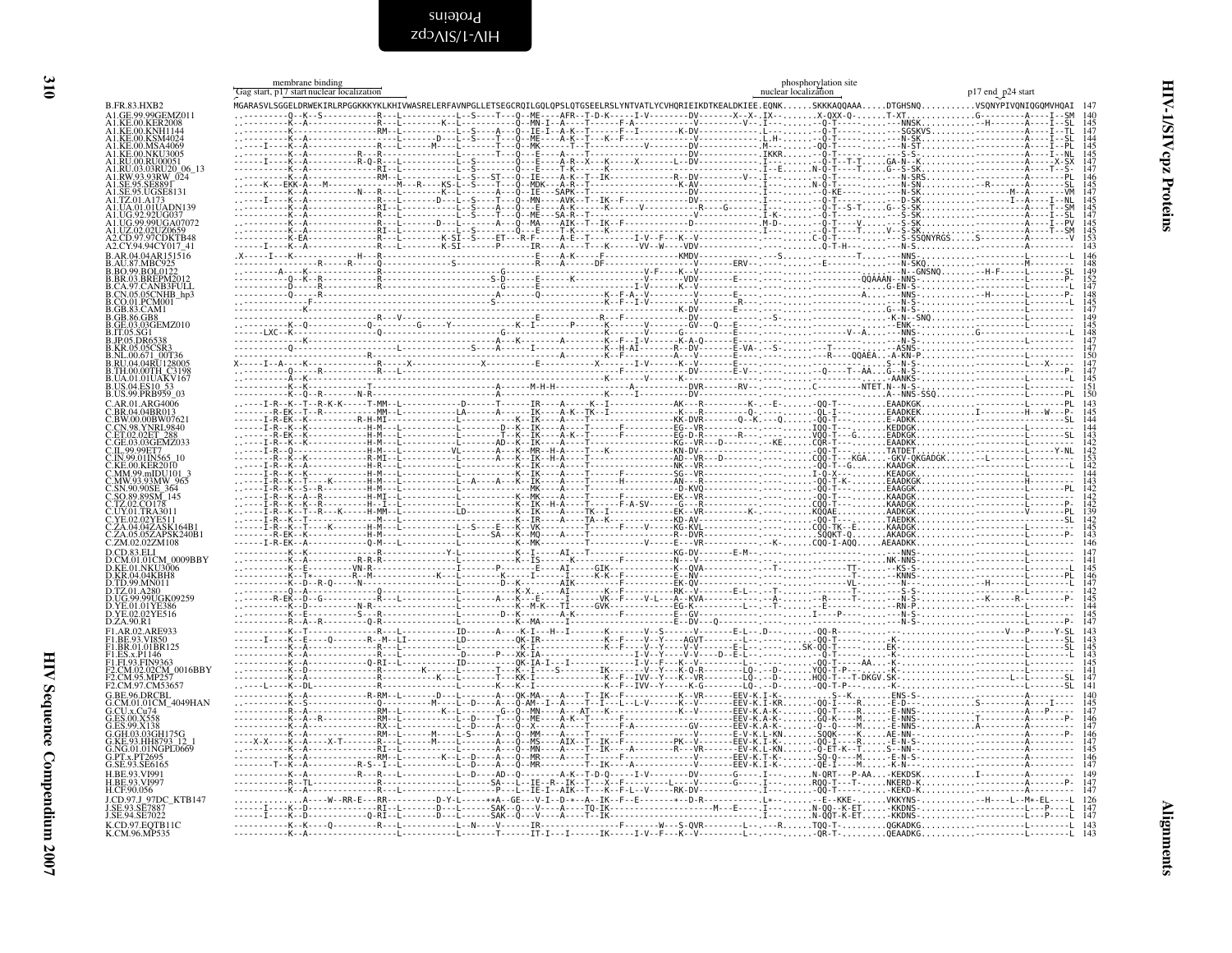|                                                      | membrane binding<br>Gag start, p17 start nuclear localization                                                                                            |  |                                                                                                                                                                                                                       | nuclear localization                            | phosphorylation site |                                                            | p17 end p24 start |  |
|------------------------------------------------------|----------------------------------------------------------------------------------------------------------------------------------------------------------|--|-----------------------------------------------------------------------------------------------------------------------------------------------------------------------------------------------------------------------|-------------------------------------------------|----------------------|------------------------------------------------------------|-------------------|--|
| <b>B.FR.83.HXB2</b>                                  | MGARASVLSGGELDRWEKIRLRPGGKKKYKLKHIVWASRELERFAVNPGLLETSEGCRQILGQLQPSLQTGSEELRSLYNTVATLYCVHQRIEIKDTKEALDKIEE.EQNKSKKKAQQAAADTGHSNQVSQNYPIVQNIQGQMVHQAI 147 |  |                                                                                                                                                                                                                       |                                                 |                      |                                                            |                   |  |
| 01 AE.CF.90.90CF11697                                |                                                                                                                                                          |  |                                                                                                                                                                                                                       |                                                 |                      |                                                            |                   |  |
| 01 AE.CN.05.FJ051<br>01 AE CN 06 FJ054               |                                                                                                                                                          |  |                                                                                                                                                                                                                       |                                                 |                      |                                                            |                   |  |
| 01_AE.HK.x.HK001                                     |                                                                                                                                                          |  |                                                                                                                                                                                                                       |                                                 |                      |                                                            |                   |  |
|                                                      |                                                                                                                                                          |  |                                                                                                                                                                                                                       |                                                 |                      |                                                            |                   |  |
| 01 AE.TH.02.OUR769I                                  |                                                                                                                                                          |  |                                                                                                                                                                                                                       |                                                 |                      |                                                            |                   |  |
| 01 AE.TH.90.CM240                                    |                                                                                                                                                          |  |                                                                                                                                                                                                                       |                                                 |                      |                                                            |                   |  |
| 01 AE.US.00.00US MSC1164<br>02 AG.CM.02.02CM 4082STN |                                                                                                                                                          |  |                                                                                                                                                                                                                       |                                                 |                      |                                                            |                   |  |
|                                                      |                                                                                                                                                          |  |                                                                                                                                                                                                                       | T---W--------------------L-- .V--- --OOK-----A- |                      |                                                            |                   |  |
| AG GH 03 GHN1196                                     |                                                                                                                                                          |  |                                                                                                                                                                                                                       |                                                 |                      |                                                            |                   |  |
|                                                      |                                                                                                                                                          |  |                                                                                                                                                                                                                       |                                                 |                      |                                                            |                   |  |
|                                                      |                                                                                                                                                          |  |                                                                                                                                                                                                                       |                                                 |                      |                                                            |                   |  |
|                                                      |                                                                                                                                                          |  |                                                                                                                                                                                                                       |                                                 |                      |                                                            |                   |  |
| 02_AG.UZ.02.02UZ710                                  |                                                                                                                                                          |  |                                                                                                                                                                                                                       |                                                 |                      |                                                            |                   |  |
| 03 AB.RU.97.KAL153 2<br>04_cpx.CY.94.CY032           |                                                                                                                                                          |  | -R---L-----------L-------A---O-LME---ST-K-------------IT--W------DVQ------------.I-S---Q-T------AA-G-SN                                                                                                               |                                                 |                      |                                                            |                   |  |
| 05 DF.BE.x.VI1310                                    |                                                                                                                                                          |  |                                                                                                                                                                                                                       |                                                 |                      |                                                            |                   |  |
| 06_cpx.AU.96.BFP90                                   |                                                                                                                                                          |  | ----M--L-----------I-------A---O--IE---ST-K------K--F-------------KVT-----I-----. I-K---0--H---A--N-SNL------------A---------M 146                                                                                    |                                                 |                      |                                                            |                   |  |
| 06_cpx.RU.05.04RU001                                 |                                                                                                                                                          |  |                                                                                                                                                                                                                       |                                                 |                      |                                                            |                   |  |
| 07 BC.CN.97.CN54<br>08 BC.CN.97.97CNGX 6F            |                                                                                                                                                          |  |                                                                                                                                                                                                                       |                                                 |                      |                                                            |                   |  |
| 09_срх.GH.96.96GH2911                                |                                                                                                                                                          |  |                                                                                                                                                                                                                       |                                                 |                      |                                                            |                   |  |
| 10 CD.TZ.96.96TZ BF061                               |                                                                                                                                                          |  |                                                                                                                                                                                                                       |                                                 |                      |                                                            |                   |  |
| 11 cpx.GR.x.GR17                                     |                                                                                                                                                          |  |                                                                                                                                                                                                                       |                                                 |                      |                                                            |                   |  |
| 12 BF.AR.99.ARMA159                                  |                                                                                                                                                          |  |                                                                                                                                                                                                                       |                                                 |                      |                                                            |                   |  |
| 13_cpx.CM.96.1849<br>14 BG.DE.01.9196 01             |                                                                                                                                                          |  |                                                                                                                                                                                                                       |                                                 |                      |                                                            |                   |  |
| 14 BG.ES.99.X397                                     |                                                                                                                                                          |  |                                                                                                                                                                                                                       |                                                 |                      |                                                            |                   |  |
| 15 01B.TH.99.99TH MU2079                             |                                                                                                                                                          |  |                                                                                                                                                                                                                       |                                                 |                      |                                                            |                   |  |
| 16 A2D.KR.97.97KR004                                 |                                                                                                                                                          |  |                                                                                                                                                                                                                       |                                                 |                      |                                                            |                   |  |
| 18_cpx.CU.99.CU76                                    | ------L----K--A------S-----Q-RM--L-----------I--S---SA---Q--IE---ST-K---------F-----W----Q--V--------L--.V-------Q-T--ET---RN-SH---------HKL--------L    |  |                                                                                                                                                                                                                       |                                                 |                      |                                                            |                   |  |
| 19 cpx.CU.99.CU7<br>20 BG.CU.03.CB471                | -----------K--A--------------RM--L-----------L-------AG--Q---N----A---T---K--F------------K--V-------EEV-K.L-K--00-M----TGE-N-S----------A---PM---L 147  |  |                                                                                                                                                                                                                       |                                                 |                      |                                                            |                   |  |
| 21 A2D.KE.91.KNH1254                                 |                                                                                                                                                          |  |                                                                                                                                                                                                                       |                                                 |                      |                                                            |                   |  |
| 23 BG.CU.03.CB118                                    |                                                                                                                                                          |  |                                                                                                                                                                                                                       |                                                 |                      |                                                            |                   |  |
| 24_BG.CU.03.CB378                                    |                                                                                                                                                          |  |                                                                                                                                                                                                                       |                                                 |                      |                                                            |                   |  |
| 25 cpx.CM.01.101BA                                   | ------E----Q--A----H-------Q-RI--L----------L-------A---LD-------A-K-----Q----L--------R---V-------EEV-K.I-RN-Q-T--E-KK-INS----------A                   |  |                                                                                                                                                                                                                       |                                                 |                      |                                                            |                   |  |
| 27_cpx.CD.97.97CDKTB49<br>28 BF.BR.99.BREPM12609     |                                                                                                                                                          |  |                                                                                                                                                                                                                       |                                                 |                      |                                                            |                   |  |
| 29 BF.BR.02.BREPM119                                 |                                                                                                                                                          |  |                                                                                                                                                                                                                       |                                                 |                      |                                                            |                   |  |
| 31_BC.BR.02.110PA                                    |                                                                                                                                                          |  |                                                                                                                                                                                                                       |                                                 |                      |                                                            |                   |  |
| 33 01B.MY.05.05MYKL007                               |                                                                                                                                                          |  |                                                                                                                                                                                                                       |                                                 |                      |                                                            |                   |  |
| 34 01B.TH.99.OUR2478P                                |                                                                                                                                                          |  | -------------S-0M--L-----------L-------A---0--IE---ST-K------K--F--I---W----G-DV--------L--.V----00-T-----G--SGXK-------------A-----PV 145                                                                            |                                                 |                      |                                                            |                   |  |
| 35_AD.AF.05.05AF095<br>36_cpx.CM.00.00CMNYU830       |                                                                                                                                                          |  |                                                                                                                                                                                                                       |                                                 |                      |                                                            |                   |  |
| 37 cpx.CM.00.00CMNYU926                              | ---T--K--A-------------0-RM--L-----------L------A---Q--IE---ST-K------K--F---------DVR-------L--. V-N-Q-T-----G--S-CKI-----------A----I--SL 143          |  |                                                                                                                                                                                                                       |                                                 |                      |                                                            |                   |  |
| 42 BF.LU.03.luBF 05 03                               |                                                                                                                                                          |  |                                                                                                                                                                                                                       |                                                 |                      |                                                            |                   |  |
| N.CM.02.DJO0131                                      |                                                                                                                                                          |  |                                                                                                                                                                                                                       |                                                 |                      |                                                            |                   |  |
| N.CM.04.04CM_1015_04<br>N.CM.04.04CM_1131_03         |                                                                                                                                                          |  |                                                                                                                                                                                                                       |                                                 |                      |                                                            |                   |  |
| N.CM.95.YBF30                                        |                                                                                                                                                          |  |                                                                                                                                                                                                                       |                                                 |                      |                                                            |                   |  |
| N.CM.97.YBF106                                       |                                                                                                                                                          |  | -------C--E----A--NEKL-Q--E-A-K---DS-Q--W-AIVV-W---N-YK-G--0Q-IQ-LK-,VMGSRKSAD--KE-SARQAG-                                                                                                                            |                                                 |                      |                                                            |                   |  |
| O.BE.87.ANT70<br>CM 91 MVP5180                       |                                                                                                                                                          |  |                                                                                                                                                                                                                       |                                                 |                      |                                                            |                   |  |
|                                                      |                                                                                                                                                          |  | --------Y-C------A--TE-L-Q--E-A-K----D-K--W-AI-V-W---N-FD-R--QQ-IQ-LK-.VMASRKSAE--KEE-SPRQ<br>------D---C-XE----A--NETL-Q--E-A-K---XX-K--W--I-V-W---N-FKVE--QQ-IQ-LK-.VMGNRKSAE--KEE-SPRQ<br>                         |                                                 |                      |                                                            |                   |  |
| CM.99.99CMU4122                                      |                                                                                                                                                          |  |                                                                                                                                                                                                                       |                                                 |                      |                                                            |                   |  |
| O.SN.99.SEMP1299                                     |                                                                                                                                                          |  |                                                                                                                                                                                                                       |                                                 |                      |                                                            |                   |  |
| O.US.99.99USTWLA<br>O.FR.92.VAU                      |                                                                                                                                                          |  | ----Q---L----K-----C--D----A--NE-L-Q--E-A-K---DS-Q--*-AIVV-R---K-YRV---QQ-IQ-LX-.VXXSXKS-DNXEDTXTK-<br>-------LI----G-D---C--E----A--NE-L-Q--E-A-K----S-*--W-AI-V-W---N-YKVE--QQ-VR-LK--MK-RKPVSSTKENTS-K-TG----V-A-A |                                                 |                      |                                                            |                   |  |
| CPZ.CD.90.ANT                                        |                                                                                                                                                          |  | -------MI--L---RS--O---LSSS--------EKAIH--S--IEIR-P-II--F--ICV-W---KGEK----EO-VKTVKM.KVMOTOAETGSSOT-SRGMLLRLLLLNKOWCORHLSG.EGR----IVDAG-IAR--PL                                                                       |                                                 |                      |                                                            |                   |  |
| PZ.CM.01.SIVcnzCAM13<br>CPZ.CM.05.SIVcp̃zEK505       |                                                                                                                                                          |  | -A-K----G----F--L-V-W---SN--VE--QK--EQLKK.HHGEQVR-NENTENNESRQGASAS-GT-G-------A-----                                                                                                                                  |                                                 |                      | .F--L-V-----NN-KVQN-Q---E-LR-.KMKAEQ-EPEPEQAAGAAAAPE-S     |                   |  |
| CPZ.CM.05.SIVcpzLB7                                  |                                                                                                                                                          |  | --E-LIT--E-A-K----N-K--F--IVV-W------A--------TLTA.VRQ-QQ-EKE---AAARDNDS                                                                                                                                              |                                                 |                      |                                                            |                   |  |
| PZ.CM.05.SIVcpzMB66<br>CM.05.SIVcpzMT145             |                                                                                                                                                          |  |                                                                                                                                                                                                                       |                                                 |                      | - F--IVV-W----G-PV--------QLQ-.A-Q-G-QEVA--T.ADG.TST--R-F- |                   |  |
|                                                      |                                                                                                                                                          |  |                                                                                                                                                                                                                       |                                                 |                      |                                                            |                   |  |
| CPZ.TZ.01.TAN1<br>CPZ.US.85.CPZUS                    |                                                                                                                                                          |  | -L-----------C----M--AD--L-L-K--E-A-K----G----F--L-V-W---S-VTVÈ--QQ--V-LK-VV-LQ-QQEEKEQQQQEASGSNIG-S---VI--A----                                                                                                      |                                                 |                      |                                                            |                   |  |
|                                                      |                                                                                                                                                          |  |                                                                                                                                                                                                                       |                                                 |                      |                                                            |                   |  |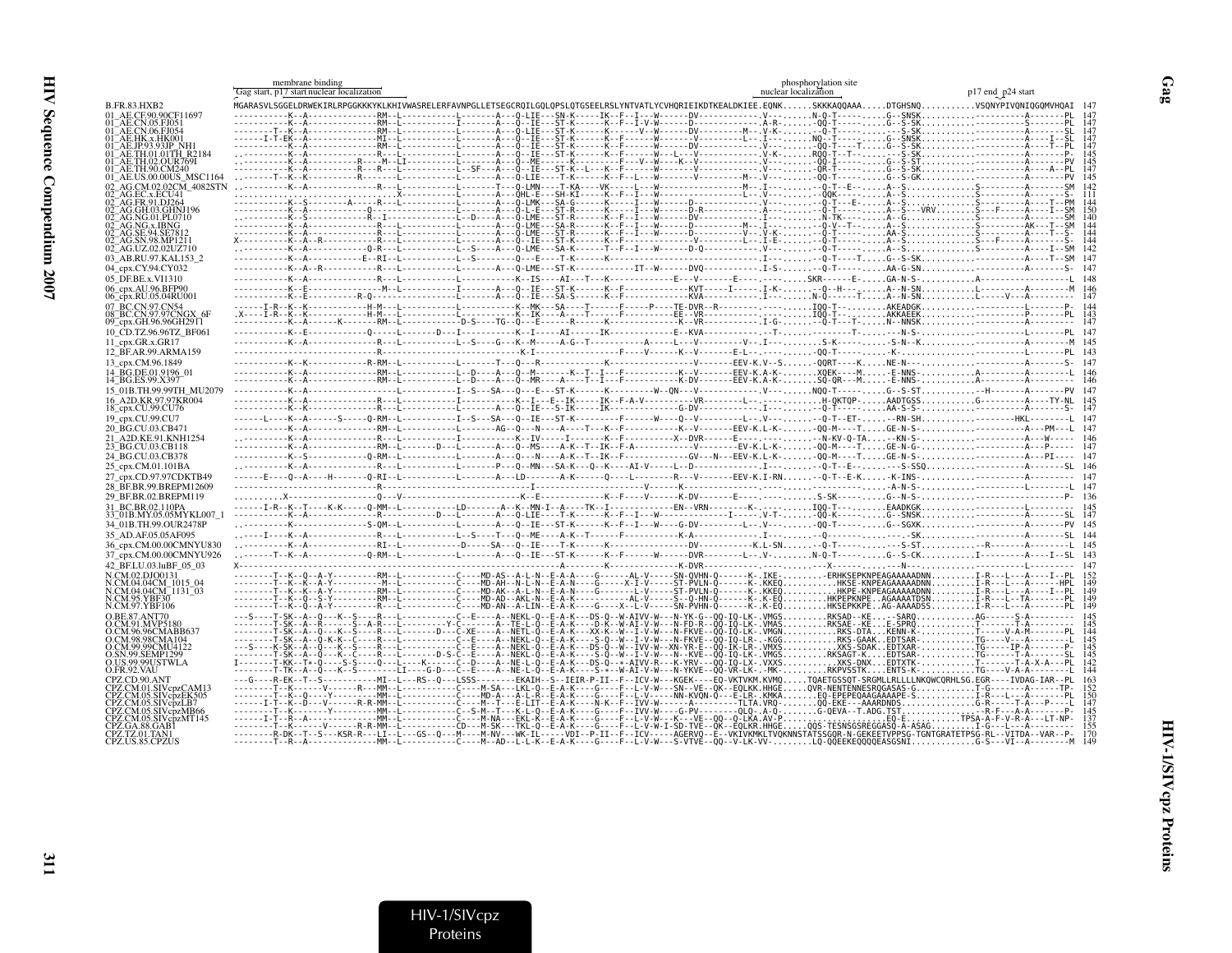<span id="page-11-0"></span>Proteins<br>HIV-1∖SIVcpz

| ۰.<br>× |  |
|---------|--|
|         |  |
| ٧<br>., |  |
|         |  |

|                                                                  | SPRTLNAWVKVVEEKAFSPEVIPMFSALSEGATPODLNTMLNTVGGHOAAMOMLKETINEEAAEWDRVHPVHAGPIAPGOMREPRGSDIAGTTSTLOEOIGWMTNNPPI.PVGEIYKRWIILGLNKIVRMYSPTSILDIROGPKEPFRDYVDRFYKTLRAEOASOEV 313 | CvPA binding |  | major homology region |  |
|------------------------------------------------------------------|-----------------------------------------------------------------------------------------------------------------------------------------------------------------------------|--------------|--|-----------------------|--|
| A1.GE.99.99GEMZ011                                               |                                                                                                                                                                             |              |  |                       |  |
| A1.KE.00.KER2008<br>A1.KE.00.KNH1144                             |                                                                                                                                                                             |              |  |                       |  |
| A1.KE.00.KSM4024<br>A1.KE.00.MSA4069                             |                                                                                                                                                                             |              |  |                       |  |
| A1.KE.00.NKU3005                                                 |                                                                                                                                                                             |              |  |                       |  |
| A1.RU.00.RU00051<br>A1.RU.03.03RU20_06_13                        |                                                                                                                                                                             |              |  |                       |  |
| A1.RW.93.93RW 024<br>A1.SE.95.SE8891                             |                                                                                                                                                                             |              |  |                       |  |
| A1.SE.95.UGSE8131                                                |                                                                                                                                                                             |              |  |                       |  |
| A1.UA.01.01UADN139                                               |                                                                                                                                                                             |              |  |                       |  |
| A1.UG.92.92UG037<br>A1.UG.99.99UGA07072                          |                                                                                                                                                                             |              |  |                       |  |
| A1.UZ.02.02UZ0659                                                |                                                                                                                                                                             |              |  |                       |  |
| A2.CD.97.97CDKTB48<br>A2.CY.94.94CY017_41                        |                                                                                                                                                                             |              |  |                       |  |
| B.AR.04.04AR151516                                               |                                                                                                                                                                             |              |  |                       |  |
| <b>B.AU.87.MBC925</b><br><b>B.BO.99.BOL0122</b>                  |                                                                                                                                                                             |              |  |                       |  |
| <b>B.BR.03.BREPM201</b><br><b>B.CA.97.CANB3FULL</b>              |                                                                                                                                                                             |              |  |                       |  |
| B.CN.05.05CNHB_hp3                                               |                                                                                                                                                                             |              |  |                       |  |
| B.CO.01.PCM001                                                   |                                                                                                                                                                             |              |  |                       |  |
|                                                                  |                                                                                                                                                                             |              |  |                       |  |
| B.GE.03.03GEMZ010                                                |                                                                                                                                                                             |              |  |                       |  |
| B.KR.05.05CSR3                                                   |                                                                                                                                                                             |              |  |                       |  |
| B.NL.00.671 00T36                                                |                                                                                                                                                                             |              |  |                       |  |
| B.RU.04.04RU128005<br>B.TH.00.00TH C3198                         |                                                                                                                                                                             |              |  |                       |  |
| B.UA.01.01UAKV167<br>B.US.04.ES10 53                             |                                                                                                                                                                             |              |  |                       |  |
| B.US.99.PRB959_03                                                |                                                                                                                                                                             |              |  |                       |  |
| C.AR.01.ARG4006<br>C.BR.04.04BR013                               |                                                                                                                                                                             |              |  |                       |  |
| C.BW.00.00BW07621<br>C.CN.98.YNRL9840                            |                                                                                                                                                                             |              |  |                       |  |
|                                                                  |                                                                                                                                                                             |              |  |                       |  |
| C.ET.02.02ET_288<br>C.GE.03.03GEMZ033                            |                                                                                                                                                                             |              |  |                       |  |
| C.IN.99.01IN565 10                                               |                                                                                                                                                                             |              |  |                       |  |
| C.KE.00.KER2010<br>C.MM.99.mIDU101                               |                                                                                                                                                                             |              |  |                       |  |
|                                                                  |                                                                                                                                                                             |              |  |                       |  |
| C.MW.93.93MW_965<br>C.SN.90.90SE_364<br>C.SQ.89.89SM_145         |                                                                                                                                                                             |              |  |                       |  |
|                                                                  |                                                                                                                                                                             |              |  |                       |  |
| C.UY.01.TRA3011<br>C.YE.02.02YE511                               |                                                                                                                                                                             |              |  |                       |  |
| C.ZA.04.04ZASK164B1<br>C.ZA.05.05ZAPSK240B1                      |                                                                                                                                                                             |              |  |                       |  |
| C.ZM.02.02ZM108                                                  |                                                                                                                                                                             |              |  |                       |  |
| D.CM.01.01CM 0009BBY                                             |                                                                                                                                                                             |              |  |                       |  |
| D.KE.01.NKU3006                                                  |                                                                                                                                                                             |              |  |                       |  |
| D.KR.04.04KBH8<br>D.TD.99.MN011                                  |                                                                                                                                                                             |              |  |                       |  |
| D.UG.99.99UGK09259                                               |                                                                                                                                                                             |              |  |                       |  |
| D.YE.01.01YE386                                                  |                                                                                                                                                                             |              |  |                       |  |
| D.YE.02.02YE516                                                  |                                                                                                                                                                             |              |  |                       |  |
| F1.AR.02.ARE933                                                  |                                                                                                                                                                             |              |  |                       |  |
| F1.BR.01.01BR125                                                 |                                                                                                                                                                             |              |  |                       |  |
| F1.ES.x.P1146<br>F1.FI.93.FIN9363                                |                                                                                                                                                                             |              |  |                       |  |
| F2.CM.02.02CM 0016BBY<br>F <sub>2</sub> .CM.95.MP <sub>257</sub> |                                                                                                                                                                             |              |  |                       |  |
| F2.CM.97.CM53657                                                 |                                                                                                                                                                             |              |  |                       |  |
| G.BE.96.DRCBL                                                    |                                                                                                                                                                             |              |  |                       |  |
| G.CM.01.01CM_4049HAN                                             |                                                                                                                                                                             |              |  |                       |  |
|                                                                  |                                                                                                                                                                             |              |  |                       |  |
| G.GH.03.03GH175G                                                 |                                                                                                                                                                             |              |  |                       |  |
| G.KE.93.HH8793 12                                                |                                                                                                                                                                             |              |  |                       |  |
| G.NG.01.01NGPL0669                                               |                                                                                                                                                                             |              |  |                       |  |
|                                                                  |                                                                                                                                                                             |              |  |                       |  |
|                                                                  |                                                                                                                                                                             |              |  |                       |  |
|                                                                  |                                                                                                                                                                             |              |  |                       |  |
| LCD.97.J 97DC KTB147                                             |                                                                                                                                                                             |              |  |                       |  |
|                                                                  |                                                                                                                                                                             |              |  |                       |  |
| K.CD.97.EQTB11C<br>K.CM.96.MP535                                 |                                                                                                                                                                             |              |  |                       |  |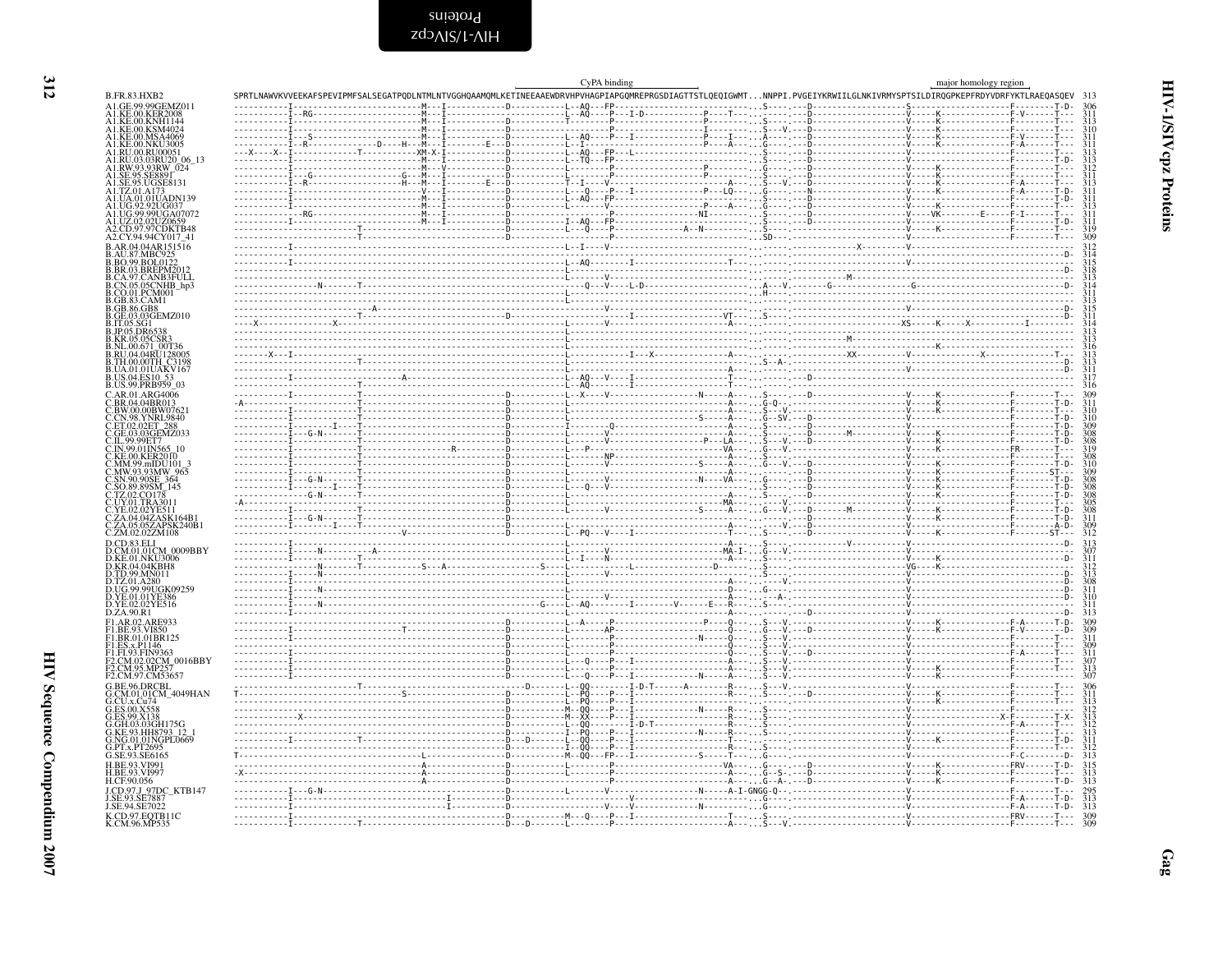|                                                    |                                                                                                                                                                                                                                                                                                                                                                                                                                  | CvPA binding | major homology region |  |
|----------------------------------------------------|----------------------------------------------------------------------------------------------------------------------------------------------------------------------------------------------------------------------------------------------------------------------------------------------------------------------------------------------------------------------------------------------------------------------------------|--------------|-----------------------|--|
| 3.FR.83.HXB2                                       | SPRTLNAWVKVVEEKAFSPEVIPMFSALSEGATPODLNTMLNTVGGHOAAMOMLKETINEEAAEWDRVHPVHAGPIAPGOMREPRGSDIAGTTSTLOEOIGWMTNNPPI.PVGEIYKRWIILGLNKIVRMYSPTSILDIROGPKEPFRDYVDRFYKTLRAEOASOEV                                                                                                                                                                                                                                                          |              |                       |  |
| 01 AE.CF.90.90CF11697<br>AE.CN.05.FJ05             |                                                                                                                                                                                                                                                                                                                                                                                                                                  |              |                       |  |
| AE.CN.06.FJ054                                     |                                                                                                                                                                                                                                                                                                                                                                                                                                  |              |                       |  |
| AE.HK.x.HK001<br>)1 <sup>-</sup> AE.JP.93.93JP NH1 |                                                                                                                                                                                                                                                                                                                                                                                                                                  |              |                       |  |
| -AE.TH.01.01TH R2184                               |                                                                                                                                                                                                                                                                                                                                                                                                                                  |              |                       |  |
|                                                    |                                                                                                                                                                                                                                                                                                                                                                                                                                  |              |                       |  |
| AE.US.00.00US MSC1164<br>AG.CM.02.02CM 4082STN     |                                                                                                                                                                                                                                                                                                                                                                                                                                  |              |                       |  |
|                                                    |                                                                                                                                                                                                                                                                                                                                                                                                                                  |              |                       |  |
| AG.FR.91.DJ264<br>AG.GH.03.GHNJ196                 |                                                                                                                                                                                                                                                                                                                                                                                                                                  |              |                       |  |
| AG.NG.01.PL0710<br>AG NG x IRNG                    |                                                                                                                                                                                                                                                                                                                                                                                                                                  |              |                       |  |
| AG.SE.94.SE781                                     |                                                                                                                                                                                                                                                                                                                                                                                                                                  |              |                       |  |
| AG.SN.98.MP121<br>)2_AG.UZ.02.02UZ710              |                                                                                                                                                                                                                                                                                                                                                                                                                                  |              |                       |  |
| )3 AB.RU.97.KAL153 2                               |                                                                                                                                                                                                                                                                                                                                                                                                                                  |              |                       |  |
| 04 cpx.CY.94.CY032                                 |                                                                                                                                                                                                                                                                                                                                                                                                                                  |              |                       |  |
| 05 DF.BE.x.VI1310                                  |                                                                                                                                                                                                                                                                                                                                                                                                                                  |              |                       |  |
| 06 cpx.AU.96.BFP90<br>06_cpx.RU.05.04RU001         |                                                                                                                                                                                                                                                                                                                                                                                                                                  |              |                       |  |
| 07 BC.CN.97.CN54                                   |                                                                                                                                                                                                                                                                                                                                                                                                                                  |              |                       |  |
| 08 BC.CN.97.97CNGX 6F<br>09 cpx.GH.96.96GH2911     |                                                                                                                                                                                                                                                                                                                                                                                                                                  |              |                       |  |
| 10 CD.TZ.96.96TZ BF061                             |                                                                                                                                                                                                                                                                                                                                                                                                                                  |              |                       |  |
| 11 cpx.GR.x.GR17                                   |                                                                                                                                                                                                                                                                                                                                                                                                                                  |              |                       |  |
| 12_BF.AR.99.ARMA159<br>13 cpx.CM.96.1849           |                                                                                                                                                                                                                                                                                                                                                                                                                                  |              |                       |  |
| 14 BG.DE.01.9196 01                                |                                                                                                                                                                                                                                                                                                                                                                                                                                  |              |                       |  |
| 14 BG.ES.99.X397                                   |                                                                                                                                                                                                                                                                                                                                                                                                                                  |              |                       |  |
| 15 01B.TH.99.99TH MU2079<br>16 A2D.KR.97.97KR004   |                                                                                                                                                                                                                                                                                                                                                                                                                                  |              |                       |  |
| 18_cpx.CU.99.CU76                                  |                                                                                                                                                                                                                                                                                                                                                                                                                                  |              |                       |  |
| 19 cpx.CU.99.CU7                                   |                                                                                                                                                                                                                                                                                                                                                                                                                                  |              |                       |  |
| 20 BG.CU.03.CB471<br>21 A2D.KE.91.KNH1254          |                                                                                                                                                                                                                                                                                                                                                                                                                                  |              |                       |  |
| 23 BG.CU.03.CB118                                  |                                                                                                                                                                                                                                                                                                                                                                                                                                  |              |                       |  |
| 24 BG.CU.03.CB378                                  |                                                                                                                                                                                                                                                                                                                                                                                                                                  |              |                       |  |
| 25 срх.СМ.01.101ВА<br>27 cpx.CD.97.97CDKTB49       |                                                                                                                                                                                                                                                                                                                                                                                                                                  |              |                       |  |
| 28 BF.BR.99.BREPM12609                             |                                                                                                                                                                                                                                                                                                                                                                                                                                  |              |                       |  |
| 29 BF.BR.02.BREPM119                               |                                                                                                                                                                                                                                                                                                                                                                                                                                  |              |                       |  |
| 1 BC.BR.02.110PA<br>3701B.MY.05.05MYKL007          |                                                                                                                                                                                                                                                                                                                                                                                                                                  |              |                       |  |
| 34 01B.TH.99.OUR2478P                              |                                                                                                                                                                                                                                                                                                                                                                                                                                  |              |                       |  |
| 35 AD.AF.05.05AF095                                |                                                                                                                                                                                                                                                                                                                                                                                                                                  |              |                       |  |
| 36 cpx.CM.00.00CMNYU830                            |                                                                                                                                                                                                                                                                                                                                                                                                                                  |              |                       |  |
| 37 cpx.CM.00.00CMNYU926<br>42 BF.LU.03.luBF 05 03  |                                                                                                                                                                                                                                                                                                                                                                                                                                  |              |                       |  |
| N.CM.02.DJO0131                                    | $\begin{bmatrix} \textbf{1} & \textbf{1} & \textbf{1} & \textbf{1} & \textbf{1} & \textbf{1} & \textbf{1} & \textbf{1} & \textbf{1} & \textbf{1} & \textbf{1} & \textbf{1} & \textbf{1} & \textbf{1} & \textbf{1} & \textbf{1} & \textbf{1} & \textbf{1} & \textbf{1} & \textbf{1} & \textbf{1} & \textbf{1} & \textbf{1} & \textbf{1} & \textbf{1} & \textbf{1} & \textbf{1} & \textbf{1} & \textbf{1} & \textbf{1} & \textbf{$ |              |                       |  |
| LCM.04.04CM_1015_04<br>LCM.04.04CM_1131_03         |                                                                                                                                                                                                                                                                                                                                                                                                                                  |              |                       |  |
| N.CM.95.YBF30                                      |                                                                                                                                                                                                                                                                                                                                                                                                                                  |              |                       |  |
| N.CM.97.YBF106<br>) BE 87 ANT70                    |                                                                                                                                                                                                                                                                                                                                                                                                                                  |              |                       |  |
|                                                    |                                                                                                                                                                                                                                                                                                                                                                                                                                  |              |                       |  |
| CM.98.98CMA104                                     |                                                                                                                                                                                                                                                                                                                                                                                                                                  |              |                       |  |
| CM.99.99CMU4122                                    |                                                                                                                                                                                                                                                                                                                                                                                                                                  |              |                       |  |
| SN 99.SEMP1299<br><b>).US.99.99USTWLA</b>          |                                                                                                                                                                                                                                                                                                                                                                                                                                  |              |                       |  |
| D.FR.92.VAU                                        | ----------A--K---N--I----M--------Y-V-----AI----G-L-V-E-V--D---D--KT--PVV--LP---I---T----T-----------H-T--RA-Q------D-RK--VI----M-K----V-----K-R-E--------Q---------T---                                                                                                                                                                                                                                                         |              |                       |  |
| CPZ.CD.90.ANT<br>CPZ.CM.01.SIVcpzCAM13             |                                                                                                                                                                                                                                                                                                                                                                                                                                  |              |                       |  |
| PZ.CM.05.SIVcpzLB7                                 |                                                                                                                                                                                                                                                                                                                                                                                                                                  |              |                       |  |
| PZ.CM.05.SIVcpzMB66                                |                                                                                                                                                                                                                                                                                                                                                                                                                                  |              |                       |  |
| PZ.CM.05.SIVcpzMT145                               |                                                                                                                                                                                                                                                                                                                                                                                                                                  |              |                       |  |
| 2PZ.TZ.01.TAN1<br>CPZ.US.85.CPZUS                  |                                                                                                                                                                                                                                                                                                                                                                                                                                  |              |                       |  |
|                                                    |                                                                                                                                                                                                                                                                                                                                                                                                                                  |              |                       |  |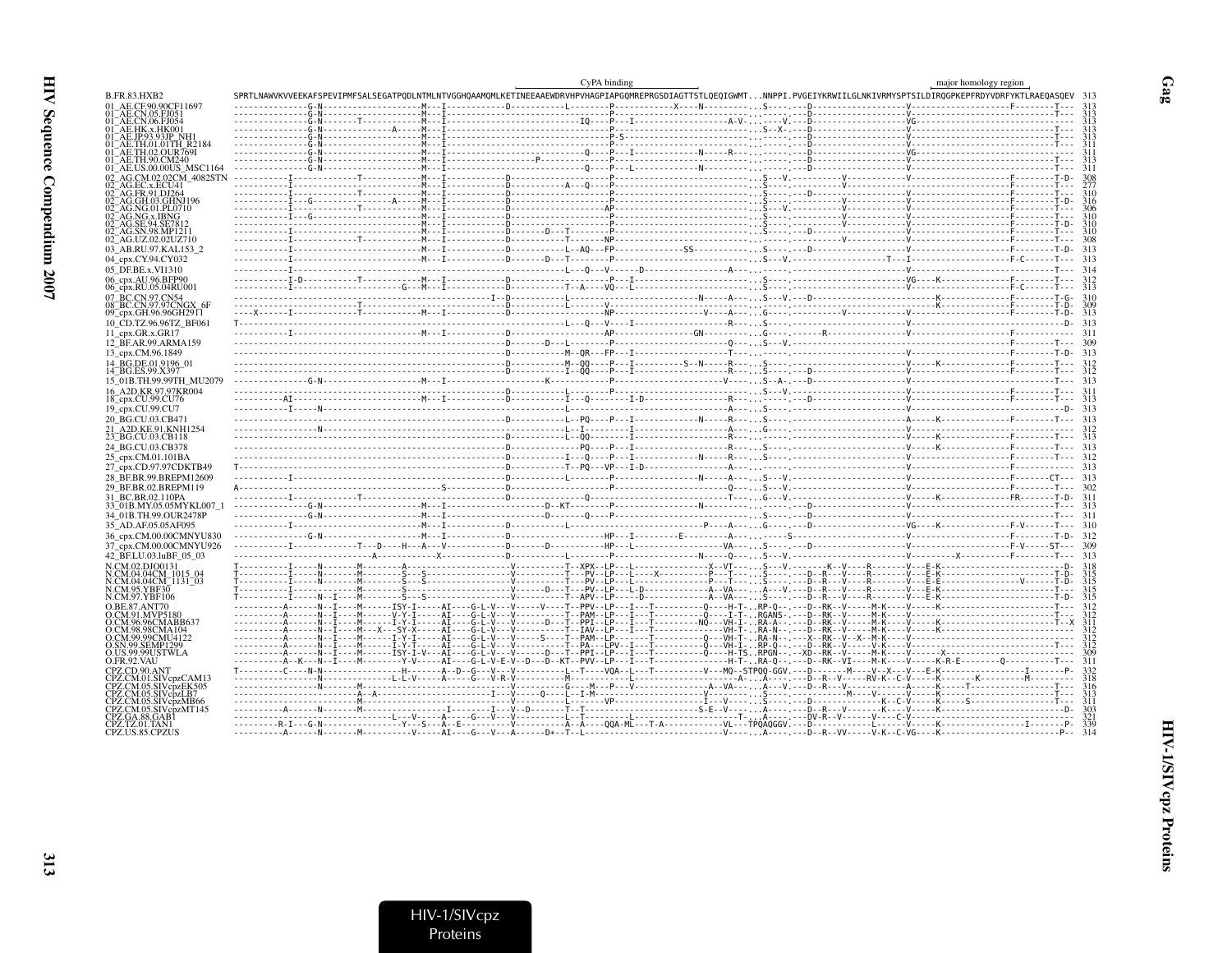<span id="page-13-0"></span>Proteins<br>HIV-1∖SIVcpz

|                                                                                    |                                                                                                                                                                                                                                                                                                                                                      | p24 end p2 start | p2 end_p7 start | Zn motif | Zn motif | p7 end_p1 start | p1 end_p6 start_<br>Vpr binding |
|------------------------------------------------------------------------------------|------------------------------------------------------------------------------------------------------------------------------------------------------------------------------------------------------------------------------------------------------------------------------------------------------------------------------------------------------|------------------|-----------------|----------|----------|-----------------|---------------------------------|
| <b>B.FR.83.HXB2</b><br>A1.GE.99.99GEMZ011                                          |                                                                                                                                                                                                                                                                                                                                                      |                  |                 |          |          |                 |                                 |
| A <sub>1</sub> KE 00 KER 2008                                                      |                                                                                                                                                                                                                                                                                                                                                      |                  |                 |          |          |                 |                                 |
| A1.KE.00.KNH1144                                                                   |                                                                                                                                                                                                                                                                                                                                                      |                  |                 |          |          |                 |                                 |
| A1.KE.00.MSA4069                                                                   |                                                                                                                                                                                                                                                                                                                                                      |                  |                 |          |          |                 |                                 |
| A1.KE.00.NKU3005<br>A1.RU.00.RU00051<br>A1.RU.03.03RU20_06_13<br>A1.RW.93.93RW_024 |                                                                                                                                                                                                                                                                                                                                                      |                  |                 |          |          |                 |                                 |
|                                                                                    |                                                                                                                                                                                                                                                                                                                                                      |                  |                 |          |          |                 |                                 |
| <b>A1.SE.95.SE8891</b><br>41.SE.95.UGSE8131                                        |                                                                                                                                                                                                                                                                                                                                                      |                  |                 |          |          |                 |                                 |
| A1.TZ.01.A173                                                                      |                                                                                                                                                                                                                                                                                                                                                      |                  |                 |          |          |                 |                                 |
|                                                                                    |                                                                                                                                                                                                                                                                                                                                                      |                  |                 |          |          |                 |                                 |
|                                                                                    |                                                                                                                                                                                                                                                                                                                                                      |                  |                 |          |          |                 |                                 |
| .CD.97.97CDKTB48                                                                   |                                                                                                                                                                                                                                                                                                                                                      |                  |                 |          |          |                 |                                 |
|                                                                                    |                                                                                                                                                                                                                                                                                                                                                      |                  |                 |          |          |                 |                                 |
|                                                                                    |                                                                                                                                                                                                                                                                                                                                                      |                  |                 |          |          |                 |                                 |
|                                                                                    |                                                                                                                                                                                                                                                                                                                                                      |                  |                 |          |          |                 |                                 |
|                                                                                    |                                                                                                                                                                                                                                                                                                                                                      |                  |                 |          |          |                 |                                 |
| 3.CO.01.PCM001                                                                     |                                                                                                                                                                                                                                                                                                                                                      |                  |                 |          |          |                 |                                 |
| <b>B.GB.83.CAM1</b>                                                                |                                                                                                                                                                                                                                                                                                                                                      |                  |                 |          |          |                 |                                 |
| GE.03.03GEMZ010                                                                    |                                                                                                                                                                                                                                                                                                                                                      |                  |                 |          |          |                 |                                 |
| 3.JP.05.DR65                                                                       |                                                                                                                                                                                                                                                                                                                                                      |                  |                 |          |          |                 |                                 |
| B.NL.00.671_00T36                                                                  |                                                                                                                                                                                                                                                                                                                                                      |                  |                 |          |          |                 |                                 |
| B.RU.04.04RU128005                                                                 |                                                                                                                                                                                                                                                                                                                                                      |                  |                 |          |          |                 |                                 |
| B.TH.00.00TH C3198                                                                 |                                                                                                                                                                                                                                                                                                                                                      |                  |                 |          |          |                 |                                 |
| B.US.99.PRB959_03                                                                  |                                                                                                                                                                                                                                                                                                                                                      |                  |                 |          |          |                 |                                 |
|                                                                                    | $\frac{1}{1}$<br>$\frac{1}{1}$<br>$\frac{1}{1}$<br>$\frac{1}{1}$<br>$\frac{1}{1}$<br>$\frac{1}{1}$<br>$\frac{1}{1}$<br>$\frac{1}{1}$<br>$\frac{1}{1}$<br>$\frac{1}{1}$<br>$\frac{1}{1}$<br>$\frac{1}{1}$<br>$\frac{1}{1}$<br>$\frac{1}{1}$<br>$\frac{1}{1}$<br>$\frac{1}{1}$<br>$\frac{1}{1}$<br>$\frac{1}{1}$<br>$\frac{1}{1}$<br>$\frac{1}{1}$<br> |                  |                 |          |          |                 |                                 |
|                                                                                    |                                                                                                                                                                                                                                                                                                                                                      |                  |                 |          |          |                 |                                 |
|                                                                                    |                                                                                                                                                                                                                                                                                                                                                      |                  |                 |          |          |                 |                                 |
|                                                                                    |                                                                                                                                                                                                                                                                                                                                                      |                  |                 |          |          |                 |                                 |
|                                                                                    |                                                                                                                                                                                                                                                                                                                                                      |                  |                 |          |          |                 |                                 |
| KE.00.KER2010                                                                      |                                                                                                                                                                                                                                                                                                                                                      |                  |                 |          |          |                 |                                 |
| AM.99.mIDU101<br>MW.93.93MW 965                                                    |                                                                                                                                                                                                                                                                                                                                                      |                  |                 |          |          |                 |                                 |
|                                                                                    |                                                                                                                                                                                                                                                                                                                                                      |                  |                 |          |          |                 |                                 |
| .TZ.02.CO178                                                                       |                                                                                                                                                                                                                                                                                                                                                      |                  |                 |          |          |                 |                                 |
| C.UY.01.TRA3011                                                                    |                                                                                                                                                                                                                                                                                                                                                      |                  |                 |          |          |                 |                                 |
| ZA.04.04ZASK164B1                                                                  |                                                                                                                                                                                                                                                                                                                                                      |                  |                 |          |          |                 |                                 |
| ZA.05.05ZAPSK240B1<br>C.ZM.02.02ZM108                                              |                                                                                                                                                                                                                                                                                                                                                      |                  |                 |          |          |                 |                                 |
|                                                                                    |                                                                                                                                                                                                                                                                                                                                                      |                  |                 |          |          |                 |                                 |
| D.CM.01.01CM_0009BBY                                                               |                                                                                                                                                                                                                                                                                                                                                      |                  |                 |          |          |                 |                                 |
| TD.99.MN011                                                                        |                                                                                                                                                                                                                                                                                                                                                      |                  |                 |          |          |                 |                                 |
|                                                                                    |                                                                                                                                                                                                                                                                                                                                                      |                  |                 |          |          |                 |                                 |
| D.UG.99.99UGK09259                                                                 |                                                                                                                                                                                                                                                                                                                                                      |                  |                 |          |          |                 |                                 |
| D.YE.01.01YE386<br>D.YE.02.02YE516<br>D.ZA.90.R1                                   |                                                                                                                                                                                                                                                                                                                                                      |                  |                 |          |          |                 |                                 |
| F1.AR.02.ARE933                                                                    |                                                                                                                                                                                                                                                                                                                                                      |                  |                 |          |          |                 |                                 |
| F1.BE.93.VI850                                                                     |                                                                                                                                                                                                                                                                                                                                                      |                  |                 |          |          |                 |                                 |
| E1.BR.01.01BR125<br>F1.ES.x.P1146<br>F1.FI.93.FIN9363                              |                                                                                                                                                                                                                                                                                                                                                      |                  |                 |          |          |                 |                                 |
|                                                                                    |                                                                                                                                                                                                                                                                                                                                                      |                  |                 |          |          |                 |                                 |
| F2.CM.02.02CM_0016BBY<br>F2.CM.95.MP257                                            |                                                                                                                                                                                                                                                                                                                                                      |                  |                 |          |          |                 |                                 |
| F2.CM.97.CM53657<br>G.BE.96.DRCBL                                                  |                                                                                                                                                                                                                                                                                                                                                      |                  |                 |          |          |                 |                                 |
| G.CM.01.01CM 4049HAN                                                               |                                                                                                                                                                                                                                                                                                                                                      |                  |                 |          |          |                 |                                 |
|                                                                                    |                                                                                                                                                                                                                                                                                                                                                      |                  |                 |          |          |                 |                                 |
|                                                                                    |                                                                                                                                                                                                                                                                                                                                                      |                  |                 |          |          |                 |                                 |
| KE.93.HH8793 12                                                                    |                                                                                                                                                                                                                                                                                                                                                      |                  |                 |          |          |                 |                                 |
| NG.01.01NGPL0669                                                                   |                                                                                                                                                                                                                                                                                                                                                      |                  |                 |          |          |                 |                                 |
| SE.93.SE6165                                                                       |                                                                                                                                                                                                                                                                                                                                                      |                  |                 |          |          |                 |                                 |
| H.BE.93.VI997                                                                      |                                                                                                                                                                                                                                                                                                                                                      |                  |                 |          |          |                 |                                 |
| H.CF.90.056                                                                        |                                                                                                                                                                                                                                                                                                                                                      |                  |                 |          |          |                 |                                 |
| LCD.97.J 97DC KTB147                                                               |                                                                                                                                                                                                                                                                                                                                                      |                  |                 |          |          |                 |                                 |
| J.SE.94.SE7022                                                                     |                                                                                                                                                                                                                                                                                                                                                      |                  |                 |          |          |                 |                                 |
| K.CD.97.EQTB11C<br>K.CM.96.MP535                                                   |                                                                                                                                                                                                                                                                                                                                                      |                  |                 |          |          |                 |                                 |
|                                                                                    |                                                                                                                                                                                                                                                                                                                                                      |                  |                 |          |          |                 |                                 |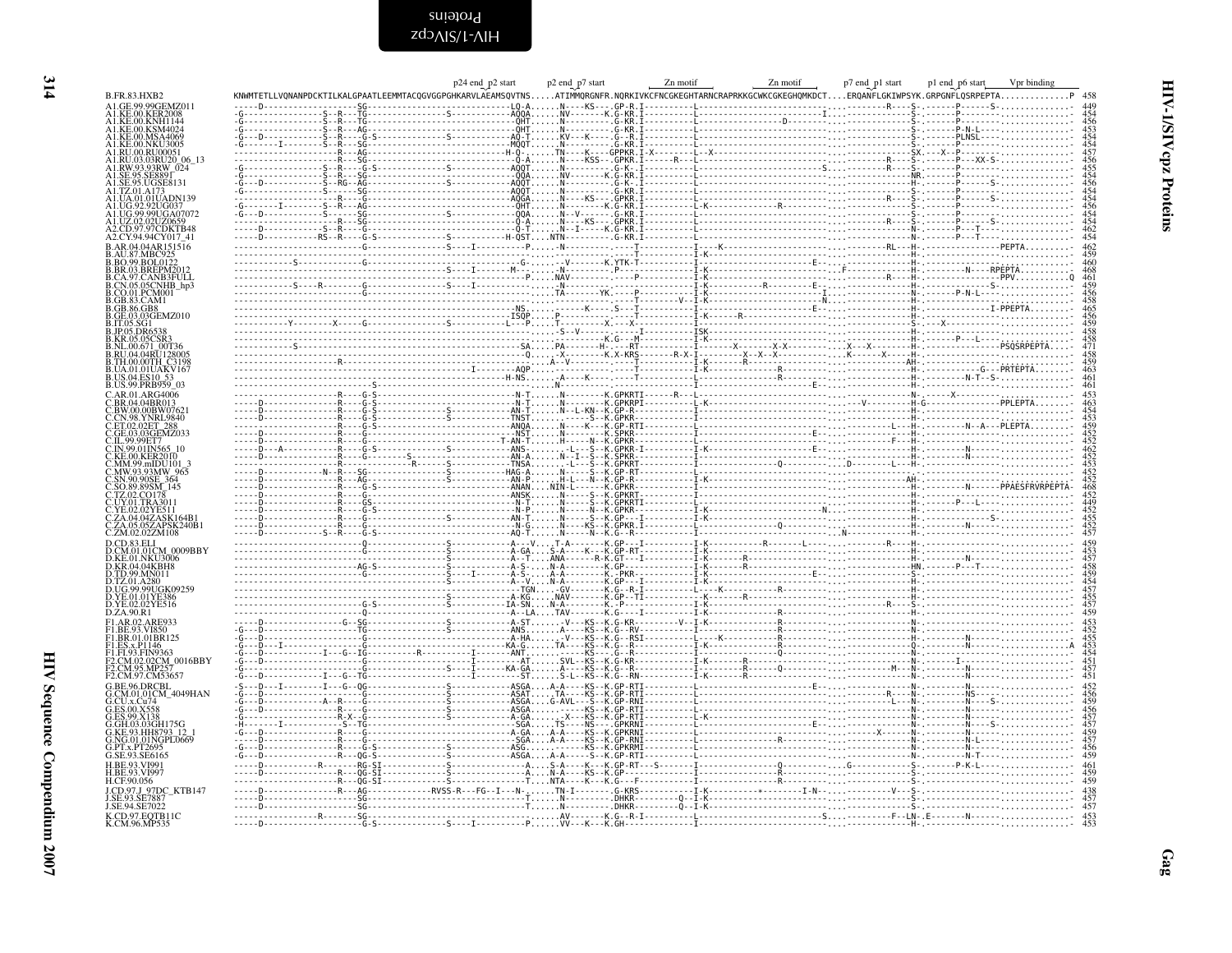|                                                                        |                                                                                                                                                         | p24 end p2 start | p2 end_p7 start | Zn motif | Zn motif | p7 end_p1 start | p1 end_p6 start_ | Vpr binding |  |
|------------------------------------------------------------------------|---------------------------------------------------------------------------------------------------------------------------------------------------------|------------------|-----------------|----------|----------|-----------------|------------------|-------------|--|
| B.FR.83.HXB2                                                           | KNWMTETLLVQNANPDCKTILKALGPAATLEEMMTACQGVGGPGHKARVLAEAMSQVTNSATIMMQRGNFR.NQRKIVKCFNCGKEGHTARNCRAPRKKGCWKCGKEGHQMKDCTERQANFLGKIWPSYK.GRPGNFLQSRPEPTAP 458 |                  |                 |          |          |                 |                  |             |  |
| AE CE 90 90CE11697<br>01 AE.CN.05.FJ051                                |                                                                                                                                                         |                  |                 |          |          |                 |                  |             |  |
|                                                                        |                                                                                                                                                         |                  |                 |          |          |                 |                  |             |  |
| )1 AE.HK.x.HK001                                                       |                                                                                                                                                         |                  |                 |          |          |                 |                  |             |  |
| 01 AE.TH.01.01TH R2184                                                 |                                                                                                                                                         |                  |                 |          |          |                 |                  |             |  |
| 01 - AE TH 02 OHR 7691                                                 |                                                                                                                                                         |                  |                 |          |          |                 |                  |             |  |
| )1 AE.TH.90.CM240<br>01 AE.US.00.00US MSC1164                          |                                                                                                                                                         |                  |                 |          |          |                 |                  |             |  |
| AG.CM.02.02CM 4082STN                                                  |                                                                                                                                                         |                  |                 |          |          |                 |                  |             |  |
| AG. EC. x. ECU41<br>AG.FR.91.DJ264                                     |                                                                                                                                                         |                  |                 |          |          |                 |                  |             |  |
| 2 AG.GH.03.GHN.I196                                                    |                                                                                                                                                         |                  |                 |          |          |                 |                  |             |  |
| AG.NG.01.PL0710                                                        |                                                                                                                                                         |                  |                 |          |          |                 |                  |             |  |
| AG SE 94 SE78                                                          |                                                                                                                                                         |                  |                 |          |          |                 |                  |             |  |
| AG.SN.98.MP1211<br>02 AG.UZ.02.02UZ710                                 |                                                                                                                                                         |                  |                 |          |          |                 |                  |             |  |
| 03 AB.RU.97.KAL153 2                                                   |                                                                                                                                                         |                  |                 |          |          |                 |                  |             |  |
| 04_cpx.CY.94.CY032                                                     |                                                                                                                                                         |                  |                 |          |          |                 |                  |             |  |
| 05 DF.BE.x.VI1310                                                      |                                                                                                                                                         |                  |                 |          |          |                 |                  |             |  |
| 06_cpx.AU.96.BFP90                                                     |                                                                                                                                                         |                  |                 |          |          |                 |                  |             |  |
| 06_cpx.RU.05.04RU001<br>07 BC.CN.97.CN54                               |                                                                                                                                                         |                  |                 |          |          |                 |                  |             |  |
| 08 BC.CN.97.97CNGX 6F                                                  |                                                                                                                                                         |                  |                 |          |          |                 |                  |             |  |
| 09_cpx.GH.96.96GH2911                                                  |                                                                                                                                                         |                  |                 |          |          |                 |                  |             |  |
| 10 CD.TZ.96.96TZ BF061                                                 |                                                                                                                                                         |                  |                 |          |          |                 |                  |             |  |
| 11_cpx.GR.x.GR17                                                       |                                                                                                                                                         |                  |                 |          |          |                 |                  |             |  |
| 12 BF.AR.99.ARMA159<br>13 cpx.CM.96.1849                               |                                                                                                                                                         |                  |                 |          |          |                 |                  |             |  |
| 14 BG.DE.01.9196 01                                                    |                                                                                                                                                         |                  |                 |          |          |                 |                  |             |  |
| 14 BG.ES.99.X397                                                       |                                                                                                                                                         |                  |                 |          |          |                 |                  |             |  |
| 15 01B.TH.99.99TH MU2079                                               |                                                                                                                                                         |                  |                 |          |          |                 |                  |             |  |
| 16 A2D.KR.97.97KR004<br>18_cpx.CU.99.CU76                              |                                                                                                                                                         |                  |                 |          |          |                 |                  |             |  |
| 19_cpx.CU.99.CU7                                                       |                                                                                                                                                         |                  |                 |          |          |                 |                  |             |  |
| 20 BG.CU.03.CB471                                                      |                                                                                                                                                         |                  |                 |          |          |                 |                  |             |  |
| 21 A2D.KE.91.KNH1254                                                   |                                                                                                                                                         |                  |                 |          |          |                 |                  |             |  |
| 23_BG.CU.03.CB118                                                      |                                                                                                                                                         |                  |                 |          |          |                 |                  |             |  |
| 24 BG.CU.03.CB378<br>25 cpx.CM.01.101BA                                |                                                                                                                                                         |                  |                 |          |          |                 |                  |             |  |
| 27 cpx.CD.97.97CDKTB49                                                 |                                                                                                                                                         |                  |                 |          |          |                 |                  |             |  |
| 28 BF.BR.99.BREPM12609                                                 |                                                                                                                                                         |                  |                 |          |          |                 |                  |             |  |
| 29 BF.BR.02.BREPM119                                                   |                                                                                                                                                         |                  |                 |          |          |                 |                  |             |  |
| 31 BC.BR.02.110PA                                                      |                                                                                                                                                         |                  |                 |          |          |                 |                  |             |  |
| 33 01B.MY.05.05MYKL007                                                 |                                                                                                                                                         |                  |                 |          |          |                 |                  |             |  |
| 34 01B.TH.99.OUR2478P                                                  |                                                                                                                                                         |                  |                 |          |          |                 |                  |             |  |
| 35_AD.AF.05.05AF095<br>36 cpx.CM.00.00CMNYU830                         |                                                                                                                                                         |                  |                 |          |          |                 |                  |             |  |
| 37 cpx.CM.00.00CMNYU926                                                |                                                                                                                                                         |                  |                 |          |          |                 |                  |             |  |
| 42 BF.LU.03.luBF 05 03                                                 |                                                                                                                                                         |                  |                 |          |          |                 |                  |             |  |
| N.CM.02.DJO0131                                                        |                                                                                                                                                         |                  |                 |          |          |                 |                  |             |  |
| N.CM.04.04CM 1015 04<br>N.CM.04.04CM <sup>-</sup> 1131 <sup>-</sup> 03 |                                                                                                                                                         |                  |                 |          |          |                 |                  |             |  |
| N.CM.95.YBF30                                                          |                                                                                                                                                         |                  |                 |          |          |                 |                  |             |  |
| N.CM.97.YBF106<br>O.BE.87.ANT70                                        | -----------------0--S--G-------V-------T--------ATAOODLKGGYTAVF----ONP.IRKGTI----------I----------------0------RNGK-------Y--PGG.T----YV-RPAH           |                  |                 |          |          |                 |                  |             |  |
| O.CM.91.MVP5180                                                        |                                                                                                                                                         |                  |                 |          |          |                 |                  |             |  |
| O.CM.96.96CMABB637                                                     |                                                                                                                                                         |                  |                 |          |          |                 |                  |             |  |
| O.CM.98.98CMA104<br>O.CM.99.99CMU4122                                  |                                                                                                                                                         |                  |                 |          |          |                 |                  |             |  |
| SN.99.SEMP1299                                                         |                                                                                                                                                         |                  |                 |          |          |                 |                  |             |  |
| O.FR.92.VAU                                                            |                                                                                                                                                         |                  |                 |          |          |                 |                  |             |  |
| CPZ.CD.90.ANT                                                          | -A-------I---------------TG-S----L---------A---------ASAN-AQGTAVFL----GNRGGKRPL---------------K---R---Q----L-N-PA.TNTGKV-----PT-TWWGC-----V-KEEVVEPTA   |                  |                 |          |          |                 |                  |             |  |
| PZ.CM.05.SIVcdzEK505                                                   |                                                                                                                                                         |                  |                 |          |          |                 |                  |             |  |
|                                                                        |                                                                                                                                                         |                  |                 |          |          |                 |                  |             |  |
| PZ.CM.05.SIVcpzMB66                                                    |                                                                                                                                                         |                  |                 |          |          |                 |                  |             |  |
| CPZ.CM.05.SIVcpzMT145                                                  |                                                                                                                                                         |                  |                 |          |          |                 |                  |             |  |
| CPZ.TZ.01.TAN1<br>CPZ.US.85.CPZUS                                      |                                                                                                                                                         |                  |                 |          |          |                 |                  |             |  |
|                                                                        |                                                                                                                                                         |                  |                 |          |          |                 |                  |             |  |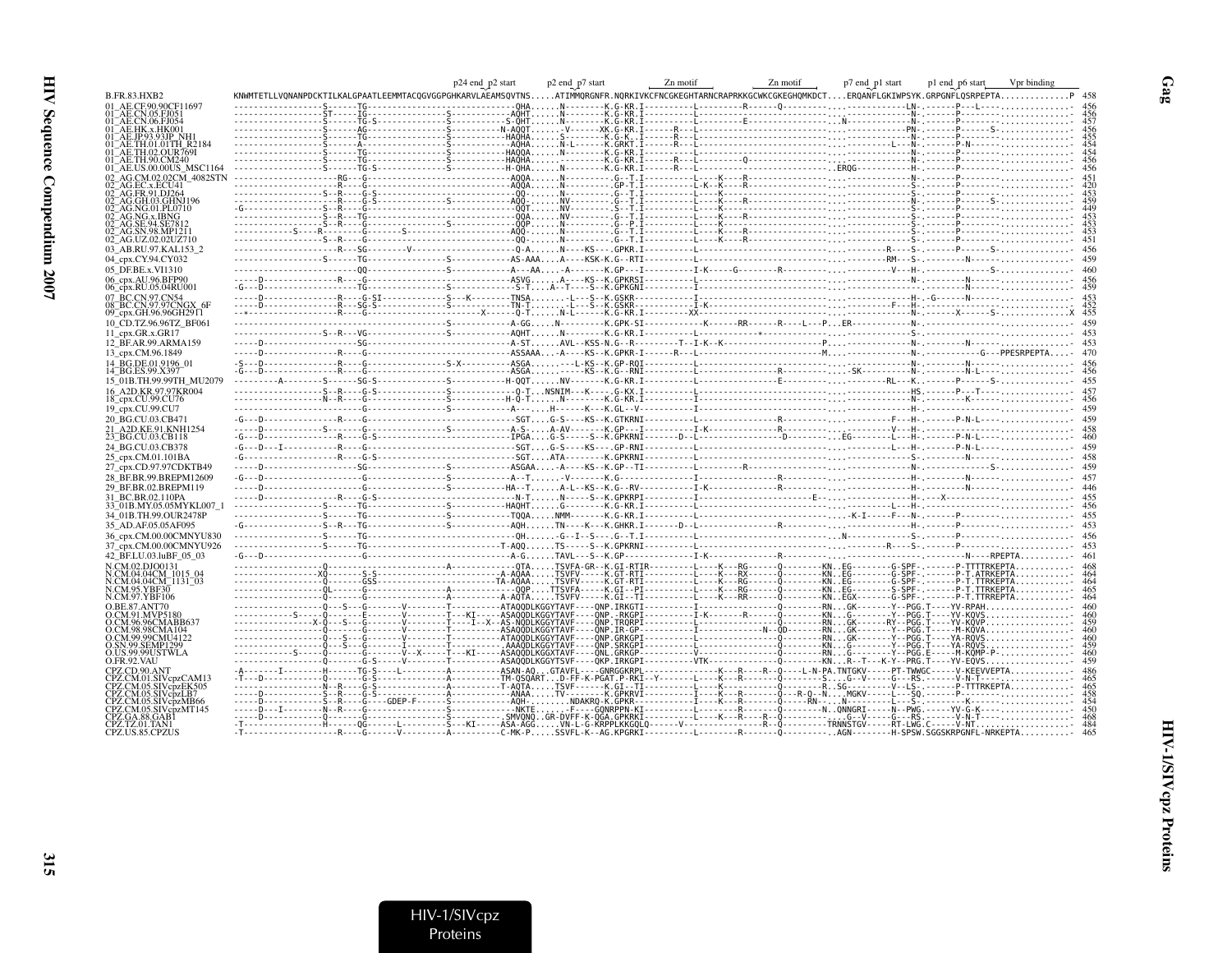<span id="page-15-0"></span>

|                                                                                                                                                                                 | Vpr binding | Vpr binding<br>p6 end, Gag end                                                                                                                                                           |                                                                                                                                                                             | HIV-                    |
|---------------------------------------------------------------------------------------------------------------------------------------------------------------------------------|-------------|------------------------------------------------------------------------------------------------------------------------------------------------------------------------------------------|-----------------------------------------------------------------------------------------------------------------------------------------------------------------------------|-------------------------|
| B.FR.83.HXB2<br>A1.GE.99.99GEMZ011                                                                                                                                              |             | PEE.SFRSGVETTTPPQ.KQEPIDKELYPLTSLRSLFGNDPSSQ*                                                                                                                                            | 500<br>492                                                                                                                                                                  |                         |
| A1.KE.00.KER2008<br>A1.KE.00.KER2008                                                                                                                                            |             |                                                                                                                                                                                          | 497<br>499                                                                                                                                                                  | $\overline{\mathbf{s}}$ |
| A1.KE.00.KSM4024<br>A1.KE.00.KSM4024                                                                                                                                            |             |                                                                                                                                                                                          | 496<br>497                                                                                                                                                                  | ₹                       |
| A1.KE.00.NKU3005<br>A1.RU.00.RU00051                                                                                                                                            |             | -A-.X-GMXE-I-PSL.KQEQKDREQRP-SI--K-------L---                                                                                                                                            | $\frac{497}{500}$                                                                                                                                                           | cpz                     |
| ALRU.03.03RU20 06_13<br>ALRW.93.93RW 024<br>ALSE.95.5E8891<br>ALSE.95.UGSE8131<br>ALTZ.01.A173                                                                                  |             |                                                                                                                                                                                          | 499<br>498<br>498<br>493                                                                                                                                                    |                         |
|                                                                                                                                                                                 |             |                                                                                                                                                                                          | 497<br>497                                                                                                                                                                  |                         |
| AI.UA.01.01UADN139<br>AI.UA.01.01UADN139<br>A1.UG.99.99UGA07072                                                                                                                 |             |                                                                                                                                                                                          | 500<br>497                                                                                                                                                                  | Proteins                |
| A1.UZ.02.02UZ0659<br>A1.UZ.02.02UZ0659<br>A2.CD.97.97CDKTB48<br>A2.CY.94.94CY017_41                                                                                             |             | - A-. L-GM-E-M.-S-PKOEOKDREQVP--V--K-------L---<br>-A-.N-GM-E-M.-S-PKOEOKDREQVP--V--K-------L---<br>-A-.N-GMEE-I-SSL.KOEOKDREQHP-SI--K-------L---<br>-A-.NL-M-E-I-SSL.---LETR-PVN-AI--K- | 497<br>$\frac{498}{497}$                                                                                                                                                    |                         |
| B.AR.04.04AR151516<br>B.AU.87.MBC925                                                                                                                                            |             | ---.---F-E--P--S-.--GT-----------K--------*-T-                                                                                                                                           | 504<br>502                                                                                                                                                                  |                         |
| <b>B.BO.99.BOL0122</b>                                                                                                                                                          |             |                                                                                                                                                                                          |                                                                                                                                                                             |                         |
| B.BO.99.BOLD122<br>B.BR.03.BREPM2012<br>B.CA.97.CANB3FULL<br>B.CO.01.PCM001<br>B.CO.01.PCM001<br>B.GB.83.CAM1                                                                   |             |                                                                                                                                                                                          |                                                                                                                                                                             |                         |
| B.GB.86.GB8                                                                                                                                                                     |             |                                                                                                                                                                                          |                                                                                                                                                                             |                         |
| B.GE.03.03GEMZ010<br>B.GE.03.03GEMZ010<br>B.JP.05.DR6538                                                                                                                        |             |                                                                                                                                                                                          |                                                                                                                                                                             |                         |
| <b>B.KR.05.05CSR3<br/>B.NL.00.671_00T36<br/>B.RU.04.04RU128005</b>                                                                                                              |             |                                                                                                                                                                                          |                                                                                                                                                                             |                         |
|                                                                                                                                                                                 |             |                                                                                                                                                                                          | 503<br>511<br>504<br>502<br>503<br>504<br>502<br>502<br>505<br>504<br>504<br>504<br>504<br>504<br>504<br>502<br>504<br>504<br>504<br>504<br>504<br>504<br>504<br>504<br>504 |                         |
| <b>B.TH.00.00TH_C3198</b><br>B.UA.01.01UAKV167<br>B.US.04.ES10_53<br>B.US.99.PRB959_03                                                                                          |             |                                                                                                                                                                                          |                                                                                                                                                                             |                         |
| C.AR.01.ARG4006<br>C.BR.04.04BR013<br>C.BW.00.00BW07621                                                                                                                         |             |                                                                                                                                                                                          | 492<br>502                                                                                                                                                                  |                         |
|                                                                                                                                                                                 |             |                                                                                                                                                                                          | $\frac{493}{492}$<br>498                                                                                                                                                    |                         |
| C.BW000BW0621<br>C.CN.98.YNRL9840<br>C.ET.02.02ET_288<br>C.ET.02.02ET_288<br>C.IL.99.99ET7<br>C.N.99.01IN565_10<br>C.MM.99.mIDU101_3<br>C.N.M.99.mIDU101_3<br>C.N.W.93.93MW_965 |             |                                                                                                                                                                                          | $\frac{491}{491}$<br>$\frac{491}{492}$                                                                                                                                      |                         |
|                                                                                                                                                                                 |             |                                                                                                                                                                                          |                                                                                                                                                                             |                         |
| C.MW.93.93MW 965<br>C.SN.90.90SE 364<br>C.SO.89.89SM_145<br>C.UY.01.TRA3011<br>C.VE.02.02YE511<br>C.ZA.04.04ZASK164B1<br>C.ZA.05.05ZAPSK240B1<br>C.ZM.02.02ZM108                |             |                                                                                                                                                                                          | 493                                                                                                                                                                         |                         |
|                                                                                                                                                                                 |             |                                                                                                                                                                                          | 486<br>505<br>491<br>488                                                                                                                                                    |                         |
|                                                                                                                                                                                 |             |                                                                                                                                                                                          | $\frac{489}{494}$<br>$\frac{494}{491}$                                                                                                                                      |                         |
| D.CD.83.ELI                                                                                                                                                                     |             |                                                                                                                                                                                          | 501                                                                                                                                                                         |                         |
| D.CM.01.01CM 0009BBY<br>D.CM.01.01CM_0009B)<br>D.KE.01.NKU3006<br>D.KR.04.04KBH8<br>D.TZ.01.A280<br>D.VG.99.99UGK09259<br>D.VG.99.99UGK09259<br>D.VE.01.01YE386                 |             |                                                                                                                                                                                          | 497<br>499                                                                                                                                                                  |                         |
|                                                                                                                                                                                 |             |                                                                                                                                                                                          | 500<br>503<br>498<br>499                                                                                                                                                    |                         |
| D.YE.02.02YE516<br>D.ZA.90.R1                                                                                                                                                   |             |                                                                                                                                                                                          | 496<br>$\frac{501}{501}$                                                                                                                                                    |                         |
|                                                                                                                                                                                 |             |                                                                                                                                                                                          |                                                                                                                                                                             |                         |
| F1.AR.02.ARE933<br>F1.BE.93.VI850<br>F1.BR.01.01BR125                                                                                                                           |             |                                                                                                                                                                                          | 495<br>494<br>497<br>493                                                                                                                                                    |                         |
| F1.ES.x.P1146<br>F1.ES.x.P1146<br>F1.F1.93.FIN9363<br>F2.CM.95.MP257<br>F2.CM.95.MP257                                                                                          |             |                                                                                                                                                                                          | $\frac{496}{493}$<br>499                                                                                                                                                    |                         |
| F2.CM.97.CM53657<br>G.BE.96.DRCBL                                                                                                                                               |             | $-A - .N - GF - E$ -I.A-SP.---QKE-----S--K------Q*-K-                                                                                                                                    | 493<br>493                                                                                                                                                                  |                         |
| G.CM.01.01CM_4049HAN<br>G.CU.x.Cu74                                                                                                                                             |             |                                                                                                                                                                                          | 497<br>497<br>496<br>497                                                                                                                                                    |                         |
| G.ES.00.X358<br>G.ES.99.X138<br>G.GH.03.03GH175G<br>G.KE.93.HH8793_12                                                                                                           |             |                                                                                                                                                                                          | 499                                                                                                                                                                         |                         |
| G.NG.01.01NGPL0669                                                                                                                                                              |             |                                                                                                                                                                                          | 500<br>498<br>497                                                                                                                                                           |                         |
| G.PT.x.PT2695<br>G.SE.93.SE6165                                                                                                                                                 |             |                                                                                                                                                                                          | 498                                                                                                                                                                         |                         |
| 0.02.3.0.02<br>H.BE.93.VI991<br>H.BE.93.VI997<br>H.CF.90.056                                                                                                                    |             |                                                                                                                                                                                          | $\begin{array}{c} 501 \\ 500 \\ 501 \end{array}$                                                                                                                            |                         |
| J.CD.97.J_97DC_KTB147<br>J.SE.93.SE7887<br>J.SE.94.SE7022                                                                                                                       |             |                                                                                                                                                                                          | 479<br>498<br>498                                                                                                                                                           |                         |
| K.CD.97.EQTB11C<br>K.CM.96.MP535                                                                                                                                                |             | $-A- - - GF - E$ KI.--SL.R--MK-Q-QGP-----K----S--L---<br>$-A- - - 6F - E- \ldots - 1 - - SP - R - - TK - - - Q - \ldots$ SP - - - - - K - - - - - - L - - -                              | 496<br>496                                                                                                                                                                  |                         |
|                                                                                                                                                                                 |             |                                                                                                                                                                                          |                                                                                                                                                                             | Ga                      |
|                                                                                                                                                                                 |             |                                                                                                                                                                                          |                                                                                                                                                                             |                         |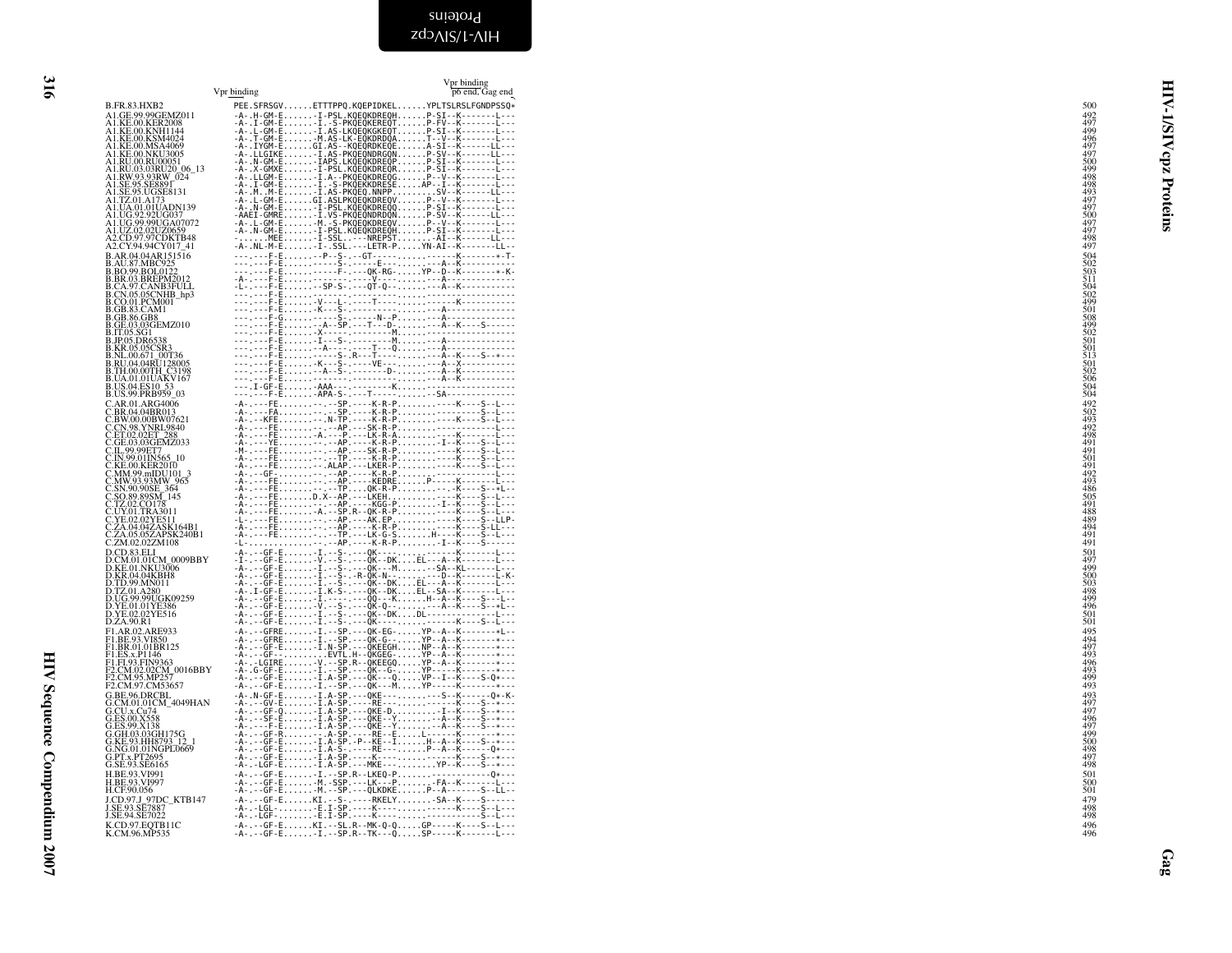|                                                                                                                                                                                                                               | Vpr binding | Vpr binding<br>p6 end, Gag end                                                                                                                                                                                                    |
|-------------------------------------------------------------------------------------------------------------------------------------------------------------------------------------------------------------------------------|-------------|-----------------------------------------------------------------------------------------------------------------------------------------------------------------------------------------------------------------------------------|
| B.FR.83.HXB2                                                                                                                                                                                                                  |             | PEE.SFRSGVETTTPPQ.KQEPIDKELYPLTSLRSLFGNDPSSQ*                                                                                                                                                                                     |
| 01_AE.CF.90.90CF11697                                                                                                                                                                                                         |             | -A-.-LGM-E-I.-SFP.---OK---HPS--V--K-------L---<br>-A-.NWEMRE-I.--SM.---QK--DHPP--V--K-------L---                                                                                                                                  |
| 01 - AL-CI-90, 5-F1097<br>01 - AE-CN-05-F1051<br>01 - AE-CN-05-F1051<br>01 - AE-IR-03-F1001<br>01 - AE-TH-01-01TH-R2184<br>01 - AE-TH-02-OUR-7691<br>01 - AE-TH-02-OUR-7691<br>01 - AE-TH-02-OUR-7691<br>01 - AE-TH-00-OUR-01 |             |                                                                                                                                                                                                                                   |
|                                                                                                                                                                                                                               |             |                                                                                                                                                                                                                                   |
|                                                                                                                                                                                                                               |             | -A-.NWGM-E------- S-L-- QK--- Q PP--V--K---------L---                                                                                                                                                                             |
|                                                                                                                                                                                                                               |             | -A-.NWGM-E.EITGE-I.-SLP.---QK---HPP--V--K-------L---                                                                                                                                                                              |
| 01_AE.US.00.00US_MSC1164                                                                                                                                                                                                      |             | -A-.NWGM-E-I.-SLL.---QK---HPP-SV-----------L---                                                                                                                                                                                   |
| 02_AG.CM.02.02CM_4082STN<br>02_AG.EC.x.ECU41<br>02_AG.FR.91.DJ264<br>02_AG.GH.03.GHNJ196                                                                                                                                      |             |                                                                                                                                                                                                                                   |
|                                                                                                                                                                                                                               |             |                                                                                                                                                                                                                                   |
| 02_AG.NG.01.PL0710<br>02_AG.NG.x.IBNG<br>02_AG.SE.94.SE7812<br>02_AG.SN.98.MP1211/                                                                                                                                            |             |                                                                                                                                                                                                                                   |
|                                                                                                                                                                                                                               |             |                                                                                                                                                                                                                                   |
|                                                                                                                                                                                                                               |             |                                                                                                                                                                                                                                   |
| 02 AG.UZ.02.02UZ710<br>03_AB.RU.97.KAL153_2                                                                                                                                                                                   |             | $-A$ - . NVGM-E-I.-SSP.Q---R--G-YP--A--K--------*---<br>-A-.N-GM-E-I.--SL.---QK-R-QHP-SI--K----D--L---                                                                                                                            |
| 04_cpx.CY.94.CY032                                                                                                                                                                                                            |             | -A-.CLERKE--.-SSL.----R-----------K----S--L---                                                                                                                                                                                    |
| 05_DF.BE.x.VI1310                                                                                                                                                                                                             |             | -A-.---F-E-I.ASSP.---QK-EG-YP--A--K-------L---                                                                                                                                                                                    |
| 06_cpx.AU.96.BFP90                                                                                                                                                                                                            |             | $-I - . - GF - E$ -I.A-SP.---SKE--EKGL---A--K----S--*---                                                                                                                                                                          |
| 06_cpx.RU.05.04RU001                                                                                                                                                                                                          |             | -A- . - - - FEE - - AA-SS . - - - - KE - - - - - - A- -K- - - - S- - * - - -                                                                                                                                                      |
| 07_BC.CN.97.CN54<br>08_BC.CN.97.97CNGX_6F                                                                                                                                                                                     |             |                                                                                                                                                                                                                                   |
| 09_cpx.GH.96.96GH2911<br>10 CD.TZ.96.96TZ BF061                                                                                                                                                                               |             | -A-.--GF-E-I.--S-.---QK---PH--A--K------L---                                                                                                                                                                                      |
| 11 cpx.GR.x.GR17                                                                                                                                                                                                              |             | -A-.--GF-E--.-SP.----KE-----I---K----S--L---                                                                                                                                                                                      |
| 12_BF.AR.99.ARMA159                                                                                                                                                                                                           |             | -A-.--GF-E-I.-SSP.-R-QK-EGQYP--A--K--------*-*-                                                                                                                                                                                   |
| 13_cpx.CM.96.1849                                                                                                                                                                                                             |             | -A-.--GF-E-I.A-S-.----KETYP-AA-K----S--*-*-                                                                                                                                                                                       |
| 14_BG.DE.01.9196_01<br>14_BG.ES.99.X397                                                                                                                                                                                       |             | -A- . - -GF-E - I .A-SP . - - - -KE--S - - - - - - K-- - -S-- *- - -<br>-A- . -LGF-E - I .A-SP . - - - -KE--I - - A--K----S-- *- - -                                                                                              |
| 15 01B.TH.99.99TH MU2079                                                                                                                                                                                                      |             | -A-.NWGM-E--.-SLL.---QK-R-HTP--V--K--------LL--                                                                                                                                                                                   |
| 16_A2D.KR.97.97KR004<br>18_cpx.CU.99.CU76                                                                                                                                                                                     |             | -A-.D-GM-E--.--L-.---LKNR-QHT-AI--K--------LL--                                                                                                                                                                                   |
| 19 cpx.CU.99.CU7                                                                                                                                                                                                              |             | -A- . -LGF-E. - I . A-SP . - - - SKEEKY - FS- -K----S-------<br>---.--GF-E-I.--S-.--DOK-------A--K------L---                                                                                                                      |
| 20_BG.CU.03.CB471                                                                                                                                                                                                             |             | $-A- - - GF - E - \ldots - I$ . A - SP. - - - QKE-D. - I - - K - - - - S - - * - - -                                                                                                                                              |
| 21 A2D.KE.91.KNH1254                                                                                                                                                                                                          |             | -A-.--GF-E-I.--S-.-R-QKEELY-----K-------L---                                                                                                                                                                                      |
| 23_BG.CU.03.CB118                                                                                                                                                                                                             |             | -A-.--GF-E-I.A-SP.--G-KEQD-I--K----S--*---                                                                                                                                                                                        |
| 24 BG.CU.03.CB378<br>25_cpx.CM.01.101BA                                                                                                                                                                                       |             | -A-.E-I.A-SP.---QKE-D-I--K----S--*---<br>-A-.--GF-E-I.--SP.----T------MA--K----S--*---                                                                                                                                            |
| 27_cpx.CD.97.97CDKTB49                                                                                                                                                                                                        |             | -A-. ---F-E.  - V. -- SP. ---- K--- V.  . ---------------L---                                                                                                                                                                     |
| 28 BF.BR.99.BREPM12609                                                                                                                                                                                                        |             | -A---F-E--.-SP.---QKEEG-YP--A--K-------*---                                                                                                                                                                                       |
| 29 BF.BR.02.BREPM119                                                                                                                                                                                                          |             | -A-. ---F-E. - I. -- SP. ---EKNEG-. YP--A--K------------K-                                                                                                                                                                        |
| 31 BC.BR.02.110PA<br>33_01B.MY.05.05MYKL007_1                                                                                                                                                                                 |             | -A-.---FE--.-SP.---QK-R-P----K-------L---                                                                                                                                                                                         |
| 34 01B.TH.99.OUR2478P                                                                                                                                                                                                         |             | F.EG----S-SA--K-------LL--                                                                                                                                                                                                        |
| 35_AD.AF.05.05AF095                                                                                                                                                                                                           |             | -A-.--GF-E-I.--S-KQEQKDGELY--A--K------------                                                                                                                                                                                     |
| 36_cpx.CM.00.00CMNYU830                                                                                                                                                                                                       |             | -A-.N-GI-E-M.SSS-KQESRDKGLYP-----K-------*L--                                                                                                                                                                                     |
| 37_cpx.CM.00.00CMNYU926<br>42 BF.LU.03.luBF 05 03                                                                                                                                                                             |             | -A-.--EVKE-V.ASSLKQEGKELYPP-A--K----S--*P--<br>-A-.--GF-E-I.--SLKQEQKDEGPYP------------------                                                                                                                                     |
| N.CM.02.DJO0131                                                                                                                                                                                                               |             |                                                                                                                                                                                                                                   |
| N.CM.04.04CM_1015_04<br>N.CM.04.04CM_1131_03                                                                                                                                                                                  |             |                                                                                                                                                                                                                                   |
| N.CM.95.YBF30                                                                                                                                                                                                                 |             |                                                                                                                                                                                                                                   |
| N.CM.97.YBF106                                                                                                                                                                                                                |             |                                                                                                                                                                                                                                   |
| O.BE.87.ANT70<br>O.CM.91.MVP5180                                                                                                                                                                                              |             | SAPP<br>CONDECTRIC COENDED-06PREL--FA--K----T-0*L-0<br>SAPP<br>COENDED-06PREL--FA--K-----T-0*L-0<br>SAPP<br>COENDED-06PREL--FA--K------T-0*L-0<br>SAPP<br>COENDED-06PREL--FA--K------T-0*L-0<br>SAPP<br>COENDED-00PREL--FA--K---- |
| O.CM.96.96CMABB637<br>Q.CM.98.98CMA104                                                                                                                                                                                        |             |                                                                                                                                                                                                                                   |
| O.CM.99.99CMU4122                                                                                                                                                                                                             |             |                                                                                                                                                                                                                                   |
| O.SN.99.SEMP1299<br>O.US.99.99USTWLA                                                                                                                                                                                          |             |                                                                                                                                                                                                                                   |
| O.FR.92.VAU                                                                                                                                                                                                                   |             | SAPPMEEMMKG.QE-DQNQKG.EQNEL--FA-------T-Q*--Q                                                                                                                                                                                     |
| CPZ.CD.90.ANT<br>CPZ.CM.01.SIVcpzCAM13<br>CPZ.CM.05.SIVcpzEK505                                                                                                                                                               |             | -I-.IYQEEHKR-.QKGL.-G-EELPPSY--K----K-Q*WKF                                                                                                                                                                                       |
|                                                                                                                                                                                                                               |             |                                                                                                                                                                                                                                   |
| CPZ.CM.05.SIVcpzLB7<br>CPZ.CM.05.SIVcpzMB66                                                                                                                                                                                   |             |                                                                                                                                                                                                                                   |
|                                                                                                                                                                                                                               |             |                                                                                                                                                                                                                                   |
| CPZ.CM.05.SIVcpzMT145<br>CPZ.CM.05.SIVcpzMT145<br>CPZ.TZ.01.TAN1                                                                                                                                                              |             |                                                                                                                                                                                                                                   |
| CPZ.US.85.CPZUS                                                                                                                                                                                                               |             |                                                                                                                                                                                                                                   |

Gag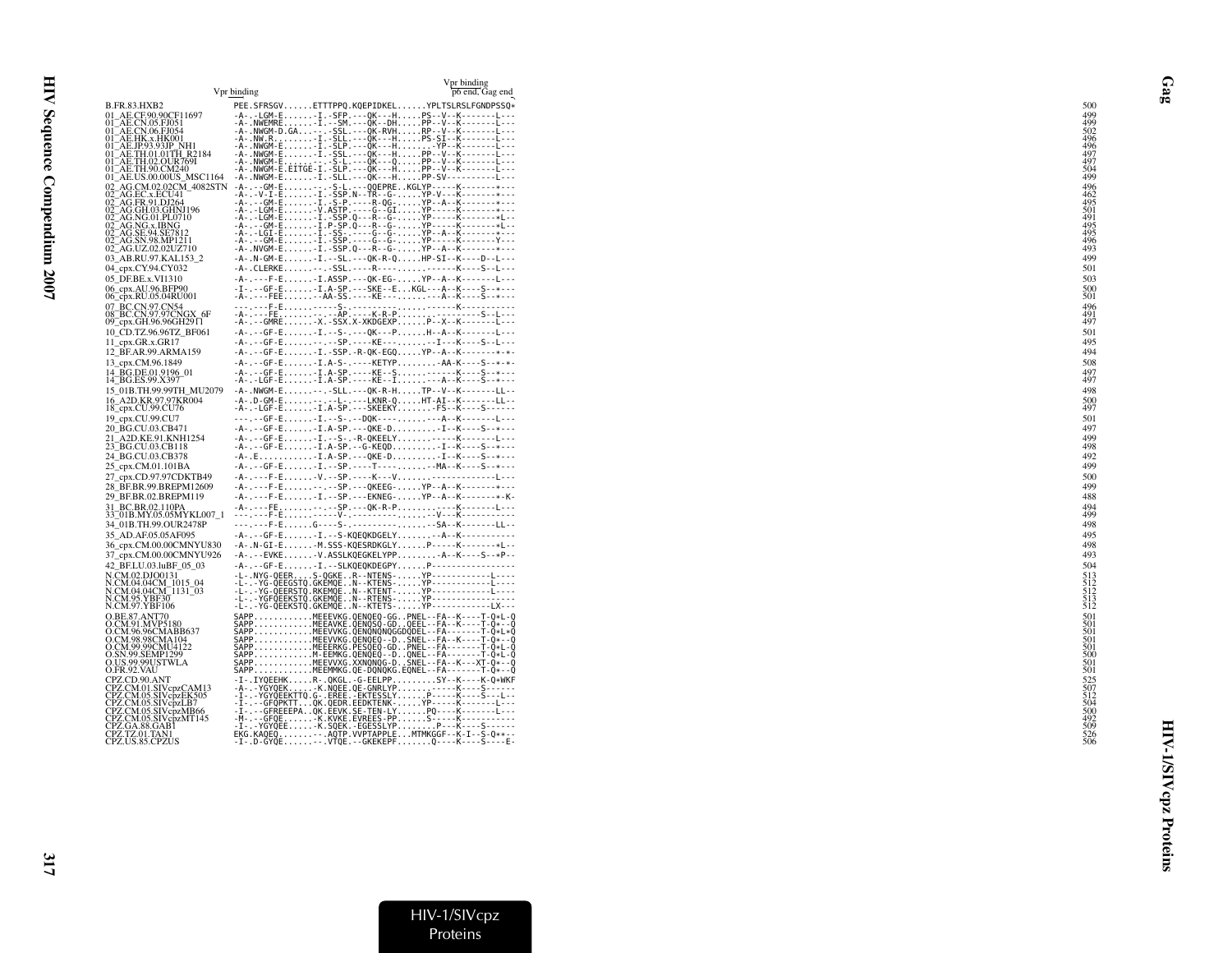<span id="page-17-0"></span>

| ۰.<br>., |
|----------|
| ×<br>۰.  |
|          |
| I<br>۰.  |

<span id="page-17-1"></span>

|                                                                                                  | Gag-Pol TF start           |                                    |                           | Gag-Pol TF end_protease start |                                                                                                                       |                                                                                                                                                                                                                                                                                                                                                                                                                                |
|--------------------------------------------------------------------------------------------------|----------------------------|------------------------------------|---------------------------|-------------------------------|-----------------------------------------------------------------------------------------------------------------------|--------------------------------------------------------------------------------------------------------------------------------------------------------------------------------------------------------------------------------------------------------------------------------------------------------------------------------------------------------------------------------------------------------------------------------|
| <b>B.FR.83.HXB2</b>                                                                              | FFREDLAFLQ.GKAREFSSEQTRANS |                                    |                           |                               | .<br>PTRR.ELQVWGRDNNSPS.EAGADRQGTVSFNFPQVTLWQRPLVTIKIGGQLKEALLDTGADDTVLEE.MSLPGRWKPKMIGGIGGFIKVRQYDQILIEICGHKAIGTVLVG |                                                                                                                                                                                                                                                                                                                                                                                                                                |
|                                                                                                  |                            |                                    |                           |                               |                                                                                                                       |                                                                                                                                                                                                                                                                                                                                                                                                                                |
|                                                                                                  |                            |                                    |                           |                               |                                                                                                                       |                                                                                                                                                                                                                                                                                                                                                                                                                                |
| A1.KE.00.MSA406                                                                                  |                            |                                    |                           |                               |                                                                                                                       |                                                                                                                                                                                                                                                                                                                                                                                                                                |
| A1.KE.00.NKU3005<br>A1.RU.00.RU00051                                                             |                            |                                    |                           |                               |                                                                                                                       |                                                                                                                                                                                                                                                                                                                                                                                                                                |
|                                                                                                  |                            |                                    |                           |                               |                                                                                                                       |                                                                                                                                                                                                                                                                                                                                                                                                                                |
|                                                                                                  |                            |                                    |                           |                               |                                                                                                                       |                                                                                                                                                                                                                                                                                                                                                                                                                                |
| 1.SE.95.UGSE8131<br>A1.TZ.01.A1                                                                  |                            |                                    |                           |                               |                                                                                                                       |                                                                                                                                                                                                                                                                                                                                                                                                                                |
| A1.UG.92.92UG037                                                                                 |                            |                                    |                           |                               |                                                                                                                       | $\xbrace{\begin{matrix}\n\text{S} & \text{A-PDF} & \text{S} & \text{S} & \text{S} & \text{S} & \text{S} & \text{S} & \text{S} & \text{S} & \text{S} & \text{S} & \text{S} & \text{S} & \text{S} & \text{S} & \text{S} & \text{S} & \text{S} & \text{S} & \text{S} & \text{S} & \text{S} & \text{S} & \text{S} & \text{S} & \text{S} & \text{S} & \text{S} & \text{S} & \text{S} & \text{S} & \text{S} & \text{S} & \text{S} &$ |
| A1.UG.99.99UGA0707.                                                                              |                            |                                    |                           |                               |                                                                                                                       |                                                                                                                                                                                                                                                                                                                                                                                                                                |
| A1.UZ.02.02UZ0659                                                                                |                            |                                    |                           |                               |                                                                                                                       |                                                                                                                                                                                                                                                                                                                                                                                                                                |
| A2.CD.97.97CDKTB48<br>A2.CY.94.94CY017_41                                                        |                            |                                    |                           |                               |                                                                                                                       |                                                                                                                                                                                                                                                                                                                                                                                                                                |
| B.AR.04.04AR151516                                                                               |                            |                                    |                           |                               |                                                                                                                       |                                                                                                                                                                                                                                                                                                                                                                                                                                |
| <b>B BO 99 BOL0122</b>                                                                           |                            |                                    |                           |                               |                                                                                                                       |                                                                                                                                                                                                                                                                                                                                                                                                                                |
| <b>BR.03.BREPM20</b><br>CA.97.CANB3FULL                                                          |                            |                                    |                           |                               |                                                                                                                       |                                                                                                                                                                                                                                                                                                                                                                                                                                |
| .CN.05.05CNHB_hp3                                                                                |                            |                                    |                           |                               |                                                                                                                       |                                                                                                                                                                                                                                                                                                                                                                                                                                |
| B.CO.01.PCM001<br>GB.83.CAM1                                                                     |                            |                                    |                           |                               |                                                                                                                       |                                                                                                                                                                                                                                                                                                                                                                                                                                |
| <b>GB 86 GB8</b><br>GE.03.03GEMZ010                                                              |                            |                                    |                           |                               |                                                                                                                       |                                                                                                                                                                                                                                                                                                                                                                                                                                |
| B IT 05 SG1                                                                                      |                            |                                    |                           |                               |                                                                                                                       |                                                                                                                                                                                                                                                                                                                                                                                                                                |
| IP.05.DR65<br><b>B.KR.05.05CSR3</b>                                                              |                            |                                    |                           |                               |                                                                                                                       |                                                                                                                                                                                                                                                                                                                                                                                                                                |
| NL.00.671_00T36<br>RU.04.04RU128005                                                              |                            |                                    |                           |                               |                                                                                                                       |                                                                                                                                                                                                                                                                                                                                                                                                                                |
| TH.00.00TH_C3198.<br>UA.01.01UAKV167.                                                            |                            |                                    |                           |                               |                                                                                                                       |                                                                                                                                                                                                                                                                                                                                                                                                                                |
| US.04.ES10 53.                                                                                   |                            |                                    |                           |                               |                                                                                                                       |                                                                                                                                                                                                                                                                                                                                                                                                                                |
| B.US.99.PRB959_03<br>C AR 01 ARG4006                                                             |                            |                                    |                           |                               |                                                                                                                       |                                                                                                                                                                                                                                                                                                                                                                                                                                |
| BR.04.04BR013                                                                                    |                            |                                    |                           |                               |                                                                                                                       |                                                                                                                                                                                                                                                                                                                                                                                                                                |
| BW.00.00BW0762<br>CN.98.YNRL9840                                                                 |                            |                                    |                           |                               |                                                                                                                       |                                                                                                                                                                                                                                                                                                                                                                                                                                |
| ET0202ET288                                                                                      |                            |                                    |                           |                               |                                                                                                                       |                                                                                                                                                                                                                                                                                                                                                                                                                                |
| C.GE.03.03GEMZ033<br>.IL.99.99ET7<br>.IN.99.01IN565                                              |                            |                                    |                           |                               |                                                                                                                       |                                                                                                                                                                                                                                                                                                                                                                                                                                |
| KE 00 KER2017                                                                                    |                            |                                    |                           |                               |                                                                                                                       |                                                                                                                                                                                                                                                                                                                                                                                                                                |
| .MM.99.mIDU101_3<br>.MW.93.93MW_965                                                              |                            |                                    |                           |                               |                                                                                                                       |                                                                                                                                                                                                                                                                                                                                                                                                                                |
| SN 90.90SE 364                                                                                   |                            |                                    |                           |                               |                                                                                                                       |                                                                                                                                                                                                                                                                                                                                                                                                                                |
| SO.89.89SM 145<br>TZ.02.CO178                                                                    |                            |                                    |                           |                               |                                                                                                                       |                                                                                                                                                                                                                                                                                                                                                                                                                                |
| .UY.01.TRA3011<br>YE.02.02YE51                                                                   |                            |                                    |                           |                               |                                                                                                                       |                                                                                                                                                                                                                                                                                                                                                                                                                                |
|                                                                                                  |                            |                                    |                           |                               |                                                                                                                       |                                                                                                                                                                                                                                                                                                                                                                                                                                |
| .05.05ZAPSK240B1<br>C.ZM.02.02ZM108                                                              |                            |                                    |                           |                               |                                                                                                                       |                                                                                                                                                                                                                                                                                                                                                                                                                                |
| D.CD.83.ELI                                                                                      |                            |                                    |                           |                               |                                                                                                                       |                                                                                                                                                                                                                                                                                                                                                                                                                                |
|                                                                                                  |                            |                                    |                           |                               |                                                                                                                       |                                                                                                                                                                                                                                                                                                                                                                                                                                |
| <b>EXERCISTER 0009BBY</b><br>D.KE.01.NKU3006<br>D.KR.04.04KBH8<br>D.TD.99.MN011<br>D.TD.99.MN011 |                            |                                    |                           |                               |                                                                                                                       |                                                                                                                                                                                                                                                                                                                                                                                                                                |
| D.TZ.01.A280                                                                                     |                            |                                    |                           |                               |                                                                                                                       |                                                                                                                                                                                                                                                                                                                                                                                                                                |
| D.UG.99.99UGK09259<br>D.YE.01.01YE386                                                            |                            |                                    |                           |                               |                                                                                                                       |                                                                                                                                                                                                                                                                                                                                                                                                                                |
| D.YE.02.02YE516<br>D.ZA.90.R1                                                                    |                            |                                    |                           |                               |                                                                                                                       |                                                                                                                                                                                                                                                                                                                                                                                                                                |
| F1.AR.02.ARE933                                                                                  |                            |                                    |                           |                               |                                                                                                                       |                                                                                                                                                                                                                                                                                                                                                                                                                                |
| F1.BE.93.VI850<br>F1.BR.01.01BR125                                                               |                            |                                    |                           |                               |                                                                                                                       |                                                                                                                                                                                                                                                                                                                                                                                                                                |
| F1.ES.x.P1146<br>F1.F1.93.FIN9363                                                                |                            |                                    |                           |                               |                                                                                                                       |                                                                                                                                                                                                                                                                                                                                                                                                                                |
| F2.CM.02.02CM_0016BBY<br>E2 CM 95 MP257                                                          |                            |                                    |                           |                               |                                                                                                                       |                                                                                                                                                                                                                                                                                                                                                                                                                                |
| F2.CM.97.CM53657                                                                                 |                            |                                    |                           |                               |                                                                                                                       |                                                                                                                                                                                                                                                                                                                                                                                                                                |
| G.BE.96.DRCBL                                                                                    |                            |                                    | $-R-R$ - $G-SPLP$         |                               |                                                                                                                       |                                                                                                                                                                                                                                                                                                                                                                                                                                |
| G.CM.01.01CM_4049HAN<br>G.CU.x.Cu74                                                              |                            |                                    |                           |                               |                                                                                                                       |                                                                                                                                                                                                                                                                                                                                                                                                                                |
| <b>ES 00 X558</b><br>FS.99.X138                                                                  |                            |                                    |                           |                               |                                                                                                                       |                                                                                                                                                                                                                                                                                                                                                                                                                                |
| G.GH.03.03GH175G<br>G.KE.93.HH8793_12                                                            |                            |                                    |                           |                               |                                                                                                                       |                                                                                                                                                                                                                                                                                                                                                                                                                                |
| G.NG.01.01NGPL0669                                                                               |                            |                                    |                           |                               |                                                                                                                       |                                                                                                                                                                                                                                                                                                                                                                                                                                |
| PT.x.PT2695<br>G.SE.93.SE6165                                                                    |                            |                                    |                           |                               |                                                                                                                       |                                                                                                                                                                                                                                                                                                                                                                                                                                |
| <b>H.BE.93.VI991</b>                                                                             |                            | . - - S - . - - R - RR G - . HPL - |                           |                               |                                                                                                                       |                                                                                                                                                                                                                                                                                                                                                                                                                                |
| H.BE.93.VI997<br>H.CF.90.056                                                                     |                            |                                    |                           |                               |                                                                                                                       |                                                                                                                                                                                                                                                                                                                                                                                                                                |
| J.CD.97.J 97DC KTB147                                                                            |                            |                                    |                           |                               |                                                                                                                       |                                                                                                                                                                                                                                                                                                                                                                                                                                |
| I SE 93 SE788<br>J.SE.94.SE7022                                                                  |                            |                                    |                           |                               |                                                                                                                       |                                                                                                                                                                                                                                                                                                                                                                                                                                |
| K.CD.97.EQTB11C<br>K.CM.96.MP535                                                                 | $---V--SO-.RE--K-$         |                                    |                           |                               |                                                                                                                       |                                                                                                                                                                                                                                                                                                                                                                                                                                |
|                                                                                                  | - - - - N - - - P          |                                    | $G - -PL - - -DQ - - - -$ |                               |                                                                                                                       |                                                                                                                                                                                                                                                                                                                                                                                                                                |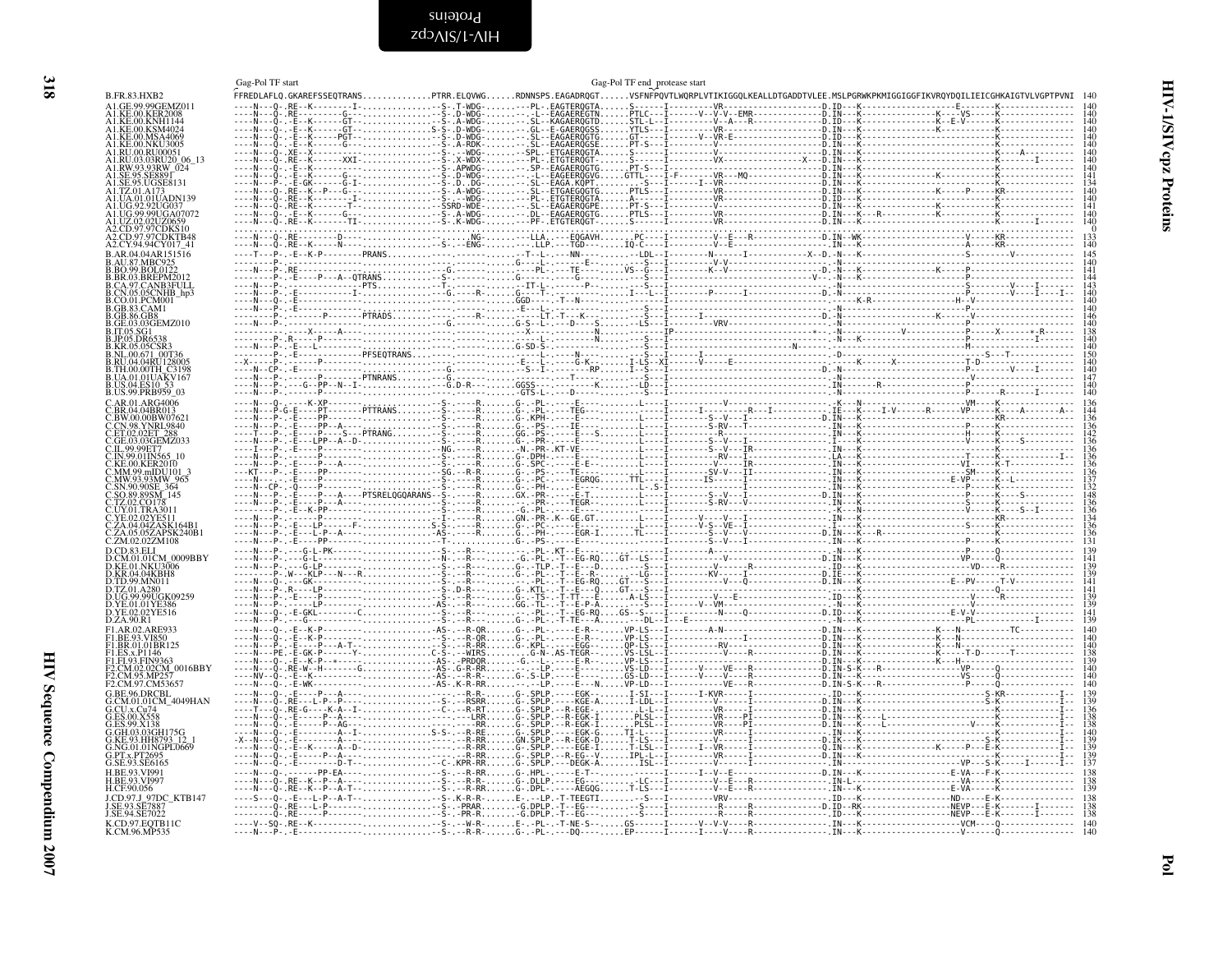|                                                        | Gag-Pol TF start                                                                                                                                                     |                                   | Gag-Pol TF end_protease start |               |                                                                 |  |
|--------------------------------------------------------|----------------------------------------------------------------------------------------------------------------------------------------------------------------------|-----------------------------------|-------------------------------|---------------|-----------------------------------------------------------------|--|
| <b>B.FR.83.HXB2</b>                                    | FFREDLAFLQ.GKAREFSSEQTRANSPTRR.ELQVWGRDNNSPS.EAGADRQGTVSFNFPQVTLWQRPLVTIKIGGQLKEALLDTGADDTVLEE.MSLPGRWKPKMIGGIGGFIKVRQYDQILIEICGHKAIGTVLVGPTPVNI 140                 |                                   |                               |               |                                                                 |  |
| 01 AE.CF.90.90CF11697<br>01 AE.CN.05.FJ051             |                                                                                                                                                                      |                                   |                               |               |                                                                 |  |
| 01 AE.CN.06.FJ054                                      |                                                                                                                                                                      |                                   |                               |               |                                                                 |  |
| 01_AE.HK.x.HK001<br>01_AE.JP.93.93JP_NH1               |                                                                                                                                                                      |                                   |                               |               |                                                                 |  |
| 01 AE.TH.01.01TH R2184                                 |                                                                                                                                                                      |                                   |                               |               |                                                                 |  |
| 01 AE.TH.02.OUR769I<br>01 AE.TH.90.CM240               | ----N---O-.---G---------T--AS-.K-GDG-                                                                                                                                |                                   |                               |               |                                                                 |  |
| 01 AE.US.00.00US MSC1164                               |                                                                                                                                                                      |                                   |                               |               |                                                                 |  |
| 02 AG.CM.02.02CM 4082STN<br>02 AG.EC.x.ECU41           |                                                                                                                                                                      |                                   |                               |               |                                                                 |  |
| 02 AG.FR.91.DJ264                                      |                                                                                                                                                                      |                                   |                               |               |                                                                 |  |
| 02 <sup>-</sup> AG.GH.03.GHNJ196<br>02 AG.NG.01.PL0710 |                                                                                                                                                                      |                                   |                               |               |                                                                 |  |
| 02 <sup>-</sup> AG.NG.x.IBNG                           | $---N---0---$                                                                                                                                                        |                                   |                               |               |                                                                 |  |
| 02 AG.SE.94.SE7812<br>02 AG.SN.98.MP1211               |                                                                                                                                                                      |                                   |                               |               |                                                                 |  |
| 02 AG.UZ.02.02UZ710                                    |                                                                                                                                                                      |                                   |                               |               |                                                                 |  |
| 03 AB.RU.97.KAL153 2                                   |                                                                                                                                                                      |                                   |                               |               |                                                                 |  |
| 04 cpx.CY.94.CY032                                     |                                                                                                                                                                      |                                   |                               |               |                                                                 |  |
| 05 DF.BE.x.VI1310<br>06 cpx.AU.96.BFP90                |                                                                                                                                                                      |                                   |                               |               |                                                                 |  |
| 06 cpx.RU.05.04RU001                                   |                                                                                                                                                                      |                                   |                               |               |                                                                 |  |
| 07 BC.CN.97.CN54                                       |                                                                                                                                                                      |                                   |                               |               |                                                                 |  |
| 08 BC.CN.97.97CNGX 6F<br>09 cpx.GH.96.96GH2911         |                                                                                                                                                                      |                                   |                               |               |                                                                 |  |
| 10 CD.TZ.96.96TZ BF061                                 |                                                                                                                                                                      |                                   |                               |               |                                                                 |  |
| 11_cpx.GR.x.GR17                                       |                                                                                                                                                                      |                                   |                               |               |                                                                 |  |
| 12 BF.AR.99.ARMA159                                    |                                                                                                                                                                      |                                   |                               |               |                                                                 |  |
| 13 cpx.CM.96.1849<br>14 BG.DE.01.9196 01               |                                                                                                                                                                      |                                   |                               |               |                                                                 |  |
| 14 BG.ES.99.X397                                       |                                                                                                                                                                      |                                   |                               |               |                                                                 |  |
| 15 01B.TH.99.99TH MU2079                               |                                                                                                                                                                      |                                   |                               |               |                                                                 |  |
| 16 A2D.KR.97.97KR004<br>18 cpx.CU.99.CU76              |                                                                                                                                                                      |                                   |                               |               |                                                                 |  |
| 19 cpx.CU.99.CU7                                       |                                                                                                                                                                      |                                   |                               |               |                                                                 |  |
| 20 BG.CU.03.CB471                                      |                                                                                                                                                                      |                                   |                               |               |                                                                 |  |
| 21 A2D.KE.91.KNH1254                                   |                                                                                                                                                                      |                                   |                               |               |                                                                 |  |
| 23 BG.CU.03.CB118<br>24 BG.CU.03.CB378                 |                                                                                                                                                                      |                                   |                               |               |                                                                 |  |
| 25 cpx.CM.01.101BA                                     |                                                                                                                                                                      |                                   |                               |               |                                                                 |  |
| 27 cpx.CD.97.97CDKTB49                                 |                                                                                                                                                                      |                                   |                               |               |                                                                 |  |
| 28 BF.BR.99.BREPM12609                                 |                                                                                                                                                                      |                                   |                               |               |                                                                 |  |
| 29 BF.BR.02.BREPM119                                   |                                                                                                                                                                      |                                   |                               |               |                                                                 |  |
| 31 BC.BR.02.110PA<br>33 01B.MY.05.05MYKL007 1          |                                                                                                                                                                      |                                   |                               |               |                                                                 |  |
| 34 01B.TH.99.OUR2478P                                  |                                                                                                                                                                      |                                   |                               |               |                                                                 |  |
| 35 AD.AF.05.05AF095                                    |                                                                                                                                                                      |                                   |                               |               |                                                                 |  |
| 36 cpx.CM.00.00CMNYU830                                |                                                                                                                                                                      |                                   |                               |               |                                                                 |  |
| 37 cpx.CM.00.00CMNYU926<br>42 BF.LU.03.luBF 05 03      |                                                                                                                                                                      |                                   |                               |               |                                                                 |  |
| N.CM.02.DJO0131                                        | ---KG-VS--.RET-OLPPDNNNKERAHSAT-.--W-S-GEEHTGEG---EH-ELSIPTL----I------VI-V---KEVR-----------I--.IO-E-K-------------------------NVT-D-O-R--V----------- 145          |                                   |                               |               |                                                                 |  |
| N.CM.04.04CM 1015 04                                   |                                                                                                                                                                      |                                   |                               |               |                                                                 |  |
| N.CM.04.04CM <sup>-1131-03</sup><br>N.CM.95.YBF30      |                                                                                                                                                                      |                                   |                               |               |                                                                 |  |
| N.CM.97.YBF106                                         | ---KG-VS--.RET-KLPPD.NNKERAHSAT-.--W-S-GEEHT.GKGDAG-P-E--DLSVPTL----I------VXAV---KEIR-----------I--.IQ-E-K----------------------------N-T-D-Q-R--V------------- 147 |                                   |                               |               |                                                                 |  |
| O.BE.87.ANT70<br>O.CM.91.MVP5180                       |                                                                                                                                                                      |                                   |                               |               |                                                                 |  |
| O.CM.96.96CMABB637                                     |                                                                                                                                                                      |                                   |                               |               |                                                                 |  |
| O.CM.98.98CMA104<br>O.CM.99.99CMU4122                  | ----I--SGG.HE--OLCT-TSVDGGGKEG.TRESGTE-GPERTL-VCL--IP--D--V--ARV--H-C-V----------NN.IO-E-K-T-------------KE-YXVKV--E-REVO------------ 136                            |                                   |                               |               |                                                                 |  |
| O.SN.99.SEMP1299                                       | ----I--SGG.HE--OLCA-TSVD-GGNEG.TRESGTE-GPERTL-VCL--IP--D--V--ARV--H-C-V-----------TN.IO-E-K-T--------------KE-N-VPV--E-REVL----------- 136                           |                                   |                               |               |                                                                 |  |
| O.US.99.99USTWLA<br>O.FR.92.VAU                        |                                                                                                                                                                      |                                   |                               |               |                                                                 |  |
|                                                        |                                                                                                                                                                      | $\sim$ $\mu$ $\sim$ $\sim$ $\sim$ |                               | $\sim$ $\sim$ | $\mathbf{r}$ and $\mathbf{r}$ and $\mathbf{r}$ and $\mathbf{r}$ |  |

 $\frac{140}{139}$  $\frac{146}{143}$ 

 $143$ 

139<br>138

 $\frac{136}{142}$ 

 $\mathbf{F}$ ol

HIV-1/SIVcpz Proteins

 $319$ 

CPZ.CD.90.ANT<br>CPZ.CM.01.SIVcpzCAM13<br>CPZ.CM.05.SIVcpzEK505<br>CPZ.CM.05.SIVcpzLB7

CPZ.CM.05.SIVcpzMB66

CPZ.TZ.01.TAN1<br>CPZ.US.85.CPZUS

CPZ.CM.05.SIVcpzMT145<br>CPZ.GA.88.GAB1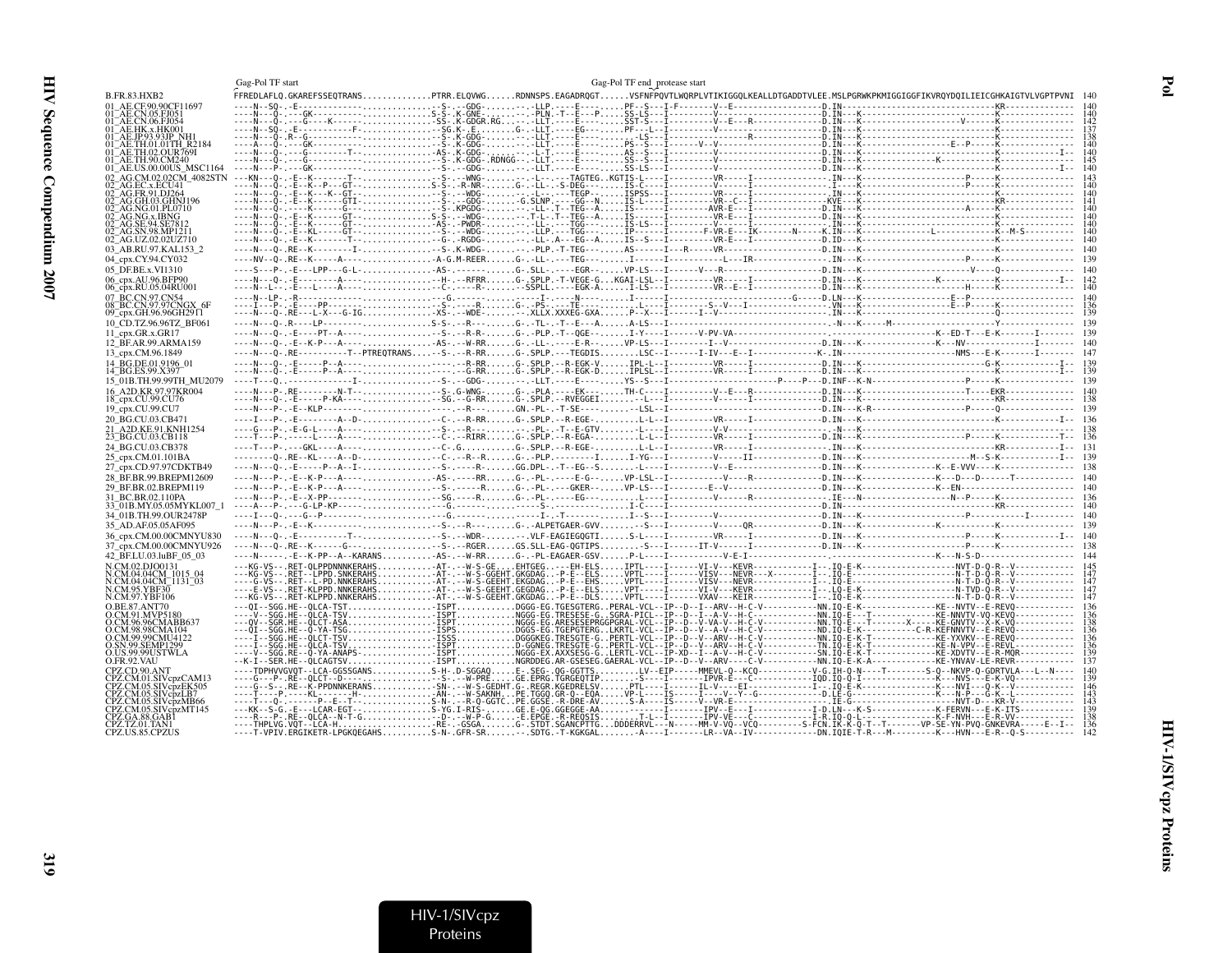| × |  |
|---|--|

<span id="page-19-0"></span>

|                                                                                                                                                                                                                                                                       | protease end_p66, p51 RT start                                             | M41L | $\frac{K70R}{kT}$<br>D110 catalytic site                                                                                                                                 |            |
|-----------------------------------------------------------------------------------------------------------------------------------------------------------------------------------------------------------------------------------------------------------------------|----------------------------------------------------------------------------|------|--------------------------------------------------------------------------------------------------------------------------------------------------------------------------|------------|
| <b>B.FR.83.HXB2</b>                                                                                                                                                                                                                                                   |                                                                            |      | IGRNLLTQIGCTLNFPISPIETVPVKLKPGMDGPKVKQWPLTEEKIKALVEICTEMEKEGKISKIGPENPYNTPVFAIKKKDSTKWRKLVDFRELNKRTQDFWEVQLGIPHPAGLKKKKSVTVLDVGDAYFSVPLDEDFRKYTAFTIPSINNETPGIRYQYNVLPQGW | - 308      |
| A1.GE.99.99GEMZ011<br>A1.KE.00.KER2008                                                                                                                                                                                                                                |                                                                            |      |                                                                                                                                                                          |            |
| A1.KE.00.KNH1144<br>A1.KE.00.KSM4024                                                                                                                                                                                                                                  |                                                                            |      |                                                                                                                                                                          |            |
| A1.KE.00.MSA4069<br>A1.KE.00.NKU3005                                                                                                                                                                                                                                  |                                                                            |      |                                                                                                                                                                          |            |
| A1.RU.00.RU00051<br>A1.RU.03.03RU20_06_13                                                                                                                                                                                                                             |                                                                            |      |                                                                                                                                                                          |            |
| A1.RW.93.93RW_024<br>A1.SE.95.SE8891                                                                                                                                                                                                                                  |                                                                            |      |                                                                                                                                                                          |            |
| A1.SE.95.UGSE8131<br>A1.TZ.01.A173                                                                                                                                                                                                                                    |                                                                            |      |                                                                                                                                                                          |            |
| A1.UA.01.01UADN139<br>A1.UG.92.92UG037                                                                                                                                                                                                                                |                                                                            |      |                                                                                                                                                                          | 309        |
|                                                                                                                                                                                                                                                                       |                                                                            |      |                                                                                                                                                                          |            |
| A1.UG.99.99UGA07072<br>A1.UZ.02.02UZ0659<br>A2.CD.97.97CDKS10<br>A2.CD.97.97CDKTB48                                                                                                                                                                                   |                                                                            |      |                                                                                                                                                                          |            |
| A2.CY.94.94CY017_41                                                                                                                                                                                                                                                   |                                                                            |      |                                                                                                                                                                          | 30         |
| B.AR.04.04AR151516                                                                                                                                                                                                                                                    |                                                                            |      |                                                                                                                                                                          |            |
|                                                                                                                                                                                                                                                                       |                                                                            |      |                                                                                                                                                                          |            |
|                                                                                                                                                                                                                                                                       |                                                                            |      |                                                                                                                                                                          |            |
|                                                                                                                                                                                                                                                                       |                                                                            |      |                                                                                                                                                                          |            |
| B.AR.04.04AR151516<br>B.AR.04.04AR151516<br>B.BO.99.BOL0122<br>B.BR.03.BREPM2012<br>B.CA.05.05.CANB3FULL<br>B.CA.05.05.CNHB_hp3<br>B.CB.05.05.CMHB_hp3<br>B.GB.83.CAM1<br>B.GB.83.CAM1<br>B.CB.03.03.CRM<br>B.CB.03.03.CRM<br>B.T.05.SG1<br>B.RR.05.05CSR3<br>B.RR.05 |                                                                            |      |                                                                                                                                                                          |            |
|                                                                                                                                                                                                                                                                       |                                                                            |      |                                                                                                                                                                          |            |
|                                                                                                                                                                                                                                                                       |                                                                            |      |                                                                                                                                                                          |            |
| B.NL.00.671 00T36<br>B.RU.04.04RU128005                                                                                                                                                                                                                               |                                                                            |      |                                                                                                                                                                          |            |
| B.TH.00.00TH_C3198<br>B.UA.01.01UAKV167                                                                                                                                                                                                                               |                                                                            |      |                                                                                                                                                                          |            |
| B.US.04.ES10 53                                                                                                                                                                                                                                                       |                                                                            |      |                                                                                                                                                                          |            |
| B.US.99.PRB959_03<br>C.AR.01.ARG4006                                                                                                                                                                                                                                  |                                                                            |      |                                                                                                                                                                          |            |
| C.BR.04.04BR013<br>C.BW.00.00BW07621                                                                                                                                                                                                                                  |                                                                            |      |                                                                                                                                                                          |            |
| C.CN.98.YNRL9840                                                                                                                                                                                                                                                      |                                                                            |      |                                                                                                                                                                          |            |
|                                                                                                                                                                                                                                                                       |                                                                            |      |                                                                                                                                                                          |            |
| C.ET.02.02ET_288<br>C.GE.03.03GEMZ033<br>C.IL.99.99ET7<br>C.IN.99.01IN565_10                                                                                                                                                                                          |                                                                            |      |                                                                                                                                                                          |            |
| C.IN.999.011112002<br>C.KE.00.KER2010<br>C.MM.99.mIDU101_3<br>C.MW.93.93MW_965<br>C.S.O.89.89SM_145<br>C.T.V.02.CO178<br>C.T.V.02.CO178                                                                                                                               | - TA - D.<br>- TA - D.<br>- TA - E.<br>- TA - E.<br>- TA - E.<br>- TA - E. |      |                                                                                                                                                                          |            |
|                                                                                                                                                                                                                                                                       |                                                                            |      |                                                                                                                                                                          |            |
|                                                                                                                                                                                                                                                                       |                                                                            |      |                                                                                                                                                                          |            |
|                                                                                                                                                                                                                                                                       |                                                                            |      |                                                                                                                                                                          |            |
|                                                                                                                                                                                                                                                                       |                                                                            |      |                                                                                                                                                                          |            |
| C.12.02.CO176<br>C.VY.01.TRA3011<br>C.YE.02.02YE511<br>C.ZA.04.04ZASK164B1<br>C.ZA.05.05ZAPSK240B1<br>C.ZM.02.02ZM108                                                                                                                                                 |                                                                            |      |                                                                                                                                                                          |            |
| D.CD.83.ELI                                                                                                                                                                                                                                                           |                                                                            |      |                                                                                                                                                                          |            |
| D.CM.01.01CM_0009BBY<br>D.KE.01.NKU3006<br>D.KR.04.04.KBH8                                                                                                                                                                                                            |                                                                            |      |                                                                                                                                                                          |            |
|                                                                                                                                                                                                                                                                       |                                                                            |      |                                                                                                                                                                          |            |
| D.TD.99.MN011<br>D.TZ.01.A280<br>D.UG.99.99UGK09259                                                                                                                                                                                                                   |                                                                            |      |                                                                                                                                                                          |            |
| D.YE.01.01YE386<br>D.YE.02.02YE516                                                                                                                                                                                                                                    |                                                                            |      |                                                                                                                                                                          |            |
| D.ZA.90.R1                                                                                                                                                                                                                                                            |                                                                            |      |                                                                                                                                                                          |            |
| FLAR.02.ARE933<br>FLBE.93.VI850<br>FLBR.01.01BR125                                                                                                                                                                                                                    |                                                                            |      |                                                                                                                                                                          |            |
|                                                                                                                                                                                                                                                                       |                                                                            |      |                                                                                                                                                                          |            |
| F1.ES.x.P1146<br>F1.F1.93.FIN9363<br>F2.CM.02.02CM_0016BBY<br>E2.CM.95.MP257                                                                                                                                                                                          |                                                                            |      |                                                                                                                                                                          |            |
| F2.CM.97.CM53657                                                                                                                                                                                                                                                      |                                                                            |      |                                                                                                                                                                          |            |
|                                                                                                                                                                                                                                                                       |                                                                            |      |                                                                                                                                                                          |            |
| G.BE.96.DRCBL<br>G.CM.01.01CM_4049HAN<br>G.CU.x.Cu74                                                                                                                                                                                                                  |                                                                            |      |                                                                                                                                                                          |            |
| G.ES.00.X558<br>G.ES.99.X138                                                                                                                                                                                                                                          |                                                                            |      |                                                                                                                                                                          |            |
| G.GH.03.03GH175G<br>G.KE.93.HH8793_12                                                                                                                                                                                                                                 |                                                                            |      |                                                                                                                                                                          |            |
| G.NG.01.01NGPL0669<br>G.PT.x.PT2695                                                                                                                                                                                                                                   |                                                                            |      |                                                                                                                                                                          |            |
| G.SE.93.SE6165                                                                                                                                                                                                                                                        |                                                                            |      |                                                                                                                                                                          |            |
| H.BE.93.VI991<br>H.BE.93.VI997                                                                                                                                                                                                                                        |                                                                            |      |                                                                                                                                                                          | 306        |
| H.CF.90.056                                                                                                                                                                                                                                                           |                                                                            |      |                                                                                                                                                                          | 306        |
| J.CD.97.J_97DC_KTB147<br>J.SE.93.SE7887<br>J.SE.94.SE7022                                                                                                                                                                                                             |                                                                            |      |                                                                                                                                                                          | 306        |
|                                                                                                                                                                                                                                                                       |                                                                            |      |                                                                                                                                                                          | 306<br>308 |
| K.CD.97.EQTB11C<br>K.CM.96.MP535                                                                                                                                                                                                                                      |                                                                            |      |                                                                                                                                                                          | 308        |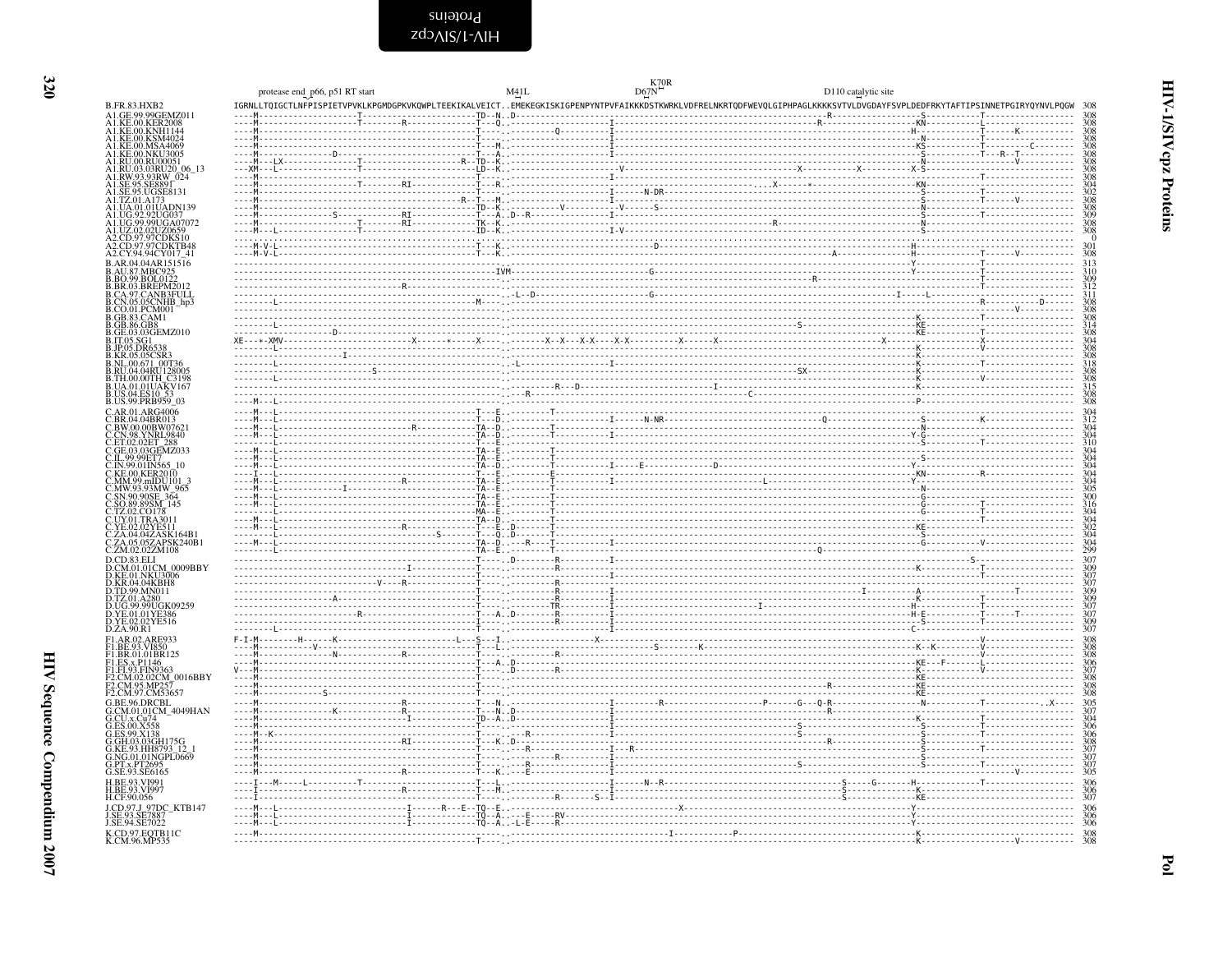|                                                            | protease end_p66, p51 RT start |                                                                                                                                                                                                                                                                                                                                                                                         | M41L | D110 catalytic site |  |
|------------------------------------------------------------|--------------------------------|-----------------------------------------------------------------------------------------------------------------------------------------------------------------------------------------------------------------------------------------------------------------------------------------------------------------------------------------------------------------------------------------|------|---------------------|--|
| B.FR.83.HXB2                                               |                                | IGRNLLTQIGCTLNFPISPIETVPVKLKPGMDGPKVKQWPLTEEKIKALVEICTEMEKEGKISKIGPENPYNTPVFAIKKKDSTKWRKLVDFRELNKRTQDFWEVQLGIPHPAGLKKKKSVTVLDVGDAYFSVPLDEDFRKYTAFTIPSINNETPGIRYQYNVLPQGW                                                                                                                                                                                                                |      |                     |  |
| 01 AE.CE.90.90CF11697                                      |                                |                                                                                                                                                                                                                                                                                                                                                                                         |      |                     |  |
| )1 AE.CN.06.FJ054                                          |                                |                                                                                                                                                                                                                                                                                                                                                                                         |      |                     |  |
|                                                            |                                |                                                                                                                                                                                                                                                                                                                                                                                         |      |                     |  |
|                                                            |                                |                                                                                                                                                                                                                                                                                                                                                                                         |      |                     |  |
|                                                            |                                |                                                                                                                                                                                                                                                                                                                                                                                         |      |                     |  |
|                                                            |                                |                                                                                                                                                                                                                                                                                                                                                                                         |      |                     |  |
|                                                            |                                |                                                                                                                                                                                                                                                                                                                                                                                         |      |                     |  |
| - AG.GH.03.GHN.I196                                        |                                |                                                                                                                                                                                                                                                                                                                                                                                         |      |                     |  |
|                                                            |                                |                                                                                                                                                                                                                                                                                                                                                                                         |      |                     |  |
|                                                            |                                |                                                                                                                                                                                                                                                                                                                                                                                         |      |                     |  |
| 02 AG.UZ.02.02UZ710<br>03 AB.RU.97.KAL153 2                |                                |                                                                                                                                                                                                                                                                                                                                                                                         |      |                     |  |
| 04_cpx.CY.94.CY032                                         |                                |                                                                                                                                                                                                                                                                                                                                                                                         |      |                     |  |
| 05_DF.BE.x.VI1310                                          |                                |                                                                                                                                                                                                                                                                                                                                                                                         |      |                     |  |
| 06_cpx.AU.96.BFP90<br>06_cpx.RU.05.04RU001                 |                                |                                                                                                                                                                                                                                                                                                                                                                                         |      |                     |  |
| 07_BC.CN.97.CN54                                           |                                |                                                                                                                                                                                                                                                                                                                                                                                         |      |                     |  |
| 08 BC.CN.97.97CNG.<br>09_cpx.GH.96.96GH2911                |                                |                                                                                                                                                                                                                                                                                                                                                                                         |      |                     |  |
| 10 CD.TZ.96.96TZ BF061                                     |                                |                                                                                                                                                                                                                                                                                                                                                                                         |      |                     |  |
| $11$ <sub>_C</sub> px.GR.x.GR17<br>12_BF.AR.99.ARMA159     |                                |                                                                                                                                                                                                                                                                                                                                                                                         |      |                     |  |
| 13_cpx.CM.96.1849                                          |                                |                                                                                                                                                                                                                                                                                                                                                                                         |      |                     |  |
| 14 BG.DE.01.9196 01<br>14_BG.ES.99.X397                    |                                |                                                                                                                                                                                                                                                                                                                                                                                         |      |                     |  |
| 15 01B.TH.99.99TH MU2079                                   |                                |                                                                                                                                                                                                                                                                                                                                                                                         |      |                     |  |
| 16_A2D.KR.97.97KR004<br>18_cpx.CU.99.CU76                  |                                |                                                                                                                                                                                                                                                                                                                                                                                         |      |                     |  |
| 19_cpx.CU.99.CU7                                           |                                |                                                                                                                                                                                                                                                                                                                                                                                         |      |                     |  |
| 20 BG.CU.03.CB471                                          |                                |                                                                                                                                                                                                                                                                                                                                                                                         |      |                     |  |
| 21 A2D.KE.91.KNH1254<br>23 BG.CU.03.CB118                  |                                |                                                                                                                                                                                                                                                                                                                                                                                         |      |                     |  |
| 24 BG.CU.03.CB378                                          |                                |                                                                                                                                                                                                                                                                                                                                                                                         |      |                     |  |
| 25_cpx.CM.01.101BA<br>27_cpx.CD.97.97CDKTB49               |                                |                                                                                                                                                                                                                                                                                                                                                                                         |      |                     |  |
| 28 BF.BR.99.BREPM12609                                     |                                |                                                                                                                                                                                                                                                                                                                                                                                         |      |                     |  |
| 29 BF.BR.02.BREPM119                                       |                                |                                                                                                                                                                                                                                                                                                                                                                                         |      |                     |  |
| 31 BC.BR.02.110PA<br>33 <sup>–</sup> 01B.MY.05.05MYKL007–1 |                                |                                                                                                                                                                                                                                                                                                                                                                                         |      |                     |  |
| 34 01B.TH.99.OUR2478P                                      |                                |                                                                                                                                                                                                                                                                                                                                                                                         |      |                     |  |
| 35 AD.AF.05.05AF095<br>36_cpx.CM.00.00CMNYU830             |                                |                                                                                                                                                                                                                                                                                                                                                                                         |      |                     |  |
| 37_cpx.CM.00.00CMNYU926                                    |                                |                                                                                                                                                                                                                                                                                                                                                                                         |      |                     |  |
| 42_BF.LU.03.luBF_05_03                                     |                                |                                                                                                                                                                                                                                                                                                                                                                                         |      |                     |  |
| N.CM.02.DJO0131<br>.CM.04.04CM 1015 04                     |                                |                                                                                                                                                                                                                                                                                                                                                                                         |      |                     |  |
| N.CM.04.04CM_1131_03<br>N.CM.95.YBF30                      |                                |                                                                                                                                                                                                                                                                                                                                                                                         |      |                     |  |
| .CM.97.YBF106                                              |                                |                                                                                                                                                                                                                                                                                                                                                                                         |      |                     |  |
| CM.91.MVP518                                               |                                |                                                                                                                                                                                                                                                                                                                                                                                         |      |                     |  |
| CM 98 98CM A 104                                           |                                |                                                                                                                                                                                                                                                                                                                                                                                         |      |                     |  |
| CM.99.99CMU4122<br><b>D.SN.99.SEMP1299</b>                 |                                |                                                                                                                                                                                                                                                                                                                                                                                         |      |                     |  |
| <b>D.US.99.99USTWLA</b>                                    |                                |                                                                                                                                                                                                                                                                                                                                                                                         |      |                     |  |
| O.FR.92.VAU                                                |                                |                                                                                                                                                                                                                                                                                                                                                                                         |      |                     |  |
|                                                            |                                |                                                                                                                                                                                                                                                                                                                                                                                         |      |                     |  |
|                                                            |                                |                                                                                                                                                                                                                                                                                                                                                                                         |      |                     |  |
| Z.CM.05.SIVcpzMB66                                         |                                | $\begin{minipage}[10000000]{\begin{minipage}[10000000]{\begin{minipage}[10000000]{\begin{minipage}[10000000]{\begin{minipage}[10000000]{\begin{minipage}[10000000]{\begin{minipage}[100000000}{\begin{minipage}[1000000000}{\begin{minipage}[100000000}{\begin{minipage}[10000000}{\begin{minipage}[10000000}{\begin{minipage}[1000000}{\begin{minipage}[1000000}{\begin{minipage}[100$ |      |                     |  |
| PZ.TZ.01.TAN1:                                             |                                |                                                                                                                                                                                                                                                                                                                                                                                         |      |                     |  |
| CPZ.US.85.CPZUS                                            |                                |                                                                                                                                                                                                                                                                                                                                                                                         |      |                     |  |

 $Pol$ 

HIV-1/SIVcpz<br>Proteins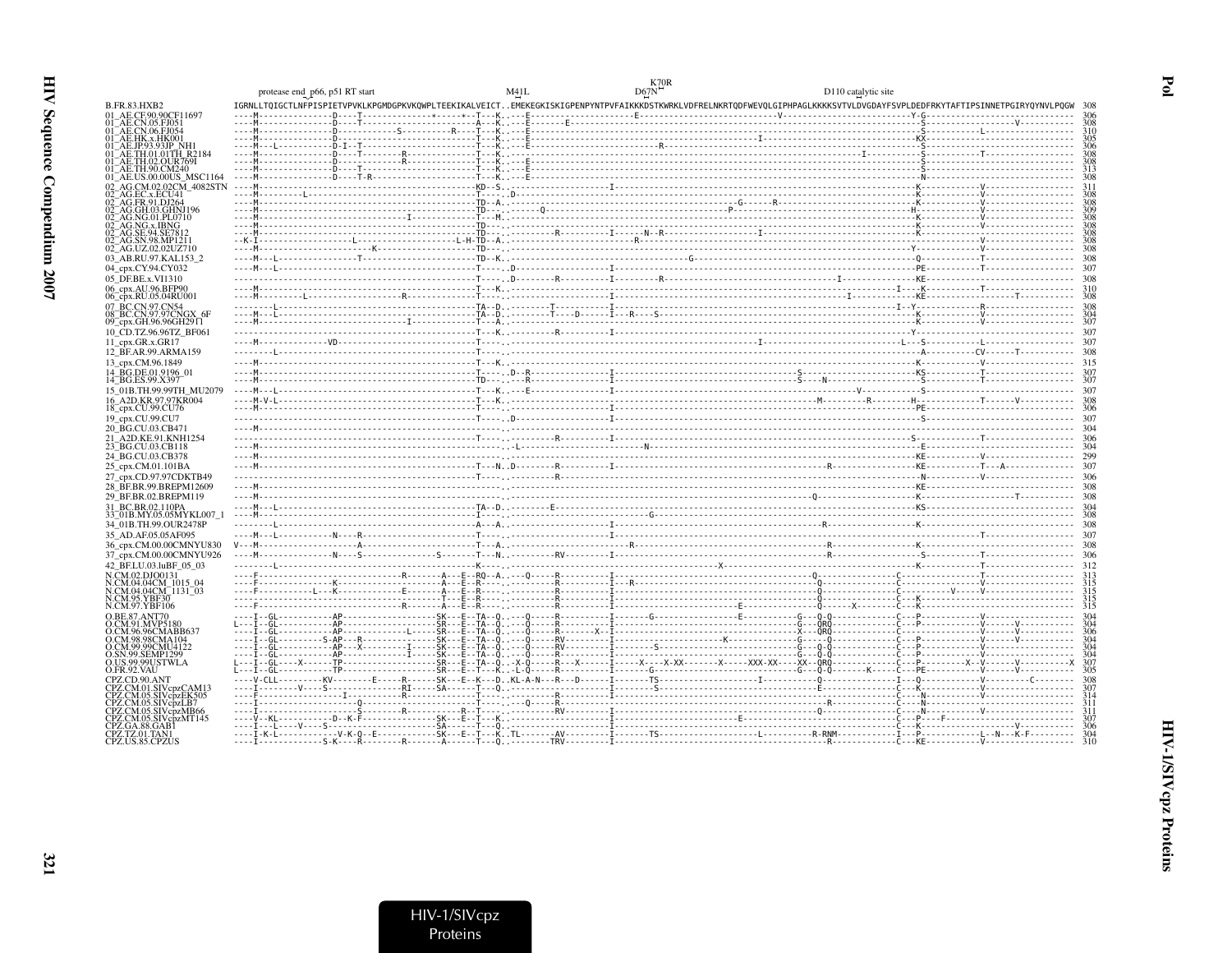| I |        |
|---|--------|
|   | ٦<br>٧ |

<span id="page-21-0"></span>

|                                                                                         | polymerase motif | T215Y        | K219Q |                                                                                                                                                                          |                                           |
|-----------------------------------------------------------------------------------------|------------------|--------------|-------|--------------------------------------------------------------------------------------------------------------------------------------------------------------------------|-------------------------------------------|
| <b>B.FR.83.HXB2</b><br>A1.GE.99.99GEMZ011                                               |                  |              |       | KGSPAIFQSSMTKILEPFRKQNPDIVIYQYMDDLYVGSDLEIGQHRTKIEELRQHLLRWGLTTPDKKHQKEPPFLWMGYELHPDKWTVQPIVLPEKDSWTVNDIQKLVGKLNWASQIYPGIKVRQLCKLLRGTKALTEVIPLTEEAELELAENREILKEPVHGVYYDP |                                           |
| A1.KE.00.KER2008<br>A1.KE.00.KNH114                                                     |                  |              |       |                                                                                                                                                                          |                                           |
| A1.KE.00.KSM4024<br>A1.KE.00.MSA4069                                                    |                  |              |       |                                                                                                                                                                          |                                           |
| A1.KE.00.NKU3005                                                                        |                  |              |       |                                                                                                                                                                          |                                           |
| A1.RU.00.RU00051<br>A1.RU.03.03RU20_06_13<br>A1.RW.93.93RW_024                          |                  |              |       |                                                                                                                                                                          |                                           |
| A1.SE.95.SE889T<br>A1.SE.95.UGSE8131                                                    |                  |              |       |                                                                                                                                                                          | 474<br>4 <u>72</u>                        |
| A1.TZ.01.A173<br>A1.UA.01.01UADN139                                                     |                  |              |       |                                                                                                                                                                          |                                           |
| A1.UG.92.92UG037<br>A1.UG.99.99UGA0707                                                  |                  |              |       |                                                                                                                                                                          | $\frac{478}{478}$<br>$\frac{479}{478}$    |
| A1.UZ.02.02UZ0659                                                                       |                  |              |       |                                                                                                                                                                          |                                           |
| A2.CD.97.97CDKS10<br>A2.CD.97.97CDKTB48<br>A2.CY.94.94CY017_41                          |                  |              |       |                                                                                                                                                                          | 478                                       |
| B.AR.04.04AR151516                                                                      |                  |              |       |                                                                                                                                                                          | 483                                       |
| .AU.87.MBC925<br>.BO.99.BOL0122                                                         |                  |              |       |                                                                                                                                                                          |                                           |
| <b>B.BR.03.BREPM2012<br/>B.CA.97.CANB3FULL<br/>B.CA.97.CANB3FULL<br/>B.CO.01.PCM001</b> |                  |              |       |                                                                                                                                                                          |                                           |
| GB.83.CAM1.                                                                             |                  |              |       |                                                                                                                                                                          |                                           |
| GB.86.GB8.<br>GE.03.03GEMZ010                                                           |                  |              |       |                                                                                                                                                                          |                                           |
| <b>B.IT.05.SG1</b><br>JP.05.DR6538                                                      |                  |              |       |                                                                                                                                                                          |                                           |
| B.KR.05.05CSR3<br>B.NL.00.671_00T36                                                     |                  |              |       |                                                                                                                                                                          |                                           |
| 3.RU.04.04RU128005<br>TH.00.00TH C3198                                                  |                  |              |       |                                                                                                                                                                          |                                           |
| <b>B.UA.01.01UAKV167</b><br>B.US.04.ES10 53                                             |                  |              |       |                                                                                                                                                                          | 47844784747888478478478478478             |
| B.US.99.PRB959 03<br>C.AR.01.ARG4006                                                    |                  |              |       |                                                                                                                                                                          |                                           |
| C.BR.04.04BR013<br>C.BW.00.00BW0762                                                     |                  |              |       |                                                                                                                                                                          |                                           |
| CN.98.YNRL9840.<br><b>ET.02.02ET 288</b>                                                |                  |              |       |                                                                                                                                                                          |                                           |
| .GE.03.03GEMZ033<br>C.IL.99.99ET7                                                       |                  |              |       |                                                                                                                                                                          |                                           |
| C.IN.99.01IN565 10<br>KE.00.KER2010.                                                    |                  |              |       |                                                                                                                                                                          |                                           |
| .MM.99.mIDU101<br>MW.93.93MW 965                                                        |                  |              |       |                                                                                                                                                                          |                                           |
| SN.90.90SE_364<br>SO.89.89SM_145                                                        |                  |              |       |                                                                                                                                                                          |                                           |
| C.TZ.02.CO178<br>C.UY.01.TRA3011                                                        |                  |              |       |                                                                                                                                                                          |                                           |
| C.YE.02.02YE511<br>C.ZA.04.04ZASK164B1                                                  |                  |              |       |                                                                                                                                                                          |                                           |
| C.ZA.05.05ZAPSK240B1<br>C.ZM.02.02ZM108                                                 |                  |              |       |                                                                                                                                                                          | 469                                       |
| D.CD.83.EL<br>D.CM.01.01CM_0009BBY                                                      |                  |              |       |                                                                                                                                                                          |                                           |
| D.KE.01.NKU3006                                                                         |                  |              |       |                                                                                                                                                                          |                                           |
| D.KR.04.04KBH8<br>D.TD.99.MN011<br>D.TZ.01.A280<br>D.UG.99.99UGK09259                   |                  |              |       |                                                                                                                                                                          | 477<br>477<br>479<br>479                  |
| D.YE.01.01YE386                                                                         |                  |              |       |                                                                                                                                                                          | 477<br>477                                |
| D.YE.02.02YE516<br>D.ZA.90.R1                                                           |                  |              |       |                                                                                                                                                                          |                                           |
| F1.AR.02.ARE933<br>F1.BE.93.VI850                                                       |                  |              |       |                                                                                                                                                                          |                                           |
| F1.BR.01.01BR125                                                                        |                  |              |       |                                                                                                                                                                          |                                           |
| F1.ES.x.P1146<br>F1.F1.93.FIN9363<br>F2.CM.02.02CM_0016BBY<br>E2.CM.95.MP257            |                  |              |       |                                                                                                                                                                          | 476<br>477                                |
| F2.CM.97.CM53657                                                                        |                  |              |       |                                                                                                                                                                          | 478                                       |
| G.BE.96.DRCBL                                                                           |                  | . A <b>F</b> |       |                                                                                                                                                                          | ----I--A----DIVSM-A---M------------------ |
| G.CM.01.01CM_4049HAN<br>G.CU.x.Cu74                                                     |                  |              |       |                                                                                                                                                                          |                                           |
| G.ES.00.X558<br>G.ES.99.X138                                                            |                  |              |       |                                                                                                                                                                          |                                           |
| G.GH.03.03GH175G<br>G.KE.93.HH8793_12                                                   |                  |              |       |                                                                                                                                                                          |                                           |
| G.NG.01.01NGPL0669<br>G.PT.x.PT2695                                                     |                  |              |       |                                                                                                                                                                          | 477<br>$\frac{477}{475}$                  |
| G.SE.93.SE6165<br>H.BE.93.VI991                                                         |                  |              |       |                                                                                                                                                                          |                                           |
| H.BE.93.VI997<br>H.CF.90.056                                                            |                  |              |       |                                                                                                                                                                          |                                           |
| J.CD.97.J 97DC KTB147                                                                   |                  |              |       |                                                                                                                                                                          |                                           |
| J.SE.93.SE7887<br>J.SE.94.SE7022                                                        |                  |              |       |                                                                                                                                                                          | 476                                       |
| K.CD.97.EQTB11C<br>K.CM.96.MP535                                                        |                  |              |       | --------------------------K--------V----DIV---A-------------------                                                                                                       |                                           |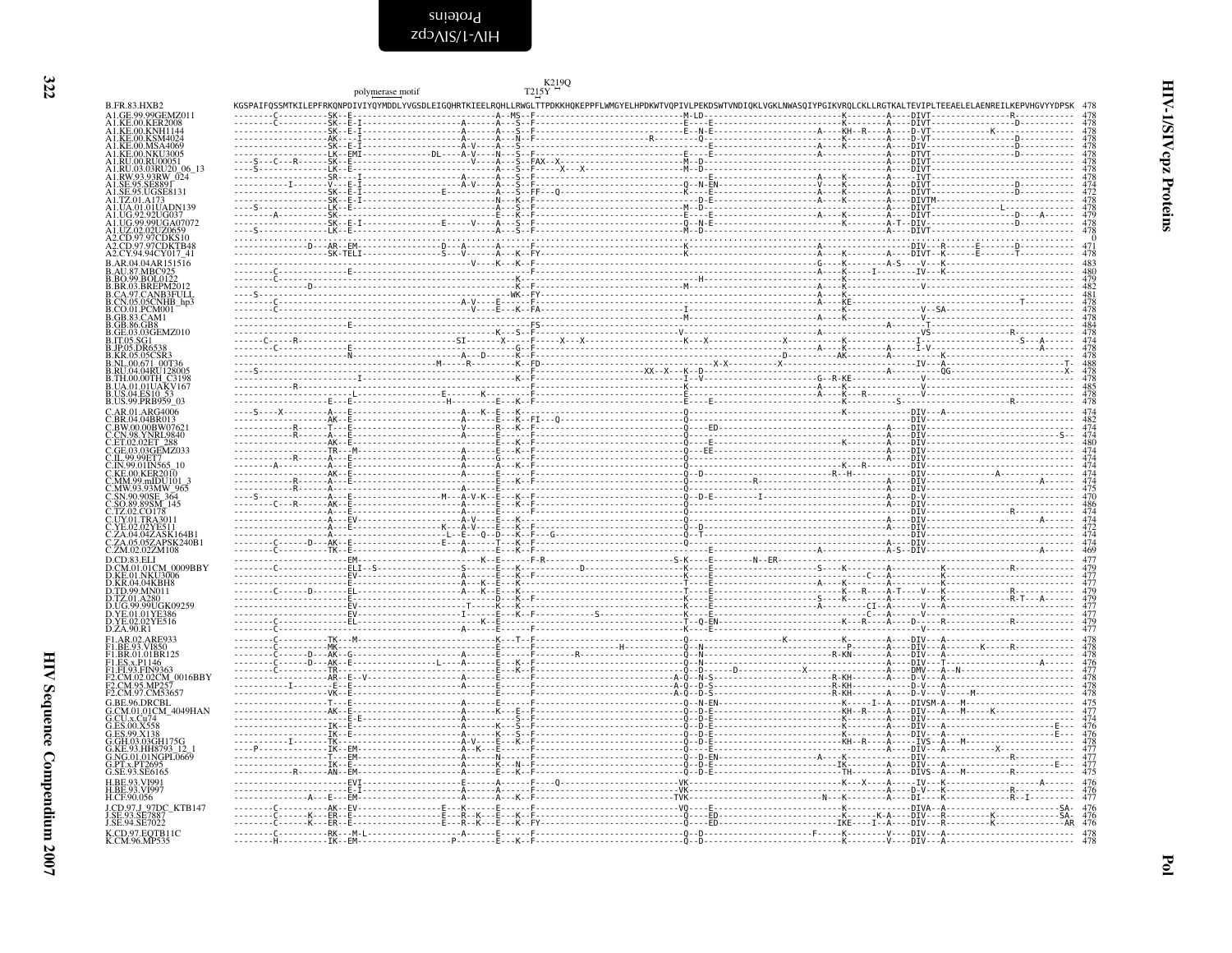|                                                 | polymerase motif |  |                                                                                                                                                                                                                                                                                                                                                                                                                                                                                                      |  |
|-------------------------------------------------|------------------|--|------------------------------------------------------------------------------------------------------------------------------------------------------------------------------------------------------------------------------------------------------------------------------------------------------------------------------------------------------------------------------------------------------------------------------------------------------------------------------------------------------|--|
| <b>B.FR.83.HXB2</b>                             |                  |  | KGSPAIFOSSMTKILEPFRKONPDIVIYOYMDDLYVGSDLEIGOHRTKIEELROHLLRWGLTTPDKKHOKEPPFLWMGYELHPDKWTVOPIVLPEKDSWTVNDIOKLVGKLNWASOIYPGIKVROLCKLLRGTKALTEVIPLTEEAELELAENREILKEPVHGVYYDPSK                                                                                                                                                                                                                                                                                                                           |  |
| 01 AE.CF.90.90CF11697                           |                  |  |                                                                                                                                                                                                                                                                                                                                                                                                                                                                                                      |  |
| 01 AE CN 05 F105                                |                  |  |                                                                                                                                                                                                                                                                                                                                                                                                                                                                                                      |  |
| )1 <sup>-</sup> AE.CN.06.FJ054<br>AE.HK.x.HK001 |                  |  |                                                                                                                                                                                                                                                                                                                                                                                                                                                                                                      |  |
|                                                 |                  |  |                                                                                                                                                                                                                                                                                                                                                                                                                                                                                                      |  |
| AE.TH.01.01TH R2184                             |                  |  | $\begin{minipage}{0.99\textwidth} \begin{minipage}{0.99\textwidth} \begin{minipage}{0.99\textwidth} \begin{minipage}{0.99\textwidth} \begin{minipage}{0.99\textwidth} \begin{minipage}{0.99\textwidth} \begin{minipage}{0.99\textwidth} \begin{minipage}{0.99\textwidth} \begin{minipage}{0.99\textwidth} \begin{minipage}{0.99\textwidth} \begin{minipage}{0.99\textwidth} \begin{minipage}{0.99\textwidth} \begin{minipage}{0.99\textwidth} \begin{minipage}{0.99\textwidth} \begin{minipage}{0.9$ |  |
| AE.TH.02.OUR769I<br>AE.TH.90.CM240              |                  |  |                                                                                                                                                                                                                                                                                                                                                                                                                                                                                                      |  |
| 01 AE.US.00.00US MSC1164                        |                  |  |                                                                                                                                                                                                                                                                                                                                                                                                                                                                                                      |  |
|                                                 |                  |  |                                                                                                                                                                                                                                                                                                                                                                                                                                                                                                      |  |
|                                                 |                  |  |                                                                                                                                                                                                                                                                                                                                                                                                                                                                                                      |  |
| 02 <sup>-</sup> AG.GH.03.GHNJ196                |                  |  |                                                                                                                                                                                                                                                                                                                                                                                                                                                                                                      |  |
| 2 AG.NG.01.PL0710                               |                  |  |                                                                                                                                                                                                                                                                                                                                                                                                                                                                                                      |  |
| AG.NG.x.IBNG<br>)2 AG.SE.94.SE781               |                  |  |                                                                                                                                                                                                                                                                                                                                                                                                                                                                                                      |  |
| 2 AG.SN.98.MP1211                               |                  |  |                                                                                                                                                                                                                                                                                                                                                                                                                                                                                                      |  |
| 02 AG.UZ.02.02UZ710                             |                  |  |                                                                                                                                                                                                                                                                                                                                                                                                                                                                                                      |  |
| 03 AB.RU.97.KAL153 2                            |                  |  |                                                                                                                                                                                                                                                                                                                                                                                                                                                                                                      |  |
| 04 cpx.CY.94.CY032                              |                  |  |                                                                                                                                                                                                                                                                                                                                                                                                                                                                                                      |  |
| 05 DF.BE.x.VI1310                               |                  |  |                                                                                                                                                                                                                                                                                                                                                                                                                                                                                                      |  |
| 06_cpx.AU.96.BFP90<br>06_cpx.RU.05.04RU001      |                  |  |                                                                                                                                                                                                                                                                                                                                                                                                                                                                                                      |  |
| 07 BC.CN.97.CN54                                |                  |  |                                                                                                                                                                                                                                                                                                                                                                                                                                                                                                      |  |
| 08 BC.CN.97.97CNG.                              |                  |  |                                                                                                                                                                                                                                                                                                                                                                                                                                                                                                      |  |
| 09 cpx.GH.96.96GH2911                           |                  |  |                                                                                                                                                                                                                                                                                                                                                                                                                                                                                                      |  |
| 10_CD.TZ.96.96TZ_BF061                          |                  |  |                                                                                                                                                                                                                                                                                                                                                                                                                                                                                                      |  |
| 11 cpx.GR.x.GR17                                |                  |  |                                                                                                                                                                                                                                                                                                                                                                                                                                                                                                      |  |
| 12 BF.AR.99.ARMA159                             |                  |  |                                                                                                                                                                                                                                                                                                                                                                                                                                                                                                      |  |
| 13 cpx.CM.96.1849                               |                  |  |                                                                                                                                                                                                                                                                                                                                                                                                                                                                                                      |  |
| 14 BG.DE.01.9196 01<br>14 BG.ES.99.X397         |                  |  |                                                                                                                                                                                                                                                                                                                                                                                                                                                                                                      |  |
| 15 01B.TH.99.99TH MU2079                        |                  |  |                                                                                                                                                                                                                                                                                                                                                                                                                                                                                                      |  |
| 16 A2D.KR.97.97KR004                            |                  |  |                                                                                                                                                                                                                                                                                                                                                                                                                                                                                                      |  |
| 18_cpx.CU.99.CU76                               |                  |  |                                                                                                                                                                                                                                                                                                                                                                                                                                                                                                      |  |
| 19 cpx.CU.99.CU7                                |                  |  |                                                                                                                                                                                                                                                                                                                                                                                                                                                                                                      |  |
| 20 BG.CU.03.CB471                               |                  |  |                                                                                                                                                                                                                                                                                                                                                                                                                                                                                                      |  |
| 21_A2D.KE.91.KNH1254<br>23_BG.CU.03.CB118       |                  |  |                                                                                                                                                                                                                                                                                                                                                                                                                                                                                                      |  |
| 24 BG.CU.03.CB378                               |                  |  |                                                                                                                                                                                                                                                                                                                                                                                                                                                                                                      |  |
| 25 cpx.CM.01.101BA                              |                  |  |                                                                                                                                                                                                                                                                                                                                                                                                                                                                                                      |  |
| 27_cpx.CD.97.97CDKTB49                          |                  |  |                                                                                                                                                                                                                                                                                                                                                                                                                                                                                                      |  |
| 28 BF.BR.99.BREPM12609                          |                  |  |                                                                                                                                                                                                                                                                                                                                                                                                                                                                                                      |  |
| 29 BF.BR.02.BREPM119                            |                  |  |                                                                                                                                                                                                                                                                                                                                                                                                                                                                                                      |  |
| 31 BC.BR.02.110PA                               |                  |  |                                                                                                                                                                                                                                                                                                                                                                                                                                                                                                      |  |
| 33 01B.MY.05.05MYKL007 1                        |                  |  |                                                                                                                                                                                                                                                                                                                                                                                                                                                                                                      |  |
| 34 01B.TH.99.OUR2478P                           |                  |  |                                                                                                                                                                                                                                                                                                                                                                                                                                                                                                      |  |
| 35 AD.AF.05.05AF095                             |                  |  |                                                                                                                                                                                                                                                                                                                                                                                                                                                                                                      |  |
| 36 cpx.CM.00.00CMNYU830                         |                  |  | Communicative Entertainment and Marian Architecture and Communicative Communicative Communicative Communicative Communicative Communicative Communicative A76                                                                                                                                                                                                                                                                                                                                        |  |
| 37 cpx.CM.00.00CMNYU926                         |                  |  |                                                                                                                                                                                                                                                                                                                                                                                                                                                                                                      |  |
| 42 BF.LU.03.luBF 05 03<br>N.CM.02.DJO0131       |                  |  |                                                                                                                                                                                                                                                                                                                                                                                                                                                                                                      |  |
| N.CM.04.04CM 1015 04                            |                  |  |                                                                                                                                                                                                                                                                                                                                                                                                                                                                                                      |  |
| N.CM.04.04CM <sup>-1131-03</sup>                |                  |  |                                                                                                                                                                                                                                                                                                                                                                                                                                                                                                      |  |
| CM.95. YBF30<br>N.CM.97.YBF106                  |                  |  |                                                                                                                                                                                                                                                                                                                                                                                                                                                                                                      |  |
| O BE 87 ANT70                                   |                  |  |                                                                                                                                                                                                                                                                                                                                                                                                                                                                                                      |  |
|                                                 |                  |  |                                                                                                                                                                                                                                                                                                                                                                                                                                                                                                      |  |
| CM 96 96CMARR63′                                |                  |  |                                                                                                                                                                                                                                                                                                                                                                                                                                                                                                      |  |
| LCM 98.98CMA104<br>O.CM.99.99CMU4122            |                  |  |                                                                                                                                                                                                                                                                                                                                                                                                                                                                                                      |  |
| O.SN.99.SEMP1299                                |                  |  |                                                                                                                                                                                                                                                                                                                                                                                                                                                                                                      |  |
| O.US.99.99USTWLA<br>O.FR.92.VAU                 |                  |  |                                                                                                                                                                                                                                                                                                                                                                                                                                                                                                      |  |
| CPZ.CD.90.ANT                                   |                  |  |                                                                                                                                                                                                                                                                                                                                                                                                                                                                                                      |  |
|                                                 |                  |  |                                                                                                                                                                                                                                                                                                                                                                                                                                                                                                      |  |
| CPZ.CM.05.SIVcpzEK505                           |                  |  |                                                                                                                                                                                                                                                                                                                                                                                                                                                                                                      |  |
| CPZ.CM.05.SIVcpzLB7<br>CPZ.CM.05.SIVcpzMB66     |                  |  |                                                                                                                                                                                                                                                                                                                                                                                                                                                                                                      |  |
| CPZ.CM.05.SIVcpzMT145                           |                  |  |                                                                                                                                                                                                                                                                                                                                                                                                                                                                                                      |  |
| PZ.GA.88.GAB1<br>CPZ.TZ.01.TAN1                 |                  |  |                                                                                                                                                                                                                                                                                                                                                                                                                                                                                                      |  |
| CPZ.US.85.CPZUS                                 |                  |  |                                                                                                                                                                                                                                                                                                                                                                                                                                                                                                      |  |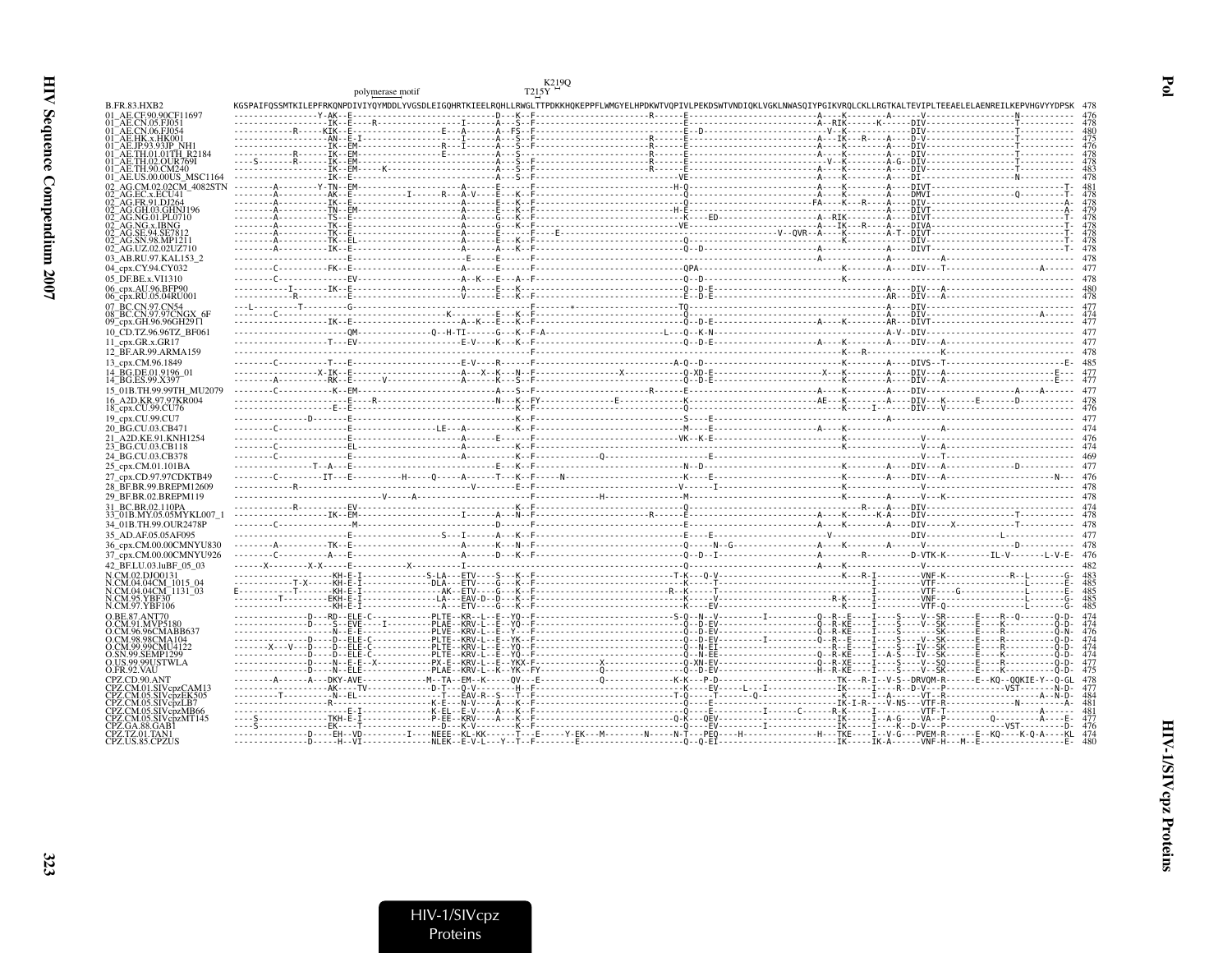<span id="page-23-0"></span>Proteins

|                                               |  |  |  |                                                                                                                                                                            | p51 RT end_p15 RNase H start |  |                         |
|-----------------------------------------------|--|--|--|----------------------------------------------------------------------------------------------------------------------------------------------------------------------------|------------------------------|--|-------------------------|
| B.FR.83.HXB2                                  |  |  |  | DLIAEIQKQGQGQWTYQIYQEPF.KNLKTGKYAR.MRGAHTNDVKQLTEAVQKITTESIVIWGK.TPKFKLPIQKETWETWWTEYWQATWIPEWEFVNTPPLVKLWYQLEK.EPIVGAETFYVDGAANRETKLGKAGYVTNRGRQKVVTLTDTTNQKTELQAIYLALQDS |                              |  |                         |
| A1.GE.99.99GEMZ011<br><b>KER2008</b>          |  |  |  |                                                                                                                                                                            |                              |  |                         |
|                                               |  |  |  |                                                                                                                                                                            |                              |  |                         |
| A1.KE.00.NKU3005                              |  |  |  |                                                                                                                                                                            |                              |  |                         |
| A1.RU.00.RU00051                              |  |  |  |                                                                                                                                                                            |                              |  |                         |
|                                               |  |  |  |                                                                                                                                                                            |                              |  |                         |
| A1.SE.95.UGSE8131                             |  |  |  |                                                                                                                                                                            |                              |  |                         |
|                                               |  |  |  |                                                                                                                                                                            |                              |  |                         |
| A1.UA.01.01UADN                               |  |  |  |                                                                                                                                                                            |                              |  |                         |
| A 1 LIG 99 99HG A070                          |  |  |  |                                                                                                                                                                            |                              |  |                         |
| A <sub>2</sub> .CD.97.97CDKS10                |  |  |  |                                                                                                                                                                            |                              |  |                         |
| A2.CD.97.97CDKTB48<br>A2.CY.94.94CY017_41     |  |  |  |                                                                                                                                                                            |                              |  |                         |
| B.AR.04.04AR151516                            |  |  |  |                                                                                                                                                                            |                              |  |                         |
| 3. AU.87.MBC925<br>BO.99.BOL0122              |  |  |  |                                                                                                                                                                            |                              |  |                         |
| B.BR.03.BREPM20                               |  |  |  |                                                                                                                                                                            |                              |  |                         |
| B.CA.97.CANB3FULL<br>B.CN.05.05CNHB_hp3       |  |  |  |                                                                                                                                                                            |                              |  |                         |
| CO.01.PCM001<br>GB.83.CAM1                    |  |  |  |                                                                                                                                                                            |                              |  |                         |
| GB.86.GB8                                     |  |  |  |                                                                                                                                                                            |                              |  |                         |
| GE.03.03GEMZ010.                              |  |  |  |                                                                                                                                                                            |                              |  |                         |
| IP05 DR65<br>B.KR.05.05CSR?                   |  |  |  |                                                                                                                                                                            |                              |  |                         |
| NL.00.671 00T3                                |  |  |  |                                                                                                                                                                            |                              |  |                         |
| RU.04.04RU128005<br>.TH.00.00TH_C3198         |  |  |  |                                                                                                                                                                            |                              |  |                         |
| UA.01.01UAKV167.                              |  |  |  |                                                                                                                                                                            |                              |  |                         |
| US.04.ES10_<br>B.US.99.PRB959_03              |  |  |  |                                                                                                                                                                            |                              |  |                         |
|                                               |  |  |  |                                                                                                                                                                            |                              |  |                         |
| C.BW.00.00BW07621                             |  |  |  |                                                                                                                                                                            |                              |  | 640                     |
| .CN.98.YNRL9840<br>C.ET.02.02ET 288           |  |  |  |                                                                                                                                                                            |                              |  | 640                     |
| C.GE.03.03GEMZ03.                             |  |  |  |                                                                                                                                                                            |                              |  | 640                     |
| C.IL.99.99ET7<br>N.99.01IN565                 |  |  |  |                                                                                                                                                                            |                              |  |                         |
|                                               |  |  |  |                                                                                                                                                                            |                              |  | 640                     |
|                                               |  |  |  |                                                                                                                                                                            |                              |  |                         |
|                                               |  |  |  |                                                                                                                                                                            |                              |  |                         |
|                                               |  |  |  |                                                                                                                                                                            |                              |  |                         |
|                                               |  |  |  |                                                                                                                                                                            |                              |  |                         |
|                                               |  |  |  |                                                                                                                                                                            |                              |  |                         |
|                                               |  |  |  |                                                                                                                                                                            |                              |  |                         |
|                                               |  |  |  |                                                                                                                                                                            |                              |  |                         |
| D.KE.01.NKU3006<br>D.KR.04.04KBH8             |  |  |  |                                                                                                                                                                            |                              |  |                         |
| TD.99.MN011                                   |  |  |  |                                                                                                                                                                            |                              |  |                         |
| D.TZ.01.A280<br>D.UG.99.99UGK09259            |  |  |  |                                                                                                                                                                            |                              |  |                         |
| D.YE.01.01YE386<br>D.YE.02.02YE516            |  |  |  |                                                                                                                                                                            |                              |  |                         |
| D.ZA.90.R1                                    |  |  |  |                                                                                                                                                                            |                              |  |                         |
| F1.AR.02.ARE933                               |  |  |  |                                                                                                                                                                            |                              |  |                         |
| F1.BE.93.VI850<br>F1.BR.01.01BR125            |  |  |  |                                                                                                                                                                            |                              |  |                         |
| F1.ES.x.P1146<br>F1.FI.93.FIN936.             |  |  |  |                                                                                                                                                                            |                              |  |                         |
| F2.CM.02.02CM_0016BBY                         |  |  |  |                                                                                                                                                                            |                              |  |                         |
| F2.CM.97.CM53657                              |  |  |  |                                                                                                                                                                            |                              |  |                         |
| G.BE.96.DRCBL                                 |  |  |  |                                                                                                                                                                            |                              |  |                         |
| G.CM.01.01CM 4049HAN<br>G.CU.x.Cu74           |  |  |  |                                                                                                                                                                            |                              |  |                         |
| G ES 00 X558<br>G.F.S.99.X138                 |  |  |  |                                                                                                                                                                            |                              |  |                         |
| G.GH.03.03GH175C                              |  |  |  |                                                                                                                                                                            |                              |  |                         |
| G.KE.93.HH8793 12<br>G.NG.01.01NGPL0669       |  |  |  |                                                                                                                                                                            |                              |  |                         |
| G.PT.x.PT2695                                 |  |  |  |                                                                                                                                                                            |                              |  | $643$<br>$643$<br>$641$ |
| G.SE.93.SE6165<br><b>H RE 93 VI991</b>        |  |  |  |                                                                                                                                                                            |                              |  |                         |
| H.BE.93.VI997                                 |  |  |  |                                                                                                                                                                            |                              |  |                         |
| H.CF.90.056                                   |  |  |  |                                                                                                                                                                            |                              |  |                         |
| J.CD.97.J 97DC KTB147<br><b>LSE 93 SE7887</b> |  |  |  |                                                                                                                                                                            |                              |  |                         |
| J.SE.94.SE7022                                |  |  |  |                                                                                                                                                                            |                              |  |                         |
| K.CD.97.EQTB11C<br>K.CM.96.MP535              |  |  |  |                                                                                                                                                                            |                              |  |                         |

Pol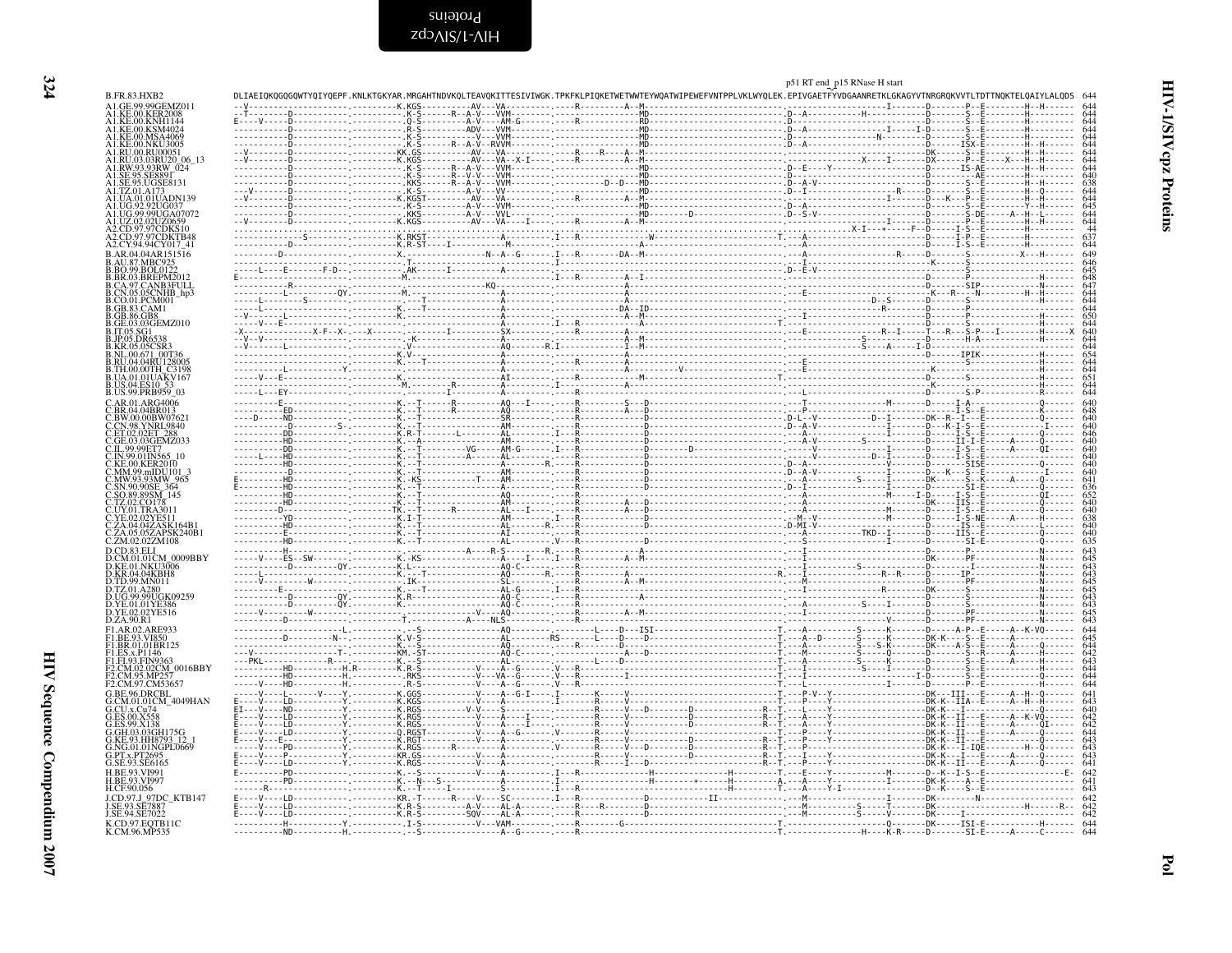325

|                                                                 |                                                                                                                                                                                   | p51 RT end_p15 RNase H start |  |
|-----------------------------------------------------------------|-----------------------------------------------------------------------------------------------------------------------------------------------------------------------------------|------------------------------|--|
| B.FR.83.HXB2                                                    | DLIAEIOKOGOGOWTYOIYOEPF.KNLKTGKYAR.MRGAHTNDVKOLTEAVOKITTESIVIWGK.TPKFKLPIOKETWETWWTEYWOATWIPEWEFVNTPPLVKLWYOLEK.EPIVGAETFYVDGAANRETKLGKAGYVTNRGROKVVTLTDTTNOKTELOAIYLALODS        |                              |  |
| 01 AE.CE.90.90CF11697<br>AE CN 05 FJ051                         |                                                                                                                                                                                   |                              |  |
| 01 AE.CN.06.FJ054                                               |                                                                                                                                                                                   |                              |  |
|                                                                 |                                                                                                                                                                                   |                              |  |
| 01 <sup>-</sup> AE.TH.01.01TH R2184                             |                                                                                                                                                                                   |                              |  |
| 01 AE TH 02 OUR 769L<br>01 AE TH 90 CM240                       |                                                                                                                                                                                   |                              |  |
| 01 AE.US.00.00US MSC1164                                        |                                                                                                                                                                                   |                              |  |
| 02 AG.CM.02.02CM 4082STN<br>AG.EC.x.ECU41                       |                                                                                                                                                                                   |                              |  |
| AG.FR.91.DJ26                                                   |                                                                                                                                                                                   |                              |  |
| 2 AG.NG.01.PL0710                                               |                                                                                                                                                                                   |                              |  |
| AG NG x IRNG                                                    |                                                                                                                                                                                   |                              |  |
| 2. AG.SE.94.SE781<br>02 <sup>-</sup> AG.SN.98.MP1211            |                                                                                                                                                                                   |                              |  |
| 02 AG.UZ.02.02UZ710                                             |                                                                                                                                                                                   |                              |  |
| 03 AB.RU.97.KAL153 2<br>04 cpx.CY.94.CY032                      |                                                                                                                                                                                   |                              |  |
| 05 DF.BE.x.VI1310                                               |                                                                                                                                                                                   |                              |  |
| 06_cpx.AU.96.BFP90                                              |                                                                                                                                                                                   |                              |  |
| 06_cpx.RU.05.04RU001                                            |                                                                                                                                                                                   |                              |  |
| 07 BC.CN.97.CN54<br>08 BC.CN.97.97CNGX 6F                       |                                                                                                                                                                                   |                              |  |
| 09 cpx.GH.96.96GH2911                                           |                                                                                                                                                                                   |                              |  |
| 10 CD.TZ.96.96TZ BF061<br>11 $cpx.GR.x.GR17$                    |                                                                                                                                                                                   |                              |  |
| 12 BF.AR.99.ARMA159                                             |                                                                                                                                                                                   |                              |  |
| 13_cpx.CM.96.1849                                               |                                                                                                                                                                                   |                              |  |
| 14 BG.DE.01.9196 01                                             |                                                                                                                                                                                   |                              |  |
| 14 BG.ES.99.X397<br>15 01B.TH.99.99TH MU2079                    |                                                                                                                                                                                   |                              |  |
| 16 A2D.KR.97.97KR004                                            |                                                                                                                                                                                   |                              |  |
| 18_cpx.CU.99.CU76                                               |                                                                                                                                                                                   |                              |  |
| 19 cpx.CU.99.CU7<br>20_BG.CU.03.CB471                           |                                                                                                                                                                                   |                              |  |
| 21 A2D.KE.91.KNH1254                                            |                                                                                                                                                                                   |                              |  |
| 23 BG.CU.03.CB118                                               |                                                                                                                                                                                   |                              |  |
| 24 BG.CU.03.CB378                                               |                                                                                                                                                                                   |                              |  |
| 25 cpx.CM.01.101BA<br>27 cpx.CD.97.97CDKTB49                    |                                                                                                                                                                                   |                              |  |
| 28 BF.BR.99.BREPM12609                                          |                                                                                                                                                                                   |                              |  |
| 29 BF.BR.02.BREPM119                                            |                                                                                                                                                                                   |                              |  |
| 31 BC.BR.02.110PA                                               |                                                                                                                                                                                   |                              |  |
| 33 <sup>-</sup> 01B.MY.05.05MYKL007<br>34 01B.TH.99.OUR2478P    |                                                                                                                                                                                   |                              |  |
| 35 AD.AF.05.05AF095                                             |                                                                                                                                                                                   |                              |  |
| 36_cpx.CM.00.00CMNYU830                                         |                                                                                                                                                                                   |                              |  |
| 37_cpx.CM.00.00CMNYU926                                         |                                                                                                                                                                                   |                              |  |
| 42 BF.LU.03.luBF 05 03<br>N.CM.02.DJO0131                       |                                                                                                                                                                                   |                              |  |
| N.CM.04.04CM 1015 04                                            |                                                                                                                                                                                   |                              |  |
| N.CM.04.04CM <sup>-</sup> 1131 <sup>-</sup> 03<br>N.CM.95.YBF30 |                                                                                                                                                                                   |                              |  |
| N.CM.97.YBF106                                                  |                                                                                                                                                                                   |                              |  |
| O BE 87 ANT70<br>O.CM.91.MVP5180                                |                                                                                                                                                                                   |                              |  |
| O.CM.96.96CMABB637                                              |                                                                                                                                                                                   |                              |  |
| O.CM.98.98CMA104<br>O.CM.99.99CMU4122                           | --WW-----E-------V-- <u>-EH.--------T-. 0-AS----TRT-A-VT--VS0-A------ [C-------TR------AD------------S---T----R--S.---N-----Y------------------EO-K---TK-EE-----A--M--X---K--</u> |                              |  |
| SN.99.SEMP1299.                                                 |                                                                                                                                                                                   |                              |  |
| O.US.99.99USTWLA<br>O.FR.92.VAU                                 |                                                                                                                                                                                   |                              |  |
| CPZ.CD.90.ANT                                                   | P-K-T-----S----------NEG-L--A------PT-T---E-R--AGV----GL-------E.V---OL--TR---DA--SD---------------TR---N--LA.D--PE------------------NSO--------D---SR-KH-0K----0A-----LM--E--    |                              |  |
| CPZ.CM.05.SIVcpzEK505                                           |                                                                                                                                                                                   |                              |  |
| CPZ.CM.05.SIVcpzLB7                                             |                                                                                                                                                                                   |                              |  |
| CPZ.CM.05.SIVcpzMB66<br>CPZ.CM.05.SIVcpzMT145                   |                                                                                                                                                                                   |                              |  |
| CPZ.TZ.01.TAN1                                                  |                                                                                                                                                                                   |                              |  |
| CPZ.US.85.CPZUS                                                 |                                                                                                                                                                                   |                              |  |

HIV-1/SIVcpz Proteins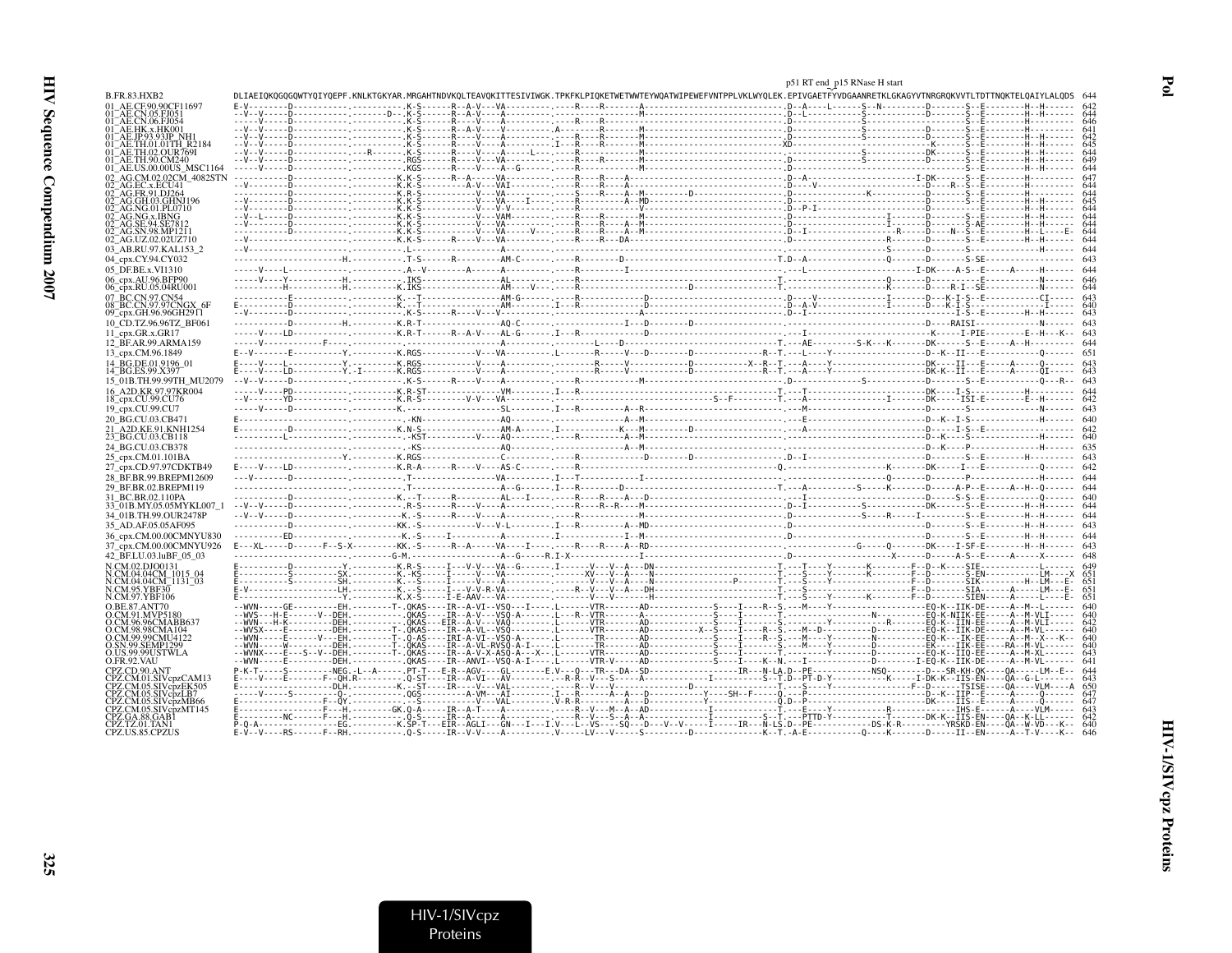<span id="page-25-0"></span>HIV-1/SIV cpz Proteins

| I |  |
|---|--|
|   |  |

|                                                                                                                                                                                                                                                                 |                                    |                                                                                                                                             | p66 RT, p15 Rnase H end_p31 Integrase start |                                                                                                                                                                                                                                                                                                                                                                                                                                                                                                      |                   |
|-----------------------------------------------------------------------------------------------------------------------------------------------------------------------------------------------------------------------------------------------------------------|------------------------------------|---------------------------------------------------------------------------------------------------------------------------------------------|---------------------------------------------|------------------------------------------------------------------------------------------------------------------------------------------------------------------------------------------------------------------------------------------------------------------------------------------------------------------------------------------------------------------------------------------------------------------------------------------------------------------------------------------------------|-------------------|
| <b>B.FR.83.HXB2</b><br>A1.GE.99.99GEMZ011                                                                                                                                                                                                                       |                                    | GLEVNIVTDSQYALGIIQAQPDQSESELVNQIIEQLIKKEKVYLAWVPAHKGIGGNEQVDKLVSAGIRKVLFLDGIDKAQ.DEHEKYHSNWRAMASDFNLPPVVAKEIVASCDK.CQLKGEAMHGQVDCSPGIWQLDCT |                                             |                                                                                                                                                                                                                                                                                                                                                                                                                                                                                                      |                   |
| A1.KE.00.KER2008                                                                                                                                                                                                                                                |                                    |                                                                                                                                             |                                             |                                                                                                                                                                                                                                                                                                                                                                                                                                                                                                      |                   |
|                                                                                                                                                                                                                                                                 |                                    |                                                                                                                                             |                                             |                                                                                                                                                                                                                                                                                                                                                                                                                                                                                                      |                   |
|                                                                                                                                                                                                                                                                 |                                    |                                                                                                                                             |                                             |                                                                                                                                                                                                                                                                                                                                                                                                                                                                                                      |                   |
|                                                                                                                                                                                                                                                                 |                                    |                                                                                                                                             |                                             |                                                                                                                                                                                                                                                                                                                                                                                                                                                                                                      |                   |
|                                                                                                                                                                                                                                                                 |                                    |                                                                                                                                             |                                             |                                                                                                                                                                                                                                                                                                                                                                                                                                                                                                      |                   |
| AI .KE.00.KER2008<br>AI .KE.00.KNH1144<br>AI .KE.00.KNM4024<br>AI .KE.00.NK544069<br>AI .KE.00.NK134009<br>AI .RU.00.RU00051<br>AI .RU.00.RU00051<br>AI .RW.93.93RU20.06-13<br>AI .SE.95.53.8889/<br>AI .SE.95.53.8889/<br>AI .SE.95.86889/<br>AI .J.ILA.01.011 |                                    |                                                                                                                                             |                                             |                                                                                                                                                                                                                                                                                                                                                                                                                                                                                                      |                   |
|                                                                                                                                                                                                                                                                 |                                    |                                                                                                                                             |                                             |                                                                                                                                                                                                                                                                                                                                                                                                                                                                                                      |                   |
| A1.UG.92.92UG037                                                                                                                                                                                                                                                |                                    |                                                                                                                                             |                                             |                                                                                                                                                                                                                                                                                                                                                                                                                                                                                                      |                   |
|                                                                                                                                                                                                                                                                 |                                    |                                                                                                                                             |                                             |                                                                                                                                                                                                                                                                                                                                                                                                                                                                                                      |                   |
| A1.UG.99.99UGA07072<br>A1.UZ.02.02UZ0659<br>A2.CD.97.97CDKS10<br>A2.CD.97.97CDKTB48<br>A2.CY.94.94CY017_41                                                                                                                                                      |                                    |                                                                                                                                             |                                             |                                                                                                                                                                                                                                                                                                                                                                                                                                                                                                      | 806<br>812        |
| B.AR.04.04AR151516                                                                                                                                                                                                                                              |                                    |                                                                                                                                             |                                             |                                                                                                                                                                                                                                                                                                                                                                                                                                                                                                      |                   |
| B.AU.87.MBC925<br>B.BO.99.BOL0122                                                                                                                                                                                                                               |                                    |                                                                                                                                             |                                             |                                                                                                                                                                                                                                                                                                                                                                                                                                                                                                      |                   |
| <b>B.BR.03.BREPM2012<br/>B.CA.97.CANB3FULL<br/>B.CN.05.05CNHB_hp3<br/>B.CO.01.PCM001<br/>B.GB.83.CAM1</b>                                                                                                                                                       |                                    |                                                                                                                                             |                                             |                                                                                                                                                                                                                                                                                                                                                                                                                                                                                                      |                   |
|                                                                                                                                                                                                                                                                 |                                    |                                                                                                                                             |                                             |                                                                                                                                                                                                                                                                                                                                                                                                                                                                                                      |                   |
| 3.GB.86.GB8                                                                                                                                                                                                                                                     |                                    |                                                                                                                                             |                                             |                                                                                                                                                                                                                                                                                                                                                                                                                                                                                                      |                   |
| .GE.03.03GEMZ010                                                                                                                                                                                                                                                |                                    |                                                                                                                                             |                                             |                                                                                                                                                                                                                                                                                                                                                                                                                                                                                                      |                   |
| B.IT.05.SG1<br>B.JP.05.DR653                                                                                                                                                                                                                                    |                                    |                                                                                                                                             |                                             |                                                                                                                                                                                                                                                                                                                                                                                                                                                                                                      |                   |
| B.KR.05.05CSR3<br>B.NL.00.671_00T36<br>B.RU.04.04RU128005                                                                                                                                                                                                       |                                    |                                                                                                                                             |                                             |                                                                                                                                                                                                                                                                                                                                                                                                                                                                                                      |                   |
| .TH.00.00TH_C3198                                                                                                                                                                                                                                               |                                    |                                                                                                                                             |                                             |                                                                                                                                                                                                                                                                                                                                                                                                                                                                                                      |                   |
| .UA.01.01UAKV167                                                                                                                                                                                                                                                |                                    |                                                                                                                                             |                                             |                                                                                                                                                                                                                                                                                                                                                                                                                                                                                                      |                   |
| B.US.04.ES10_53<br>B.US.99.PRB959_03                                                                                                                                                                                                                            |                                    |                                                                                                                                             |                                             |                                                                                                                                                                                                                                                                                                                                                                                                                                                                                                      | 812               |
| C.AR.01.ARG4006                                                                                                                                                                                                                                                 |                                    |                                                                                                                                             |                                             |                                                                                                                                                                                                                                                                                                                                                                                                                                                                                                      |                   |
|                                                                                                                                                                                                                                                                 |                                    |                                                                                                                                             |                                             |                                                                                                                                                                                                                                                                                                                                                                                                                                                                                                      |                   |
| C.BR.04.04BR013<br>C.BR.04.04BR013<br>C.CN.98.YNRL9840<br>C.ET.02.02ET_288<br>C.GE.03.03GEMZ033                                                                                                                                                                 |                                    |                                                                                                                                             |                                             |                                                                                                                                                                                                                                                                                                                                                                                                                                                                                                      | 814<br>808        |
| C.IL.99.99ET7<br>.IN.99.01IN565_10                                                                                                                                                                                                                              |                                    |                                                                                                                                             |                                             |                                                                                                                                                                                                                                                                                                                                                                                                                                                                                                      |                   |
| KE.00.KER2010.                                                                                                                                                                                                                                                  |                                    |                                                                                                                                             |                                             |                                                                                                                                                                                                                                                                                                                                                                                                                                                                                                      | $\frac{808}{808}$ |
|                                                                                                                                                                                                                                                                 |                                    |                                                                                                                                             |                                             |                                                                                                                                                                                                                                                                                                                                                                                                                                                                                                      | $\frac{809}{804}$ |
| C.MM.99.mIDU101_3<br>C.MW.93.93MW_965<br>C.SN.90.90SE_364<br>C.SO.89.89SM_145                                                                                                                                                                                   |                                    |                                                                                                                                             |                                             |                                                                                                                                                                                                                                                                                                                                                                                                                                                                                                      | 820               |
| C.TZ.02.CO178<br>.UY.01.TRA3011                                                                                                                                                                                                                                 |                                    |                                                                                                                                             |                                             |                                                                                                                                                                                                                                                                                                                                                                                                                                                                                                      | 808<br>808        |
| '.YE.02.02YE511<br>C.ZA.04.04ZASK164B1                                                                                                                                                                                                                          |                                    |                                                                                                                                             |                                             |                                                                                                                                                                                                                                                                                                                                                                                                                                                                                                      | 808               |
| C.ZA.05.05ZAPSK240B1<br>C.ZM.02.02ZM108                                                                                                                                                                                                                         |                                    |                                                                                                                                             |                                             |                                                                                                                                                                                                                                                                                                                                                                                                                                                                                                      | 803               |
|                                                                                                                                                                                                                                                                 | $\sim$ $\sim$ $\sim$ $\sim$ $\sim$ |                                                                                                                                             |                                             | $\overline{a}$ , $\overline{b}$ , $\overline{a}$ , $\overline{b}$ , $\overline{a}$ , $\overline{a}$ , $\overline{a}$ , $\overline{a}$ , $\overline{a}$ , $\overline{a}$ , $\overline{a}$ , $\overline{a}$ , $\overline{a}$ , $\overline{a}$ , $\overline{a}$ , $\overline{a}$ , $\overline{a}$ , $\overline{a}$ , $\overline{a}$ , $\overline{a}$ ,                                                                                                                                                  |                   |
| D.CM.01.01CM_0009BBY<br>D.KE.01.NKU3006                                                                                                                                                                                                                         |                                    |                                                                                                                                             |                                             | $\begin{minipage}{0.01\textwidth} \begin{minipage}{0.01\textwidth} \begin{minipage}{0.01\textwidth} \begin{minipage}{0.01\textwidth} \begin{minipage}{0.01\textwidth} \begin{minipage}{0.01\textwidth} \begin{minipage}{0.01\textwidth} \begin{minipage}{0.01\textwidth} \begin{minipage}{0.01\textwidth} \begin{minipage}{0.01\textwidth} \begin{minipage}{0.01\textwidth} \begin{minipage}{0.01\textwidth} \begin{minipage}{0.01\textwidth} \begin{minipage}{0.01\textwidth} \begin{minipage}{0.0$ |                   |
| D.KR.04.04KBH8<br>D.TD.99.MN011<br>D.TZ.01.A280                                                                                                                                                                                                                 |                                    |                                                                                                                                             |                                             |                                                                                                                                                                                                                                                                                                                                                                                                                                                                                                      |                   |
| D.UG.99.99UGK09259                                                                                                                                                                                                                                              |                                    |                                                                                                                                             |                                             |                                                                                                                                                                                                                                                                                                                                                                                                                                                                                                      |                   |
| D.YE.01.01YE386<br>D.YE.02.02YE516                                                                                                                                                                                                                              |                                    |                                                                                                                                             |                                             |                                                                                                                                                                                                                                                                                                                                                                                                                                                                                                      |                   |
| D.ZA.90.R1                                                                                                                                                                                                                                                      |                                    |                                                                                                                                             |                                             |                                                                                                                                                                                                                                                                                                                                                                                                                                                                                                      |                   |
| F1.AR.02.ARE933<br>F1.BE.93.VI850                                                                                                                                                                                                                               |                                    |                                                                                                                                             |                                             |                                                                                                                                                                                                                                                                                                                                                                                                                                                                                                      |                   |
| LBR.01.01BR125                                                                                                                                                                                                                                                  |                                    |                                                                                                                                             |                                             |                                                                                                                                                                                                                                                                                                                                                                                                                                                                                                      |                   |
| F1.ES.x.P1146<br>F1.FI.93.FIN9363                                                                                                                                                                                                                               |                                    |                                                                                                                                             |                                             |                                                                                                                                                                                                                                                                                                                                                                                                                                                                                                      |                   |
| F2.CM.02.02CM_0016BBY<br>F2.CM.95.MP257                                                                                                                                                                                                                         |                                    | - - - - - - - - - - - - 0 - - R - - -                                                                                                       |                                             |                                                                                                                                                                                                                                                                                                                                                                                                                                                                                                      |                   |
| F2.CM.97.CM53657<br>G.BE.96.DRCBL                                                                                                                                                                                                                               |                                    |                                                                                                                                             |                                             |                                                                                                                                                                                                                                                                                                                                                                                                                                                                                                      |                   |
| G.CM.01.01CM_4049HAN<br>G.CU.x.Cu74                                                                                                                                                                                                                             |                                    |                                                                                                                                             |                                             |                                                                                                                                                                                                                                                                                                                                                                                                                                                                                                      |                   |
| G.ES.00.X558<br>G.ES.99.X138                                                                                                                                                                                                                                    |                                    |                                                                                                                                             |                                             |                                                                                                                                                                                                                                                                                                                                                                                                                                                                                                      |                   |
| G.GH.03.03GH175G<br>G.KE.93.HH8793_12                                                                                                                                                                                                                           |                                    | .                                                                                                                                           |                                             |                                                                                                                                                                                                                                                                                                                                                                                                                                                                                                      |                   |
| NG.01.01NGPL0669.                                                                                                                                                                                                                                               |                                    |                                                                                                                                             |                                             |                                                                                                                                                                                                                                                                                                                                                                                                                                                                                                      |                   |
| G.PT.x.PT2695<br>G.SE.93.SE6165                                                                                                                                                                                                                                 |                                    |                                                                                                                                             |                                             |                                                                                                                                                                                                                                                                                                                                                                                                                                                                                                      |                   |
| H.BE.93.VI991<br>H.BE.93.VI997                                                                                                                                                                                                                                  |                                    |                                                                                                                                             |                                             |                                                                                                                                                                                                                                                                                                                                                                                                                                                                                                      | 810               |
| H.CF.90.056                                                                                                                                                                                                                                                     |                                    |                                                                                                                                             |                                             |                                                                                                                                                                                                                                                                                                                                                                                                                                                                                                      | 811               |
| J.CD.97.J_97DC_KTB147<br>J.SE.93.SE7887                                                                                                                                                                                                                         |                                    |                                                                                                                                             |                                             |                                                                                                                                                                                                                                                                                                                                                                                                                                                                                                      |                   |
| J.SE.94.SE7022                                                                                                                                                                                                                                                  |                                    |                                                                                                                                             |                                             |                                                                                                                                                                                                                                                                                                                                                                                                                                                                                                      |                   |
| K.CD.97.EQTB11C<br>K.CM.96.MP535                                                                                                                                                                                                                                |                                    |                                                                                                                                             |                                             |                                                                                                                                                                                                                                                                                                                                                                                                                                                                                                      |                   |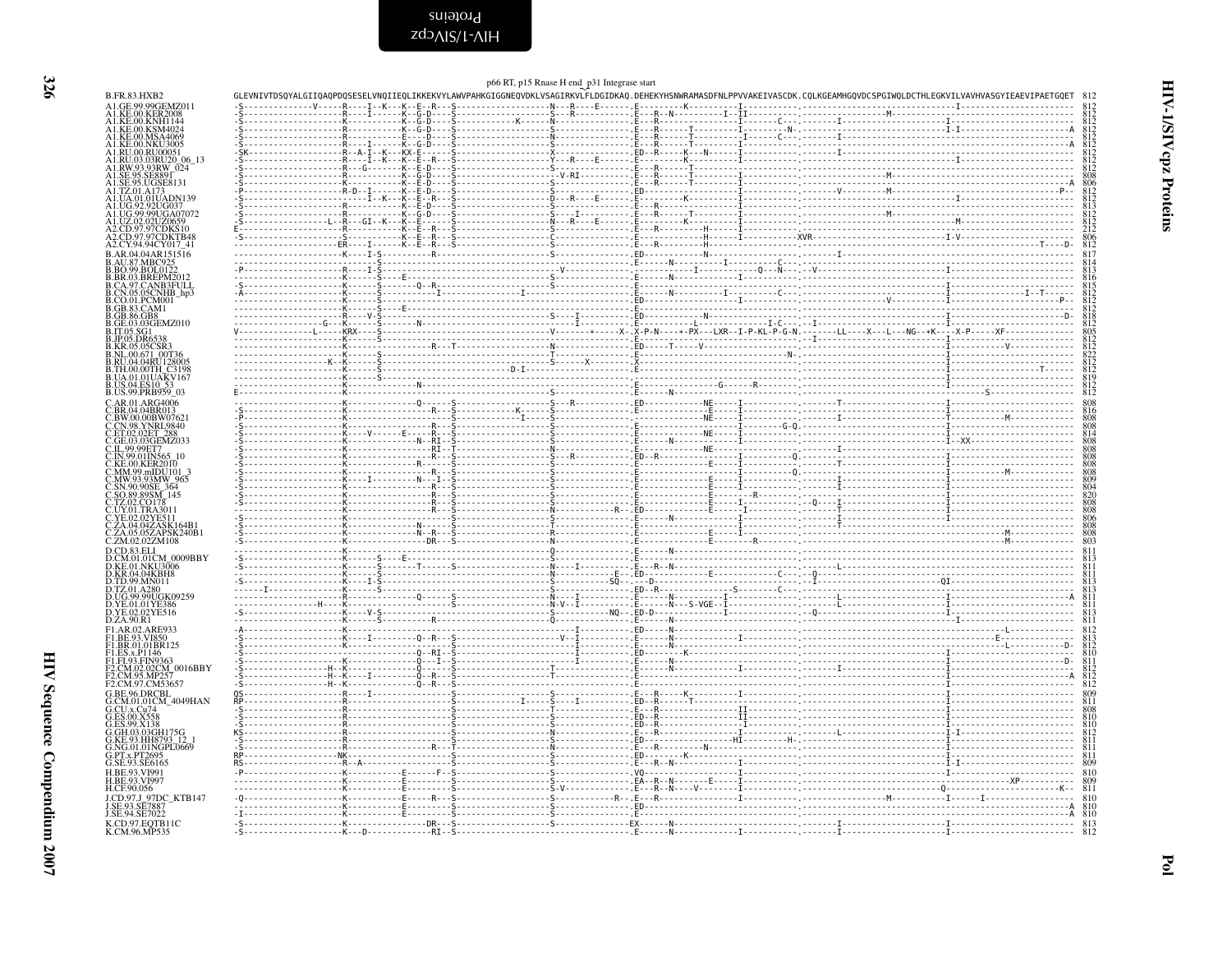|                                                          |  | p66 RT, p15 Rnase H end_p31 Integrase start |                                                                                                                                                                            |  |
|----------------------------------------------------------|--|---------------------------------------------|----------------------------------------------------------------------------------------------------------------------------------------------------------------------------|--|
| B.FR.83.HXB2                                             |  |                                             | GLEVNIVTDSQYALGIIQAQPDQSESELVNQIIEQLIKKEKVYLAWVPAHKGIGGNEQVDKLVSAGIRKVLFLDGIDKAQ.DEHEKYHSNWRAMASDFNLPPVVAKEIVASCDK.CQLKGEAMHGQVDCSPGIWQLDCTHLEGKVILVAVHVASGYIEAEVIPAETGQET |  |
| 01 AE.CF.90.90CF11697                                    |  |                                             |                                                                                                                                                                            |  |
| 01 AE.CN.05.FJ051<br>01 <sup>-</sup> AE.CN.06.FJ054      |  |                                             |                                                                                                                                                                            |  |
| 01 AE.HK.x.HK001                                         |  |                                             |                                                                                                                                                                            |  |
| 01_AE.JP.93.93JP_NH<br>01 AE.TH.01.01TH R2184            |  |                                             |                                                                                                                                                                            |  |
| 01 AE.TH.02.OUR769I                                      |  |                                             |                                                                                                                                                                            |  |
| 01 AE.TH.90.CM240<br>01 AE.US.00.00US MSC1164            |  |                                             |                                                                                                                                                                            |  |
| 02 AG.CM.02.02CM 4082STN                                 |  |                                             |                                                                                                                                                                            |  |
| 02 AG.EC.x.ECU41                                         |  |                                             |                                                                                                                                                                            |  |
| AG.GH.03.GHNJ196                                         |  |                                             |                                                                                                                                                                            |  |
| 02 AG.NG.01.PL0710                                       |  |                                             |                                                                                                                                                                            |  |
| AG.NG.x.IBNG<br>AG.SE.94.SE781                           |  |                                             |                                                                                                                                                                            |  |
| AG.SN.98.MP1211                                          |  |                                             |                                                                                                                                                                            |  |
| 02 AG.UZ.02.02UZ710                                      |  |                                             |                                                                                                                                                                            |  |
| 03_AB.RU.97.KAL153_2                                     |  |                                             |                                                                                                                                                                            |  |
| 04_cpx.CY.94.CY032<br>05_DF.BE.x.VI1310                  |  |                                             |                                                                                                                                                                            |  |
| 06_cpx.AU.96.BFP90                                       |  |                                             |                                                                                                                                                                            |  |
| 06_cpx.RU.05.04RU001                                     |  |                                             |                                                                                                                                                                            |  |
| 07 BC.CN.97.CN54                                         |  |                                             |                                                                                                                                                                            |  |
| 08_BC.CN.97.97CNGX_6F<br>09_cpx.GH.96.96GH2911           |  |                                             |                                                                                                                                                                            |  |
| 10 CD.TZ.96.96TZ BF061                                   |  |                                             |                                                                                                                                                                            |  |
| 11 $cpx.GR.x.GR17$                                       |  |                                             |                                                                                                                                                                            |  |
| 12 BF.AR.99.ARMA159                                      |  |                                             |                                                                                                                                                                            |  |
| 13 cpx.CM.96.1849                                        |  |                                             |                                                                                                                                                                            |  |
| 14 BG.DE.01.9196 01<br>14_BG.ES.99.X397                  |  |                                             |                                                                                                                                                                            |  |
| 15 01B.TH.99.99TH MU2079                                 |  |                                             |                                                                                                                                                                            |  |
| 16 A2D.KR.97.97KR004                                     |  |                                             |                                                                                                                                                                            |  |
| 18_cpx.CU.99.CU76                                        |  |                                             |                                                                                                                                                                            |  |
| 19 cpx.CU.99.CU7                                         |  |                                             |                                                                                                                                                                            |  |
| 20_BG.CU.03.CB471                                        |  |                                             |                                                                                                                                                                            |  |
| 21 A2D.KE.91.KNH1254<br>23 BG.CU.03.CB118                |  |                                             |                                                                                                                                                                            |  |
| 24 BG.CU.03.CB378                                        |  |                                             |                                                                                                                                                                            |  |
| 25_cpx.CM.01.101BA                                       |  |                                             |                                                                                                                                                                            |  |
| 27 cpx.CD.97.97CDKTB49                                   |  |                                             |                                                                                                                                                                            |  |
| 28 BF.BR.99.BREPM12609                                   |  |                                             |                                                                                                                                                                            |  |
| 29 BF.BR.02.BREPM119                                     |  |                                             |                                                                                                                                                                            |  |
| 31 BC.BR.02.110PA<br>33 <sup>-</sup> 01B.MY.05.05MYKL007 |  |                                             |                                                                                                                                                                            |  |
| 34 01B.TH.99.OUR2478P                                    |  |                                             |                                                                                                                                                                            |  |
| 35 AD.AF.05.05AF095                                      |  |                                             |                                                                                                                                                                            |  |
| 36 cpx.CM.00.00CMNYU830                                  |  |                                             |                                                                                                                                                                            |  |
| 37_cpx.CM.00.00CMNYU926                                  |  |                                             |                                                                                                                                                                            |  |
| 42 BF.LU.03.luBF 05 03                                   |  |                                             |                                                                                                                                                                            |  |
| N.CM.02.DJO0131<br>N.CM.04.04CM_1015_04                  |  |                                             |                                                                                                                                                                            |  |
| N.CM.04.04CM <sup>-1131-03</sup>                         |  |                                             |                                                                                                                                                                            |  |
| N.CM.95.YBF30                                            |  |                                             |                                                                                                                                                                            |  |
| N.CM.97.YBF106<br><b>O.BE.87.ANT70</b>                   |  |                                             |                                                                                                                                                                            |  |
| O.CM.91.MVP5180                                          |  |                                             |                                                                                                                                                                            |  |
| LCM.96.96CMABB637<br>O.CM.98.98CMA104                    |  |                                             |                                                                                                                                                                            |  |
| O.CM.99.99CMU4122                                        |  |                                             |                                                                                                                                                                            |  |
| O.SN.99.SEMP1299                                         |  |                                             |                                                                                                                                                                            |  |
| O.US.99.99USTWLA<br>O.FR.92.VAU                          |  |                                             |                                                                                                                                                                            |  |
| CPZ CD 90 ANT                                            |  |                                             |                                                                                                                                                                            |  |
| CPZ.CM.01.SIVcpzCAM13                                    |  |                                             |                                                                                                                                                                            |  |
| CPZ.CM.05.SIVcpzEK505<br>CPZ CM 05 SIVenzI B7.           |  |                                             |                                                                                                                                                                            |  |
| CPZ.CM.05.SIVcpzMB66                                     |  |                                             |                                                                                                                                                                            |  |
| CPZ.CM.05.SIVcpzMT145<br>CPZ.GA.88.GAB1                  |  |                                             |                                                                                                                                                                            |  |
| CPZ.TZ.01.TAN1                                           |  |                                             |                                                                                                                                                                            |  |
| CPZ.US.85.CPZUS                                          |  |                                             |                                                                                                                                                                            |  |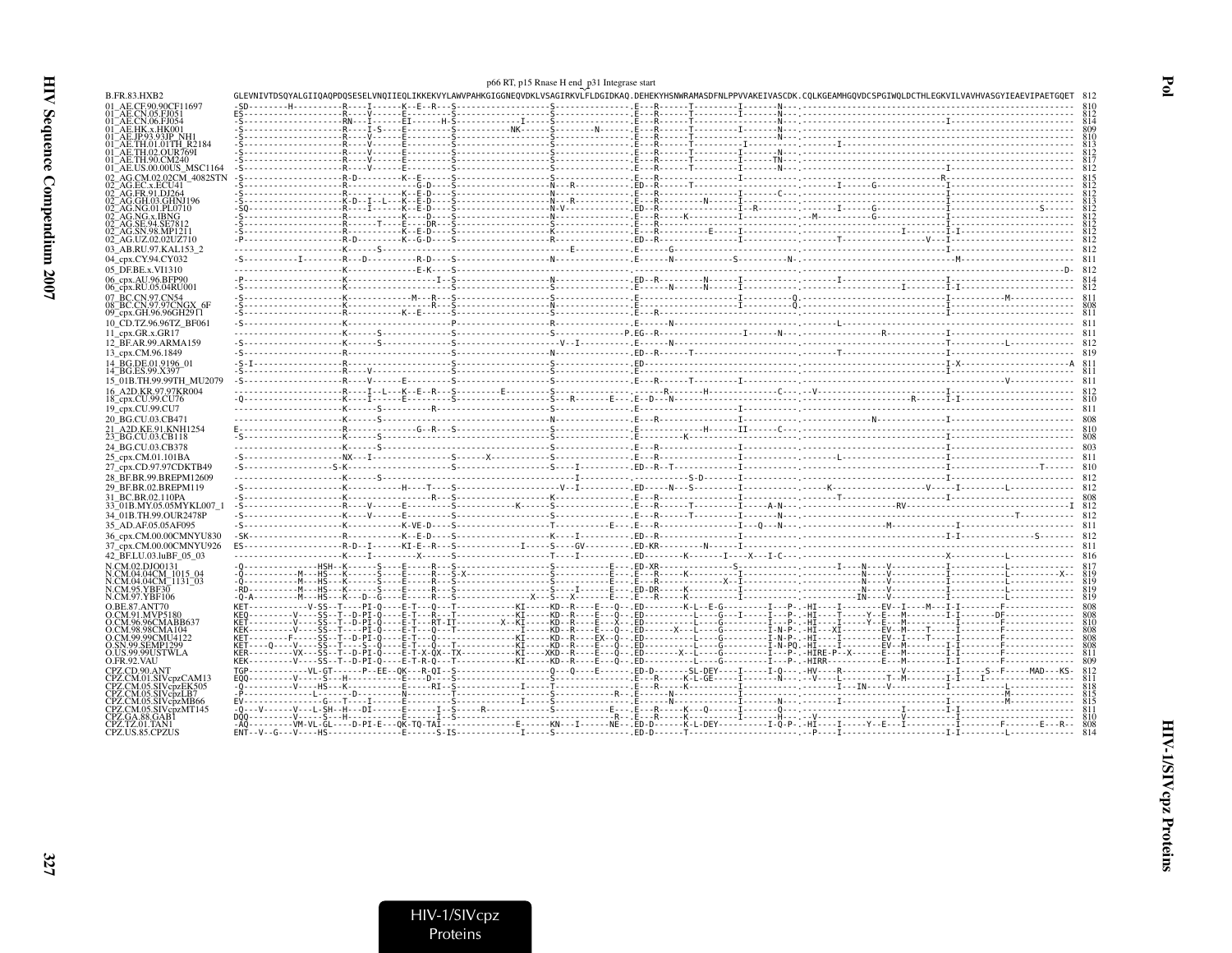HIV-1/SIV cpz Proteins

| A1.GE.99.99GEMZ011<br>A1.KE.00.KNH114<br>A1.KE.00.KSM4024<br>A1.KE.00.MSA4069<br>A1.KE.00.NKU3005<br>A1.RU.00.RU00051<br>A1.RU.03.03RU20_06_13<br>A1.RW.93.93RW_024<br>A1.SE.95.SE8891<br>A1.SE.95.UGSE8131<br>A1.TZ.01.A173<br>A1.UA.01.01UADN139<br>A1.UG.92.92UG037<br>A1.UG.99.99UGA07072<br>A1.00.99.99.02020659<br>A2.CD.97.97CDKS10<br>A2.CD.97.97CDKTB48<br>A2.CY.94.94CY017_41<br>B.AR.04.04AR151516<br><b>B.AU.87.MBC925</b><br>B.BO.99.BOL0122<br>B.BR.03.BREPM2012<br>B.CA.97.CANB3FULL<br>$\begin{minipage}{0.5\textwidth} \includegraphics{ \begin{minipage}{0.5\textwidth} \includegraphics{ \begin{minipage}{0.5\textwidth} \includegraphics{ \begin{minipage}{0.5\textwidth} \includegraphics{ \begin{minipage}{0.5\textwidth} \includegraphics{ \begin{minipage}{0.5\textwidth} \includegraphics{ \begin{minipage}{0.5\textwidth} \includegraphics{ \begin{minipage}{0.5\textwidth} \includegraphics{ \begin{minipage}{0.5\textwidth} \includegraphics{ \begin{minipage}{0.5\textwidth} \includegraphics{ \begin{minipage}{0.5\textwidth} \includegraphics{ \begin{minipage}{0.5\textwidth} \includegraphics{ \begin{min$<br>B.CN.05.05CNHB_hp3<br>B.CO.01.PCM001<br>B.GB.83.CAM1 | 979<br>980<br>$\frac{378}{973}$<br>979<br>979<br>979<br>972 |
|-----------------------------------------------------------------------------------------------------------------------------------------------------------------------------------------------------------------------------------------------------------------------------------------------------------------------------------------------------------------------------------------------------------------------------------------------------------------------------------------------------------------------------------------------------------------------------------------------------------------------------------------------------------------------------------------------------------------------------------------------------------------------------------------------------------------------------------------------------------------------------------------------------------------------------------------------------------------------------------------------------------------------------------------------------------------------------------------------------------------------------------------------------------------------------------------------------|-------------------------------------------------------------|
|                                                                                                                                                                                                                                                                                                                                                                                                                                                                                                                                                                                                                                                                                                                                                                                                                                                                                                                                                                                                                                                                                                                                                                                                     |                                                             |
|                                                                                                                                                                                                                                                                                                                                                                                                                                                                                                                                                                                                                                                                                                                                                                                                                                                                                                                                                                                                                                                                                                                                                                                                     |                                                             |
|                                                                                                                                                                                                                                                                                                                                                                                                                                                                                                                                                                                                                                                                                                                                                                                                                                                                                                                                                                                                                                                                                                                                                                                                     |                                                             |
|                                                                                                                                                                                                                                                                                                                                                                                                                                                                                                                                                                                                                                                                                                                                                                                                                                                                                                                                                                                                                                                                                                                                                                                                     |                                                             |
|                                                                                                                                                                                                                                                                                                                                                                                                                                                                                                                                                                                                                                                                                                                                                                                                                                                                                                                                                                                                                                                                                                                                                                                                     |                                                             |
|                                                                                                                                                                                                                                                                                                                                                                                                                                                                                                                                                                                                                                                                                                                                                                                                                                                                                                                                                                                                                                                                                                                                                                                                     |                                                             |
|                                                                                                                                                                                                                                                                                                                                                                                                                                                                                                                                                                                                                                                                                                                                                                                                                                                                                                                                                                                                                                                                                                                                                                                                     |                                                             |
|                                                                                                                                                                                                                                                                                                                                                                                                                                                                                                                                                                                                                                                                                                                                                                                                                                                                                                                                                                                                                                                                                                                                                                                                     |                                                             |
|                                                                                                                                                                                                                                                                                                                                                                                                                                                                                                                                                                                                                                                                                                                                                                                                                                                                                                                                                                                                                                                                                                                                                                                                     |                                                             |
|                                                                                                                                                                                                                                                                                                                                                                                                                                                                                                                                                                                                                                                                                                                                                                                                                                                                                                                                                                                                                                                                                                                                                                                                     |                                                             |
|                                                                                                                                                                                                                                                                                                                                                                                                                                                                                                                                                                                                                                                                                                                                                                                                                                                                                                                                                                                                                                                                                                                                                                                                     |                                                             |
|                                                                                                                                                                                                                                                                                                                                                                                                                                                                                                                                                                                                                                                                                                                                                                                                                                                                                                                                                                                                                                                                                                                                                                                                     |                                                             |
|                                                                                                                                                                                                                                                                                                                                                                                                                                                                                                                                                                                                                                                                                                                                                                                                                                                                                                                                                                                                                                                                                                                                                                                                     |                                                             |
|                                                                                                                                                                                                                                                                                                                                                                                                                                                                                                                                                                                                                                                                                                                                                                                                                                                                                                                                                                                                                                                                                                                                                                                                     |                                                             |
| B.GB.86.GB8                                                                                                                                                                                                                                                                                                                                                                                                                                                                                                                                                                                                                                                                                                                                                                                                                                                                                                                                                                                                                                                                                                                                                                                         |                                                             |
| B.GE.03.03GEMZ010<br>B.IT.05.SG1                                                                                                                                                                                                                                                                                                                                                                                                                                                                                                                                                                                                                                                                                                                                                                                                                                                                                                                                                                                                                                                                                                                                                                    |                                                             |
| <b>B.JP.05.DR6538</b><br>KR.05.05CSR<br><u>.</u>                                                                                                                                                                                                                                                                                                                                                                                                                                                                                                                                                                                                                                                                                                                                                                                                                                                                                                                                                                                                                                                                                                                                                    |                                                             |
| NL.00.671 00T36<br>RU.04.04RU128005                                                                                                                                                                                                                                                                                                                                                                                                                                                                                                                                                                                                                                                                                                                                                                                                                                                                                                                                                                                                                                                                                                                                                                 |                                                             |
| 3.TH.00.00TH_C3198<br>3.UA.01.01UAKV167                                                                                                                                                                                                                                                                                                                                                                                                                                                                                                                                                                                                                                                                                                                                                                                                                                                                                                                                                                                                                                                                                                                                                             |                                                             |
| B.US.04.ES10 53<br>B.US.99.PRB959 03                                                                                                                                                                                                                                                                                                                                                                                                                                                                                                                                                                                                                                                                                                                                                                                                                                                                                                                                                                                                                                                                                                                                                                | 979                                                         |
| C.AR.01.ARG4006                                                                                                                                                                                                                                                                                                                                                                                                                                                                                                                                                                                                                                                                                                                                                                                                                                                                                                                                                                                                                                                                                                                                                                                     |                                                             |
| BR.04.04BR013.<br>C.BW.00.00BW0762                                                                                                                                                                                                                                                                                                                                                                                                                                                                                                                                                                                                                                                                                                                                                                                                                                                                                                                                                                                                                                                                                                                                                                  |                                                             |
| C.CN.98.YNRL9840<br>C.ET.02.02ET 288                                                                                                                                                                                                                                                                                                                                                                                                                                                                                                                                                                                                                                                                                                                                                                                                                                                                                                                                                                                                                                                                                                                                                                |                                                             |
| C.GE.03.03GEMZ033<br>C.IL.99.99ET7                                                                                                                                                                                                                                                                                                                                                                                                                                                                                                                                                                                                                                                                                                                                                                                                                                                                                                                                                                                                                                                                                                                                                                  |                                                             |
| C.IN.99.01IN565 10<br>C.KE.00.KER2010                                                                                                                                                                                                                                                                                                                                                                                                                                                                                                                                                                                                                                                                                                                                                                                                                                                                                                                                                                                                                                                                                                                                                               |                                                             |
| C.MM.99.mIDU101_3<br>C.MW.93.93MW_965                                                                                                                                                                                                                                                                                                                                                                                                                                                                                                                                                                                                                                                                                                                                                                                                                                                                                                                                                                                                                                                                                                                                                               |                                                             |
| C.SN.90.90SE_364<br>C.SO.89.89SM_145                                                                                                                                                                                                                                                                                                                                                                                                                                                                                                                                                                                                                                                                                                                                                                                                                                                                                                                                                                                                                                                                                                                                                                |                                                             |
| - - - - - - SNA - K - - - - - - -<br>TZ.02.CO178<br>--------STA-K--------0.--                                                                                                                                                                                                                                                                                                                                                                                                                                                                                                                                                                                                                                                                                                                                                                                                                                                                                                                                                                                                                                                                                                                       |                                                             |
|                                                                                                                                                                                                                                                                                                                                                                                                                                                                                                                                                                                                                                                                                                                                                                                                                                                                                                                                                                                                                                                                                                                                                                                                     |                                                             |
| C.UY.01.TRA3011<br>C.YE.02.02YE511<br>C.ZA.04.04ZASK164B1<br>C.ZA.05.05ZAPSK240B1                                                                                                                                                                                                                                                                                                                                                                                                                                                                                                                                                                                                                                                                                                                                                                                                                                                                                                                                                                                                                                                                                                                   | $\frac{975}{970}$                                           |
| C.ZM.02.02ZM108<br>D.CD.83.ELI                                                                                                                                                                                                                                                                                                                                                                                                                                                                                                                                                                                                                                                                                                                                                                                                                                                                                                                                                                                                                                                                                                                                                                      |                                                             |
| $\begin{minipage}{0.5\textwidth} \begin{tabular}{ c c c } \hline & \multicolumn{1}{ c }{0.5\textwidth} \begin{tabular}{ c c c } \hline & \multicolumn{1}{ c }{0.5\textwidth} \begin{tabular}{ c c c } \hline \multicolumn{1}{ c }{0.5\textwidth} \begin{tabular}{ c c c } \hline \multicolumn{1}{ c }{0.5\textwidth} \begin{tabular}{ c c c } \hline \multicolumn{1}{ c }{0.5\textwidth} \begin{tabular}{ c c } \hline \multicolumn{1}{ c }{0.5$<br>D.CM.01.01CM_0009BBY<br>D.KE.01.NKU3006                                                                                                                                                                                                                                                                                                                                                                                                                                                                                                                                                                                                                                                                                                         |                                                             |
| D.KR.04.04KBH8                                                                                                                                                                                                                                                                                                                                                                                                                                                                                                                                                                                                                                                                                                                                                                                                                                                                                                                                                                                                                                                                                                                                                                                      | 978                                                         |
| D.TD.99.MN011<br>D.TZ.01.A280                                                                                                                                                                                                                                                                                                                                                                                                                                                                                                                                                                                                                                                                                                                                                                                                                                                                                                                                                                                                                                                                                                                                                                       |                                                             |
| D.UG.99.99UGK09259<br>D.YE.01.01YE386                                                                                                                                                                                                                                                                                                                                                                                                                                                                                                                                                                                                                                                                                                                                                                                                                                                                                                                                                                                                                                                                                                                                                               |                                                             |
| D.YE.02.02YE516<br>D.ZA.90.R1                                                                                                                                                                                                                                                                                                                                                                                                                                                                                                                                                                                                                                                                                                                                                                                                                                                                                                                                                                                                                                                                                                                                                                       |                                                             |
| F1.AR.02.ARE933<br>F1.BE.93.VI850                                                                                                                                                                                                                                                                                                                                                                                                                                                                                                                                                                                                                                                                                                                                                                                                                                                                                                                                                                                                                                                                                                                                                                   |                                                             |
| F1.BR.01.01BR125                                                                                                                                                                                                                                                                                                                                                                                                                                                                                                                                                                                                                                                                                                                                                                                                                                                                                                                                                                                                                                                                                                                                                                                    |                                                             |
| F1.ES.x.P1146<br>F1.FI.93.FIN9363                                                                                                                                                                                                                                                                                                                                                                                                                                                                                                                                                                                                                                                                                                                                                                                                                                                                                                                                                                                                                                                                                                                                                                   |                                                             |
| F2.CM.02.02CM_0016BBY<br>F <sub>2</sub> .CM.95.MP <sub>25</sub> 7                                                                                                                                                                                                                                                                                                                                                                                                                                                                                                                                                                                                                                                                                                                                                                                                                                                                                                                                                                                                                                                                                                                                   |                                                             |
| F2.CM.97.CM53657<br>G.BE.96.DRCBL                                                                                                                                                                                                                                                                                                                                                                                                                                                                                                                                                                                                                                                                                                                                                                                                                                                                                                                                                                                                                                                                                                                                                                   | 979                                                         |
| G.CM.01.01CM 4049HAN                                                                                                                                                                                                                                                                                                                                                                                                                                                                                                                                                                                                                                                                                                                                                                                                                                                                                                                                                                                                                                                                                                                                                                                |                                                             |
| G.CU.x.Cu74<br>G.ES.00.X558                                                                                                                                                                                                                                                                                                                                                                                                                                                                                                                                                                                                                                                                                                                                                                                                                                                                                                                                                                                                                                                                                                                                                                         |                                                             |
| G.ES.99.X138                                                                                                                                                                                                                                                                                                                                                                                                                                                                                                                                                                                                                                                                                                                                                                                                                                                                                                                                                                                                                                                                                                                                                                                        |                                                             |
|                                                                                                                                                                                                                                                                                                                                                                                                                                                                                                                                                                                                                                                                                                                                                                                                                                                                                                                                                                                                                                                                                                                                                                                                     |                                                             |
| G.GH.03.03GH175G<br>G.KE.93.HH8793_12_1<br>G.NG.01.01NGPL0669<br>G.PT.x.PT2695<br>G.SE.93.SE6165                                                                                                                                                                                                                                                                                                                                                                                                                                                                                                                                                                                                                                                                                                                                                                                                                                                                                                                                                                                                                                                                                                    |                                                             |
| H.BE.93.VI991<br>H.BE.93.VI997                                                                                                                                                                                                                                                                                                                                                                                                                                                                                                                                                                                                                                                                                                                                                                                                                                                                                                                                                                                                                                                                                                                                                                      |                                                             |
| H.CF.90.056                                                                                                                                                                                                                                                                                                                                                                                                                                                                                                                                                                                                                                                                                                                                                                                                                                                                                                                                                                                                                                                                                                                                                                                         |                                                             |
| J.CD.97.J_97DC_KTB147<br>SE.93.SE7887                                                                                                                                                                                                                                                                                                                                                                                                                                                                                                                                                                                                                                                                                                                                                                                                                                                                                                                                                                                                                                                                                                                                                               |                                                             |
| J.SE.94.SE7022<br>------E-I---------------------.X-E--------                                                                                                                                                                                                                                                                                                                                                                                                                                                                                                                                                                                                                                                                                                                                                                                                                                                                                                                                                                                                                                                                                                                                        | 979                                                         |
| K.CD.97.EQTB11C<br>K.CM.96.MP535                                                                                                                                                                                                                                                                                                                                                                                                                                                                                                                                                                                                                                                                                                                                                                                                                                                                                                                                                                                                                                                                                                                                                                    |                                                             |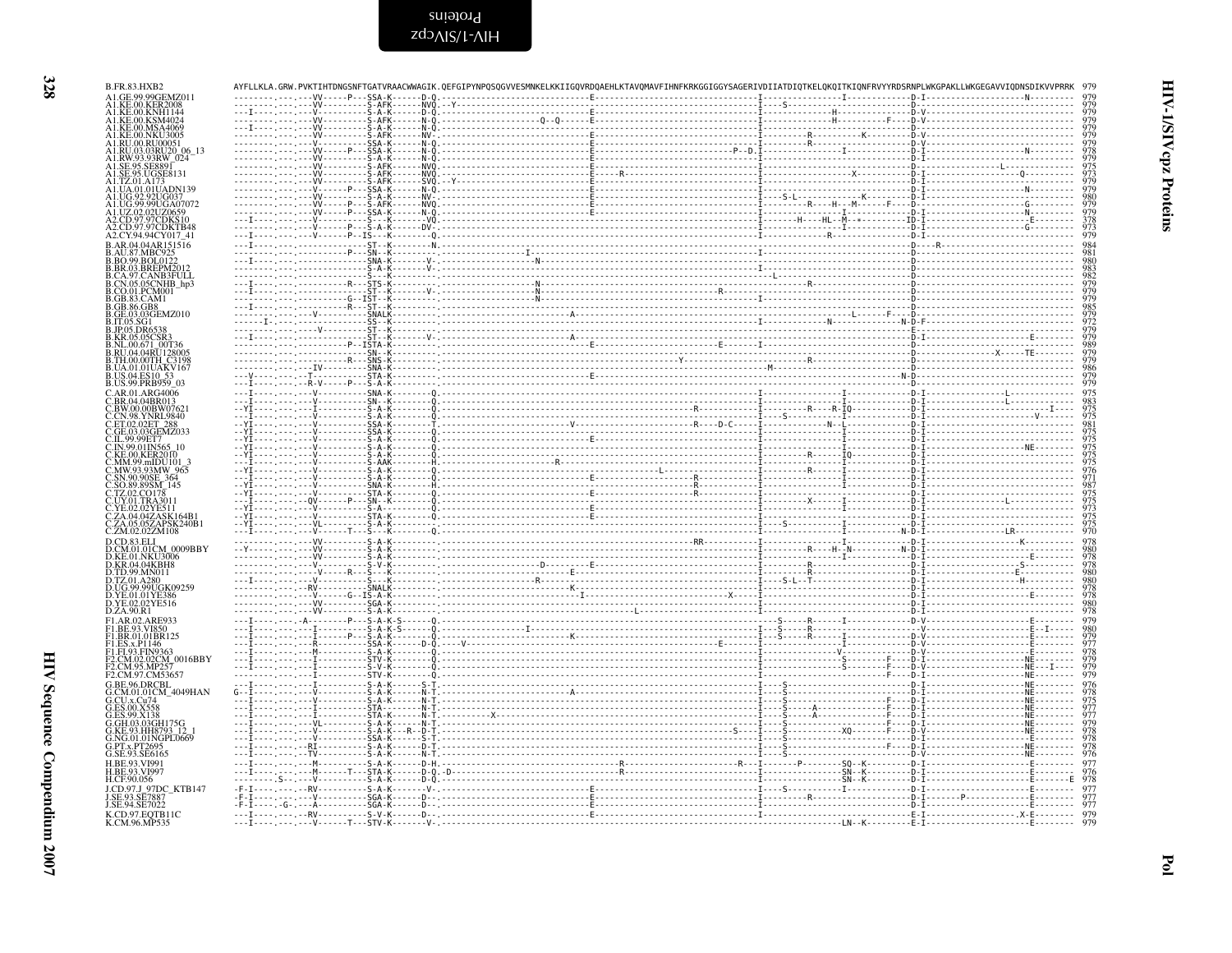329

| B.FR.83.HXB2                                        |  | AYFLLKLA.GRW.PVKTIHTDNGSNFTGATVRAACWWAGIK.QEFGIPYNPQSQGVVESMNKELKKIIGQVRDQAEHLKTAVQMAVFIHNFKRKGGIGGYSAGERIVDIIATDIQTKELQKQITKIQNFRVYYRDSRNPLWKGPAKLLWKGEGAVVIQDNSDIKVVPRRK |  |  |
|-----------------------------------------------------|--|----------------------------------------------------------------------------------------------------------------------------------------------------------------------------|--|--|
| 01 AE.CF.90.90CF11697                               |  |                                                                                                                                                                            |  |  |
| )1 AE.CN.05.FJ051<br>)1 <sup>-</sup> AE.CN.06.FJ054 |  |                                                                                                                                                                            |  |  |
| )1 AE.HK.x.HK001                                    |  |                                                                                                                                                                            |  |  |
| )1 AE.JP.93.93JP NH.                                |  |                                                                                                                                                                            |  |  |
|                                                     |  |                                                                                                                                                                            |  |  |
|                                                     |  |                                                                                                                                                                            |  |  |
|                                                     |  |                                                                                                                                                                            |  |  |
| 01 AE.US.00.00US MSC1164                            |  |                                                                                                                                                                            |  |  |
| 12 - AG CM 02 02CM - 4082STN                        |  |                                                                                                                                                                            |  |  |
|                                                     |  |                                                                                                                                                                            |  |  |
|                                                     |  |                                                                                                                                                                            |  |  |
| AG.GH.03.GHN.1196                                   |  |                                                                                                                                                                            |  |  |
| AG.NG.01.PL0710<br>AG NG x IBNG                     |  |                                                                                                                                                                            |  |  |
| AG.SE.94.SE78                                       |  |                                                                                                                                                                            |  |  |
| AG.SN.98.MP1211                                     |  |                                                                                                                                                                            |  |  |
| 02_AG.UZ.02.02UZ710                                 |  |                                                                                                                                                                            |  |  |
| 03_AB.RU.97.KAL153_2                                |  |                                                                                                                                                                            |  |  |
|                                                     |  |                                                                                                                                                                            |  |  |
| 04_cpx.CY.94.CY032                                  |  |                                                                                                                                                                            |  |  |
| 05_DF.BE.x.VI1310                                   |  |                                                                                                                                                                            |  |  |
| 06_cpx.AU.96.BFP90                                  |  |                                                                                                                                                                            |  |  |
| 06_cpx.RU.05.04RU001                                |  |                                                                                                                                                                            |  |  |
| 07 BC.CN.97.CN54                                    |  |                                                                                                                                                                            |  |  |
| 08 BC.CN.97.97CNGX 6F                               |  |                                                                                                                                                                            |  |  |
| 09_cpx.GH.96.96GH29П                                |  |                                                                                                                                                                            |  |  |
| 10 CD.TZ.96.96TZ BF061                              |  |                                                                                                                                                                            |  |  |
| 11 cpx.GR.x.GR17                                    |  |                                                                                                                                                                            |  |  |
|                                                     |  |                                                                                                                                                                            |  |  |
| 12_BF.AR.99.ARMA159                                 |  |                                                                                                                                                                            |  |  |
| 13 cpx.CM.96.1849                                   |  |                                                                                                                                                                            |  |  |
| 14 BG.DE.01.9196 01                                 |  |                                                                                                                                                                            |  |  |
| 14_BG.ES.99.X397                                    |  |                                                                                                                                                                            |  |  |
| 15 01B.TH.99.99TH MU2079                            |  |                                                                                                                                                                            |  |  |
| 16 A2D.KR.97.97KR004                                |  |                                                                                                                                                                            |  |  |
| 18_cpx.CU.99.CU76                                   |  |                                                                                                                                                                            |  |  |
| 19 cpx.CU.99.CU7                                    |  |                                                                                                                                                                            |  |  |
|                                                     |  |                                                                                                                                                                            |  |  |
| 20 BG.CU.03.CB471                                   |  |                                                                                                                                                                            |  |  |
| 21 A2D.KE.91.KNH1254                                |  |                                                                                                                                                                            |  |  |
| 23_BG.CU.03.CB118                                   |  |                                                                                                                                                                            |  |  |
| 24_BG.CU.03.CB378                                   |  |                                                                                                                                                                            |  |  |
| 25_cpx.CM.01.101BA                                  |  |                                                                                                                                                                            |  |  |
| 27 cpx.CD.97.97CDKTB49                              |  |                                                                                                                                                                            |  |  |
| 28_BF.BR.99.BREPM12609                              |  |                                                                                                                                                                            |  |  |
|                                                     |  |                                                                                                                                                                            |  |  |
| 29 BF.BR.02.BREPM119                                |  |                                                                                                                                                                            |  |  |
| 31 BC.BR.02.110PA                                   |  |                                                                                                                                                                            |  |  |
| 33_01B.MY.05.05MYKL007_1                            |  |                                                                                                                                                                            |  |  |
| 34_01B.TH.99.OUR2478P                               |  |                                                                                                                                                                            |  |  |
| 35 AD.AF.05.05AF095                                 |  |                                                                                                                                                                            |  |  |
| 36_cpx.CM.00.00CMNYU830                             |  |                                                                                                                                                                            |  |  |
|                                                     |  |                                                                                                                                                                            |  |  |
| 37_cpx.CM.00.00CMNYU926                             |  |                                                                                                                                                                            |  |  |
| 42 BF.LU.03.luBF 05 03                              |  |                                                                                                                                                                            |  |  |
| N.CM.02.DJO0131                                     |  |                                                                                                                                                                            |  |  |
| N.CM.04.04CM 1015 04                                |  |                                                                                                                                                                            |  |  |
| N.CM.04.04CM 1131 03<br><b>N.CM.95.YBF30</b>        |  |                                                                                                                                                                            |  |  |
| N.CM.97.YBF106                                      |  |                                                                                                                                                                            |  |  |
|                                                     |  |                                                                                                                                                                            |  |  |
| 7 BE 87 ANT70<br>CM.91.MVP5180                      |  |                                                                                                                                                                            |  |  |
| .CM.96.96CMABB65.                                   |  |                                                                                                                                                                            |  |  |
| 0.CM.98.98CMA104                                    |  |                                                                                                                                                                            |  |  |
| D.CM.99.99CMU4122                                   |  |                                                                                                                                                                            |  |  |
| SN.99.SEMP1299                                      |  |                                                                                                                                                                            |  |  |
| O.US.99.99USTWLA                                    |  |                                                                                                                                                                            |  |  |
| O.FR.92.VAU                                         |  |                                                                                                                                                                            |  |  |
|                                                     |  |                                                                                                                                                                            |  |  |
| Z.CM.01.SIVcpzCAM13                                 |  |                                                                                                                                                                            |  |  |
| PZ.CM.05.SIVcpzEK505                                |  |                                                                                                                                                                            |  |  |
| PZ.CM.05.SIVcpzLB7                                  |  |                                                                                                                                                                            |  |  |
| PZ.CM.05.SIVcpzMB66                                 |  |                                                                                                                                                                            |  |  |
| PZ.CM.05.SIVcpzMT145                                |  |                                                                                                                                                                            |  |  |
| :PZ.GA.88.GAB1                                      |  |                                                                                                                                                                            |  |  |
| PZ.TZ.01.TAN1<br>CPZ.US.85.CPZUS                    |  |                                                                                                                                                                            |  |  |
|                                                     |  |                                                                                                                                                                            |  |  |

 $Pol$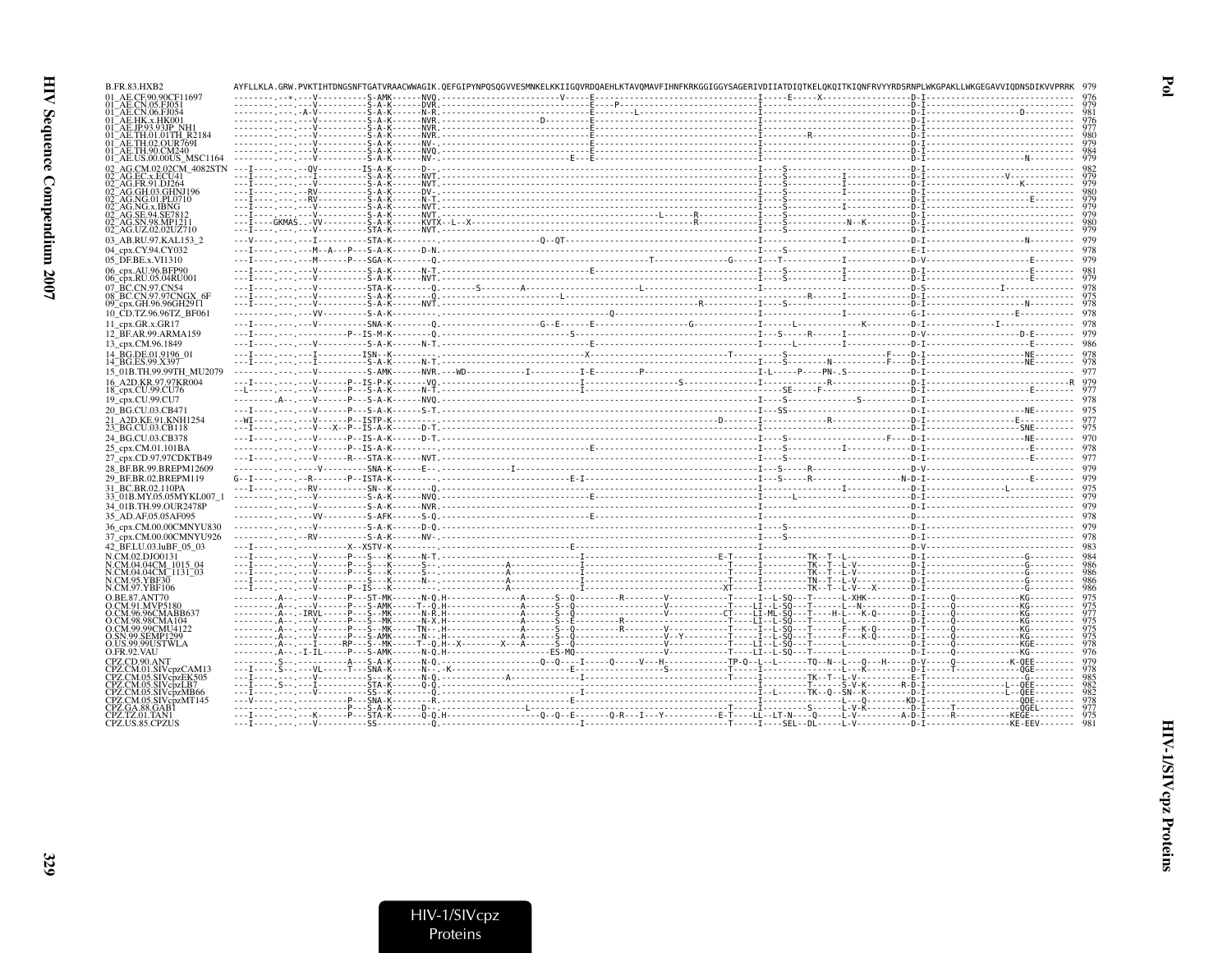| B.FR.83.HXB2                                                                                                                                                                                                                                                          |  |
|-----------------------------------------------------------------------------------------------------------------------------------------------------------------------------------------------------------------------------------------------------------------------|--|
|                                                                                                                                                                                                                                                                       |  |
|                                                                                                                                                                                                                                                                       |  |
|                                                                                                                                                                                                                                                                       |  |
|                                                                                                                                                                                                                                                                       |  |
|                                                                                                                                                                                                                                                                       |  |
|                                                                                                                                                                                                                                                                       |  |
|                                                                                                                                                                                                                                                                       |  |
|                                                                                                                                                                                                                                                                       |  |
|                                                                                                                                                                                                                                                                       |  |
|                                                                                                                                                                                                                                                                       |  |
|                                                                                                                                                                                                                                                                       |  |
|                                                                                                                                                                                                                                                                       |  |
|                                                                                                                                                                                                                                                                       |  |
|                                                                                                                                                                                                                                                                       |  |
|                                                                                                                                                                                                                                                                       |  |
|                                                                                                                                                                                                                                                                       |  |
|                                                                                                                                                                                                                                                                       |  |
|                                                                                                                                                                                                                                                                       |  |
|                                                                                                                                                                                                                                                                       |  |
|                                                                                                                                                                                                                                                                       |  |
|                                                                                                                                                                                                                                                                       |  |
|                                                                                                                                                                                                                                                                       |  |
|                                                                                                                                                                                                                                                                       |  |
|                                                                                                                                                                                                                                                                       |  |
|                                                                                                                                                                                                                                                                       |  |
|                                                                                                                                                                                                                                                                       |  |
|                                                                                                                                                                                                                                                                       |  |
|                                                                                                                                                                                                                                                                       |  |
|                                                                                                                                                                                                                                                                       |  |
|                                                                                                                                                                                                                                                                       |  |
|                                                                                                                                                                                                                                                                       |  |
|                                                                                                                                                                                                                                                                       |  |
|                                                                                                                                                                                                                                                                       |  |
|                                                                                                                                                                                                                                                                       |  |
|                                                                                                                                                                                                                                                                       |  |
|                                                                                                                                                                                                                                                                       |  |
|                                                                                                                                                                                                                                                                       |  |
|                                                                                                                                                                                                                                                                       |  |
|                                                                                                                                                                                                                                                                       |  |
|                                                                                                                                                                                                                                                                       |  |
|                                                                                                                                                                                                                                                                       |  |
|                                                                                                                                                                                                                                                                       |  |
|                                                                                                                                                                                                                                                                       |  |
|                                                                                                                                                                                                                                                                       |  |
|                                                                                                                                                                                                                                                                       |  |
|                                                                                                                                                                                                                                                                       |  |
|                                                                                                                                                                                                                                                                       |  |
|                                                                                                                                                                                                                                                                       |  |
|                                                                                                                                                                                                                                                                       |  |
|                                                                                                                                                                                                                                                                       |  |
|                                                                                                                                                                                                                                                                       |  |
|                                                                                                                                                                                                                                                                       |  |
|                                                                                                                                                                                                                                                                       |  |
|                                                                                                                                                                                                                                                                       |  |
|                                                                                                                                                                                                                                                                       |  |
|                                                                                                                                                                                                                                                                       |  |
|                                                                                                                                                                                                                                                                       |  |
|                                                                                                                                                                                                                                                                       |  |
|                                                                                                                                                                                                                                                                       |  |
|                                                                                                                                                                                                                                                                       |  |
|                                                                                                                                                                                                                                                                       |  |
|                                                                                                                                                                                                                                                                       |  |
|                                                                                                                                                                                                                                                                       |  |
|                                                                                                                                                                                                                                                                       |  |
|                                                                                                                                                                                                                                                                       |  |
|                                                                                                                                                                                                                                                                       |  |
|                                                                                                                                                                                                                                                                       |  |
|                                                                                                                                                                                                                                                                       |  |
|                                                                                                                                                                                                                                                                       |  |
| B.FR.83.HXB2<br>ALGE_99.99GEM2011<br>ALGE_99.99GEMZ011<br>ALKE_00.KER2008<br>ALKE_00.KER2008<br>ALKE_00.KER2008<br>ALKE_00.KNH1144<br>ALKE_00.KNH1144<br>ALKE_00.KNH1144<br>ALKE_00.KNH1144<br>ALKE_00.NKU30051<br>ALKE_00.NKU30051<br>ALKE_00.NKU30051<br>ALKE_00.NK |  |
|                                                                                                                                                                                                                                                                       |  |

<span id="page-29-0"></span>Pol Pol end <sup>p</sup><sup>31</sup> Integrase end B.FR.83.HXB2 AKIIRDYGKQMAGDDCVASRQDED\* <sup>1003</sup> A1.GE.99.99GEMZ011 ------------------------- <sup>1004</sup> A1.KE.00.KER2008 ------------------G------ <sup>1004</sup> A1.KE.00.KNH1144 ------------------G------ <sup>1004</sup> A1.KE.00.KSM4024 ------------------G------ <sup>1004</sup> A1.KE.00.MSA4069 -----E------------G------ <sup>1004</sup> A1.KE.00.NKU3005 ---L--------------G------ <sup>1004</sup> A1.RU.00.RU00051 ------------------------- <sup>1004</sup> A1.RU.03.03RU20\_06\_13 ------------------------- <sup>1003</sup> A1.RW.93.93RW\_024 V-----------------G------ <sup>1004</sup> A1.SE.95.SE8891 --------------G---G------ <sup>1000</sup> A1.SE.95.UGSE8131 ------------------------- <sup>998</sup> A1.TZ.01.A173 ------------------G------ <sup>1004</sup> A1.UA.01.01UADN139 ------------------G------ <sup>1004</sup> A1.UG.92.92UG037 V---K-------------G------ <sup>1005</sup> A1.UG.99.99UGA07072 ------------------G------ <sup>1004</sup> A1.UZ.02.02UZ0659 ---------------------E--- <sup>1004</sup> A2.CD.97.97CDKS10 ------------------G------ <sup>403</sup> A2.CD.97.97CDKTB48 ------------------G------ <sup>998</sup> A2.CY.94.94CY017\_41 ------------------G------ <sup>1004</sup> B.AR.04.04AR151516 ------------------------- <sup>1009</sup> B.AU.87.MBC925 ------------------------- <sup>1006</sup> B.BO.99.BOL0122 ------------------------- <sup>1005</sup> B.BR.03.BREPM2012 V---K-------------------- <sup>1008</sup> B.CA.97.CANB3FULL ------------------------- <sup>1007</sup> B.CN.05.05CNHB\_hp3 ------------------------- <sup>1004</sup> B.CO.01.PCM001 ------------------------- <sup>1004</sup> B.GB.83.CAM1 ------------------------- <sup>1004</sup> B.GB.86.GB8 ------------------------- <sup>1010</sup> B.GE.03.03GEMZ010 ------------------------- <sup>1004</sup> B.IT.05.SG1 ------------------------- <sup>997</sup> B.JP.05.DR6538 V------------------------ <sup>1004</sup> B.KR.05.05CSR3 ---F--------------------- <sup>1004</sup> B.NL.00.671\_00T36 ------------------------- <sup>1014</sup> B.RU.04.04RU128005 ------------------------- <sup>1004</sup> B.TH.00.00TH\_C3198 ------------------------- <sup>1004</sup> B.UA.01.01UAKV167 ------------------------- <sup>1011</sup> B.US.04.ES10\_53 ------------------------- <sup>1004</sup> B.US.99.PRB959\_03 ------------------------- <sup>1004</sup> C.AR.01.ARG4006 V---K--------A----------- <sup>1000</sup> C.BR.04.04BR013 V---K--------A-------N--Q <sup>1008</sup> C.BW.00.00BW07621 ----K--------A----G------ <sup>1000</sup> C.CN.98.YNRL9840 ----K--------A--E-G------ <sup>1000</sup> C.ET.02.02ET\_288 -------------A----G----N- <sup>1006</sup> C.GE.03.03GEMZ033 V------------A----G------ <sup>1000</sup> C.IL.99.99ET7 ----K--------A----G------ <sup>1000</sup> C.IN.99.01IN565\_10 ----K--------A----G------ <sup>1000</sup> C.KE.00.KER2010 ----K--------A----G------ <sup>1000</sup> C.MM.99.mIDU101\_3 ----K--------A----G------ <sup>1000</sup> C.MW.93.93MW\_965 V---K--------A-----G----- <sup>1001</sup> C.SN.90.90SE\_364 V------------A----G------ <sup>996</sup> C.SO.89.89SM\_145 -------------A----G------ <sup>1012</sup> C.TZ.02.CO178 V---K--------A----------- <sup>1000</sup> C.UY.01.TRA3011 V---K--------A--M-N----N- <sup>1000</sup> C.YE.02.02YE511 V---K--------A----G------ <sup>998</sup> C.ZA.04.04ZASK164B1 ----K--------A----G-----Q <sup>1000</sup> C.ZA.05.05ZAPSK240B1 ----K--------A----G------ <sup>1000</sup> C.ZM.02.02ZM108 V------------A----G-----Q <sup>995</sup> D.CD.83.ELI V------------------------ <sup>1003</sup> D.CM.01.01CM\_0009BBY ------------------------- <sup>1005</sup> D.KE.01.NKU3006 ------------------------Q <sup>1003</sup> D.KR.04.04KBH8 ------------------------- <sup>1003</sup> D.TD.99.MN011 --------------G---------- <sup>1005</sup> D.TZ.01.A280 ----------V-------------- <sup>1005</sup> D.UG.99.99UGK09259 ------------------------- <sup>1003</sup> D.YE.01.01YE386 ------------------------- <sup>1003</sup> D.YE.02.02YE516 V-----------------G------ <sup>1005</sup> D.ZA.90.R1 V------------------------ <sup>1003</sup> F1.AR.02.ARE933 ----------------M-G------ <sup>1004</sup> F1.BE.93.VI850 ------------V-----G------ <sup>1005</sup> F1.BR.01.01BR125 ------------------G------ <sup>1004</sup> F1.ES.x.P1146 --------------G---G--N--- <sup>1002</sup> F1.FI.93.FIN9363 ------------------G------ <sup>1003</sup> F2.CM.02.02CM\_0016BBY V-----------------G------ <sup>1004</sup> F2.CM.95.MP257 ------------------G------ <sup>1004</sup> F2.CM.97.CM53657 ------------------G------ <sup>1004</sup> G.BE.96.DRCBL ------------------G------ <sup>1001</sup> G.CM.01.01CM\_4049HAN ----K--------G----G------ <sup>1003</sup> G.CU.x.Cu74 --------------A---G------ <sup>1000</sup> G.ES.00.X558 ------------------G------ <sup>1002</sup> G.ES.99.X138 ------------------G------ <sup>1002</sup> G.GH.03.03GH175G ----K-------------G------ <sup>1004</sup> G.KE.93.HH8793\_12\_1 ------------------G------ <sup>1003</sup> G.NG.01.01NGPL0669 ------------------G------ <sup>1003</sup> G.PT.x.PT2695 ------------------G------ <sup>1003</sup> G.SE.93.SE6165 ------------------G------ <sup>1001</sup> H.BE.93.VI991 ------------------G------ <sup>1002</sup> H.BE.93.VI997 ------------------G------ <sup>1001</sup> H.CF.90.056 ------------------------- <sup>1003</sup> J.CD.97.J\_97DC\_KTB147 ------------------G------ <sup>1002</sup> J.SE.93.SE7887 ------------------G------ <sup>1002</sup> J.SE.94.SE7022 ------------------G------ <sup>1002</sup> K.CD.97.EQTB11C ------------------G------ <sup>1004</sup> K.CM.96.MP535 ------------------G------ <sup>1004</sup>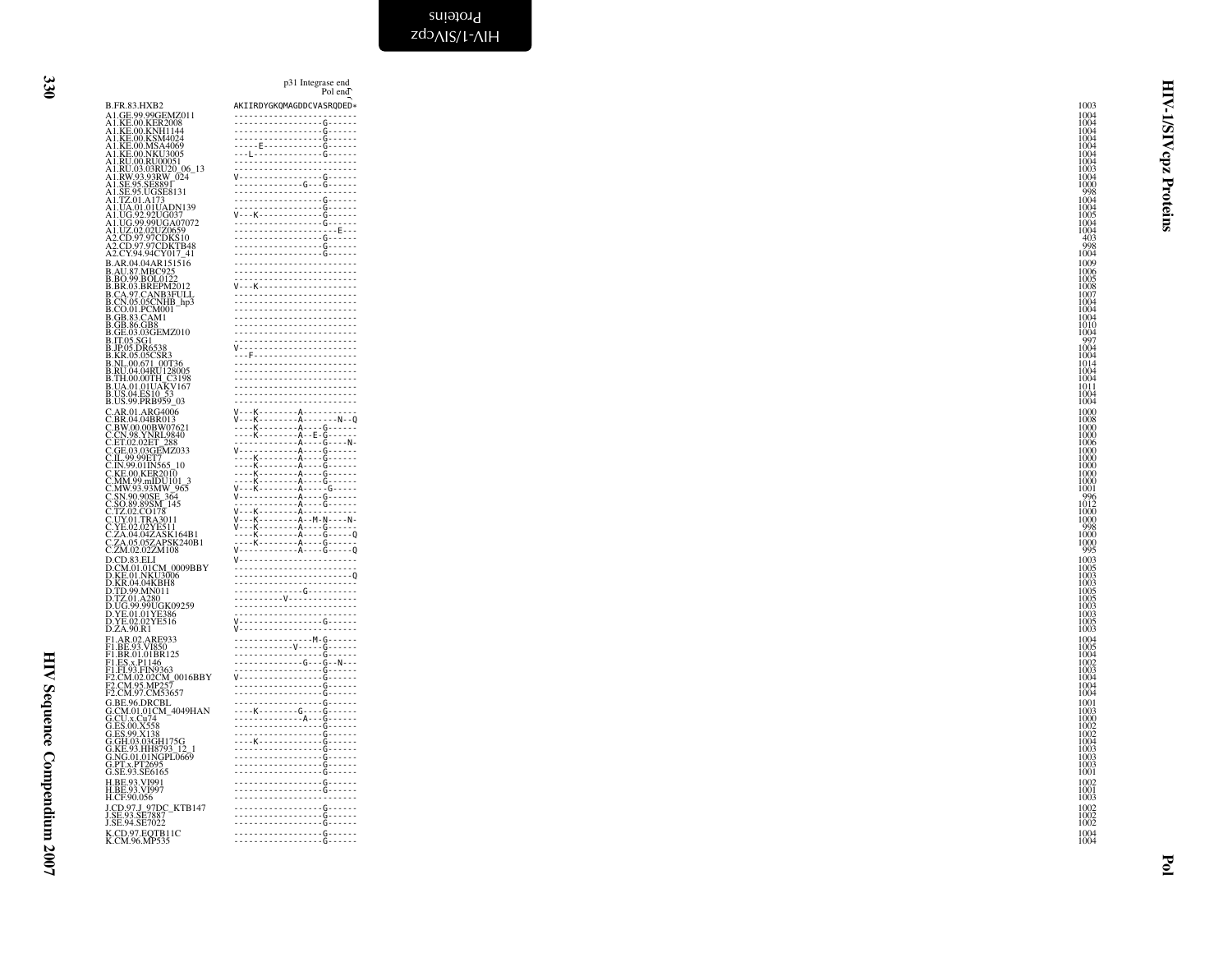| AKIIRDYGKOMAGDDCVASRODED*<br>------------------G----N-<br>01 - AE.C.P. (95. FIGS)<br>01 - AE.C.N. (95. FIGS)<br>01 - AE.C.N. (95. FIGS)<br>01 - AE.I. H. S. (45. FIGS)<br>01 - AE. TH. (9. OUR 7691<br>01 - AE. TH. (9. OUR 7691<br>01 - AE. US. (9. OUR 7691)<br>01 - AE. US. (9. 0000US_MSC1164)<br>01 - AE. U<br>02_AG.EC.x.ECU41 =40,<br>02_AG.EC.x.ECU41 =40,<br>02_AG.GH.03.GHNJ196<br>02_AG.NG.01.PL0710<br>02_AG.NG.x.IBNG<br>02_AG.SE.94.SE7812<br>02_AG.SE.94.SE7812<br>02_AG.UZ.02.02UZ710<br>03_AB.RU.97.KAL153_2<br>--------------N----G------<br>06_cpx.AU.96.BFP90<br>06_cpx.RU.05.04RU001<br>07_BC.CN.97.CN54<br>08_BC.CN.97.97CNGX_6F<br>09_cpx.GH.96.96GH29П<br>12 BF.AR.99.ARMA159<br>13_cpx.CM.96.1849<br>14 BG.DE.01.9196 01<br>15 01B.TH.99.99TH MU2079<br>16_A2D.KR.97.97KR004<br>20 BG.CU.03.CB471<br>21_A2D.KE.91.KNH1254<br>23_BG.CU.03.CB118<br>------------------G----N-<br>---------------------- M-G------<br>25_cpx.CM.01.101BA<br>K G<br>27_cpx.CD.97.97CDKTB49<br>28 BF.BR.99.BREPM12609<br>$V - -K - - - - - - - - - - - - - - - - - -$<br>33_01B.MY.05.05MYKL007_1<br>34 01B.TH.99.OUR2478P<br>-----N------------G------<br>. M - G -<br>37_cpx.CM.00.00CMNYU926<br>42 BF.LU.03.luBF 05 03<br>N.CM.02.DJO0131<br>N.CM.04.04CM_1015_04<br>N.CM.04.04CM_1131_03<br>N.CM.95.YBF30<br>N.CM.97.YBF106<br>O.BE.87.ANT70<br>O.CM.91.MVP5180<br>Q.CM.96.96CMABB637<br>O.CM.99.99CMU4122<br>O.SN.99.SEMP1299<br>A-S---G-T-GE<br>O.FR.92.VAU<br>----KE-R-KIEDR-DL-G--N---<br>CPZ.CD.90.ANT<br>CPZ.CM.01.SIVcpzCAM13<br>CPZ.CM.05.SIVcpzEK505<br>G G  SQ<br>CPZ.CM.05.SIVcpzLB7<br>CPZ.CM.05.SIVcpzMB66<br>CPZ.CM.05.SIVcpzMT145<br>CPZ.GA.88.GAB1<br>CPZ.TZ.01.TAN1<br>CPZ.US.85.CPZUS<br>----K--------A-SM-G----S- |                         | p31 Integrase end<br>Pol end |  |
|----------------------------------------------------------------------------------------------------------------------------------------------------------------------------------------------------------------------------------------------------------------------------------------------------------------------------------------------------------------------------------------------------------------------------------------------------------------------------------------------------------------------------------------------------------------------------------------------------------------------------------------------------------------------------------------------------------------------------------------------------------------------------------------------------------------------------------------------------------------------------------------------------------------------------------------------------------------------------------------------------------------------------------------------------------------------------------------------------------------------------------------------------------------------------------------------------------------------------------------------------------------------------------------------------------------------------------------------------------------------------------------------------------------------------------------------------------------------------------------------------------------------------------------------------------------------------------------------------------------------------------------------------------------------------------------------------------------------------------------------|-------------------------|------------------------------|--|
|                                                                                                                                                                                                                                                                                                                                                                                                                                                                                                                                                                                                                                                                                                                                                                                                                                                                                                                                                                                                                                                                                                                                                                                                                                                                                                                                                                                                                                                                                                                                                                                                                                                                                                                                              | B.FR.83.HXB2            |                              |  |
|                                                                                                                                                                                                                                                                                                                                                                                                                                                                                                                                                                                                                                                                                                                                                                                                                                                                                                                                                                                                                                                                                                                                                                                                                                                                                                                                                                                                                                                                                                                                                                                                                                                                                                                                              | 01_AE.CF.90.90CF11697   |                              |  |
|                                                                                                                                                                                                                                                                                                                                                                                                                                                                                                                                                                                                                                                                                                                                                                                                                                                                                                                                                                                                                                                                                                                                                                                                                                                                                                                                                                                                                                                                                                                                                                                                                                                                                                                                              |                         |                              |  |
|                                                                                                                                                                                                                                                                                                                                                                                                                                                                                                                                                                                                                                                                                                                                                                                                                                                                                                                                                                                                                                                                                                                                                                                                                                                                                                                                                                                                                                                                                                                                                                                                                                                                                                                                              |                         |                              |  |
|                                                                                                                                                                                                                                                                                                                                                                                                                                                                                                                                                                                                                                                                                                                                                                                                                                                                                                                                                                                                                                                                                                                                                                                                                                                                                                                                                                                                                                                                                                                                                                                                                                                                                                                                              |                         |                              |  |
|                                                                                                                                                                                                                                                                                                                                                                                                                                                                                                                                                                                                                                                                                                                                                                                                                                                                                                                                                                                                                                                                                                                                                                                                                                                                                                                                                                                                                                                                                                                                                                                                                                                                                                                                              |                         |                              |  |
|                                                                                                                                                                                                                                                                                                                                                                                                                                                                                                                                                                                                                                                                                                                                                                                                                                                                                                                                                                                                                                                                                                                                                                                                                                                                                                                                                                                                                                                                                                                                                                                                                                                                                                                                              |                         |                              |  |
|                                                                                                                                                                                                                                                                                                                                                                                                                                                                                                                                                                                                                                                                                                                                                                                                                                                                                                                                                                                                                                                                                                                                                                                                                                                                                                                                                                                                                                                                                                                                                                                                                                                                                                                                              |                         |                              |  |
|                                                                                                                                                                                                                                                                                                                                                                                                                                                                                                                                                                                                                                                                                                                                                                                                                                                                                                                                                                                                                                                                                                                                                                                                                                                                                                                                                                                                                                                                                                                                                                                                                                                                                                                                              |                         |                              |  |
|                                                                                                                                                                                                                                                                                                                                                                                                                                                                                                                                                                                                                                                                                                                                                                                                                                                                                                                                                                                                                                                                                                                                                                                                                                                                                                                                                                                                                                                                                                                                                                                                                                                                                                                                              |                         |                              |  |
|                                                                                                                                                                                                                                                                                                                                                                                                                                                                                                                                                                                                                                                                                                                                                                                                                                                                                                                                                                                                                                                                                                                                                                                                                                                                                                                                                                                                                                                                                                                                                                                                                                                                                                                                              |                         |                              |  |
|                                                                                                                                                                                                                                                                                                                                                                                                                                                                                                                                                                                                                                                                                                                                                                                                                                                                                                                                                                                                                                                                                                                                                                                                                                                                                                                                                                                                                                                                                                                                                                                                                                                                                                                                              |                         |                              |  |
|                                                                                                                                                                                                                                                                                                                                                                                                                                                                                                                                                                                                                                                                                                                                                                                                                                                                                                                                                                                                                                                                                                                                                                                                                                                                                                                                                                                                                                                                                                                                                                                                                                                                                                                                              |                         |                              |  |
|                                                                                                                                                                                                                                                                                                                                                                                                                                                                                                                                                                                                                                                                                                                                                                                                                                                                                                                                                                                                                                                                                                                                                                                                                                                                                                                                                                                                                                                                                                                                                                                                                                                                                                                                              | 04 cpx.CY.94.CY032      |                              |  |
|                                                                                                                                                                                                                                                                                                                                                                                                                                                                                                                                                                                                                                                                                                                                                                                                                                                                                                                                                                                                                                                                                                                                                                                                                                                                                                                                                                                                                                                                                                                                                                                                                                                                                                                                              | 05 DF.BE.x.VI1310       |                              |  |
|                                                                                                                                                                                                                                                                                                                                                                                                                                                                                                                                                                                                                                                                                                                                                                                                                                                                                                                                                                                                                                                                                                                                                                                                                                                                                                                                                                                                                                                                                                                                                                                                                                                                                                                                              |                         |                              |  |
|                                                                                                                                                                                                                                                                                                                                                                                                                                                                                                                                                                                                                                                                                                                                                                                                                                                                                                                                                                                                                                                                                                                                                                                                                                                                                                                                                                                                                                                                                                                                                                                                                                                                                                                                              |                         |                              |  |
|                                                                                                                                                                                                                                                                                                                                                                                                                                                                                                                                                                                                                                                                                                                                                                                                                                                                                                                                                                                                                                                                                                                                                                                                                                                                                                                                                                                                                                                                                                                                                                                                                                                                                                                                              |                         |                              |  |
|                                                                                                                                                                                                                                                                                                                                                                                                                                                                                                                                                                                                                                                                                                                                                                                                                                                                                                                                                                                                                                                                                                                                                                                                                                                                                                                                                                                                                                                                                                                                                                                                                                                                                                                                              | 10_CD.TZ.96.96TZ_BF061  |                              |  |
|                                                                                                                                                                                                                                                                                                                                                                                                                                                                                                                                                                                                                                                                                                                                                                                                                                                                                                                                                                                                                                                                                                                                                                                                                                                                                                                                                                                                                                                                                                                                                                                                                                                                                                                                              | 11_cpx.GR.x.GR17        |                              |  |
|                                                                                                                                                                                                                                                                                                                                                                                                                                                                                                                                                                                                                                                                                                                                                                                                                                                                                                                                                                                                                                                                                                                                                                                                                                                                                                                                                                                                                                                                                                                                                                                                                                                                                                                                              |                         |                              |  |
|                                                                                                                                                                                                                                                                                                                                                                                                                                                                                                                                                                                                                                                                                                                                                                                                                                                                                                                                                                                                                                                                                                                                                                                                                                                                                                                                                                                                                                                                                                                                                                                                                                                                                                                                              |                         |                              |  |
|                                                                                                                                                                                                                                                                                                                                                                                                                                                                                                                                                                                                                                                                                                                                                                                                                                                                                                                                                                                                                                                                                                                                                                                                                                                                                                                                                                                                                                                                                                                                                                                                                                                                                                                                              | 14 BG.ES.99.X397        |                              |  |
|                                                                                                                                                                                                                                                                                                                                                                                                                                                                                                                                                                                                                                                                                                                                                                                                                                                                                                                                                                                                                                                                                                                                                                                                                                                                                                                                                                                                                                                                                                                                                                                                                                                                                                                                              |                         |                              |  |
|                                                                                                                                                                                                                                                                                                                                                                                                                                                                                                                                                                                                                                                                                                                                                                                                                                                                                                                                                                                                                                                                                                                                                                                                                                                                                                                                                                                                                                                                                                                                                                                                                                                                                                                                              | 18_cpx.CU.99.CU76       |                              |  |
|                                                                                                                                                                                                                                                                                                                                                                                                                                                                                                                                                                                                                                                                                                                                                                                                                                                                                                                                                                                                                                                                                                                                                                                                                                                                                                                                                                                                                                                                                                                                                                                                                                                                                                                                              | 19_cpx.CU.99.CU7        |                              |  |
|                                                                                                                                                                                                                                                                                                                                                                                                                                                                                                                                                                                                                                                                                                                                                                                                                                                                                                                                                                                                                                                                                                                                                                                                                                                                                                                                                                                                                                                                                                                                                                                                                                                                                                                                              |                         |                              |  |
|                                                                                                                                                                                                                                                                                                                                                                                                                                                                                                                                                                                                                                                                                                                                                                                                                                                                                                                                                                                                                                                                                                                                                                                                                                                                                                                                                                                                                                                                                                                                                                                                                                                                                                                                              |                         |                              |  |
|                                                                                                                                                                                                                                                                                                                                                                                                                                                                                                                                                                                                                                                                                                                                                                                                                                                                                                                                                                                                                                                                                                                                                                                                                                                                                                                                                                                                                                                                                                                                                                                                                                                                                                                                              | 24 BG.CU.03.CB378       |                              |  |
|                                                                                                                                                                                                                                                                                                                                                                                                                                                                                                                                                                                                                                                                                                                                                                                                                                                                                                                                                                                                                                                                                                                                                                                                                                                                                                                                                                                                                                                                                                                                                                                                                                                                                                                                              |                         |                              |  |
|                                                                                                                                                                                                                                                                                                                                                                                                                                                                                                                                                                                                                                                                                                                                                                                                                                                                                                                                                                                                                                                                                                                                                                                                                                                                                                                                                                                                                                                                                                                                                                                                                                                                                                                                              |                         |                              |  |
|                                                                                                                                                                                                                                                                                                                                                                                                                                                                                                                                                                                                                                                                                                                                                                                                                                                                                                                                                                                                                                                                                                                                                                                                                                                                                                                                                                                                                                                                                                                                                                                                                                                                                                                                              | 29 BF.BR.02.BREPM119    |                              |  |
|                                                                                                                                                                                                                                                                                                                                                                                                                                                                                                                                                                                                                                                                                                                                                                                                                                                                                                                                                                                                                                                                                                                                                                                                                                                                                                                                                                                                                                                                                                                                                                                                                                                                                                                                              | 31 BC.BR.02.110PA       |                              |  |
|                                                                                                                                                                                                                                                                                                                                                                                                                                                                                                                                                                                                                                                                                                                                                                                                                                                                                                                                                                                                                                                                                                                                                                                                                                                                                                                                                                                                                                                                                                                                                                                                                                                                                                                                              |                         |                              |  |
|                                                                                                                                                                                                                                                                                                                                                                                                                                                                                                                                                                                                                                                                                                                                                                                                                                                                                                                                                                                                                                                                                                                                                                                                                                                                                                                                                                                                                                                                                                                                                                                                                                                                                                                                              | 35_AD.AF.05.05AF095     |                              |  |
|                                                                                                                                                                                                                                                                                                                                                                                                                                                                                                                                                                                                                                                                                                                                                                                                                                                                                                                                                                                                                                                                                                                                                                                                                                                                                                                                                                                                                                                                                                                                                                                                                                                                                                                                              | 36_cpx.CM.00.00CMNYU830 |                              |  |
|                                                                                                                                                                                                                                                                                                                                                                                                                                                                                                                                                                                                                                                                                                                                                                                                                                                                                                                                                                                                                                                                                                                                                                                                                                                                                                                                                                                                                                                                                                                                                                                                                                                                                                                                              |                         |                              |  |
|                                                                                                                                                                                                                                                                                                                                                                                                                                                                                                                                                                                                                                                                                                                                                                                                                                                                                                                                                                                                                                                                                                                                                                                                                                                                                                                                                                                                                                                                                                                                                                                                                                                                                                                                              |                         |                              |  |
|                                                                                                                                                                                                                                                                                                                                                                                                                                                                                                                                                                                                                                                                                                                                                                                                                                                                                                                                                                                                                                                                                                                                                                                                                                                                                                                                                                                                                                                                                                                                                                                                                                                                                                                                              |                         |                              |  |
|                                                                                                                                                                                                                                                                                                                                                                                                                                                                                                                                                                                                                                                                                                                                                                                                                                                                                                                                                                                                                                                                                                                                                                                                                                                                                                                                                                                                                                                                                                                                                                                                                                                                                                                                              |                         |                              |  |
|                                                                                                                                                                                                                                                                                                                                                                                                                                                                                                                                                                                                                                                                                                                                                                                                                                                                                                                                                                                                                                                                                                                                                                                                                                                                                                                                                                                                                                                                                                                                                                                                                                                                                                                                              |                         |                              |  |
|                                                                                                                                                                                                                                                                                                                                                                                                                                                                                                                                                                                                                                                                                                                                                                                                                                                                                                                                                                                                                                                                                                                                                                                                                                                                                                                                                                                                                                                                                                                                                                                                                                                                                                                                              |                         |                              |  |
|                                                                                                                                                                                                                                                                                                                                                                                                                                                                                                                                                                                                                                                                                                                                                                                                                                                                                                                                                                                                                                                                                                                                                                                                                                                                                                                                                                                                                                                                                                                                                                                                                                                                                                                                              | O.CM.98.98CMA104        |                              |  |
|                                                                                                                                                                                                                                                                                                                                                                                                                                                                                                                                                                                                                                                                                                                                                                                                                                                                                                                                                                                                                                                                                                                                                                                                                                                                                                                                                                                                                                                                                                                                                                                                                                                                                                                                              |                         |                              |  |
|                                                                                                                                                                                                                                                                                                                                                                                                                                                                                                                                                                                                                                                                                                                                                                                                                                                                                                                                                                                                                                                                                                                                                                                                                                                                                                                                                                                                                                                                                                                                                                                                                                                                                                                                              | O.US.99.99USTWLA        |                              |  |
|                                                                                                                                                                                                                                                                                                                                                                                                                                                                                                                                                                                                                                                                                                                                                                                                                                                                                                                                                                                                                                                                                                                                                                                                                                                                                                                                                                                                                                                                                                                                                                                                                                                                                                                                              |                         |                              |  |
|                                                                                                                                                                                                                                                                                                                                                                                                                                                                                                                                                                                                                                                                                                                                                                                                                                                                                                                                                                                                                                                                                                                                                                                                                                                                                                                                                                                                                                                                                                                                                                                                                                                                                                                                              |                         |                              |  |
|                                                                                                                                                                                                                                                                                                                                                                                                                                                                                                                                                                                                                                                                                                                                                                                                                                                                                                                                                                                                                                                                                                                                                                                                                                                                                                                                                                                                                                                                                                                                                                                                                                                                                                                                              |                         |                              |  |
|                                                                                                                                                                                                                                                                                                                                                                                                                                                                                                                                                                                                                                                                                                                                                                                                                                                                                                                                                                                                                                                                                                                                                                                                                                                                                                                                                                                                                                                                                                                                                                                                                                                                                                                                              |                         |                              |  |
|                                                                                                                                                                                                                                                                                                                                                                                                                                                                                                                                                                                                                                                                                                                                                                                                                                                                                                                                                                                                                                                                                                                                                                                                                                                                                                                                                                                                                                                                                                                                                                                                                                                                                                                                              |                         |                              |  |
|                                                                                                                                                                                                                                                                                                                                                                                                                                                                                                                                                                                                                                                                                                                                                                                                                                                                                                                                                                                                                                                                                                                                                                                                                                                                                                                                                                                                                                                                                                                                                                                                                                                                                                                                              |                         |                              |  |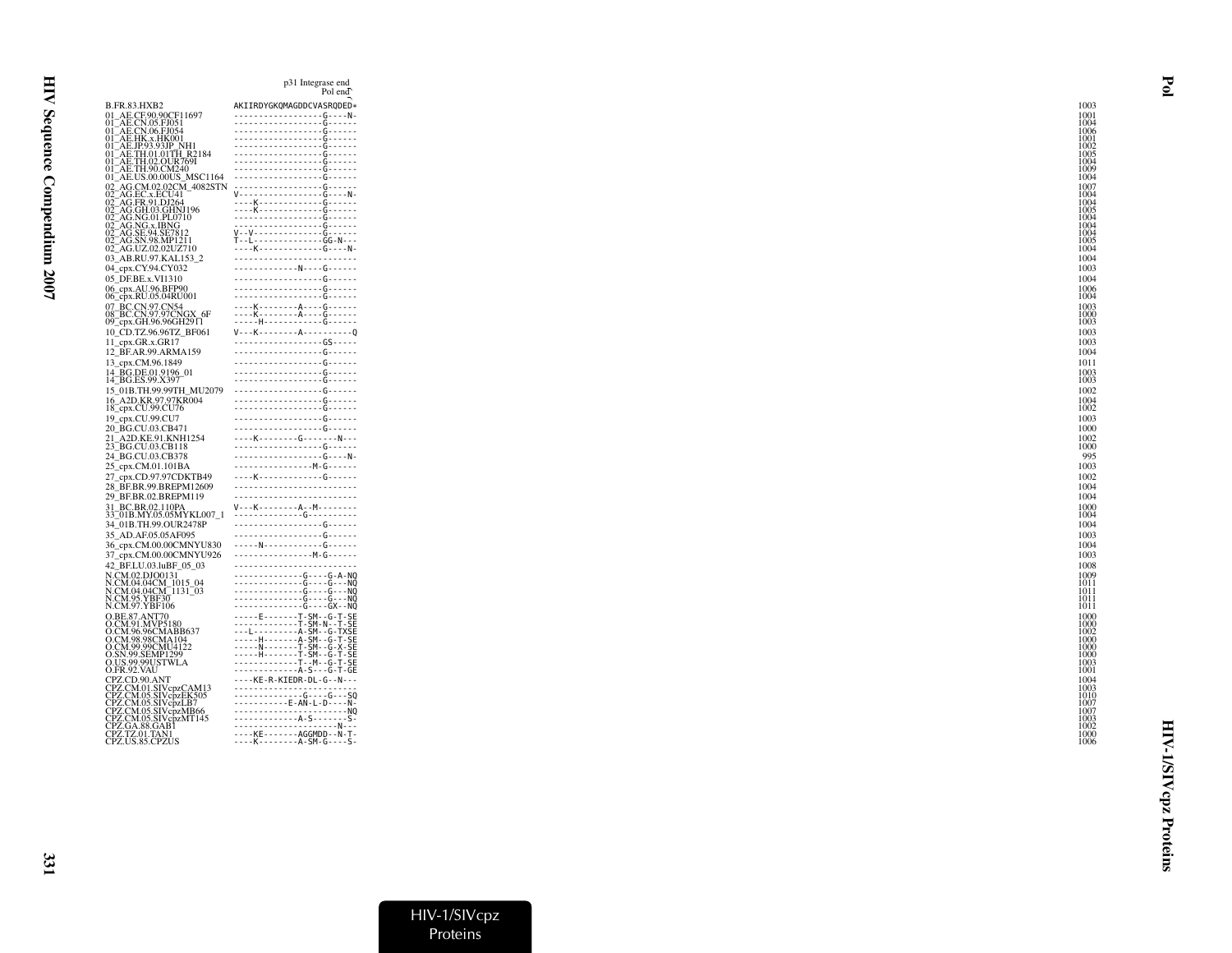<span id="page-31-0"></span>

|                                                               | Vif start<br>MENRWOVMIVWOVDRMRIRTWKSLVKHHMYVSGKARGWFYRHHYESPHPRISSEVHIPLGD.                                                                                         |                                        |
|---------------------------------------------------------------|---------------------------------------------------------------------------------------------------------------------------------------------------------------------|----------------------------------------|
| <b>B.FR.83.HXB2</b><br>A1.GE.99.99GEMZ011<br>A1.KE.00.KER2008 | .ARLVITTYWGLHTGERDWHLGOGVSIEWRKKRYSTOVDPELADOLIHLYYFDCFSDSAIRKALLGHIVSPRCEYOAGHN.KVGSLOYLALAALITPK                                                                  |                                        |
| .KE.00.KNH114<br>A1.KE.00.KSM4024                             |                                                                                                                                                                     |                                        |
| A1.KE.00.MSA4069<br>A1.KE.00.NKU3005                          |                                                                                                                                                                     |                                        |
| A1.RU.00.RU00051<br>A1.RU.03.03RU20 06 13                     |                                                                                                                                                                     | 162<br>162<br>162<br>162<br>162<br>162 |
| A1.RW.93.93RW_024<br>A1.SE.95.SE8891<br>SE.95.UGSE8131        |                                                                                                                                                                     |                                        |
| .TZ.01.A173<br>A1.UA.01.01UADN139                             |                                                                                                                                                                     |                                        |
| A1.UG.92.92UG037<br>A1.UG.99.99UGA0707<br>A1.UZ.02.02UZ0659   |                                                                                                                                                                     |                                        |
| A2.CD.97.97CDKS10<br>A2.CD.97.97CDKTB48                       |                                                                                                                                                                     |                                        |
| A2.CY.94.94CY017_41<br>B.AR.04.04AR151516                     |                                                                                                                                                                     |                                        |
| B.AU.87.MBC925<br><b>B.BO.99.BOL0122</b>                      |                                                                                                                                                                     |                                        |
| B.BR.03.BREPM201<br>.CA.97.CANB3FULL<br>B.CN.05.05CNHB_hp3    |                                                                                                                                                                     | 162<br>162<br>162<br>162               |
| B.CO.01.PCM001<br>GB.83.CAM1                                  |                                                                                                                                                                     |                                        |
| GB.86.GB8.<br>GE.03.03GEMZ010                                 |                                                                                                                                                                     |                                        |
| <b>JP.05.DR653</b><br>B.KR.05.05CSR                           |                                                                                                                                                                     |                                        |
| NL.00.671 00T3<br>RU 04.04RT112800:                           |                                                                                                                                                                     |                                        |
| TH.00.00TH C3198<br>UA.01.01UAKV167<br>B.US.04.ES10 53        |                                                                                                                                                                     |                                        |
| B.US.99.PRB959_03<br>C AR 01 ARG4006                          |                                                                                                                                                                     |                                        |
| .BW.00.00BW0762                                               |                                                                                                                                                                     |                                        |
| CN.98.YNRL9840<br><b>ET0202ET</b>                             |                                                                                                                                                                     |                                        |
| C.GE.03.03GEMZ033<br>IL.99.99ET7                              |                                                                                                                                                                     |                                        |
| MM.99.mIDU101_3                                               |                                                                                                                                                                     |                                        |
| MW.93.93MW-965<br>SN.90.90SE_364                              |                                                                                                                                                                     |                                        |
| SO.89.89SM 145                                                |                                                                                                                                                                     |                                        |
| UY.01.TRA3011                                                 | - - - - - - - - - - - - N                                                                                                                                           |                                        |
| 05.05ZAPSK240B1<br>C.ZM.02.02ZM108                            |                                                                                                                                                                     |                                        |
| D.CD.83.ELI                                                   |                                                                                                                                                                     |                                        |
| <b>D.KE.01.NKU3006</b><br>D.KR.04.04KBH8<br>TD.99.MN011       |                                                                                                                                                                     |                                        |
| TZ.01.A280<br>D.UG.99.99UGK09259                              |                                                                                                                                                                     |                                        |
| YE.01.01YE386.<br>YE.02.02YE516.                              |                                                                                                                                                                     |                                        |
| D.ZA.90.R1<br>F1.AR.02.ARE933                                 |                                                                                                                                                                     |                                        |
| <b>F1 RE 93 VI850</b><br>F1.BR.01.01BR125                     |                                                                                                                                                                     |                                        |
| F1.ES.x.P1146<br>F1.FI.93.FIN9363<br>F2.CM.02.02CM 0016BBY    | ---------------------N---------                                                                                                                                     |                                        |
| F2.CM.95.MP257<br>F2.CM.97.CM53657                            |                                                                                                                                                                     |                                        |
| G.BE.96.DRCBL<br>G.CM.01.01CM 4049HAN                         | RX-KV---------K--VR--------DKE----H-------QG-------D---H----H--N---E------I--QT-R-S---P--------------KV-VA-TRRR--                                                   |                                        |
|                                                               | -------- <sup>-</sup> -------K----N<br>$-F-RR - KV - - - - - - - - -$                                                                                               |                                        |
| G KE 93 HH8793 12                                             |                                                                                                                                                                     | $\frac{162}{162}$<br>$\frac{162}{162}$ |
| G.NG.01.01NGPL0669<br>YEx.PT2695                              |                                                                                                                                                                     |                                        |
| G.SE.93.SE6165<br>H.BE.93.VI991                               |                                                                                                                                                                     |                                        |
| LBE 93 VI997<br>H.CF.90.056                                   | . N Y HN - K - .                                                                                                                                                    |                                        |
| J.CD.97.J 97DC_KTB147<br>J.SE.94.SE7022                       |                                                                                                                                                                     |                                        |
| K.CD.97.EQTB11C<br>K.CM.96.MP535                              | $- - - T.0 - - - - - - - T - - - A$<br>-N-------Y-----K--NR-R-----D-N--K<br>-L------------------L---R---E-D-------I--------E--V---I----R------C--<br>. T - - VA - R |                                        |

<span id="page-31-1"></span>HIV-1/SIV cpz Proteins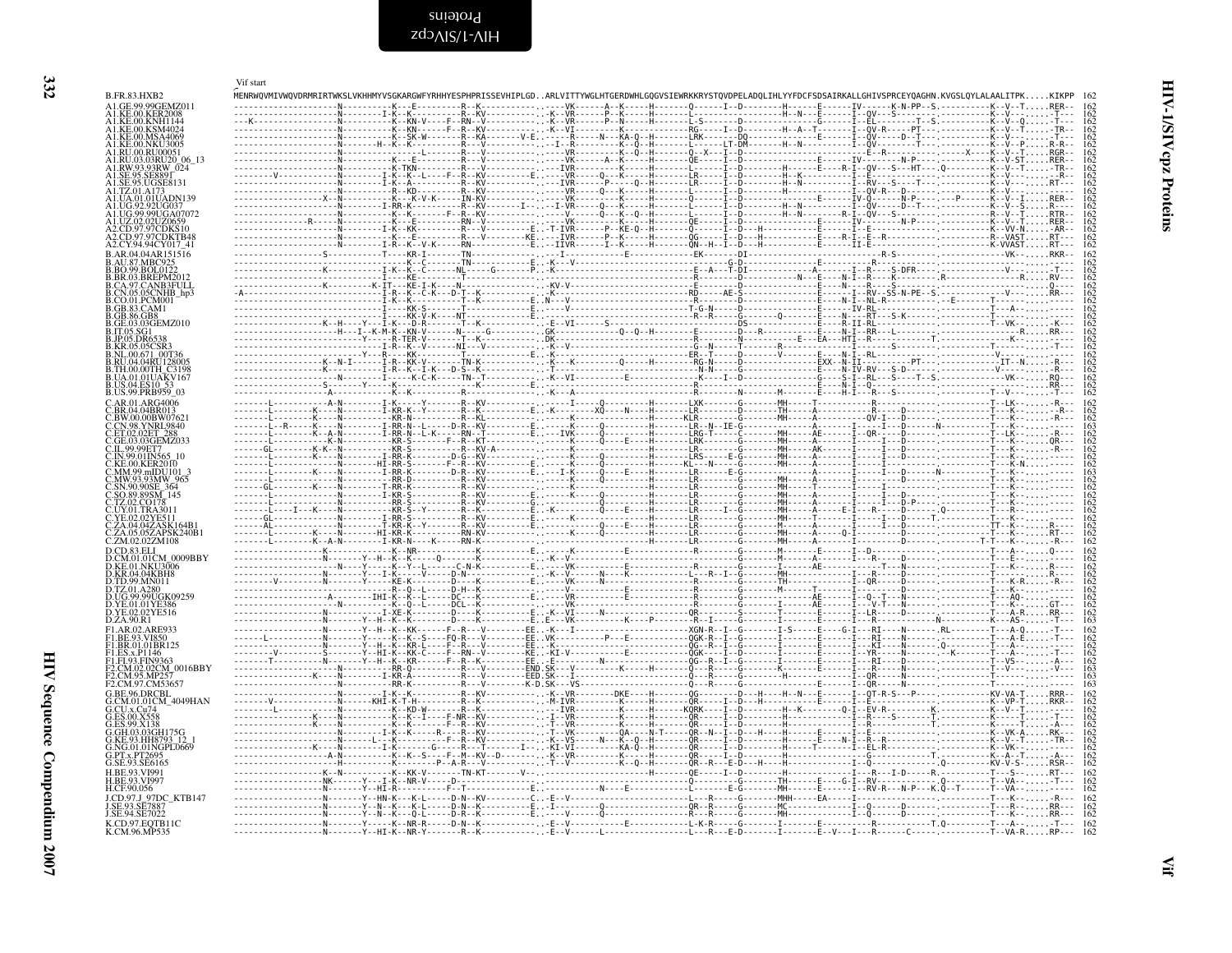| J<br>i |  |
|--------|--|
| ľ      |  |
| :      |  |

|                                                            | Vif start                                                                                                                                                                                                                                                                                                                |  |
|------------------------------------------------------------|--------------------------------------------------------------------------------------------------------------------------------------------------------------------------------------------------------------------------------------------------------------------------------------------------------------------------|--|
| B.FR.83.HXB2                                               | MENRWQVMIVWQVDRMRIRTWKSLVKHHMYVSGKARGWFYRHHYESPHPRISSEVHIPLGDARLVITTYWGLHTGERDWHLGQGVSIEWRKKRYSTQVDPELADQLIHLYYFDCFSDSAIRKALLGHIVSPRCEYQAGHN.KVGSLQYLALAALITPKKIKPP 162                                                                                                                                                  |  |
| AE CE 90 90CE11697                                         | ----I-K--KN---------0--KV-------I-------R---------K-----H-------ORK-------D---R0---0--------------M--OV-R-----PT                                                                                                                                                                                                         |  |
|                                                            |                                                                                                                                                                                                                                                                                                                          |  |
|                                                            |                                                                                                                                                                                                                                                                                                                          |  |
|                                                            |                                                                                                                                                                                                                                                                                                                          |  |
| <b>AE.TH.02.OUR769I</b>                                    |                                                                                                                                                                                                                                                                                                                          |  |
|                                                            |                                                                                                                                                                                                                                                                                                                          |  |
|                                                            | ----------------------------------K-VNK-A--------Q--KV---I-----E. -I---R-----Q---K-----H--------QNN-N--I--D-------Q---------Q---COV-RR----PS--- --------------K--T----                                                                                                                                                   |  |
|                                                            |                                                                                                                                                                                                                                                                                                                          |  |
|                                                            |                                                                                                                                                                                                                                                                                                                          |  |
|                                                            | --------T-------K---N----------K-KD------F--R--KA---------- -----VR-----N--------H-------OR----I--D-----------E-------C--V---OV-R-S-------S. ---------K--VA-TRR---                                                                                                                                                       |  |
|                                                            |                                                                                                                                                                                                                                                                                                                          |  |
|                                                            |                                                                                                                                                                                                                                                                                                                          |  |
| <b>AG SN 98 MP121</b><br>2 AG.UZ.02.02UZ710                |                                                                                                                                                                                                                                                                                                                          |  |
| 03 AB.RU.97.KAL153 2                                       |                                                                                                                                                                                                                                                                                                                          |  |
| 04 cpx.CY.94.CY032                                         |                                                                                                                                                                                                                                                                                                                          |  |
| 05 DF.BE.x.VI1310                                          |                                                                                                                                                                                                                                                                                                                          |  |
| 06_cpx.AU.96.BFP90                                         |                                                                                                                                                                                                                                                                                                                          |  |
| 06_cpx.RU.05.04RU001                                       |                                                                                                                                                                                                                                                                                                                          |  |
| 07 BC.CN.97.CN54                                           | -------L--------K----N----------RR-N--------D-R--KV---------K,,,-K---K----O-----R---H-----LR--T--IE-G-----------A--D----I----I---D-----N---------T---K-,,,,,----- 163                                                                                                                                                    |  |
| 08 BC.CN.97.97CNGX 6F<br>09_cpx.GH.96.96GH2911             |                                                                                                                                                                                                                                                                                                                          |  |
| 10 CD.TZ.96.96TZ BF061                                     |                                                                                                                                                                                                                                                                                                                          |  |
| 11 $cpx.GR.x.GR17$                                         |                                                                                                                                                                                                                                                                                                                          |  |
| 12 BF.AR.99.ARMA159                                        |                                                                                                                                                                                                                                                                                                                          |  |
| 13 cpx.CM.96.1849                                          |                                                                                                                                                                                                                                                                                                                          |  |
| 14 BG.DE.01.9196 01                                        |                                                                                                                                                                                                                                                                                                                          |  |
| 14 BG.ES.99.X397                                           |                                                                                                                                                                                                                                                                                                                          |  |
| 15 01B.TH.99.99TH MU2079                                   | --------N----------K--KK---------0--KV--0-----EE,,-----K-----0---K-----H------------RCG----I------R---0---------------------R-I--0V-RYS-D-PS---,--------------K--T---,,,,R-R-- 162                                                                                                                                       |  |
| 16 A2D.KR.97.97KR004<br>18_cpx.CU.99.CU76                  |                                                                                                                                                                                                                                                                                                                          |  |
| 19_cpx.CU.99.CU7                                           |                                                                                                                                                                                                                                                                                                                          |  |
| 20 BG.CU.03.CB471                                          |                                                                                                                                                                                                                                                                                                                          |  |
| 21 A2D.KE.91.KNH1254                                       |                                                                                                                                                                                                                                                                                                                          |  |
| 23 BG.CU.03.CB118                                          |                                                                                                                                                                                                                                                                                                                          |  |
| 24 BG.CU.03.CB378                                          |                                                                                                                                                                                                                                                                                                                          |  |
| 25 cpx.CM.01.101BA                                         |                                                                                                                                                                                                                                                                                                                          |  |
| 27 cpx.CD.97.97CDKTB49                                     |                                                                                                                                                                                                                                                                                                                          |  |
| 28 BF.BR.99.BREPM12609                                     |                                                                                                                                                                                                                                                                                                                          |  |
| 29 BF.BR.02.BREPM119                                       |                                                                                                                                                                                                                                                                                                                          |  |
| 31 BC.BR.02.110PA<br>33 <sup>–</sup> 01B.MY.05.05MYKL007–1 | -------V------------------K-I-K--K--L-------Q--KV-------I-E-KIA-R-----Q---K-----H---------Q-K---I-D---------N----------------R-I---Q--RY-----PS--- -----------KV-T-Q-R-R-- 162                                                                                                                                           |  |
| 34 01B.TH.99.OUR2478P                                      |                                                                                                                                                                                                                                                                                                                          |  |
| 35 AD.AF.05.05AF095                                        |                                                                                                                                                                                                                                                                                                                          |  |
| 36 cpx.CM.00.00CMNYU830                                    |                                                                                                                                                                                                                                                                                                                          |  |
| 37 cpx.CM.00.00CMNYU926                                    |                                                                                                                                                                                                                                                                                                                          |  |
| 42 BF.LU.03.luBF 05 03                                     |                                                                                                                                                                                                                                                                                                                          |  |
| N.CM.02.DJO0131                                            | --------V------R--K--H----------R--E--Y------TN--K---------V-L-----------T----S----H------KLGK-K-------M--K------N--TA----Q-V--RP-F------P-----Q--T-H---T-WVGV--R---                                                                                                                                                     |  |
| CM.04.04CM 1015 04<br>CM.04.04CM_1131_03                   |                                                                                                                                                                                                                                                                                                                          |  |
| N.CM.95.YBF30                                              |                                                                                                                                                                                                                                                                                                                          |  |
| .CM.97.YBF106                                              | --------V-----X-K----N----------K--K--Y------TK--KT---X---V-X-X---V-----TP---OP----HX------OGK-K------M--K--C---R--TA---C--N--TA---Q-V--RP-L---X-P---X.Q--T------XT-XVGV--RR--                                                                                                                                           |  |
|                                                            | -------L------OKVKA-N----Y-K-R-R-TEN-W-------RN--V--S-Y--V-V-HV-V------MP----E--H-------Y-K-K--I---F-RM---H--T--TA--V---I--OR-LTK---PT--S.O--T--L---R-VVKAR<br>T--F---K-VVKV-RN-                                                                                                                                         |  |
|                                                            | --------[--------QXVKA-N--X-Y-K-X-K--QK-Y------TRN-----G-Y--V-T-NI-V------MP----E---H------QY-K----I---T--RI---H--T--TG----R-I--QR-LT----P---S<br>.0 - -T - -L - - - R - VVKD -                                                                                                                                          |  |
| CM.99.99CMU4122                                            | QKVKV-N----Y-K-R-R--KD-Y-----X-RN--V--G-Y--V-Q-CI-V------MP---EDQ--H------QY-K-R--I---T--RM------T--TE-----T--QR-LTK-D-PE--S.---T--L---RVVVKT-RN---<br>-------L------XQKVK--N----Y-KHR-R-TKE-H-K--F-FRN--A--G-Y--V-M-CV-V------MP----E--H-----OY-N-T--I---T--RI--OH--T--TE------II-ORIXTK---S---S.                       |  |
| <b>IN 99 SEMP1299</b>                                      | .0--T--L---RVVVKE-<br>-------L-------ô-VK--N----Y-K-R---T-D-Y----F--RN--V--G-Y--V-GPWI-V------MP----E--H--------Y-K-K--I---T--RM--I---A--TE------I--ôR-LT----P---<br>-RVVVKE-RN-                                                                                                                                         |  |
| IS.99.99USTWLA                                             |                                                                                                                                                                                                                                                                                                                          |  |
| D.FR.92.VAU<br><b>PZ CD 90 ANT</b>                         |                                                                                                                                                                                                                                                                                                                          |  |
| 2Z.CM.01.SIVcnzCAM13                                       | I-K-*KIEMI--------NI-------IWETKVLKP-K------ND--KKGE------PTLDKK--V-VF---OC---P----H------CGK-I-----T---M--O---P---O-V-O-I--ERILTY-H-KK--S.O--T-----FCKILEFRGY.PKGPRRO                                                                                                                                                   |  |
|                                                            |                                                                                                                                                                                                                                                                                                                          |  |
|                                                            |                                                                                                                                                                                                                                                                                                                          |  |
|                                                            |                                                                                                                                                                                                                                                                                                                          |  |
|                                                            | -------------------K--N----Y-I-R-K----------DH-N-KVA-II---FR-Y.SK-IV----A-SP---A----H----Q--LGS-V-----FT--R---SQ-----AET--R-I--QL-A-----KE--R.Q-----F---K---SER                                                                                                                                                          |  |
| CPZ.TZ.01.TAN1<br>CPZ US 85 CPZUS                          | -------QV--MI----L---T------IFTTKCCKD-K------TDT-KRAG-I----TER.SK--VLH----AC---P----H-IGL---QGK----I---T----TR--T--AAG-V-Q-I--ERILTF-HF-S--R.Q--T--F--FRKVVESQDKQPKGPRR-<br>[vkA-N----Y---R-K--K---------TN--VN------TDKKT--T-----K---OA----H---------OGT-K--T---M--K-----------TA------TA-------PT--- -----F----K--VGOS |  |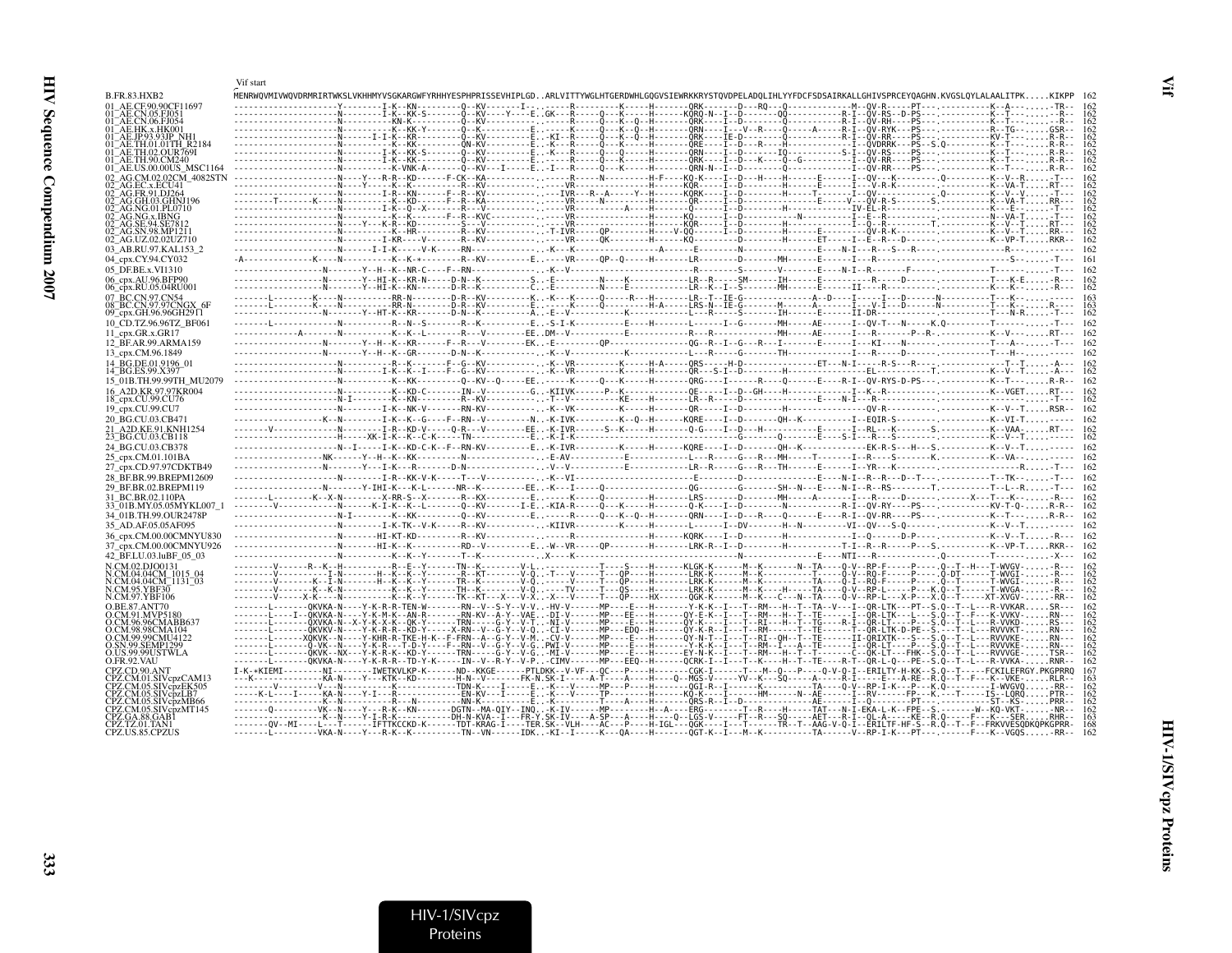<span id="page-33-0"></span>

|                                                                                                                                                        | Vif end                                                                                                                                             |                                          |
|--------------------------------------------------------------------------------------------------------------------------------------------------------|-----------------------------------------------------------------------------------------------------------------------------------------------------|------------------------------------------|
| <b>B.FR.83.HXB2</b><br>A1.GE.99.99GEMZ011                                                                                                              | LPSVTKLTEDRWNKPQKTKGHRGSHTMNGH*<br>----R--------------R-R--N-----C-                                                                                 | <b>HIV-</b><br>192<br>193                |
| A1.KE.00.KER2008                                                                                                                                       |                                                                                                                                                     |                                          |
| A1.KE.00.KNH1144<br>A1.KE.00.KSM4024                                                                                                                   |                                                                                                                                                     | 193<br>193<br>193<br>193<br>$\mathbf{S}$ |
| A1.KE.00.MSA4069<br>A1.KE.00.NKU3005                                                                                                                   |                                                                                                                                                     | ₹<br>193                                 |
| A1.RU.00.RU00051<br>A1.RU.03.03RU20_06_13<br>A1.RW.93.93RW_024                                                                                         |                                                                                                                                                     | 193<br>cpz<br>193                        |
|                                                                                                                                                        | R.A                                                                                                                                                 | 193<br>193                               |
| A1.SE.95.SE8891<br>A1.SE.95.UGSE8131<br>A1.TZ.01.A173                                                                                                  |                                                                                                                                                     | 193<br>193<br>193                        |
| A1.UA.01.01UADN139                                                                                                                                     | ----K--A----------R---E------C-                                                                                                                     | Proteins                                 |
|                                                                                                                                                        |                                                                                                                                                     | 193<br>193<br>193                        |
| A1.UG.92.92UG037<br>A1.UG.99.99UGA07072<br>A1.UZ.02.02UZ0659<br>A2.CD.97.97CDKS10<br>A2.CD.97.97CDKTB48                                                |                                                                                                                                                     | 193<br>193                               |
| A2.CY.94.94CY017 41                                                                                                                                    |                                                                                                                                                     | 193                                      |
| B.AR.04.04AR151516                                                                                                                                     |                                                                                                                                                     | 193                                      |
| B.AU.87.MBC925<br>B.BO.99.BOL0122<br>B.BO.99.BOL0122<br>B.CA.97.CANB3FULL<br>B.CA.97.CANB3FULL<br>R.CO.05.05CNHB_hp3                                   |                                                                                                                                                     | 193<br>193<br>193                        |
|                                                                                                                                                        |                                                                                                                                                     | 193<br>193                               |
| <b>B.CO.01.PCM001</b><br>B.CO.01.PCM001                                                                                                                |                                                                                                                                                     | 193<br>193                               |
| <b>B.GB.86.GB8</b><br>B.GE.03.03GEMZ010                                                                                                                | ---IR------------R--------P-----                                                                                                                    | 193<br>193                               |
|                                                                                                                                                        | ----Q------------------------ID---                                                                                                                  | 193<br>193                               |
| <b>B.IT.05.SG1<br/>B.IT.05.SG1<br/>B.JP.05.DR6538<br/>B.KR.05.05CSR3<br/>B.RU.04.04RU128005.</b>                                                       |                                                                                                                                                     | 193<br>193                               |
|                                                                                                                                                        |                                                                                                                                                     | 193                                      |
| <b>B.TH.00.00TH C3198</b><br>B.UA.01.01UAKV167<br>B.US.04.ES10_53                                                                                      |                                                                                                                                                     | 193<br>193                               |
| B.US.99.PRB959_03                                                                                                                                      |                                                                                                                                                     | 193<br>193                               |
|                                                                                                                                                        | $---R--V------RDR--N-I---$                                                                                                                          | 193                                      |
| <i>C.AR.01.ARG4006<br/>C.BR.04.04BR013<br/>C.BW.00.00BW07621<br/>C.CN.98.YNRL9840<br/>C.ET.02.02ET_288</i>                                             |                                                                                                                                                     | $\frac{193}{193}$<br>194                 |
| C.GE.03.03GEMZ033                                                                                                                                      | ----K--V-----N---IR-R--N-------<br>----S--V-----------R-R--N--V----<br>----R--V-----------R-R--N-------                                             | 193<br>193                               |
| C.U.9.995E7<br>C.IL.99.99E77<br>C.IN.99.01IN565_10<br>C.KE.00.KER2010<br>C.MM.99.mIDU101_3<br>C.SN.90.90SE_364<br>C.SN.90.90SE_364<br>C.SO.89.89SM_145 | ----R--V----------R-R--N-------                                                                                                                     | 193                                      |
|                                                                                                                                                        | $- - -1$ $\overrightarrow{K} - -\overrightarrow{V} - - - - - \overrightarrow{N} - - - \overrightarrow{IR} - R - - \overrightarrow{N} - - - - - - -$ | 193<br>193<br>194                        |
|                                                                                                                                                        |                                                                                                                                                     | 193<br>193                               |
|                                                                                                                                                        | $---IR--V---N--RIR-R---N---N$                                                                                                                       | 193<br>193                               |
| C.SO.89.89SM_145<br>C.TZ.02.CO178<br>C.UY.01.TRA3011<br>C.YE.02.02YE511<br>C.ZA.04.04ZAPSK164B1<br>C.ZA.05.05ZAPSK240B1<br>C.ZM.02.02ZM108             | $---IR--V---N---R-R-R---N---S---$<br>$- - - K - V - - - - - - R - RDR - - N - - - - - - -$<br>----R--V-------------------------                     | 193<br>193                               |
|                                                                                                                                                        | ---TR--V----------RDR--N-------                                                                                                                     |                                          |
|                                                                                                                                                        | ----R--V----------R-R--N-------<br>----R--V----------R-R--N-------                                                                                  | $\frac{193}{193}$                        |
| D.CD.83.ELI<br>D.CM.01.01CM_0009BBY<br>D.KE.01.NKU3006                                                                                                 |                                                                                                                                                     | 193<br>193                               |
| D.KR.04.04KBH8<br>D.TD.99.MN011                                                                                                                        |                                                                                                                                                     | 193<br>193                               |
| D.TZ.01.A280                                                                                                                                           | ----R------------Q---------------<br>----K------------R-------P------                                                                               | 193<br>193                               |
| D.UG.99.99UGK09259<br>D.VE.01.01YE386<br>D.YE.01.01YE386<br>D.YE.02.02YE516<br>D.ZA.90.R1                                                              | ----R-----------R---------------<br>----R------------R---------------                                                                               | 193                                      |
|                                                                                                                                                        | ----K-----------Q---------------<br>. R R                                                                                                           | 193<br>193<br>194                        |
| F1.AR.02.ARE933<br>F1.BE.93.VI850                                                                                                                      | 0 V  R                                                                                                                                              | 193<br>193                               |
| F1.BR.01.01BR125                                                                                                                                       | ∂vRD                                                                                                                                                | 193                                      |
|                                                                                                                                                        |                                                                                                                                                     | 193<br>193                               |
| F1.B8.01.01BK123<br>F1.E8.x.P1146<br>F1.F1.93.FIN9363<br>F2.CM.95.MP257<br>F2.CM.95.MP257<br>F2.CM.97.CM53657                                          |                                                                                                                                                     | 194<br>194                               |
|                                                                                                                                                        | ----R--V-----N----R-------------<br>----R--------E----R---ENP------                                                                                 | 194<br>193                               |
| G.BE.96.DRCBL<br>G.CM.01.01CM_4049HAN<br>G.CU.x.Cu74                                                                                                   |                                                                                                                                                     | 193<br>193                               |
| G.ES.00.X558<br>G.ES.99.X138                                                                                                                           | ----R-----------R-R----NP------                                                                                                                     | 193<br>193                               |
| G.GH.03.03GH175G                                                                                                                                       |                                                                                                                                                     | 193<br>193<br>193                        |
| G.GE.93.HH8793_12_1<br>G.KE.93.HH8793_12_1<br>G.PT.x.PT2695<br>G.SE.93.SE6165                                                                          |                                                                                                                                                     | 193                                      |
|                                                                                                                                                        |                                                                                                                                                     | 193                                      |
| H.BE.93.VI991<br>H.BE.93.VI997                                                                                                                         | ----R--V-----------R------------<br>----K--V--G-------R-----------R--                                                                               | 193<br>193                               |
| H.CF.90.056<br>J.CD.97.J_97DC_KTB147                                                                                                                   | ----R--V-----------R------------<br>----Q--V--------------E--------                                                                                 | 193<br>193<br>193                        |
| J.SE.93.SE7887<br>J.SE.94.SE7022                                                                                                                       |                                                                                                                                                     | 193                                      |
| K.CD.97.EQTB11C<br>K.CM.96.MP535                                                                                                                       |                                                                                                                                                     | 193<br>193                               |
|                                                                                                                                                        |                                                                                                                                                     |                                          |
|                                                                                                                                                        |                                                                                                                                                     |                                          |
|                                                                                                                                                        |                                                                                                                                                     |                                          |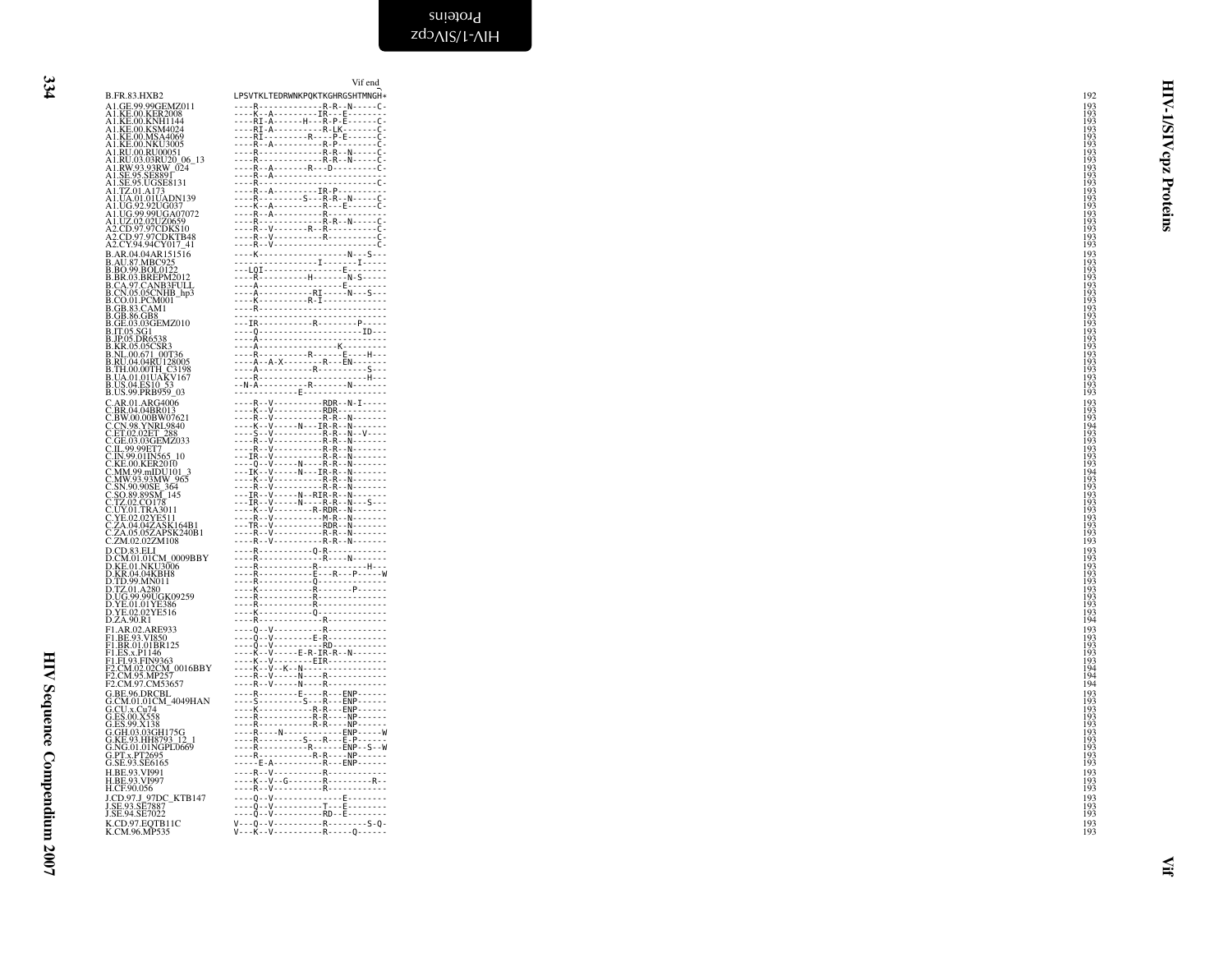|                                                                    | Vif end                                                                                    |                   |            |
|--------------------------------------------------------------------|--------------------------------------------------------------------------------------------|-------------------|------------|
| <b>B.FR.83.HXB2</b>                                                | LPSVTKLTEDRWNKPQKTKGHRGSHTMNGH*                                                            | 192               |            |
| 01 AE.CF.90.90CF11697                                              | ----R--------------R---ENP------                                                           |                   | 193<br>193 |
| 01_AE.CN.05.FJ051<br>01_AE.CN.06.FJ054                             | ----K-------------IR---E-P--H---<br>KIRECPP                                                |                   | 193        |
|                                                                    | ----K--------SE----R---ENP------<br>----K--------------IR---EYP------                      | $\frac{193}{193}$ |            |
| 01_AE.HK.x.HK001<br>01_AE.JP.93.93JP_NH1<br>01_AE.TH.01.01TH_R2184 | ----K-------------IG---ENP------                                                           |                   | 193        |
| 01 AE.TH.02.OUR769I                                                | ----K-------------IR---ENP-T----                                                           |                   | 193        |
| 01 AE.TH.90.CM240<br>01_AE.US.00.00US_MSC1164                      | ----EI.-----------R---ENP------<br>----R------------IR---ENP------                         | $\frac{191}{193}$ |            |
| 02_AG.CM.02.02CM_4082STN                                           | $- - - R - A - - - - E - - - R - - - - RP - - - - -$                                       | $^{193}_{193}$    |            |
| 02 AG.EC.x.ECU41                                                   | $- - - K - - A - - - - - - RIR - - - NRS - - - -$                                          |                   |            |
| 02_AG.FR.91.DJ264<br>02 AG.GH.03.GHNJ196                           | $- - - K - A - - - - - - - - R - - - NRS - - 0 -$<br>----K--------------R----NRPI----      |                   | 193<br>193 |
| 02_AG.NG.01.PL0710<br>02_AG.NG.x.IBNG                              | ----R-------KE----R-----RS-----<br>----R--A----KE----R-----RP-----                         |                   | 193        |
|                                                                    | $- - - K - A - - - - E - - - R - - - - RS - - - -$                                         |                   | 193<br>193 |
| 02_AG.SE.94.SE7812<br>02_AG.SN.98.MP1211                           | ----K--A-----E----R----NRS-----<br>K--A--------------------RS-----                         | $\frac{193}{193}$ |            |
| 02_AG.UZ.02.02UZ710<br>03 AB.RU.97.KAL153 2                        | R.-D------S---                                                                             | 193               |            |
| 04_cpx.CY.94.CY032                                                 | $- - - K - V - - - - - - - - R - R - ENOI - - - - -$                                       | 192               |            |
| 05 DF.BE.x.VI1310                                                  | ----R----------------R--N-----Y-                                                           | 193               |            |
| 06_cpx.AU.96.BFP90                                                 | ----Q--V-----------R---E--------                                                           |                   | 193        |
| 06_cpx.RU.05.04RU001                                               | -----0--V------E-----R---E---------                                                        | 193               |            |
| 07_BC.CN.97.CN54<br>08_BC.CN.97.97CNGX_6F                          | ---IK--V-----N--EIR-R--N-------<br>$- -IK - -V - - - -N - - -IR - R - -N - - - - - - -$    | $^{194}_{194}$    |            |
| 09_cpx.GH.96.96GH2911                                              | ----K--V--------R-R---ENQ------                                                            | 193               |            |
| 10_CD.TZ.96.96TZ_BF061                                             | R R                                                                                        | 193               |            |
| $11$ <sub>_C</sub> px.GR.x.GR17<br>12_BF.AR.99.ARMA159             | ----R-------------R-R--N--V--C-<br>----K--V-----N----R-------------                        | 193<br>193        |            |
| 13_cpx.CM.96.1849                                                  | ----K--V----------RD--EN0------                                                            | 193               |            |
| 14_BG.DE.01.9196_01                                                | ----R-----------R-R----NP------                                                            |                   | 193        |
| 14 BG.ES.99.X397                                                   | ----R-----------R-R----NP------                                                            | 193               |            |
| 15 01B.TH.99.99TH MU2079                                           | $-R-K$ - $-$ - $-$ - $D$ ----IR---ENP--D---<br>R                                           | 193               |            |
| 16 A2D.KR.97.97KR004<br>18_cpx.CU.99.CU76                          | $- - - R - A - - - - - - - - - R - - - N0 - - - - - -$                                     | 193               | 193        |
| 19_cpx.CU.99.CU7                                                   | RRFNP------                                                                                | 193               |            |
| 20 BG.CU.03.CB471                                                  | ----R-----------R-RD--EN-------                                                            | 193               |            |
| 21 A2D.KE.91.KNH1254<br>23_BG.CU.03.CB118                          | R<br>----R-----------R-R---DN-------                                                       | 193               | 193        |
| 24_BG.CU.03.CB378                                                  | R R-R - - - EN - - - - - - -                                                               | 193               |            |
| 25_cpx.CM.01.101BA                                                 | RRENO------                                                                                | 193               |            |
| 27_cpx.CD.97.97CDKTB49                                             | ----K--V-----------R-L-EN0------                                                           | 193               |            |
| 28 BF.BR.99.BREPM12609                                             | ----R-------------I-----N-------                                                           | 193               |            |
| 29 BF.BR.02.BREPM119                                               | KD<br>$---R--V---A---RDR---N---$                                                           | 193               | 193        |
| 31 BC.BR.02.110PA<br>33 01B.MY.05.05MYKL007 1                      | ----K-------------IR---ENPATS---                                                           |                   | 193        |
| 34 01B.TH.99.OUR2478P                                              | ----K-----------OIR---ENP-T----                                                            | 193               |            |
| 35 AD.AF.05.05AF095                                                | $- -$ IR $-$ A $-  -$ E $  -$ R $-$ P $-$ E $      -$                                      | 193               |            |
| 36_cpx.CM.00.00CMNYU830                                            | KRRST<br>----K--------------R---ENP------                                                  | 193<br>193        |            |
| 37_cpx.CM.00.00CMNYU926<br>42 BF.LU.03.luBF 05 03                  | R                                                                                          |                   | 193        |
| N.CM.02.DJO0131                                                    | H  0  NPT                                                                                  |                   | 193        |
| N.CM.04.04CM_1015_04<br>N.CM.04.04CM_1131_03                       | ----A--------RH---Q----NPI-----<br>A H 0 NP                                                |                   | 193<br>193 |
| N.CM.95.YBF30                                                      | ---- <sup>0</sup> --------EH--MQ----NPI-----                                               |                   | 193        |
| N.CM.97.YBF106                                                     | --------------ER---0----NPI---P-                                                           |                   | 193        |
| O.BE.87.ANT70<br>O.CM.91.MVP5180                                   | ----0---------HLRIRDQLK-PS-----                                                            |                   | 193<br>193 |
| O.CM.96.96CMABB637                                                 | ---- QR----------W-IRDOL--- 5-----<br>----Q---G---- RHLRIRDOQE-- 5-- X--                   |                   | 193<br>193 |
| O.CM.98.98CMA104<br>O.CM.99.99CMU4122                              | ----0--------RHL-IRDOLE--S-----<br>----Q---------HLRIMDQL-N-S-----                         |                   |            |
| O.SN.99.SEMP1299                                                   | ---- 0------- SRHLRIRDOLE -- 5-----<br>V---Q---G----RC--I-DQLE--S---QY                     | $\frac{193}{193}$ |            |
| O.FR.92.VAU                                                        | ----0--------RHLRI-DOP--0L-H---                                                            | $\frac{193}{193}$ |            |
| CPZ.CD.90.ANT                                                      | F--LSI---------RRMR---ENQ*-S-C-                                                            |                   | 197        |
| CPZ.CM.01.SIVcpzCAM13<br>CPZ.CM.05.SIVcpzEK505                     | $- - - A - - - - - - - T - - R - - - PEN - - S - - -$<br>--------------RH--I-D-------T--L- | $\frac{194}{193}$ |            |
| CPZ.CM.05.SIVcpzLB7                                                |                                                                                            |                   | 193        |
| CPZ.CM.05.SIVcpzMB66<br>CPZ.CM.05.SIVcpzMT145                      | $- - - A - A - - - - - - - R - RD - OE - PMSS - C -$                                       |                   | 193<br>193 |
| CPZ.GA.88.GABT                                                     |                                                                                            | $\frac{194}{199}$ |            |
| CPZ.US.85.CPZUS                                                    | --------------C----QPEN---S---                                                             | 193               |            |
|                                                                    |                                                                                            |                   |            |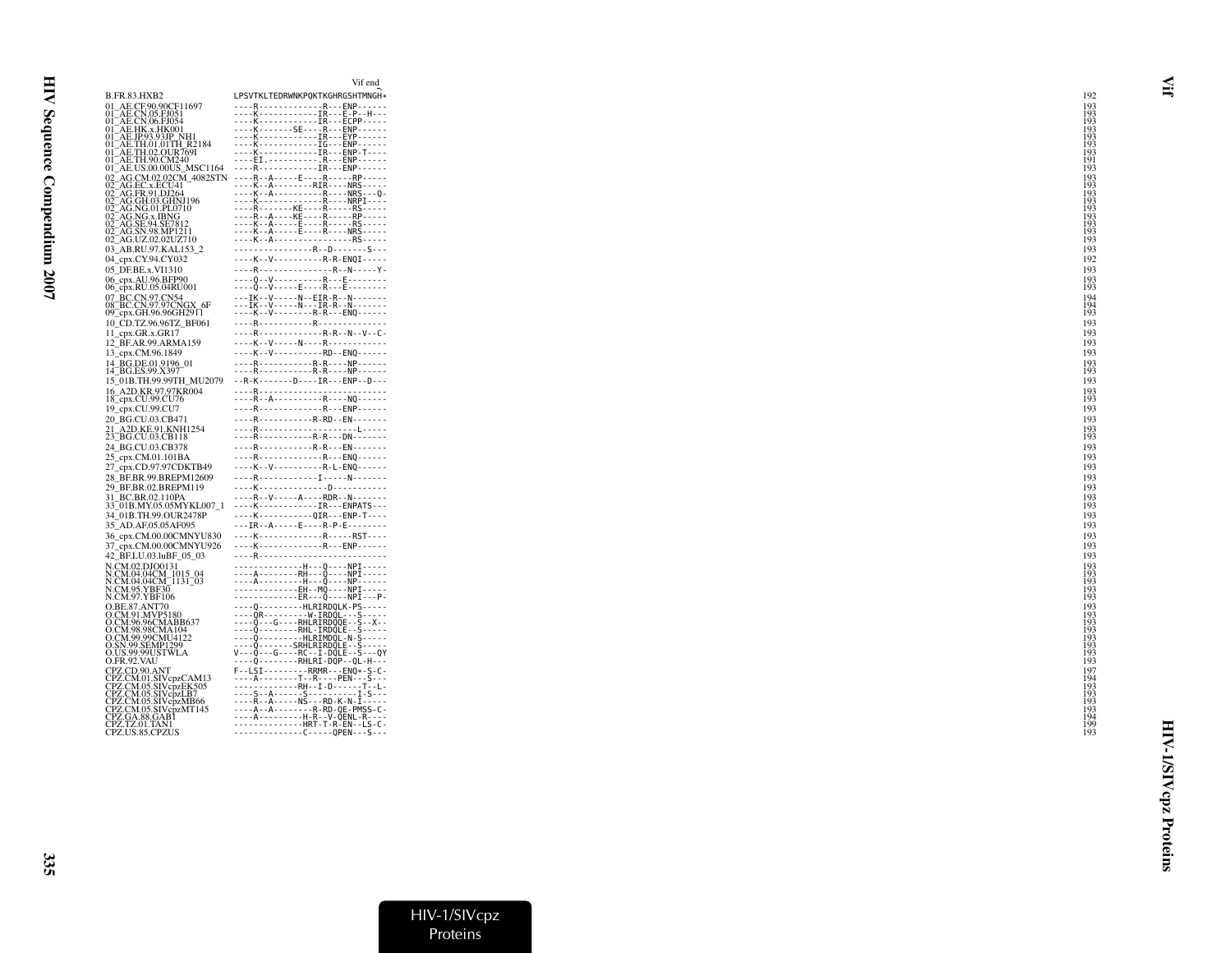<span id="page-35-1"></span>Proteins zdo<sub>AIS/I</sub>-AIH

<span id="page-35-0"></span>

|                                                                                                                                                                                                                                                                                     | amphipathic $\alpha$ -helix<br>oligomerization<br>Vpr start                                          | Vpr end in HXB2<br>frameshift in HXB2<br>H(S/N)RIG motifs<br>Vpr end |
|-------------------------------------------------------------------------------------------------------------------------------------------------------------------------------------------------------------------------------------------------------------------------------------|------------------------------------------------------------------------------------------------------|----------------------------------------------------------------------|
| <b>B.FR.83.HXB2</b>                                                                                                                                                                                                                                                                 | MEQAPEDQGPQREPHNEWTLELLEELKNEAVRHFPRIW.LHGLGQHIYETYGDTWAGVEAIIRILQQLLFIHXFRIGCRHSRIGVTRQRRAR.NGASRS* |                                                                      |
| A1.GE.99.99GEMZ011                                                                                                                                                                                                                                                                  |                                                                                                      |                                                                      |
| A1.KE.00.KER2008<br>AT (KE 60 KRK2008)<br>AT (KE 60 KRK2008)<br>AT (KE 60 KRN41)<br>AT (KE 60 KRN41)<br>AT (KE 60 NKA4069<br>AT (KE 60 NK 44069)<br>AT (KE 60 NK 406951)<br>AT (RU 63.03RU20 06 -13<br>AT (KU 63.03RU20 06 -13<br>AT (KE 95.58889)<br>AT (KE 69.9200637<br>AT (KE 6 |                                                                                                      |                                                                      |
|                                                                                                                                                                                                                                                                                     |                                                                                                      |                                                                      |
|                                                                                                                                                                                                                                                                                     |                                                                                                      |                                                                      |
|                                                                                                                                                                                                                                                                                     |                                                                                                      |                                                                      |
|                                                                                                                                                                                                                                                                                     |                                                                                                      |                                                                      |
|                                                                                                                                                                                                                                                                                     |                                                                                                      |                                                                      |
|                                                                                                                                                                                                                                                                                     |                                                                                                      |                                                                      |
|                                                                                                                                                                                                                                                                                     |                                                                                                      |                                                                      |
|                                                                                                                                                                                                                                                                                     |                                                                                                      |                                                                      |
|                                                                                                                                                                                                                                                                                     |                                                                                                      |                                                                      |
| A2.CY.94.94CY017_41                                                                                                                                                                                                                                                                 |                                                                                                      |                                                                      |
| B.AR.04.04AR151516<br><b>B.AU.87.MBC925</b>                                                                                                                                                                                                                                         |                                                                                                      |                                                                      |
| <b>B.BO.99.BOL0122</b>                                                                                                                                                                                                                                                              |                                                                                                      |                                                                      |
| B.BO.55.BREPM2012<br>B.CA.97.CANB3FULL<br>B.CN.05.05CNHB_hp3                                                                                                                                                                                                                        |                                                                                                      |                                                                      |
|                                                                                                                                                                                                                                                                                     |                                                                                                      |                                                                      |
| B.CO.01.PCM001<br>B.GB.83.CAM1                                                                                                                                                                                                                                                      |                                                                                                      |                                                                      |
| B.GB.83.CAM<br>B.GB.86.GB8<br>B.T.05.SG1<br>B.T.05.SG1<br>B.N.D.S.G1<br>B.N.D.S.G1<br>B.R.R.O.671.00736<br>B.N.U.00.671.00736<br>B.N.U.00.00TH_C3198<br>B.U.S.04.ES10<br>B.N.D.O.01UAKV167<br>B.N.D.O.01UAKV167<br>B.U.S.04.ES10<br>53.U.S.99.PRB959_03<br>B.U.S.04.ES10            |                                                                                                      |                                                                      |
|                                                                                                                                                                                                                                                                                     |                                                                                                      |                                                                      |
|                                                                                                                                                                                                                                                                                     |                                                                                                      |                                                                      |
|                                                                                                                                                                                                                                                                                     |                                                                                                      |                                                                      |
|                                                                                                                                                                                                                                                                                     |                                                                                                      |                                                                      |
|                                                                                                                                                                                                                                                                                     |                                                                                                      |                                                                      |
|                                                                                                                                                                                                                                                                                     |                                                                                                      |                                                                      |
| AR.01.ARG4006                                                                                                                                                                                                                                                                       |                                                                                                      |                                                                      |
| C.BR.04.04BR013<br>C.BW.00.00BW0762                                                                                                                                                                                                                                                 |                                                                                                      |                                                                      |
|                                                                                                                                                                                                                                                                                     |                                                                                                      |                                                                      |
|                                                                                                                                                                                                                                                                                     |                                                                                                      |                                                                      |
| CEW00.00BW07621<br>CET 02.02ET 288<br>CET 02.02ET 288<br>C.I.N.99.03CEM2033<br>C.I.N.99.01N565<br>C.N.99.01N56510<br>C.N.M.93.93MW-965<br>C.SO.39.89SM_145<br>C.ZO.20178<br>C.N.001.TRA3011<br>C.ZE.02.02YE511<br>C.V.V.01.TRA3011<br>C.ZE.02.02YE511<br>C.ZE.02.02YE               |                                                                                                      |                                                                      |
|                                                                                                                                                                                                                                                                                     |                                                                                                      |                                                                      |
|                                                                                                                                                                                                                                                                                     |                                                                                                      |                                                                      |
|                                                                                                                                                                                                                                                                                     |                                                                                                      |                                                                      |
|                                                                                                                                                                                                                                                                                     |                                                                                                      |                                                                      |
|                                                                                                                                                                                                                                                                                     |                                                                                                      |                                                                      |
|                                                                                                                                                                                                                                                                                     |                                                                                                      |                                                                      |
| C.ZM.02.02ZM108                                                                                                                                                                                                                                                                     |                                                                                                      |                                                                      |
| D.CD.83.ELI<br>D.CM.01.01CM_0009BBY                                                                                                                                                                                                                                                 |                                                                                                      |                                                                      |
| D.KE.01.NKU3006<br>D.KR.04.04KBH8                                                                                                                                                                                                                                                   |                                                                                                      |                                                                      |
|                                                                                                                                                                                                                                                                                     |                                                                                                      |                                                                      |
| D.TD.99.MN011<br>D.TZ.01.A280<br>D.TZ.01.A280<br>D.VE.01.01YE386<br>D.YE.02.02YE516                                                                                                                                                                                                 |                                                                                                      |                                                                      |
|                                                                                                                                                                                                                                                                                     |                                                                                                      |                                                                      |
| D.ZA.90.R1                                                                                                                                                                                                                                                                          |                                                                                                      |                                                                      |
| F1.AR.02.ARE933<br>F1.BE.93.VI850<br>F1.BR.01.01BR125                                                                                                                                                                                                                               |                                                                                                      |                                                                      |
|                                                                                                                                                                                                                                                                                     |                                                                                                      |                                                                      |
| F1.ES.x.P1146<br>F1.FI.93.FIN9363                                                                                                                                                                                                                                                   |                                                                                                      |                                                                      |
| F2.CM.02.02CM_0016BBY                                                                                                                                                                                                                                                               |                                                                                                      |                                                                      |
| CM.95.MP257<br>F2.CM.97.CM53657                                                                                                                                                                                                                                                     |                                                                                                      |                                                                      |
| G.BE.96.DRCBL                                                                                                                                                                                                                                                                       |                                                                                                      |                                                                      |
| G.CM.01.01CM_4049HAN                                                                                                                                                                                                                                                                |                                                                                                      |                                                                      |
| G.CU.x.Cu74<br>G.CU.x.Cu74<br>G.ES.99.X138<br>G.ES.99.X138<br>G.GH.03.03GH175G<br>G.KE.93.HH8793_12_1<br>G.NG.01.01NGPL0669                                                                                                                                                         |                                                                                                      |                                                                      |
|                                                                                                                                                                                                                                                                                     |                                                                                                      |                                                                      |
|                                                                                                                                                                                                                                                                                     |                                                                                                      |                                                                      |
| G.PT.x.PT2695                                                                                                                                                                                                                                                                       |                                                                                                      |                                                                      |
| G.SE.93.SE6165<br>H.BE.93.VI991                                                                                                                                                                                                                                                     |                                                                                                      |                                                                      |
| H.BE.93.VI997                                                                                                                                                                                                                                                                       |                                                                                                      |                                                                      |
| H.CF.90.056                                                                                                                                                                                                                                                                         |                                                                                                      |                                                                      |
| J.CD.97.J_97DC_KTB147<br>J.SE.93.SE7887<br>J.SE.94.SE7022                                                                                                                                                                                                                           |                                                                                                      |                                                                      |
|                                                                                                                                                                                                                                                                                     |                                                                                                      |                                                                      |
| K.CD.97.EQTB11C<br>K.CM.96.MP535                                                                                                                                                                                                                                                    |                                                                                                      |                                                                      |

HIV-1/SIV cpz Proteins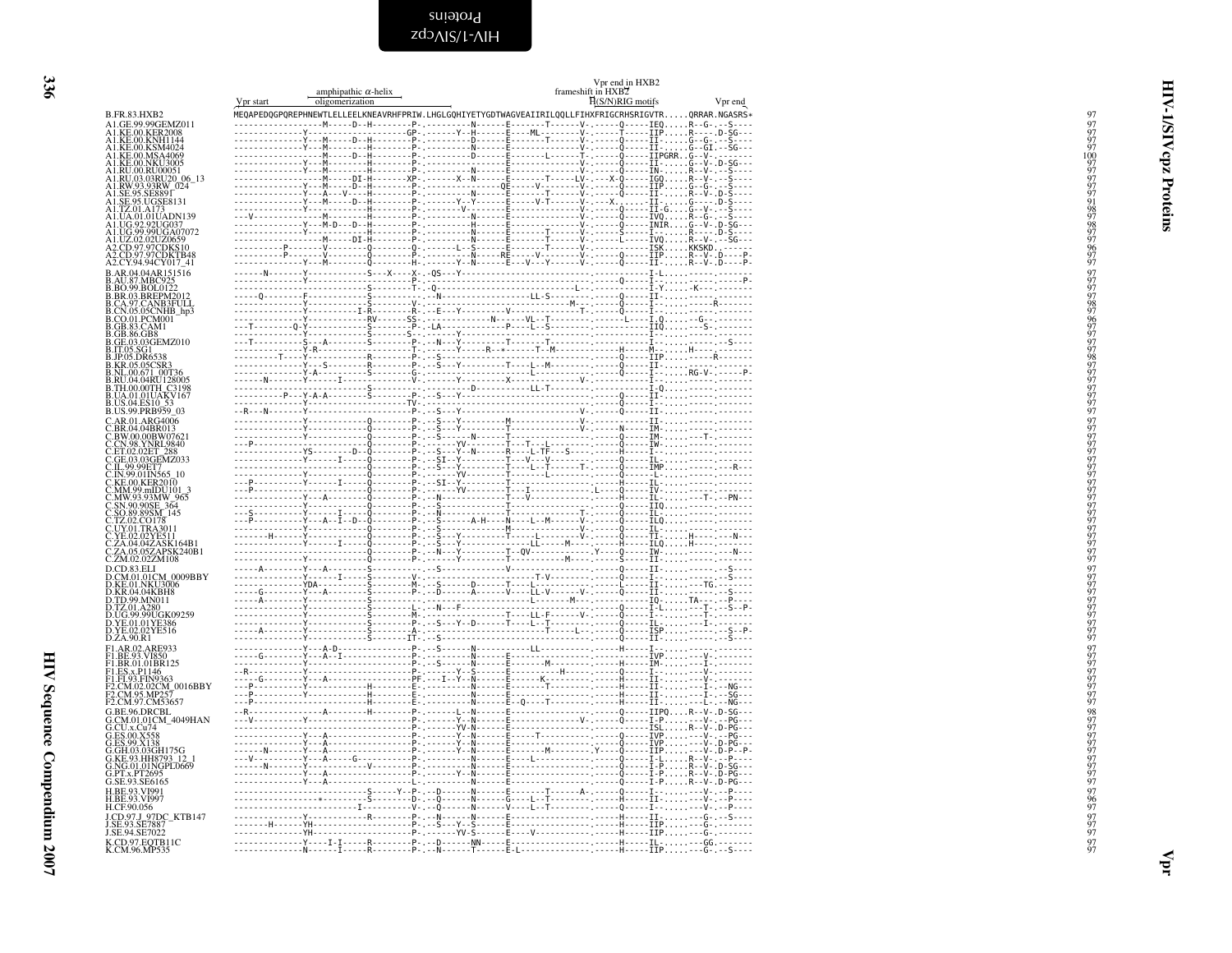|                                            | Vpr start | amphipathic $\alpha$ -helix<br>oligomerization | frameshift in HXB <sub>2</sub>                                                                                                                                                                                                                                                                                                                                                                                                          | Vpr end in HXB2<br>$H(S/N)RIG$ motifs | Vpr end                |
|--------------------------------------------|-----------|------------------------------------------------|-----------------------------------------------------------------------------------------------------------------------------------------------------------------------------------------------------------------------------------------------------------------------------------------------------------------------------------------------------------------------------------------------------------------------------------------|---------------------------------------|------------------------|
| B.FR.83.HXB2                               |           |                                                | MEQAPEDQGPQREPHNEWTLELLEELKNEAVRHFPRIW.LHGLGQHIYETYGDTWAGVEAIIRILQQLLFIHXFRIGCRHSRIGVTRQRRAR.NGASRS*                                                                                                                                                                                                                                                                                                                                    |                                       |                        |
| 01 AE.CF.90.90CF11697                      |           |                                                | -Y-------------I--------P- ------Y--N-----E-------T------V- .-----0-----II- G--G- . ---G---                                                                                                                                                                                                                                                                                                                                             |                                       |                        |
| 01 AE.CN.05.FJ051                          |           |                                                |                                                                                                                                                                                                                                                                                                                                                                                                                                         |                                       |                        |
| 01 AE.CN.06.FJ054<br>1_AE.HK.x.HK001       |           |                                                |                                                                                                                                                                                                                                                                                                                                                                                                                                         |                                       |                        |
|                                            |           |                                                |                                                                                                                                                                                                                                                                                                                                                                                                                                         |                                       |                        |
| 1 AE.TH.01.01TH R2184                      |           |                                                |                                                                                                                                                                                                                                                                                                                                                                                                                                         |                                       |                        |
| TH.02.OUR7691<br>TH.90.CM240               |           |                                                |                                                                                                                                                                                                                                                                                                                                                                                                                                         |                                       |                        |
| US.00.00US MSC1164                         |           |                                                |                                                                                                                                                                                                                                                                                                                                                                                                                                         |                                       |                        |
| M.02.02CM 4082STN                          |           |                                                |                                                                                                                                                                                                                                                                                                                                                                                                                                         |                                       |                        |
|                                            |           |                                                | $\begin{minipage}[t]{.15\textwidth} \begin{picture}(150,10) \put(0,0){\vector(1,0){100}} \put(0,0){\vector(1,0){100}} \put(0,0){\vector(1,0){100}} \put(0,0){\vector(1,0){100}} \put(0,0){\vector(1,0){100}} \put(0,0){\vector(1,0){100}} \put(0,0){\vector(1,0){100}} \put(0,0){\vector(1,0){100}} \put(0,0){\vector(1,0){100}} \put(0,0){\vector(1,0){100}} \put(0,0){\vector(1,$                                                     |                                       |                        |
| AG.FR.91.DJ264<br>AG.GH.03.GHNJ196         |           |                                                |                                                                                                                                                                                                                                                                                                                                                                                                                                         |                                       |                        |
| 2 AG.NG.01.PL0710                          |           |                                                |                                                                                                                                                                                                                                                                                                                                                                                                                                         |                                       |                        |
| _AG.NG.x.IBNG                              |           |                                                |                                                                                                                                                                                                                                                                                                                                                                                                                                         |                                       |                        |
| SN.98.MP1211                               |           |                                                |                                                                                                                                                                                                                                                                                                                                                                                                                                         |                                       |                        |
| AG.UZ.02.02UZ710                           |           |                                                |                                                                                                                                                                                                                                                                                                                                                                                                                                         |                                       |                        |
| 03 AB.RU.97.KAL153 2                       |           |                                                |                                                                                                                                                                                                                                                                                                                                                                                                                                         |                                       |                        |
| 04_cpx.CY.94.CY032                         |           |                                                |                                                                                                                                                                                                                                                                                                                                                                                                                                         |                                       |                        |
| 05_DF.BE.x.VI1310                          |           |                                                | --------------Y---I---------H--------P-.--S---Y--N------E-----V----------- --------                                                                                                                                                                                                                                                                                                                                                     |                                       | $-IL -  - -I - -S - -$ |
| 06 cpx.AU.96.BFP90                         |           |                                                | ---------------Y-----------S--------P-,--NI--Y--S------E----LL-T--L---V-,-----H-----IIP---G-,---                                                                                                                                                                                                                                                                                                                                        |                                       |                        |
| 06_cpx.RU.05.04RU001                       |           |                                                |                                                                                                                                                                                                                                                                                                                                                                                                                                         |                                       |                        |
| <b>BC.CN.97.CN54</b>                       |           |                                                |                                                                                                                                                                                                                                                                                                                                                                                                                                         |                                       |                        |
| BC.CN.97.97CNGX_6F<br>09_срх.GH.96.96GH29П |           |                                                |                                                                                                                                                                                                                                                                                                                                                                                                                                         |                                       |                        |
|                                            |           |                                                |                                                                                                                                                                                                                                                                                                                                                                                                                                         |                                       |                        |
| 10_CD.TZ.96.96TZ_BF061<br>11 cpx.GR.x.GR17 |           |                                                | --------------YS--M---------H--------P-, ---------N------E----------------V-, ------Q-----II-,G--G-,---R-Y-                                                                                                                                                                                                                                                                                                                             |                                       |                        |
| 12_BF.AR.99.ARMA159                        |           |                                                |                                                                                                                                                                                                                                                                                                                                                                                                                                         |                                       |                        |
| 13 cpx.CM.96.1849                          |           |                                                |                                                                                                                                                                                                                                                                                                                                                                                                                                         |                                       |                        |
| 14 BG.DE.01.9196 01                        |           |                                                |                                                                                                                                                                                                                                                                                                                                                                                                                                         |                                       |                        |
| 14_BG.ES.99.X397                           |           |                                                |                                                                                                                                                                                                                                                                                                                                                                                                                                         |                                       |                        |
| 15 01B.TH.99.99TH MU2079                   |           |                                                |                                                                                                                                                                                                                                                                                                                                                                                                                                         |                                       |                        |
| 16 A2D.KR.97.97KR004                       |           |                                                |                                                                                                                                                                                                                                                                                                                                                                                                                                         |                                       |                        |
| 18_cpx.CU.99.CU76                          |           |                                                |                                                                                                                                                                                                                                                                                                                                                                                                                                         |                                       |                        |
| 19 cpx.CU.99.CU7                           |           |                                                |                                                                                                                                                                                                                                                                                                                                                                                                                                         |                                       |                        |
| 20 BG.CU.03.CB471                          |           |                                                |                                                                                                                                                                                                                                                                                                                                                                                                                                         |                                       |                        |
| 21 A2D.KE.91.KNH1254                       |           |                                                |                                                                                                                                                                                                                                                                                                                                                                                                                                         |                                       |                        |
| 23_BG.CU.03.CB118                          |           |                                                |                                                                                                                                                                                                                                                                                                                                                                                                                                         |                                       |                        |
| 24 BG.CU.03.CB378                          |           |                                                |                                                                                                                                                                                                                                                                                                                                                                                                                                         |                                       |                        |
| 25_cpx.CM.01.101BA                         |           |                                                |                                                                                                                                                                                                                                                                                                                                                                                                                                         |                                       |                        |
| 27_cpx.CD.97.97CDKTB49                     |           |                                                |                                                                                                                                                                                                                                                                                                                                                                                                                                         |                                       |                        |
| 28 BF.BR.99.BREPM12609                     |           |                                                |                                                                                                                                                                                                                                                                                                                                                                                                                                         |                                       |                        |
| 29 BF.BR.02.BREPM119                       |           |                                                |                                                                                                                                                                                                                                                                                                                                                                                                                                         |                                       |                        |
| 31 BC.BR.02.110PA                          |           |                                                |                                                                                                                                                                                                                                                                                                                                                                                                                                         |                                       |                        |
| 33_01B.MY.05.05MYKL007_1                   |           |                                                |                                                                                                                                                                                                                                                                                                                                                                                                                                         |                                       |                        |
| 34 01B.TH.99.OUR2478P                      |           |                                                |                                                                                                                                                                                                                                                                                                                                                                                                                                         |                                       |                        |
| 35 AD.AF.05.05AF095                        |           |                                                |                                                                                                                                                                                                                                                                                                                                                                                                                                         |                                       |                        |
| 36_cpx.CM.00.00CMNYU830                    |           |                                                |                                                                                                                                                                                                                                                                                                                                                                                                                                         |                                       |                        |
| 37 cpx.CM.00.00CMNYU926                    |           |                                                |                                                                                                                                                                                                                                                                                                                                                                                                                                         |                                       |                        |
| 42_BF.LU.03.luBF_05_03                     |           |                                                |                                                                                                                                                                                                                                                                                                                                                                                                                                         |                                       |                        |
| N.CM.02.DJO0131<br>V.CM.04.04CM 1015 04    |           |                                                | $\begin{minipage}{0.99\textwidth} \begin{tabular}{ c c c c c } \hline \multicolumn{1}{ c }{0.99\textwidth} \begin{tabular}{ c c c c } \hline \multicolumn{1}{ c }{0.99\textwidth} \begin{tabular}{ c c c } \hline \multicolumn{1}{ c }{0.99\textwidth} \begin{tabular}{ c c c } \hline \multicolumn{1}{ c }{0.99\textwidth} \begin{tabular}{ c c c } \hline \multicolumn{1}{ c }{0.99\textwidth} \begin{tabular}{ c c c } \hline \mult$ |                                       |                        |
| N.CM.04.04CM_1131_03<br>N.CM.95.YBF30      |           |                                                |                                                                                                                                                                                                                                                                                                                                                                                                                                         |                                       |                        |
|                                            |           |                                                |                                                                                                                                                                                                                                                                                                                                                                                                                                         |                                       |                        |
| V.CM.97.YBF106                             |           |                                                |                                                                                                                                                                                                                                                                                                                                                                                                                                         |                                       |                        |
| O BE 87 ANT70                              |           |                                                |                                                                                                                                                                                                                                                                                                                                                                                                                                         |                                       |                        |
| CM.96.96CMABB637                           |           |                                                |                                                                                                                                                                                                                                                                                                                                                                                                                                         |                                       |                        |
| .98.98CMA104                               |           |                                                |                                                                                                                                                                                                                                                                                                                                                                                                                                         |                                       |                        |
| "M.99.99CMU4122<br>.SN.99.SEMP1299         |           |                                                |                                                                                                                                                                                                                                                                                                                                                                                                                                         |                                       |                        |
| O.US.99.99USTWLA                           |           |                                                |                                                                                                                                                                                                                                                                                                                                                                                                                                         |                                       |                        |
| D.FR.92.VAU                                |           |                                                |                                                                                                                                                                                                                                                                                                                                                                                                                                         |                                       |                        |
| PZ.CD.90.ANT                               |           |                                                |                                                                                                                                                                                                                                                                                                                                                                                                                                         |                                       |                        |
| PZ.CM.01.SIVcpzCAM13                       |           |                                                |                                                                                                                                                                                                                                                                                                                                                                                                                                         |                                       |                        |
| M.05.SIVcpzEK505<br>M.05.SIVcpzLB7         |           |                                                |                                                                                                                                                                                                                                                                                                                                                                                                                                         |                                       |                        |
| PZ.CM.05.SIVcpzMB66                        |           |                                                |                                                                                                                                                                                                                                                                                                                                                                                                                                         |                                       |                        |
| PZ.CM.05.SIVcpzMT145                       |           |                                                |                                                                                                                                                                                                                                                                                                                                                                                                                                         |                                       |                        |
| PZ.GA.88.GAB1<br>PZ.TZ.01.TAN1             |           |                                                |                                                                                                                                                                                                                                                                                                                                                                                                                                         |                                       |                        |
| CPZ.US.85.CPZUS                            |           |                                                |                                                                                                                                                                                                                                                                                                                                                                                                                                         |                                       |                        |
|                                            |           |                                                |                                                                                                                                                                                                                                                                                                                                                                                                                                         |                                       |                        |

# HIV-1/SIVcpz<br>Proteins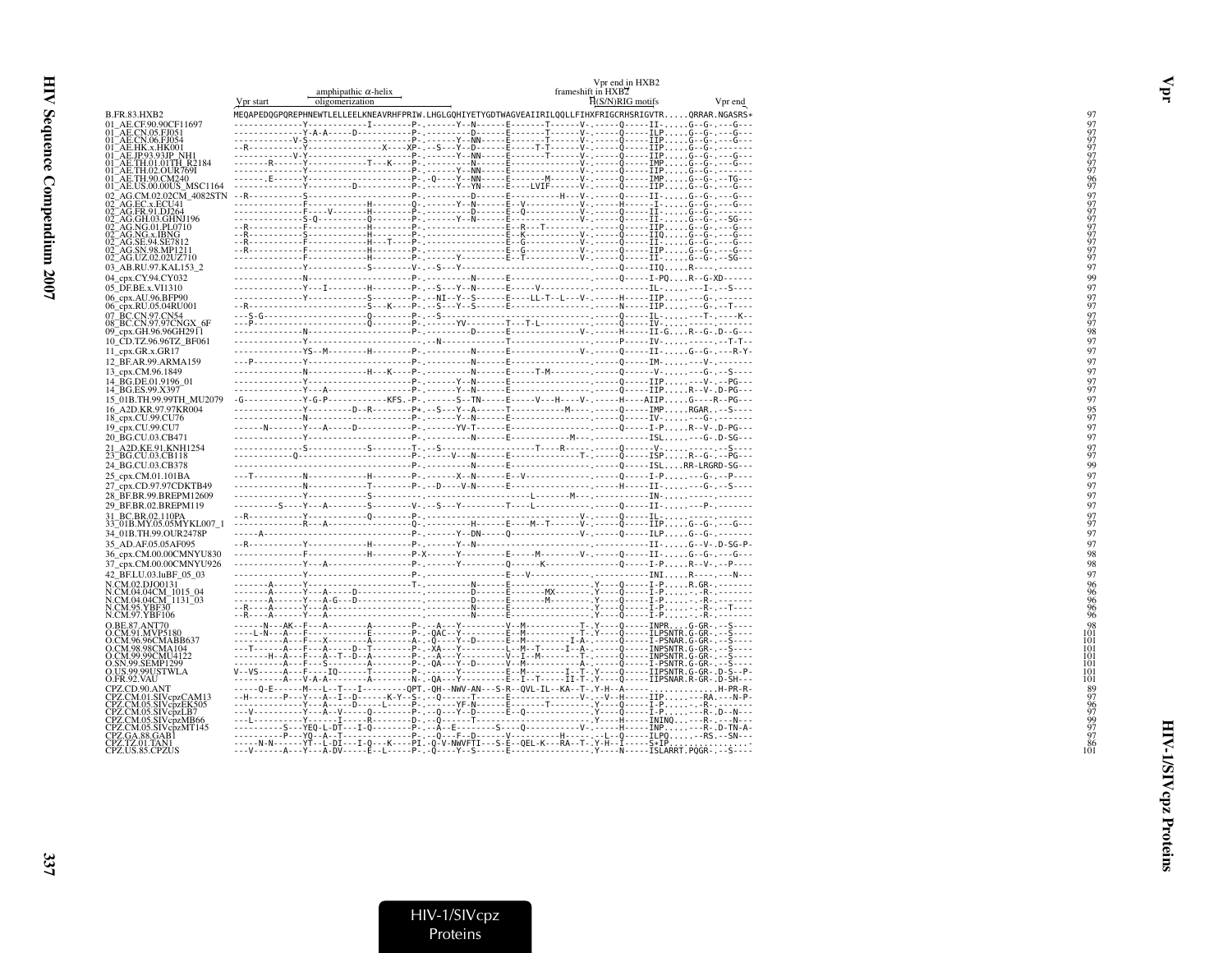<span id="page-37-1"></span>zdɔʌɪs/t-ʌɪH Proteins

<span id="page-37-0"></span>

|                                                                                                                                                                                                                                             | Tat start<br>disulfide bonding | NLS | exon 1 end exon 2 start<br>Tat end                                                                                                                                                                                                   |                                                                                     |
|---------------------------------------------------------------------------------------------------------------------------------------------------------------------------------------------------------------------------------------------|--------------------------------|-----|--------------------------------------------------------------------------------------------------------------------------------------------------------------------------------------------------------------------------------------|-------------------------------------------------------------------------------------|
| B.FR.83.HXB2<br>A1.GE.99.99GEMZ011<br>A1.KE.00.KER2008                                                                                                                                                                                      |                                |     | MEPVDPRLEPWKHPGSQPKTACTNCYCKKCCFHCQVCFITKALGISYGRKKRRQRRRAHQNSQTHQASLSKQPTSQPRGD.PTGPKE*KKKVERETETDPFD*                                                                                                                              | 100<br>$^{102}_{102}$                                                               |
| A1.KE.00.KNH1144<br>A1.KE.00.KSM4024                                                                                                                                                                                                        |                                |     |                                                                                                                                                                                                                                      | ত                                                                                   |
| A1.KE.00.MSA4069<br>A1.KE.00.NKU3005                                                                                                                                                                                                        |                                |     |                                                                                                                                                                                                                                      | 102<br>102<br>102<br>102<br>102<br>102<br>102<br>102<br>102<br>₹                    |
| A1.RU.00.RU00051<br>A1.RU.03.03RU20_06_13<br>A1.RW.93.93RW_024                                                                                                                                                                              |                                |     |                                                                                                                                                                                                                                      | cpz                                                                                 |
| A1.SE.95.SE8891<br>A1.SE.95.SE8891<br>A1.SE.95.UGSE8131<br>A1.TZ.01.A1                                                                                                                                                                      |                                |     |                                                                                                                                                                                                                                      |                                                                                     |
| A1.UA.01.01UADN139                                                                                                                                                                                                                          |                                |     |                                                                                                                                                                                                                                      | Proteins<br>$\frac{102}{102}$<br>$\frac{102}{102}$<br>$\frac{102}{102}$             |
| A1.UG.92.92UG037<br>A1.UG.99.99UGA07072<br>A1.UZ.02.02UZ0659<br>A2.CD.97.97CDKS10<br>A2.CD.97.97CDKR1848<br>A2.CD.97.97CDKR17                                                                                                               |                                |     |                                                                                                                                                                                                                                      |                                                                                     |
| A2.CY.94.94CY017_41<br>B.AR.04.04AR151516                                                                                                                                                                                                   |                                |     |                                                                                                                                                                                                                                      | $\frac{102}{102}$<br>102                                                            |
| B.AU.87.MRC925<br>B.BO.99.BOL0122<br>B.BR.03.BREPM2012<br>B.CA.97.CANB3FULL<br>B.CN.05.05CNHB_hp3<br>B.CN.05.05CNHB_hp3                                                                                                                     |                                |     |                                                                                                                                                                                                                                      |                                                                                     |
| <b>B.CO.01.PCM001</b>                                                                                                                                                                                                                       |                                |     |                                                                                                                                                                                                                                      | 102<br>102<br>102<br>102<br>102<br>102<br>102<br>102<br>103<br>103<br>102           |
| B.GB.83.CAM1                                                                                                                                                                                                                                |                                |     |                                                                                                                                                                                                                                      |                                                                                     |
| B.GB.86.GB8<br>B.GE.03.03GEMZ010<br>B.GE.03.03GEMZ010<br>B.JP.05.DR6538                                                                                                                                                                     |                                |     |                                                                                                                                                                                                                                      |                                                                                     |
| <b>B.KR.05.05CSR3</b><br>B.NL.00.671_00T36<br>B.RU.04.04RU128005                                                                                                                                                                            |                                |     |                                                                                                                                                                                                                                      |                                                                                     |
| B.TH.00.00TH_C3198                                                                                                                                                                                                                          |                                |     |                                                                                                                                                                                                                                      | $\frac{102}{102}$<br>$\frac{102}{102}$<br>$\frac{102}{102}$<br>$\frac{102}{102}$    |
| B.UA.01.01UAKV167<br>B.US.04.ES10_53<br>B.US.99.PRB959_03                                                                                                                                                                                   |                                |     |                                                                                                                                                                                                                                      |                                                                                     |
| <b>C.O. 27. ND227-2010<br/>C.BR.01.ARG4006<br/>C.BR.04.04BR013<br/>C.BW.00.00BW07621<br/>C.ET.02.02ET_288<br/>C.GE.03.03GEMZ033</b>                                                                                                         |                                |     |                                                                                                                                                                                                                                      | $\begin{array}{c} 102 \\ 102 \\ 102 \\ 102 \\ 102 \\ 102 \\ 102 \\ 102 \end{array}$ |
|                                                                                                                                                                                                                                             |                                |     |                                                                                                                                                                                                                                      |                                                                                     |
| C.IL.99.99ET7<br>C.IN.99.01IN565_10                                                                                                                                                                                                         |                                |     |                                                                                                                                                                                                                                      |                                                                                     |
|                                                                                                                                                                                                                                             |                                |     |                                                                                                                                                                                                                                      | 103<br>102<br>102<br>102<br>102<br>102<br>102                                       |
| C.IN.99.01IN565<br>C.KE.00.KER.2010<br>C.MM.93.93MW 965<br>C.MW.93.93MW 965<br>C.SO.89.898M_145<br>C.CZ.02.CO178<br>C.LY.02.02.12311<br>C.Z.A.03.027.ASKL64B1<br>C.Z.A.03.027.ASKL64B1<br>C.Z.A.03.027.ASKL64B1<br>C.Z.A.03.027.ASKL7.0202. |                                |     |                                                                                                                                                                                                                                      |                                                                                     |
|                                                                                                                                                                                                                                             |                                |     |                                                                                                                                                                                                                                      | $\frac{102}{102}$<br>$\frac{102}{102}$<br>$\frac{103}{103}$                         |
|                                                                                                                                                                                                                                             |                                |     |                                                                                                                                                                                                                                      | 102                                                                                 |
| D.CD.83.ELI<br>D.CM.01.01CM_0009BBY<br>D.KE.01.NKU3006                                                                                                                                                                                      |                                |     |                                                                                                                                                                                                                                      | $\begin{array}{c} 101 \\ 102 \\ 102 \\ 102 \\ 102 \\ 102 \\ 103 \end{array}$        |
| D.KR.04.04KBH8<br>D.TD.99.MN011<br>D.TZ.01.A280                                                                                                                                                                                             |                                |     |                                                                                                                                                                                                                                      |                                                                                     |
| D.UG.99.99UGK09259<br>D.VG.99.99UGK09259<br>D.YE.01.01YE386<br>D.YE.02.02YE516                                                                                                                                                              |                                |     |                                                                                                                                                                                                                                      | $\frac{102}{102}$<br>$\frac{102}{102}$                                              |
| F1.AR.02.ARE933                                                                                                                                                                                                                             |                                |     |                                                                                                                                                                                                                                      | 102                                                                                 |
| F1.BE.93.VI850<br>F1.BR.01.01BR125                                                                                                                                                                                                          |                                |     |                                                                                                                                                                                                                                      | 102<br>101                                                                          |
| F1.ES.x.P1146<br>F1.ES.x.P1146<br>F1.F1.93.FIN9363<br>F2.CM.95.MP257<br>E2.CM.95.MP257                                                                                                                                                      |                                |     |                                                                                                                                                                                                                                      | $\frac{103}{102}$<br>101<br>102                                                     |
| F2.CM.97.CM53657<br>G.BE.96.DRCBL                                                                                                                                                                                                           |                                |     |                                                                                                                                                                                                                                      | 102<br>101                                                                          |
| G.CM.01.01CM_4049HAN<br>G.CU.x.Cu74<br>G.ES.00.X558                                                                                                                                                                                         |                                |     |                                                                                                                                                                                                                                      | $\begin{array}{c} 102 \\ 102 \\ 102 \\ 102 \end{array}$                             |
| G.FS.99.X138<br>G.GH.03.03GH175G                                                                                                                                                                                                            |                                |     |                                                                                                                                                                                                                                      | 101                                                                                 |
| G.KE.93.HH8793_12_1<br>G.KE.93.HH8793_12_1<br>G.PT.x.PT2695                                                                                                                                                                                 |                                |     |                                                                                                                                                                                                                                      | $\frac{102}{102}$<br>$\frac{102}{102}$                                              |
| G.SE.93.SE6165<br>H.BE.93.VI991<br>H.BE.93.VI997                                                                                                                                                                                            |                                |     |                                                                                                                                                                                                                                      | 102                                                                                 |
| H.CF.90.056<br>J.CD.97.J_97DC_KTB147                                                                                                                                                                                                        |                                |     |                                                                                                                                                                                                                                      | 102<br>101                                                                          |
| J.SE.93.SE7887<br>J.SE.94.SE7022                                                                                                                                                                                                            |                                |     | - DOCAL MORE CONSULTANT AND CONSULTANT AND CONSULTANT AND CONSULTANT AND CONSULTANT AND CONSULTANT AND CONSULT<br>- DOCAL MORE CONSULTANT AND CONSULTANT AND CONSULTANT AND CONSULTANT AND CONSULTANT AND CONSULTANT AND CONSULT<br> | $\substack{102\\102\\102}$                                                          |
| K.CD.97.EQTB11C<br>K.CM.96.MP535                                                                                                                                                                                                            |                                |     | ------NI---NO---------NO-------Y---L--LO-G---C---E----TTTPYA-KN-KDPIP---LP-A-------S--E--SK-K---*--<br>-D----NI---NO---------NO----R--Y---I--LK-G----N------P--TTPY--EN--DP-R---L-----E.Q-D---S-----SK-K--Q---                       | $^{101}_{102}$                                                                      |
|                                                                                                                                                                                                                                             |                                |     |                                                                                                                                                                                                                                      |                                                                                     |
|                                                                                                                                                                                                                                             |                                |     |                                                                                                                                                                                                                                      |                                                                                     |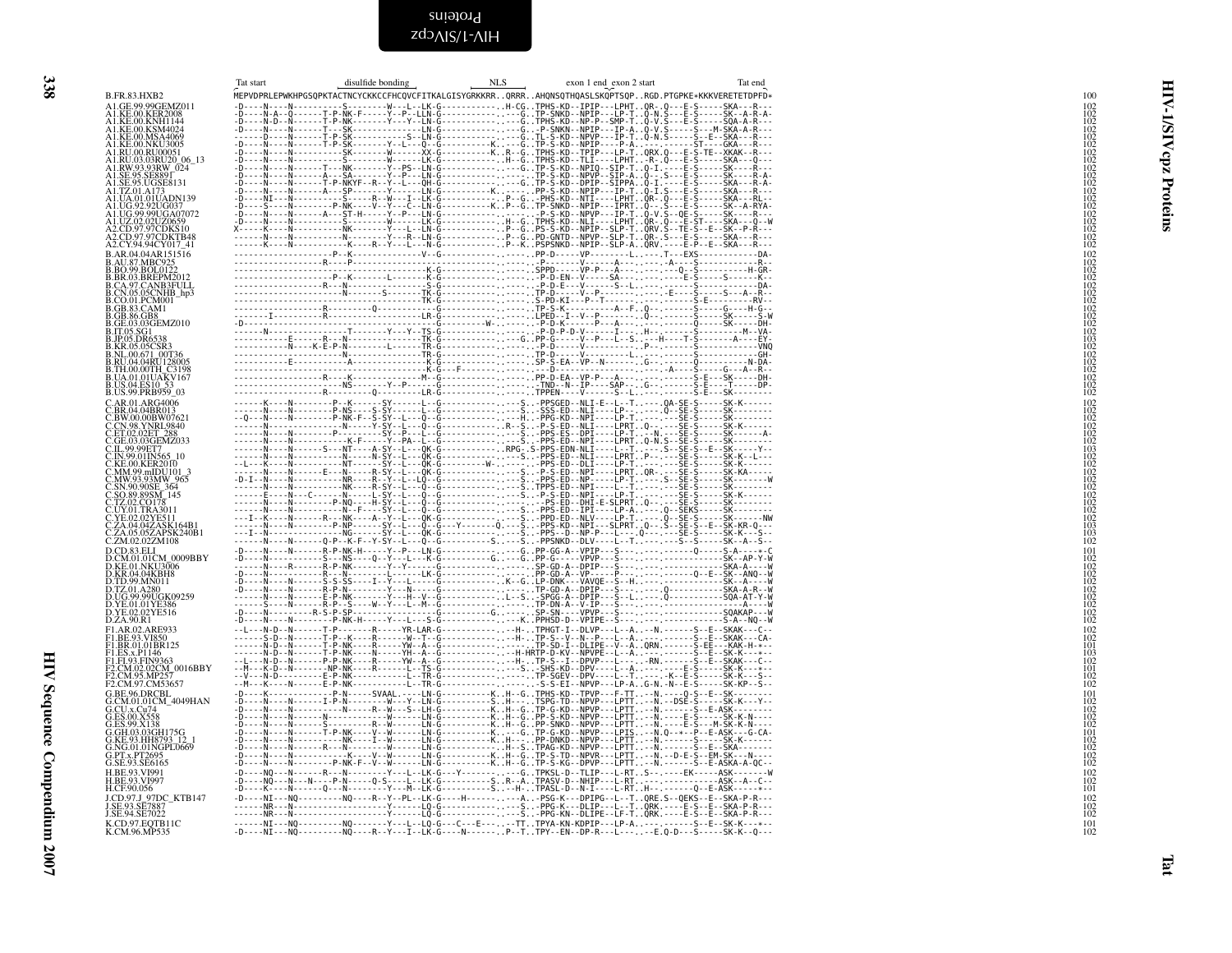|                                                                                                                                         | Tat start                                                                                                                                                                                                             | disulfide bonding                                                                                                                                                                                                                   | <b>NLS</b> | exon 1 end exon 2 start | Tat end |                   |
|-----------------------------------------------------------------------------------------------------------------------------------------|-----------------------------------------------------------------------------------------------------------------------------------------------------------------------------------------------------------------------|-------------------------------------------------------------------------------------------------------------------------------------------------------------------------------------------------------------------------------------|------------|-------------------------|---------|-------------------|
| <b>B.FR.83.HXB2</b>                                                                                                                     | MEPVDPRLEPWKHPGSQPKTACTNCYCKKCCFHCQVCFITKALGISYGRKKRRQRRRAHQNSQTHQASLSKQPTSQPRGD.PTGPKE*KKKVERETETDPFD*                                                                                                               |                                                                                                                                                                                                                                     |            |                         |         | 100               |
| 01 AE.CF.90.90CF11697                                                                                                                   |                                                                                                                                                                                                                       | ------S----N------T---SK-------W---L--LK-G----------KH--GPPPG-KD--NPIP---LPTT-N.------S--E-AKKAK----A-                                                                                                                              |            |                         |         |                   |
|                                                                                                                                         |                                                                                                                                                                                                                       |                                                                                                                                                                                                                                     |            |                         |         | 101               |
| 01_AE.CF.90;90CF11097<br>01_AE.CN.06.F1051<br>01_AE.CN.06.F1054<br>01_AE.HK.x.HK001<br>01_AE.TH.01.01TH_R2184<br>01_AE.TH.01.01TH_R2184 |                                                                                                                                                                                                                       |                                                                                                                                                                                                                                     |            |                         |         |                   |
| 01 AE.TH.02.OUR769I                                                                                                                     |                                                                                                                                                                                                                       |                                                                                                                                                                                                                                     |            |                         |         |                   |
| 01 AE.TH.90.CM240<br>01 AE.US.00.00US MSC1164                                                                                           |                                                                                                                                                                                                                       |                                                                                                                                                                                                                                     |            |                         |         | 102               |
| 02 AG.CM.02.02CM 4082STN                                                                                                                |                                                                                                                                                                                                                       |                                                                                                                                                                                                                                     |            |                         |         |                   |
| 02_AG.EC.x.ECU41                                                                                                                        |                                                                                                                                                                                                                       | ------S-D--N------A---NK----M--W---I--LK-G-----------R--GTP-SRPD--NPVP---LPTT--N.------S--E-ASK---N-C--                                                                                                                             |            |                         |         |                   |
| 02_AG.FR.91.DJ264<br>02_AG.GH.03.GHNJ196<br>02_AG.NG.01.PL0710                                                                          |                                                                                                                                                                                                                       |                                                                                                                                                                                                                                     |            |                         |         |                   |
| 02_AG.NG.x.IBNG<br>02_AG.SE.94.SE7812                                                                                                   |                                                                                                                                                                                                                       |                                                                                                                                                                                                                                     |            |                         |         |                   |
| 2 AG.SN.98.MP1211                                                                                                                       |                                                                                                                                                                                                                       |                                                                                                                                                                                                                                     |            |                         |         |                   |
| 02_AG.UZ.02.02UZ710<br>03 AB.RU.97.KAL153 2                                                                                             |                                                                                                                                                                                                                       |                                                                                                                                                                                                                                     |            |                         |         | 102<br>102        |
| 04 cpx.CY.94.CY032                                                                                                                      |                                                                                                                                                                                                                       | ------D----N------T-D-NK-F-----W------LK-G----------KH--GSL-G-KG--NLIP---L--Q.PN--.S---E-Q----ASK--A---A-                                                                                                                           |            |                         |         | 103               |
| 05 DF.BE.x.VI1310                                                                                                                       |                                                                                                                                                                                                                       |                                                                                                                                                                                                                                     |            |                         |         | 102               |
| 06_cpx.AU.96.BFP90<br>06_cpx.RU.05.04RU001                                                                                              |                                                                                                                                                                                                                       | ------KI---NO---R------K------Y--P---LN-G--------------Q-PPG-KN--DPV----L--TQRE.Q---EKS--E--SKA-P-R---<br>------KĨ---NŎ---R---P--P-------Y--PI--LN-G-------------------------------PPG-KN--DPV----V--T. .ORE.----EKQ--EM-SKATP-R--- |            |                         |         | $\frac{102}{102}$ |
| 07_BC.CN.97.CN54<br>08_BC.CN.97.97CNGX_6F                                                                                               |                                                                                                                                                                                                                       | ----NHK----E----------NS--------------TK-G---F---------S-RS-ED--NPI----LPRTQ--.---SE-S-----SK-G------                                                                                                                               |            |                         |         |                   |
| 09_cpx.GH.96.96GH2911                                                                                                                   | ------N----N-----E---N-----R-SY--L---QK-G--------------S-P-S-ED--NLI---SLPRTQ--.QA-SE-S-----SK-KPA----<br>--L---N----N-----A---NK----R--Y---H--LN-G--------------A-SCG-KSN-DPIP---LP-T--N.------S--E--SK-KS-Q---      |                                                                                                                                                                                                                                     |            |                         |         | 102<br>102        |
| 10_CD.TZ.96.96TZ_BF061                                                                                                                  | ----H-N----N----------NK-H--A-SY--L---Q--S-------------S-PPS-ED--NLI----S--------------------------NA                                                                                                                 |                                                                                                                                                                                                                                     |            |                         |         | 102               |
| 11 cpx.GR.x.GR17<br>12 BF.AR.99.ARMA159                                                                                                 |                                                                                                                                                                                                                       | ---G-INID--NQ---------NQ----R--Y---H--LK-G---------W----T-SRS-KN--DPIPE--LP-ASRN.----E-P--E--SKA-PA----<br>--L---N----N----K-S-P--K----R----YW--V--G------------P-G---N--------I--A--N.------S--E--SKAKS--C--                       |            |                         |         | 102<br>102        |
| 13 cpx.CM.96.1849                                                                                                                       |                                                                                                                                                                                                                       |                                                                                                                                                                                                                                     |            |                         |         | 102               |
| 14 BG.DE.01.9196 01<br>14_BG.ES.99.X397                                                                                                 |                                                                                                                                                                                                                       | -D----N----N------------K----I--W------LN-G----------KH--GPP-S-KD--NPVP---LPTT--N.----E-S-----SK-K------                                                                                                                            |            |                         |         | 102               |
| 15 01B.TH.99.99TH MU2079                                                                                                                | -D---LN----N----R-T---N-----I--W---I--LK-G----------KH--GTP-S-KD--NPAP---L-IS--K.--D--KS--E-ASKA----*--                                                                                                               |                                                                                                                                                                                                                                     |            |                         |         | 101               |
| 16 A2D.KR.97.97KR004                                                                                                                    |                                                                                                                                                                                                                       | -D----N----N------R---NK----R--Y--P---LN-G-----------P---PP-GGTG--NPIPE-SLPR-QRI.---TE-S-TE--SKA----C--                                                                                                                             |            |                         |         | 102               |
| 18_cpx.CU.99.CU76<br>19 cpx.CU.99.CU7                                                                                                   |                                                                                                                                                                                                                       | ------NI---NQ----------N------R--Y---L--LK-G---------------TTPYD-KH--DLIPE--L-RTSW-.------Q-E--ASKA-A-QC--<br>-D----N----N----------NT----------L--TK-G--------------GPP-SH-D--NPVP---LPDTE----T--S--E--SK-K------                  |            |                         |         | 102<br>101        |
| 20_BG.CU.03.CB471                                                                                                                       |                                                                                                                                                                                                                       | -D----N----N-----------N------I--W------LN-G-----------H--GTPPS-KD--NPVP---IPTT--N.------S----ASK--P-----                                                                                                                           |            |                         |         | 102               |
| 21 A2D.KE.91.KNH1254<br>23_BG.CU.03.CB118                                                                                               |                                                                                                                                                                                                                       | -D----N----N-----R-P-NK-H-----Y--T---L--G---------S----.PP-SG--P-VHIP---S------ ------------S-----------<br>-D----N-D--N-----------NK----M--W------LK-G----------KH--GTP-D-KD--IPVP---LPTT--N.------S--E--SK--A-----                |            |                         |         | 102<br>102        |
| 24_BG.CU.03.CB378                                                                                                                       |                                                                                                                                                                                                                       | -D----N----N----------NK----V--W---L--LK-G----------KH--GTPLSNKD--NPVP---LPTA--N.-----KS--E--SK-KA-----                                                                                                                             |            |                         |         | 102               |
| 25 cpx.CM.01.101BA                                                                                                                      |                                                                                                                                                                                                                       | -D----NI---NQ-----T---N-----I--W---L--LN-G-----------TPPG-KD--YPVP---IPTT--N.Q-----S----ASK-A---S--                                                                                                                                 |            |                         |         | 102               |
| 27 cpx.CD.97.97CDKTB49<br>28 BF.BR.99.BREPM12609                                                                                        | ----------Q-----R---NK-------L-------MK-G-----------P--DN-NN-V------A--S-N.----E-S--------T----A-                                                                                                                     | -D----NI---NQ---------NQ----S--Y---L--LK-G---FH------ ---ATPYG-KN--DPIP--SIP-TQRV.S---E-SE----SKA---RL-W                                                                                                                            |            |                         |         | 102<br>102        |
| 29 BF.BR.02.BREPM119                                                                                                                    |                                                                                                                                                                                                                       | --------------------P-N-----R------K----G------------------SPRH-PA---P----S--------------------------KA-Q---                                                                                                                        |            |                         |         | 102               |
| 31 BC.BR.02.110PA<br>33 01B.MY.05.05MYKL007 1                                                                                           | --L---N----N----K-T---S-----R--W---L--LK-G----------KHKH-RGTP-S-ED--NP-P---L-IS--N.--DS--S----ASKA--GLCA-                                                                                                             | ------N--X-N-----------N-------SY------L-G----------------S-PPX-ED--NLI----LP-X---.Q--SE-S------K-K------                                                                                                                           |            |                         |         | 102<br>104        |
| 34_01B.TH.99.OUR2478P                                                                                                                   |                                                                                                                                                                                                                       | ------N----N-----T---SK----N--W---L--LK-G----------KH--GTP-S-KD--NPIPE--LPII--N.Q-----S--E-ASKA----*--                                                                                                                              |            |                         |         | 101               |
| 35_AD.AF.05.05AF095                                                                                                                     |                                                                                                                                                                                                                       | -DL---D-D--N------T-P-NK-F--V-SY------LN-G-----------TP-S--D--NP-P----P-AQ-I.S---E-S-----SKA-P-R---                                                                                                                                 |            |                         |         | 102               |
| 36_cpx.CM.00.00CMNYU830<br>37_cpx.CM.00.00CMNYU926                                                                                      | --L---NI---N------R---N--F-----W------LN-G-----------.R--G-P-SR-D--DPV----LPAI--KN------S--E-ASK---N-C--                                                                                                              |                                                                                                                                                                                                                                     |            |                         |         | 103<br>102        |
| 42 BF.LU.03.luBF 05 03                                                                                                                  |                                                                                                                                                                                                                       |                                                                                                                                                                                                                                     |            |                         |         | 102               |
| N.CM.02.DJO0131                                                                                                                         |                                                                                                                                                                                                                       | -----------N---------NG----Y--Y--MC--TK-G---------S----TPKS-KN--DPIPE--L--QQQP--.Q--Q-KQ--AL-DKA----*--                                                                                                                             |            |                         |         | 102               |
| N.CM.04.04CM_1015_04<br>N.CM.04.04CM_1131_03                                                                                            |                                                                                                                                                                                                                       |                                                                                                                                                                                                                                     |            |                         |         |                   |
| N.CM.95.YBF30<br>N.CM.97.YBF106                                                                                                         |                                                                                                                                                                                                                       |                                                                                                                                                                                                                                     |            |                         |         | 103               |
| O.BE.87.ANT70<br>O.CM.91.MVP5180                                                                                                        | -D----EVP--H------OIP-N------R--Y--Y--VR-G-----------G-P-AASHPD-KDPVP--SPTITKRK.OEROE-OEEE--KKAGPGGYPR<br>-D----EMP--H----K-O-P-N-----R--Y--Y---TK-G----H--------PA-AASYBDNKDPVPE-SL-HTGRK.OKROE-OEEE--KKAGPGGYPR<br> |                                                                                                                                                                                                                                     |            |                         |         |                   |
| O.CM.96.96CMABB637                                                                                                                      |                                                                                                                                                                                                                       |                                                                                                                                                                                                                                     |            |                         |         | 101               |
| O.CM.98.98CMA104<br>O.CM.99.99CMU4122                                                                                                   |                                                                                                                                                                                                                       |                                                                                                                                                                                                                                     |            |                         |         |                   |
| O.SN.99.SEMP1299<br>O.US.99.99USTWLA                                                                                                    |                                                                                                                                                                                                                       |                                                                                                                                                                                                                                     |            |                         |         | 100               |
| O.FR.92.VAU                                                                                                                             |                                                                                                                                                                                                                       |                                                                                                                                                                                                                                     |            |                         |         | 100               |
| CPZ.CD.90.ANT<br>CPZ.CM.01.SIVcpzCAM13                                                                                                  |                                                                                                                                                                                                                       | -D---AETP--L--PAT-A-P-N-----C--Y--PL--TK-G--------R-ARRN--TTAES-ENN-DPV--*SLPKTSRI.QSSQ-K-E----EK-GSGGGPC                                                                                                                           |            |                         |         |                   |
| CPZ.CM.05.SIVcpzEK505                                                                                                                   |                                                                                                                                                                                                                       |                                                                                                                                                                                                                                     |            |                         |         | 101               |
| CPZ.CM.05.SIVcpzLB7<br>CPZ.CM.05.SIVcpzMB66<br>CPZ.CM.05.SIVcpzMT145                                                                    |                                                                                                                                                                                                                       |                                                                                                                                                                                                                                     |            |                         |         |                   |
| CPZ.GA.88.GAB1                                                                                                                          |                                                                                                                                                                                                                       |                                                                                                                                                                                                                                     |            |                         |         |                   |
| CPZ.TZ.01.TAN1<br>CPZ.US.85.CPZUS                                                                                                       |                                                                                                                                                                                                                       |                                                                                                                                                                                                                                     |            |                         |         | 103               |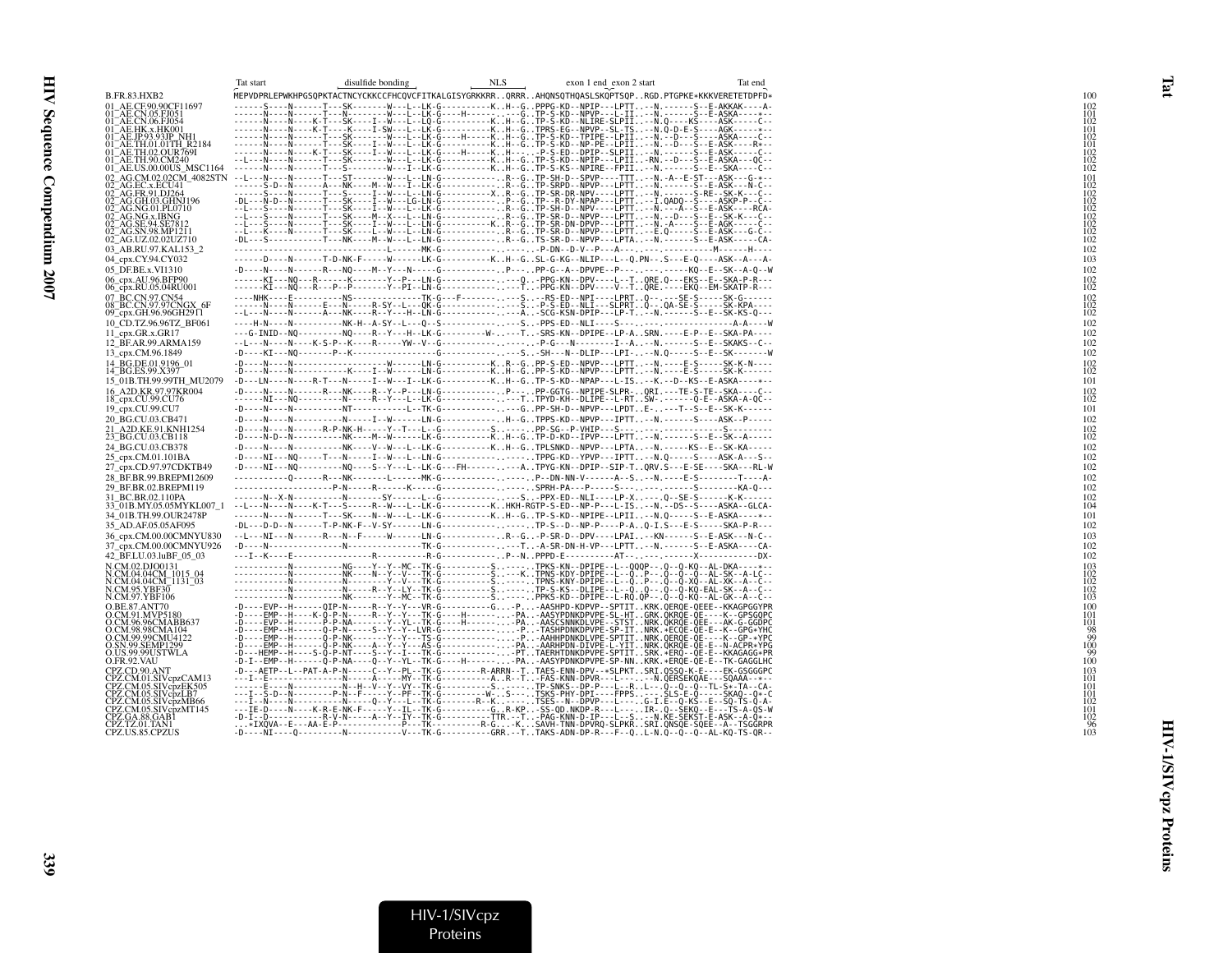<span id="page-39-1"></span>zdɔʌɪs/t-ʌɪH Proteins

<span id="page-39-0"></span>

| ۰. |
|----|
|    |
| ۰. |

| <b>B.FR.83.HXB2</b>                                                                                                                                                             | Rev start | exon 1 end exon 2 start<br>NLS | MAGRSGDSDEELIRTVRLIKLLYQSNPPPNPEG.TRQARRNRRRRWRERQRQIHSISERILGTYLGRSAEPVPLQLPPLERLTLDCNEDCGTSGTQGVGSPQILVESPTVLESGTKE* | Leu-rich effector domain | 116                                                         |
|---------------------------------------------------------------------------------------------------------------------------------------------------------------------------------|-----------|--------------------------------|------------------------------------------------------------------------------------------------------------------------|--------------------------|-------------------------------------------------------------|
| A1.GE.99.99GEMZ011<br>A1.KE.00.KER2008                                                                                                                                          |           |                                |                                                                                                                        |                          | $^{124}_{117}$                                              |
| A1.KE.00.KNH1144<br>A1.KE.00.KSM4024                                                                                                                                            |           |                                |                                                                                                                        |                          |                                                             |
| A1.KE.00.MSA4069<br>A1.KE.00.NKU3005                                                                                                                                            |           |                                |                                                                                                                        |                          |                                                             |
|                                                                                                                                                                                 |           |                                |                                                                                                                        |                          |                                                             |
|                                                                                                                                                                                 |           |                                |                                                                                                                        |                          |                                                             |
| A1.RW.93.93RW_00<br>A1.RW.93.93RW_024<br>A1.SE.95.VGSE8131                                                                                                                      |           |                                |                                                                                                                        |                          |                                                             |
|                                                                                                                                                                                 |           |                                |                                                                                                                        |                          |                                                             |
| ALTZ.01.A173<br>ALUA.01.01UADN139<br>ALUG.92.92UG037                                                                                                                            |           |                                |                                                                                                                        |                          |                                                             |
| . 1.UG.99.99UGA07072<br>A1.UG.99.99UGA07072<br>A1.UZ.02.02UZ0659                                                                                                                |           |                                |                                                                                                                        |                          |                                                             |
| A2.CD.97.97CDKS10<br>A2.CD.97.97CDKTB48                                                                                                                                         |           |                                |                                                                                                                        |                          |                                                             |
| A2.CY.94.94CY017 41                                                                                                                                                             |           |                                |                                                                                                                        |                          |                                                             |
| B.AR.04.04AR151516<br>B.AU.87.MBC925<br>B.BO.99.BOL0122                                                                                                                         |           |                                |                                                                                                                        |                          | $\frac{117}{117}$                                           |
| <b>B.BR.03.BREPM2012</b>                                                                                                                                                        |           |                                |                                                                                                                        |                          | 117                                                         |
| B.CA.97.CANB3FULL<br>B.CN.05.05CNHB_hp3                                                                                                                                         |           |                                |                                                                                                                        |                          | 117<br>117                                                  |
| B.CO.01.PCM001                                                                                                                                                                  |           |                                |                                                                                                                        |                          | 117                                                         |
| B.GB.83.CAMI<br>B.GB.86.GB8<br>B.GE.03.03GEMZ010                                                                                                                                |           |                                |                                                                                                                        |                          | $\frac{117}{117}$                                           |
| <b>B.IT.05.SG1</b>                                                                                                                                                              |           |                                |                                                                                                                        |                          | ĬÎ7<br>117                                                  |
| <b>B.JP.05.DR6538</b>                                                                                                                                                           |           |                                |                                                                                                                        |                          | 118                                                         |
| B.KR.05.05CSR3                                                                                                                                                                  |           |                                |                                                                                                                        |                          | 117<br>117                                                  |
| B.NL.00.671_00T36<br>B.RU.04.04RU128005<br>B.TH.00.00TH_C3198                                                                                                                   |           |                                |                                                                                                                        |                          | $\frac{117}{117}$                                           |
| B.UA.01.01UAKV167<br>B.US.04.ES10_53                                                                                                                                            |           |                                |                                                                                                                        |                          | 117<br>117                                                  |
| B.US.99.PRB959_03                                                                                                                                                               |           |                                |                                                                                                                        |                          | 117                                                         |
| C.AR.01.ARG4006                                                                                                                                                                 |           |                                |                                                                                                                        |                          | 116                                                         |
| Č.BR.04.04BR013<br>C.BW.00.00BW07621<br>C.CN.98.YNRL9840                                                                                                                        |           |                                |                                                                                                                        |                          | $\begin{array}{c} 123 \\ 123 \\ 123 \end{array}$            |
| C.ET.02.02ET 288<br>C.GE.03.03GEMZ033                                                                                                                                           |           |                                |                                                                                                                        |                          | 123<br>123                                                  |
|                                                                                                                                                                                 |           |                                |                                                                                                                        |                          |                                                             |
|                                                                                                                                                                                 |           |                                |                                                                                                                        |                          | 124<br>123<br>123<br>123<br>123                             |
|                                                                                                                                                                                 |           |                                |                                                                                                                        |                          |                                                             |
| C.GE.05.05812033<br>C.IL.99.99E17<br>C.IN.99.01IN565_10<br>C.KE.00.KER.2010<br>C.MW.93.93MW_965<br>C.SN.90.90SE_364<br>C.SN.90.90SE_364<br>C.SN.90.90SE_364<br>C.SO.89.89SM_145 |           |                                |                                                                                                                        |                          |                                                             |
|                                                                                                                                                                                 |           |                                |                                                                                                                        |                          |                                                             |
|                                                                                                                                                                                 |           |                                |                                                                                                                        |                          | 116<br>123<br>123<br>123<br>123<br>123<br>117               |
| C.30.492.39330<br>C.TZ.02.CO178<br>C.UY.01.TRA3011<br>C.ZA.04.04ZASK164B1<br>C.ZA.05.05ZAPSK240B1<br>C.ZA.05.05ZAPSK240B1                                                       |           |                                |                                                                                                                        |                          |                                                             |
| C.ZM.02.02ZM108                                                                                                                                                                 |           |                                |                                                                                                                        |                          | $\frac{124}{123}$                                           |
| D.CD.83.ELI                                                                                                                                                                     |           |                                |                                                                                                                        |                          | $\frac{117}{117}$                                           |
| D.CM33.EL<br>D.CM01.01CM_0009BBY<br>D.KE.01.NKU3006<br>D.KR.04.04KBH8<br>D.TD.99.MN011                                                                                          |           |                                |                                                                                                                        |                          | $\frac{117}{117}$                                           |
|                                                                                                                                                                                 |           |                                |                                                                                                                        |                          | 117                                                         |
| D.TZ.01.A280<br>D.UG.99.99UGK09259<br>D.YE.01.01YE386                                                                                                                           |           |                                |                                                                                                                        |                          | 117<br>117                                                  |
|                                                                                                                                                                                 |           |                                |                                                                                                                        |                          | 117<br>117                                                  |
| D.YE.02.02YE516<br>D.ZA.90.R1                                                                                                                                                   |           |                                |                                                                                                                        |                          | 117                                                         |
| F1.AR.02.ARE933<br>F1.BE.93.VI850                                                                                                                                               |           |                                |                                                                                                                        |                          | 117<br>117                                                  |
| F1.BR.01.01BR125                                                                                                                                                                |           |                                |                                                                                                                        |                          | 117<br>119                                                  |
| F1.BR.01.01BK123<br>F1.ES.x.P1146<br>F1.F1.93.FIN9363<br>F2.CM.95.MP257<br>F2.CM.95.MP257                                                                                       |           |                                |                                                                                                                        |                          | 117                                                         |
|                                                                                                                                                                                 |           |                                |                                                                                                                        |                          | $\frac{117}{117}$                                           |
| G.BE.96.DRCBL                                                                                                                                                                   |           |                                |                                                                                                                        |                          | iiż<br>124                                                  |
| G.CM.01.01CM 4049HAN                                                                                                                                                            |           |                                |                                                                                                                        |                          |                                                             |
| G.CU.x.Cu74<br>G.ES.00.X558                                                                                                                                                     |           |                                |                                                                                                                        |                          |                                                             |
| G.ES.99.X138                                                                                                                                                                    |           |                                |                                                                                                                        |                          |                                                             |
| G.GH.03.03GH175G<br>G.KE.93.HH8793_12_1<br>G.NG.01.01NGPL0669                                                                                                                   |           |                                |                                                                                                                        |                          |                                                             |
| G.PT.x.PT269:                                                                                                                                                                   |           |                                |                                                                                                                        |                          | 124<br>124<br>124<br>124<br>124<br>124<br>124<br>124<br>123 |
| G.SE.93.SE6165<br>H.BE.93.VI991                                                                                                                                                 |           |                                |                                                                                                                        |                          | 117                                                         |
| H.BE.93.VI997                                                                                                                                                                   |           |                                |                                                                                                                        |                          | $\frac{117}{117}$                                           |
| H.CF.90.056<br>J.CD.97.J 97DC KTB147                                                                                                                                            |           |                                |                                                                                                                        |                          | 117                                                         |
| J.SE.93.SE788<br>J.SE.94.SE7022                                                                                                                                                 |           |                                |                                                                                                                        |                          | $\frac{117}{117}$                                           |
| K.CD.97.EQTB11C<br>K.CM.96.MP535                                                                                                                                                |           |                                |                                                                                                                        |                          | $\frac{117}{117}$                                           |
|                                                                                                                                                                                 |           |                                |                                                                                                                        |                          |                                                             |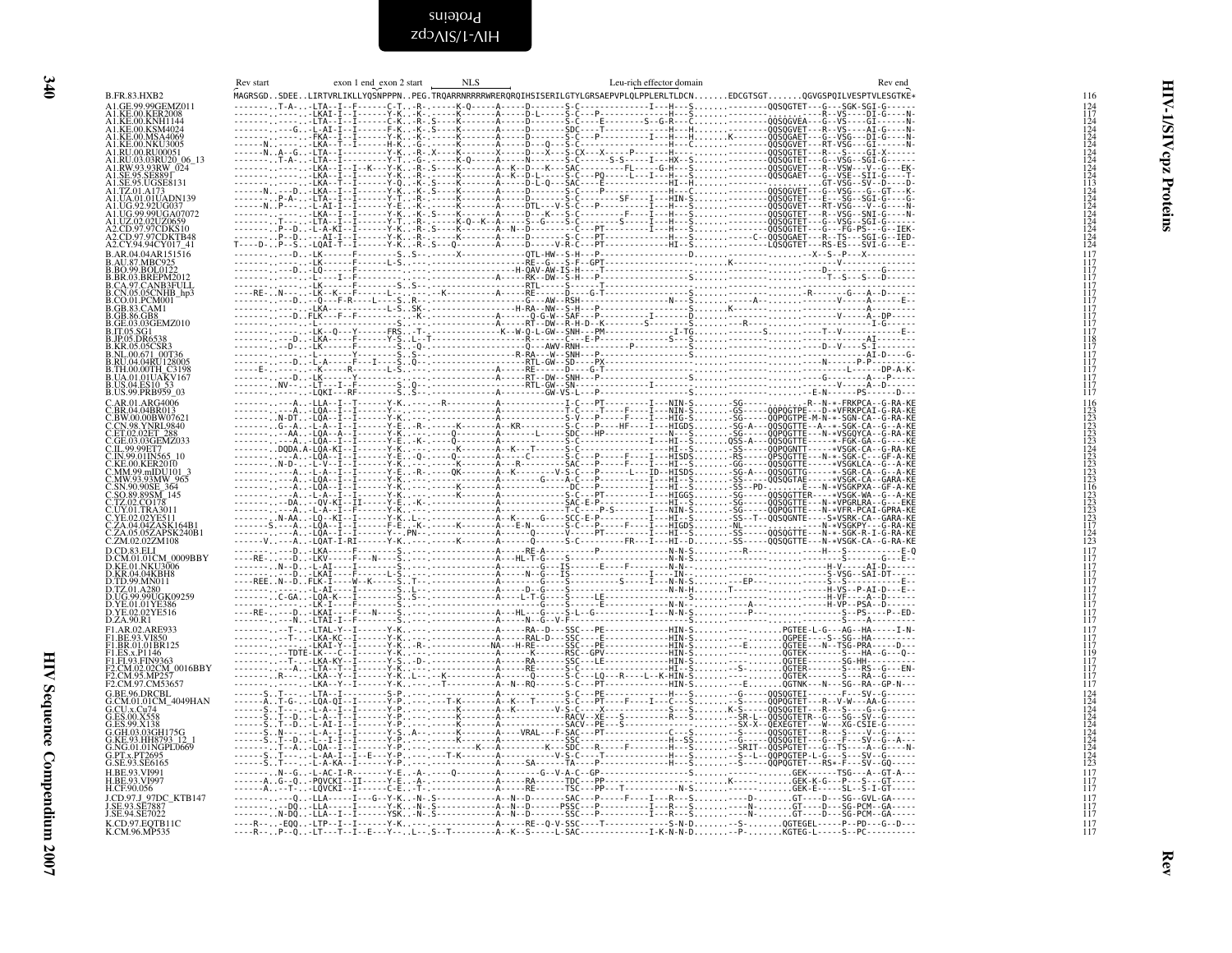|                                                               | Rev start |  | Leu-rich effector domain | Rev end                                                                                                                                                                                                                                                 |            |
|---------------------------------------------------------------|-----------|--|--------------------------|---------------------------------------------------------------------------------------------------------------------------------------------------------------------------------------------------------------------------------------------------------|------------|
| B.FR.83.HXB2                                                  |           |  |                          | MAGRSGDSDEELIRTVRLIKLLYQSNPPPNPEG.TRQARRNRRRRWRERQRQIHSISERILGTYLGRSAEPVPLQLPPLERLTLDCNEDCGTSGTQGVGSPQILVESPTVLESGTKE*                                                                                                                                  |            |
| 01 AE.CF.90.90CF11697<br>01_AE.CN.05.FJ051                    |           |  |                          |                                                                                                                                                                                                                                                         |            |
| 01_AE.CN.06.FJ054                                             |           |  |                          |                                                                                                                                                                                                                                                         |            |
| 01 <sup>–</sup> AE.HK.x.HK001<br>01 AE.JP.93.93JP NH1         |           |  |                          |                                                                                                                                                                                                                                                         |            |
| 01 <sup>-</sup> AE.TH.01.01TH R2184                           |           |  |                          |                                                                                                                                                                                                                                                         |            |
| 01 AE.TH.02.OUR769I<br>01 AE.TH.90.CM240                      |           |  |                          |                                                                                                                                                                                                                                                         |            |
| 01_AE.US.00.00US_MSC1164                                      |           |  |                          |                                                                                                                                                                                                                                                         |            |
| 02 AG.CM.02.02CM 4082STN<br>02_AG.EC.x.ECU41                  |           |  |                          |                                                                                                                                                                                                                                                         |            |
| 02 AG.FR.91.DJ264                                             |           |  |                          |                                                                                                                                                                                                                                                         |            |
| 02_AG.GH.03.GHNJ196<br>02_AG.NG.01.PL0710                     |           |  |                          |                                                                                                                                                                                                                                                         |            |
| 02_AG.NG.x.IBNG<br>02_AG.SE.94.SE7812<br>02_AG.SN.98.MP1211   |           |  |                          |                                                                                                                                                                                                                                                         |            |
|                                                               |           |  |                          |                                                                                                                                                                                                                                                         |            |
| 02 AG.UZ.02.02UZ710                                           |           |  |                          |                                                                                                                                                                                                                                                         |            |
| 03_AB.RU.97.KAL153_2                                          |           |  |                          |                                                                                                                                                                                                                                                         | 117        |
| 04 cpx.CY.94.CY032                                            |           |  |                          |                                                                                                                                                                                                                                                         | 118        |
| 05 DF.BE.x.VI1310<br>06_cpx.AU.96.BFP90                       |           |  |                          |                                                                                                                                                                                                                                                         | 117        |
| 06 cpx.RU.05.04RU001                                          |           |  |                          | --------DR. .-LLA--I--I------Y-K. .-N-.S-----------A--N--D-----V-S-C--------------I---R---S.-----N-----SG-PDML-GT--T--<br>------- . N--Q. .-LLA--T--I------Y-K. .-N-.S---Q--------A--H--D---Q---SP-----T---------                                       | ĬÎ7        |
| 07 BC.CN.97.CN54                                              |           |  |                          |                                                                                                                                                                                                                                                         |            |
| 08_BC.CN.97.97CNGX_6F<br>09_cpx.GH.96.96GH2911                |           |  |                          |                                                                                                                                                                                                                                                         | 117        |
| 10 CD.TZ.96.96TZ BF061                                        |           |  |                          |                                                                                                                                                                                                                                                         | 117        |
| 11 cpx.GR.x.GR17                                              |           |  |                          | ---------AQ-LAAA-I--I----S-Y-K-A-.------Q-----A--N-L----Q---S-C----E-----P---I---H---S-----N--------ES--PG--S---GPR-E--                                                                                                                                 | 117        |
| 12 BF.AR.99.ARMA159                                           |           |  |                          |                                                                                                                                                                                                                                                         | 117        |
| 13 cpx.CM.96.1849                                             |           |  |                          |                                                                                                                                                                                                                                                         | 124        |
| 14 BG.DE.01.9196 01<br>14_BG.ES.99.X397                       |           |  |                          |                                                                                                                                                                                                                                                         | 124        |
| 15 01B.TH.99.99TH MU2079                                      |           |  |                          |                                                                                                                                                                                                                                                         | 124        |
| 16_A2D.KR.97.97KR004<br>18_cpx.CU.99.CU76                     |           |  |                          |                                                                                                                                                                                                                                                         |            |
|                                                               |           |  |                          |                                                                                                                                                                                                                                                         |            |
| 19_cpx.CU.99.CU7<br>20 BG.CU.03.CB471                         |           |  |                          | ------GT----LQA--I-RI------Y-P--- ---------------A--S--R--------T-C---PT----F------------S-GS-----QHSQGTET---E---S---SV--G------                                                                                                                        | 116<br>124 |
| 21 A2D.KE.91.KNH1254                                          |           |  |                          |                                                                                                                                                                                                                                                         | 117        |
| 23 BG.CU.03.CB118                                             |           |  |                          |                                                                                                                                                                                                                                                         | 124        |
| 24 BG.CU.03.CB378                                             |           |  |                          |                                                                                                                                                                                                                                                         | 124        |
| 25_cpx.CM.01.101BA<br>27_cpx.CD.97.97CDKTB49                  |           |  |                          | -------N----L-A--T-NI--R---Y-P---------------------RQ------TSC---LE--------------HI--S--S-----QQSQGTET---R---SG--SV--G------<br>-----EGN--R-LTA--I--I------Y-K-R-.SQ---K-------A-----D--G----S-C---PT----F----I---C------00SQGTET---G--TS--H-AI-GT-A--- | 124<br>117 |
| 28 BF.BR.99.BREPM12609                                        |           |  |                          |                                                                                                                                                                                                                                                         | 117        |
| 29_BF.BR.02.BREPM119                                          |           |  |                          |                                                                                                                                                                                                                                                         | 117        |
| 31_BC.BR.02.110PA<br>33_01B.MY.05.05MYKL007_1                 |           |  |                          |                                                                                                                                                                                                                                                         | 116        |
| 34 01B.TH.99.OUR2478P                                         |           |  |                          |                                                                                                                                                                                                                                                         | 117        |
| 35 AD.AF.05.05AF095                                           |           |  |                          |                                                                                                                                                                                                                                                         | 124        |
| 36 cpx.CM.00.00CMNYU830                                       |           |  |                          |                                                                                                                                                                                                                                                         | 125        |
| 37_cpx.CM.00.00CMNYU926                                       |           |  |                          | ------- --0-L-A--I-NI------Y-P--- .-----K-------A-----RAL-----S-C-------------------H-N-S---RD---QQPQGTET-L-G---S--P-G--G----N-                                                                                                                         | 124        |
| 42 BF.LU.03.luBF 05 03                                        |           |  |                          |                                                                                                                                                                                                                                                         | 117        |
| N.CM.02.DJO0131                                               |           |  |                          |                                                                                                                                                                                                                                                         |            |
| N.CM.04.04CM_1015_04<br>N.CM.04.04CM_1015_04<br>N.CM.95.YBF30 |           |  |                          |                                                                                                                                                                                                                                                         |            |
| N.CM.97.YBF106                                                |           |  |                          |                                                                                                                                                                                                                                                         |            |
| O.BE.87.ANT70                                                 |           |  |                          |                                                                                                                                                                                                                                                         |            |
| O.CM.91.MVP5180<br>O.CM.96.96CMABB637                         |           |  |                          |                                                                                                                                                                                                                                                         |            |
| O.CM.98.98CMA104                                              |           |  |                          |                                                                                                                                                                                                                                                         |            |
| O.CM.99.99CMU4122                                             |           |  |                          |                                                                                                                                                                                                                                                         |            |
| O.SN.99.SEMP1299<br>Q.US.99.99USTWLA                          |           |  |                          |                                                                                                                                                                                                                                                         |            |
| O.FR.92.VAU                                                   |           |  |                          |                                                                                                                                                                                                                                                         |            |
| CPZ.CD.90.ANT<br>CPZ.CM.01.SIVcpzCAM13                        |           |  |                          | ----EELEGT--Q-LKA-KI--I------Y-K-A-.S-A----K----KK--D-VEGLAA-V-R-LV-GPD-HN-VD--D-QN-S-EPLGSPPTPLQNYFQTV-PSG-QSQHPLDNNQN-                                                                                                                                |            |
| CPZ.CM.05.SIVcpzEK505                                         |           |  |                          |                                                                                                                                                                                                                                                         |            |
| CPZ.CM.05.SIVcpzLB7<br>CPZ.CM.05.SIVcpzMB66                   |           |  |                          |                                                                                                                                                                                                                                                         |            |
| CPZ.CM.05.SIVcpzMT145                                         |           |  |                          |                                                                                                                                                                                                                                                         |            |
| CPZ.GA.88.GAB1<br>CPZ.TZ.01.TAN1                              |           |  |                          |                                                                                                                                                                                                                                                         |            |
| CPZ.US.85.CPZUS                                               |           |  |                          |                                                                                                                                                                                                                                                         |            |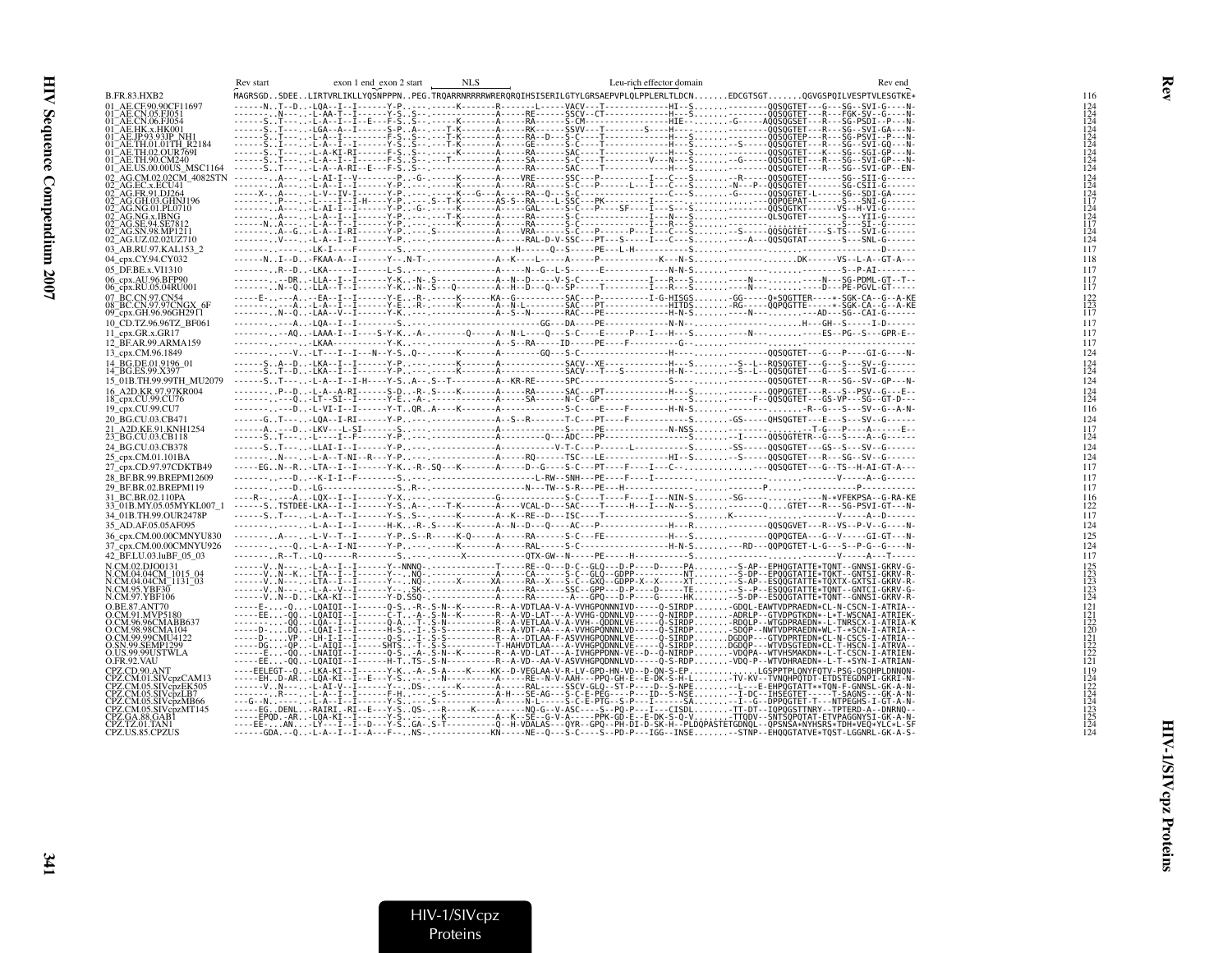<span id="page-41-0"></span>

| I<br>۰.<br>× |  |
|--------------|--|
|              |  |
| ۰.<br>٧      |  |

<span id="page-41-1"></span>

|                                                                                                                                                                                                                                                              | transmembrane domain                                                                                                                                                     | $\alpha$ -helix | phos phos<br>cytoplasmic domain<br>$\alpha$ -helix |         |  |
|--------------------------------------------------------------------------------------------------------------------------------------------------------------------------------------------------------------------------------------------------------------|--------------------------------------------------------------------------------------------------------------------------------------------------------------------------|-----------------|----------------------------------------------------|---------|--|
| B.FR.83.HXB2                                                                                                                                                                                                                                                 | Vpu start<br>TQPIPIVAIVALVVAIIIAIVVWSIVIIEYRKILRQRKIDRLIDRLIERAEDSGNESEGEISALVEMGVEMGHHAPWDVDDL*                                                                         |                 |                                                    | Vpu end |  |
| A1.GE.99.99GEMZ011<br>A1.KE.00.KER2008                                                                                                                                                                                                                       |                                                                                                                                                                          |                 |                                                    |         |  |
| A1.KE.00.KNH1144<br>A1.KE.00.KSM4024                                                                                                                                                                                                                         |                                                                                                                                                                          |                 |                                                    |         |  |
| A1.KE.00.MSA4069<br>A1.KE.00.NKU3005<br>A1.RU.00.RU00051                                                                                                                                                                                                     |                                                                                                                                                                          |                 |                                                    |         |  |
| . 1.RU.03.03RU20_06_13<br>A1.RU.03.03RU20_06_13                                                                                                                                                                                                              |                                                                                                                                                                          |                 |                                                    |         |  |
|                                                                                                                                                                                                                                                              |                                                                                                                                                                          |                 |                                                    |         |  |
| A1.TZ.01.A173<br>A1.TZ.01.A173<br>A1.UA.01.01UADN139<br>A1.UG.99.99UGA07072                                                                                                                                                                                  |                                                                                                                                                                          |                 |                                                    |         |  |
|                                                                                                                                                                                                                                                              |                                                                                                                                                                          |                 |                                                    |         |  |
| A1.UZ.02.02UZ0659<br>A <sub>2</sub> .CD.97.97CDKS10                                                                                                                                                                                                          |                                                                                                                                                                          |                 |                                                    |         |  |
| A2.CD.97.97CDKTB48<br>A2.CD.97.97CDKTB48<br>B.AR.04.04AR151516                                                                                                                                                                                               |                                                                                                                                                                          |                 |                                                    |         |  |
| B.AR. 97. MBC925<br>B.BO.99.BOL0122<br>B.BR.03.BREPM2012<br>B.CA.97.CANB3FULL<br>B.CA.05.05CNHB_hp3<br>B.CA.05.05CNH01                                                                                                                                       |                                                                                                                                                                          |                 |                                                    |         |  |
|                                                                                                                                                                                                                                                              |                                                                                                                                                                          |                 |                                                    |         |  |
| B.CO.01.PCM001<br>B.CO.01.PCM001                                                                                                                                                                                                                             |                                                                                                                                                                          |                 |                                                    |         |  |
| <b>B.GB.86.GB8</b>                                                                                                                                                                                                                                           |                                                                                                                                                                          |                 |                                                    |         |  |
| B.GE.03.03GEMZ010                                                                                                                                                                                                                                            |                                                                                                                                                                          |                 |                                                    |         |  |
| <b>B.UE.05.000<br/>B.IT.05.SG1<br/>B.IP.05.DR6538<br/>B.KR.05.05CSR3<br/>B.RU.04.04RU128005.<br/>B.RU.04.04RU128005.</b>                                                                                                                                     |                                                                                                                                                                          |                 |                                                    |         |  |
| B.TH.00.00TH C3198                                                                                                                                                                                                                                           |                                                                                                                                                                          |                 |                                                    |         |  |
| <b>B.UA.01.01UAKV167</b><br><b>B.US.04.ES10</b>                                                                                                                                                                                                              |                                                                                                                                                                          |                 |                                                    |         |  |
| B.US.99.PRB959_03<br>C.AR.01.ARG4006<br>C.BR.04.04BR013                                                                                                                                                                                                      |                                                                                                                                                                          |                 |                                                    |         |  |
| C.BK.04.04BK013<br>C.BW.00.00BW07621<br>C.CN.98.YNRL9840<br>C.ET.02.02ET_288                                                                                                                                                                                 |                                                                                                                                                                          |                 |                                                    |         |  |
| C.GE.03.03GEMZ033                                                                                                                                                                                                                                            |                                                                                                                                                                          |                 |                                                    |         |  |
| C.IL.99.99ET7<br>C.IN.99.01IN565_10                                                                                                                                                                                                                          |                                                                                                                                                                          |                 |                                                    |         |  |
| C.KE.00.KER2010                                                                                                                                                                                                                                              |                                                                                                                                                                          |                 |                                                    |         |  |
|                                                                                                                                                                                                                                                              |                                                                                                                                                                          |                 |                                                    |         |  |
| C. KE.00. KERZ010<br>C. MW. 99. mIDU101 3<br>C. SN. 90.90SE 364<br>C. SN. 90.90SE 364<br>C. SN. 90.90SE 364<br>C. TZ. 02. CO178<br>C. YE. 02. 02YES11<br>C. ZA. 03. 05ZAPSK240B1<br>C. ZA. 03. 05ZAPSK240B1<br>C. ZA. 03. 05ZAPSK240B1<br>C. ZA. 03. 05ZAPSK |                                                                                                                                                                          |                 |                                                    |         |  |
|                                                                                                                                                                                                                                                              |                                                                                                                                                                          |                 |                                                    |         |  |
|                                                                                                                                                                                                                                                              |                                                                                                                                                                          |                 |                                                    |         |  |
| D.CD.83.ELI                                                                                                                                                                                                                                                  |                                                                                                                                                                          |                 |                                                    |         |  |
|                                                                                                                                                                                                                                                              |                                                                                                                                                                          |                 |                                                    |         |  |
| D.CD.83.ELI<br>D.CD.83.ELI<br>D.KE 01. NKU3006<br>D.KE 01. NKU3006<br>D.T.2.01.A280<br>D.T.2.01.A280<br>D.V.G.99.99UGK09259<br>D.YE.02.02YE516<br>D.YE.02.02YE516<br>D.YE.02.02YE516<br>D.T.A.9 02.4 PE033                                                   |                                                                                                                                                                          |                 |                                                    |         |  |
|                                                                                                                                                                                                                                                              |                                                                                                                                                                          |                 |                                                    |         |  |
| F1.AR.02.ARE933                                                                                                                                                                                                                                              |                                                                                                                                                                          |                 |                                                    |         |  |
| F1.BE.93.VI850<br>F1.BR.01.01BR125                                                                                                                                                                                                                           |                                                                                                                                                                          |                 |                                                    |         |  |
| F1.ES.x.P1146<br>F1.FI.93.FIN9363                                                                                                                                                                                                                            |                                                                                                                                                                          |                 |                                                    |         |  |
| F2.CM.02.02CM_0016BBY<br>F2.CM.02.02CM_0016BBY<br>F2.CM.97.CM53657                                                                                                                                                                                           |                                                                                                                                                                          |                 |                                                    |         |  |
| G.BE.96.DRCBL                                                                                                                                                                                                                                                |                                                                                                                                                                          |                 |                                                    |         |  |
| G.CM.01.01CM_4049HAN<br>G.CU.x.Cu74<br>G.ES.00.X558                                                                                                                                                                                                          |                                                                                                                                                                          |                 |                                                    |         |  |
| G.GH.03.03GH175G                                                                                                                                                                                                                                             |                                                                                                                                                                          |                 |                                                    |         |  |
| G.KE.93.HH8793_12_1<br>G.NG.01.01NGPL0669                                                                                                                                                                                                                    |                                                                                                                                                                          |                 |                                                    |         |  |
| G.PT.x.PT2695<br>G.SE.93.SE6165<br>H.BE.93.VI991                                                                                                                                                                                                             |                                                                                                                                                                          |                 |                                                    |         |  |
| H.BE.93.VI997<br>H.CF.90.056                                                                                                                                                                                                                                 |                                                                                                                                                                          |                 |                                                    |         |  |
| J.CD.97.J_97DC_KTB147<br>J.SE.93.SE7887<br>J.SE.94.SE7022                                                                                                                                                                                                    |                                                                                                                                                                          |                 |                                                    |         |  |
| K.CD.97.EQTB11C<br>K.CM.96.MP535                                                                                                                                                                                                                             | MV-.LT-G-I---A-L-L--I--T-AYL----VV--KR-NW-F--IR------------DTE-LA--G-T--LILG-INN--<br>MVSL.AIS-------L-L--I--T--Y-----LVK-KR-NW----IR------------DAE-LADIG-L--LILGNI-N-- |                 |                                                    |         |  |
|                                                                                                                                                                                                                                                              |                                                                                                                                                                          |                 |                                                    |         |  |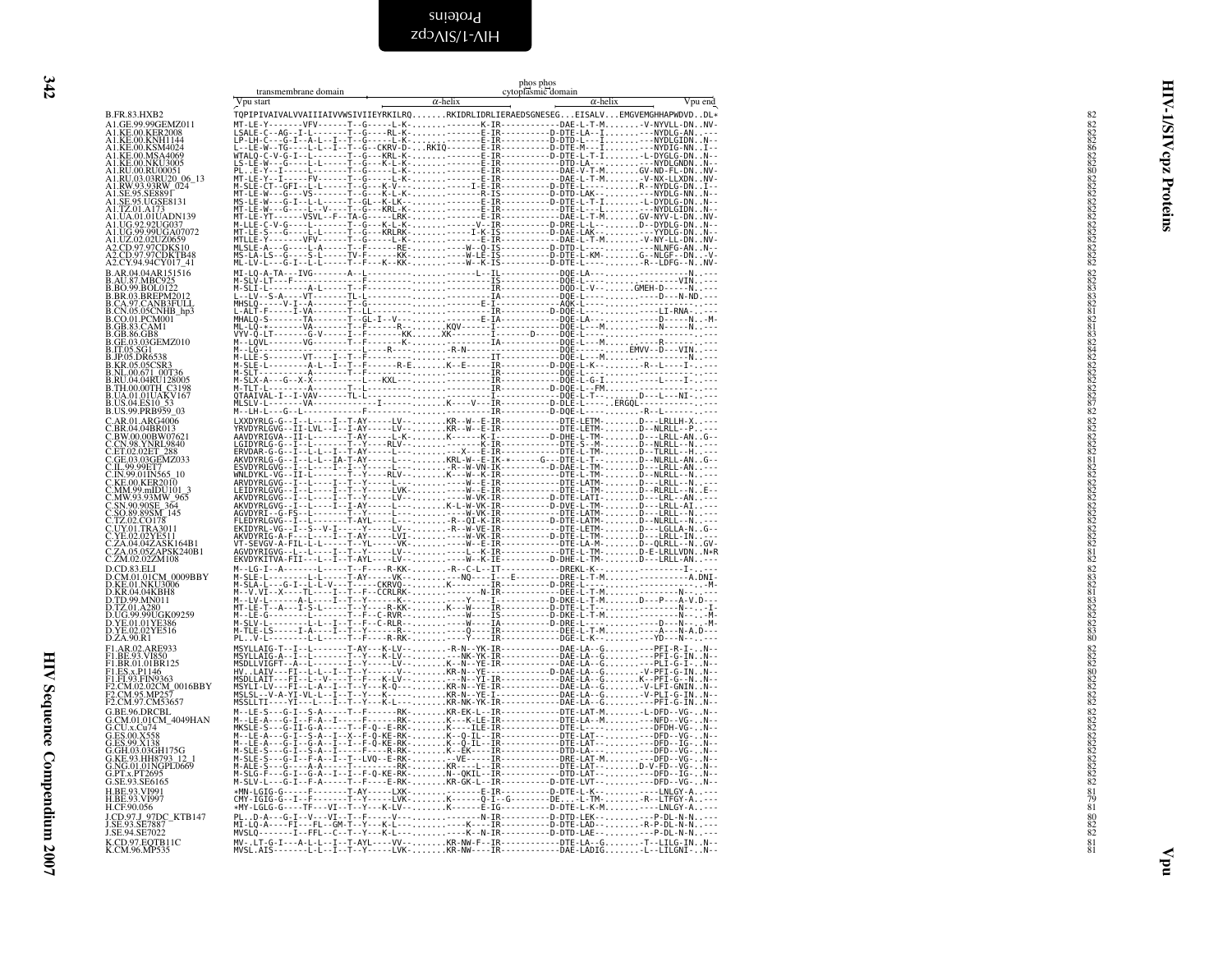|                                                                       | transmembrane domain                                                                                                                                                                                                                 |                 | phos phos<br>cytoplasmic domain |                 |         |
|-----------------------------------------------------------------------|--------------------------------------------------------------------------------------------------------------------------------------------------------------------------------------------------------------------------------------|-----------------|---------------------------------|-----------------|---------|
|                                                                       | Vpu start                                                                                                                                                                                                                            | $\alpha$ -helix |                                 | $\alpha$ -helix | Vpu end |
| B.FR.83.HXB2                                                          | TQPIPIVAIVALVVAIIIAIVVWSIVIIEYRKILRQRKIDRLIDRLIERAEDSGNESEGEISALVEMGVEMGHHAPWDVDDL*                                                                                                                                                  |                 |                                 |                 |         |
| 01_AE.CF.90.90CF11697                                                 | MSALQ-*---G-I--L-L-----T--F---K------------E-IR--------G---DTN-LAT---V-DFD--VG-N--                                                                                                                                                   |                 |                                 |                 |         |
|                                                                       |                                                                                                                                                                                                                                      |                 |                                 |                 |         |
|                                                                       |                                                                                                                                                                                                                                      |                 |                                 |                 |         |
|                                                                       |                                                                                                                                                                                                                                      |                 |                                 |                 |         |
|                                                                       |                                                                                                                                                                                                                                      |                 |                                 |                 |         |
| 01_AE.US.00.00US_MSC1164<br>02 AG.CM.02.02CM 4082STN                  |                                                                                                                                                                                                                                      |                 |                                 |                 |         |
|                                                                       |                                                                                                                                                                                                                                      |                 |                                 |                 |         |
|                                                                       |                                                                                                                                                                                                                                      |                 |                                 |                 |         |
|                                                                       |                                                                                                                                                                                                                                      |                 |                                 |                 |         |
| 02_AG.NG.x.IBNG<br>02_AG.SE.94.SE7812                                 |                                                                                                                                                                                                                                      |                 |                                 |                 |         |
| 02_AG.SN.98.MP1211<br>02 AG.UZ.02.02UZ710                             |                                                                                                                                                                                                                                      |                 |                                 |                 |         |
| 03_AB.RU.97.KAL153_2                                                  |                                                                                                                                                                                                                                      |                 |                                 |                 |         |
| 04 cpx.CY.94.CY032                                                    | MLFWE-W---G----L--V----TL-F---K-LR---R--S-YN-IR---------D-DAE-L-T--G--NFD--VG-N--                                                                                                                                                    |                 |                                 |                 |         |
| 05 DF.BE.x.VI1310<br>06_cpx.AU.96.BFP90                               | MSDLLTI-V---I--L-------I--Y---K-LV-----N--YK-IR-----------DAE-LA--G-V-PFI-G-INN--<br>M-ALE-A---G----FLA-----T--F-Q--E-RK-K--EK-L--IR-----------DTD-LAT-M--DFD--VG-N--                                                                |                 |                                 |                 |         |
| 06_cpx.RU.05.04RU001                                                  | M-ALE-S---G-I--SLA-----T--L-Q--E-RK----EK-L--IR-----------DTD-LAT-M---NFDL-VG-N--                                                                                                                                                    |                 |                                 |                 |         |
| 07_BC.CN.97.CN54<br>08_BC.CN.97.97CNGX_6F                             |                                                                                                                                                                                                                                      |                 |                                 |                 |         |
| 09_cpx.GH.96.96GH2911                                                 |                                                                                                                                                                                                                                      |                 |                                 |                 |         |
| 10_CD.TZ.96.96TZ_BF061                                                | ARVYYKLRVG--I--L-------IR-Y-Q---LVEPT---W--K-IR-----R-HD-D-DTE-L-TM-D--NLRLL--N---                                                                                                                                                   |                 |                                 |                 |         |
| 11 cpx.GR.x.GR17                                                      | *LCEQLSIVALVSSIXL---I--T-AG----RL--H--*IDY.Y-IRX----------DTE-LAQ-----P-DL-N-N---                                                                                                                                                    |                 |                                 |                 |         |
| 12_BF.AR.99.ARMA159                                                   | MNAL--IS----I--F-L-V---T-AY-----LVH-K--EK-L--IR-----------DTDDLAK-----NFD--VG-N--                                                                                                                                                    |                 |                                 |                 |         |
| 13 cpx.CM.96.1849                                                     |                                                                                                                                                                                                                                      |                 |                                 |                 |         |
| 14_BG.DE.01.9196_01<br>14_BG.ES.99.X397                               | MK-LE-S---G-I--S-A--I--I--F-O-KE-RK-K--O-IL--IRD-----------DTE-L-T----RD-H---N--<br>M-SLE-S---G-I--G-A--I--I--F-Q-KE-RK-K--Q-IL--IR-------------DTE-LAI-----DFD--VG-N--                                                              |                 |                                 |                 |         |
| 15 01B.TH.99.99TH MU2079                                              | MS-LE-S---G-I----L-----T--A--I-N--K-------VK-IR--E---------DTD-LAK-----DLD--VG-N--                                                                                                                                                   |                 |                                 |                 |         |
| 16_A2D.KR.97.97KR004<br>18_cpx.CU.99.CU76                             | MNSLQ-LS--G-I--F-L-V---T--F---K--KK-N---W--K-IS------------DTE-L-T-M---NLDFG-AN*-<br>MXXFE--G-I--I--F---VC--T--Y-------K-K---G-FE-IRD------Y----DTE-L-K-M--N-N-GY-A-V-                                                               |                 |                                 |                 |         |
| 19_cpx.CU.99.CU7                                                      | M-ALQ-A---G-I--F-A-----T--Y------RKE--EK-L--IR---------D-DTE-L-T-ML-DFD--VG-NV-                                                                                                                                                      |                 |                                 |                 |         |
| 20 BG.CU.03.CB471                                                     | M-SLE-A---G-I--G-A--I--A--F-O-KE-RK------ILO-IRK-----------DTD-LAT--D--DFDH-VG-N--                                                                                                                                                   |                 |                                 |                 |         |
| 21_A2D.KE.91.KNH1254<br>23_BG.CU.03.CB118                             |                                                                                                                                                                                                                                      |                 |                                 |                 |         |
| 24 BG.CU.03.CB378                                                     | M-SLE-A---G-I--G-A--I--A-IF-Q-KE-RK------ILE-IR-----------DTD-LAT--D--DFDH-VG-N--                                                                                                                                                    |                 |                                 |                 |         |
| 25_cpx.CM.01.101BA                                                    | M--LE-C---G-I--F-A-V---T--F--IK--RK-K--EQ-L--IRT----------DTE-L-T-M--DFDH-VG-N--                                                                                                                                                     |                 |                                 |                 |         |
| 27_cpx.CD.97.97CDKTB49                                                | M-ALE--S----I--F--VV---T--Y---K-L--------I-E-IRD-----------DTE-LAR-----P-DLGNGN---                                                                                                                                                   |                 |                                 |                 |         |
| 28 BF.BR.99.BREPM12609                                                |                                                                                                                                                                                                                                      |                 |                                 |                 |         |
| 29 BF.BR.02.BREPM119<br>31 BC.BR.02.110PA                             | ML-LQ-----S---VA-------T--F--F-------R-------IRD----------DQE-L----G---L-----N---                                                                                                                                                    |                 |                                 |                 |         |
| 33_01B.MY.05.05MYKL007_1                                              | DKIDYRX-VX--II-L----I--T--Y-----LVK-----W-VK-IR------------DTE-LATM-D---LRLL--N---<br>KT-LE-S---G-IA-L-S-----T--A--LQ---K-------VK-IR-----------DTD-LAK-----DFD--VGNNV-                                                              |                 |                                 |                 |         |
| 34 01B.TH.99.OUR2478P                                                 | PLE-S---G-I--L-L------I--A---------E-------VK-IQ-------------DTD-LAK-----NFD--IG-N--                                                                                                                                                 |                 |                                 |                 |         |
| 35_AD.AF.05.05AF095                                                   | PLH-L---G----L-L-----T--G--LKRL--------I-K-IS-----------D-DTD-LAK-----NYDLGNDNN--                                                                                                                                                    |                 |                                 |                 |         |
| 36_cpx.CM.00.00CMNYU830<br>37_cpx.CM.00.00CMNYU926                    | SLQ-A--AG----F-A--GG-T--L---K--I--K-----LE-IK---K--------NTE-L-T-----DFDH-VG-N--<br>PLE-YS--G----F-A-----T--L---K--RK--------N-IR----------D-DTE-L-T-M-L-DFD--VG-N--                                                                 |                 |                                 |                 |         |
| 42 BF.LU.03.luBF 05 03                                                | SLV-L--------XA-----------L--------K---------A-IS-----------D-DHE-L--X-----------I--Q-                                                                                                                                               |                 |                                 |                 |         |
| N.CM.02.DJO0131                                                       | YMLEWGF-ALGVAI---VII-VLLYK--K-LKL-E--EQIRQ-IRD-T----S-ND-DADWLAI-LSHDKF-NWV                                                                                                                                                          |                 |                                 |                 |         |
| N.CM.04.04CM 1015 04                                                  |                                                                                                                                                                                                                                      |                 |                                 |                 |         |
| N.CM.04.04CM=1131_03<br>N.CM.95.YBF30                                 | VMLSLGFSALGVAI--VII-VLLVK--KE-KL-E--EÖIKÖ-VRD---------D-DAEWLAI-------------LS-DKL-NWV<br>YMLELGFIAFGVAI--VII-VLLYK--KE-KL-E--EKIRQ-IRD--KE--K--D-DAEWLONESVGDDEWLAILLS-DKL<br>YMLSLGFIALGAA-S--VI--ALLYR--K                         |                 |                                 |                 |         |
| N.CM.97.YBF106                                                        |                                                                                                                                                                                                                                      |                 |                                 |                 |         |
| <b>O.BE.87.ANT70</b>                                                  | MHHRDLL--IIISALLF-NVIL-GFILRK-LEQKE-DRKE-E-LERLR-IR-IRD--DY--N-EEEQEVMDLVLSHGFDNPMF                                                                                                                                                  |                 |                                 |                 |         |
| O.CM.91.MVP5180<br>O.CM.96.96CMABB637<br>O.CM.98.98CMA104             | MHQENLL-Lİ--SALCL-NVLI-LFALRI-LVQRK-:::DRREQE-LERLR-IK-İRD--DY--NEEEQQEVMEL:::::::::::::SHGFAN::PMF<br>MNYKELLSLIVVS-LLLA---I-MFILKK-LEQKE-::.DRRE-ELLRR-E--X-XRD--DY--N-DEEQQEVMHL:::::::::::/ THGFAN::PMF<br>HYRDLLAL-IVSALL.L-NVL |                 |                                 |                 |         |
| O.CM.99.99CMU4122                                                     | <u> QHKDLLIL-ITSALL.L-NVIL-LF-LKQCLEQKK-TKRE-E-I-RLR-IR-IED--DY--N-EEEQTVRDLI-SHGFDNPMF</u>                                                                                                                                          |                 |                                 |                 |         |
| O.SN.99.SEMP1299<br>O.US.99.99USTWLA                                  | MHHRDLL-LITTSALLLTNV-L-TFILRQ-L-QKK-DKRE-E-LERLR-IROIED--DY--D-TEEQEVRDLV-SYGFDNPMF<br>QYKDLLFLLAYSALF.LTTALI-MF-LKLCLEQK--GKRE-E-LDRLR-IXXIRD--DY--N-XEEQEVMDLV-XHGFDNPMF                                                           |                 |                                 |                 |         |
| O.FR.92.VAU                                                           | HHQGLL-L--IIALL.L-NVLL-MFNLRA-LEQKK-DRTA-E-LER-R-IR-VED--DY--N-EEEQEVRDLVLDFGFDNPMF                                                                                                                                                  |                 |                                 |                 |         |
| CPZ.CD.90.ANT                                                         | -NIFEYAFLAFSI-.LW-ICIPILYKLYKIY-QQQI.DNKRNQ-I-EV-SR--SIDSAIEED-EADTYYLGSGFANPVY                                                                                                                                                      |                 |                                 |                 |         |
| CPZ.CM.01.SIVcpzCAM13<br>CPZ.CM.05.SIVcpzEK505<br>CPZ.CM.05.SIVcpzLB7 | X":D=WIL=ALGC"L=-ALILLN=FIN-NUW-LCKONKLEVE-EN-AL--7----------DDGEE-KLORLLHDHDNMHGFANP-F<br>MLLIKLGFIG-A-ETLI-IVWA-V--IYREVKVEE--50-RQ-IRD-------D-DAE-LANLLP-DRI<br>XSQYMDLIELG-IGLV-EL-I-IVVWLKA-.QLYK.                             |                 |                                 |                 |         |
| CPZ.CM.05.SIVcpzMB66                                                  | ALMDIVQQVGL---L--ELVI-IV-WVKV-.-LCKEDRRQK------A-IR----------D-DTE-LQD-ITEGDNLMHIGIR-NRN                                                                                                                                             |                 |                                 |                 |         |
| CPZ.CM.05.SIVcpzMT145<br>CPZ.GA.88.GAB1                               |                                                                                                                                                                                                                                      |                 |                                 |                 |         |
| CPZ.TZ.01.TAN1                                                        |                                                                                                                                                                                                                                      |                 |                                 |                 |         |
| CPZ.US.85.CPZUS                                                       |                                                                                                                                                                                                                                      |                 |                                 |                 |         |

Vpu

343

HIV-1/SIVcpz Proteins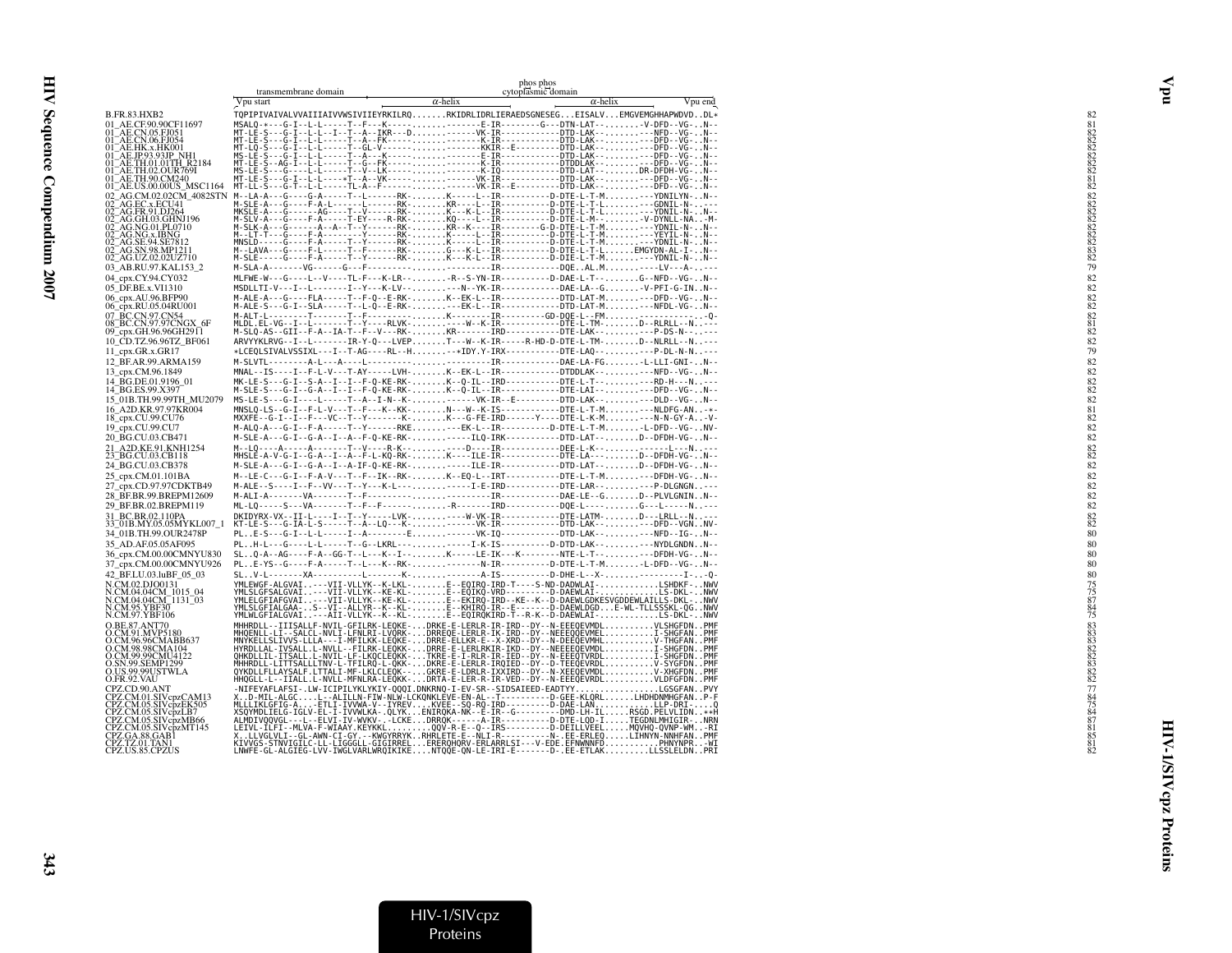signal peptide gp120 start

<span id="page-43-0"></span>

| B.FR.83.HXB2                                           |  |  |  | MRVKEKYQHLWRWGWRWGTMLLGMLMICSATEKLWVTVYYGVPVWKEATTTLFČASDAKAYDTEVHNVWATHAČVPTDPNPQEVVLVNVTENFNMWKNDMVEQMHEDIISLWDQ.SLKPČVKLT.PLČVS.LKČTDLKND |  |
|--------------------------------------------------------|--|--|--|----------------------------------------------------------------------------------------------------------------------------------------------|--|
| A1.GE.99.99GEMZ011<br>A1.KE.00.KER2008                 |  |  |  |                                                                                                                                              |  |
| A 1 KE 00 KSM4024                                      |  |  |  |                                                                                                                                              |  |
| A1.KE.00.MSA4069                                       |  |  |  |                                                                                                                                              |  |
| A1.KE.00.NKU3005<br>A1.RU.00.RU00051                   |  |  |  |                                                                                                                                              |  |
| 41.RU.03.03RU20 06 13                                  |  |  |  |                                                                                                                                              |  |
| A1.RW.93.93RW 024<br>A1.SE.95.SE8891                   |  |  |  |                                                                                                                                              |  |
| A1.SE.95.UGSE8131<br>A1 TZ 01 A17                      |  |  |  |                                                                                                                                              |  |
| A 1 HA 01 01HADN139                                    |  |  |  |                                                                                                                                              |  |
| A1 UG 99 99UGA070                                      |  |  |  |                                                                                                                                              |  |
| A1.UZ.02.02UZ0659<br>A2.CD.97.97CDKS10                 |  |  |  |                                                                                                                                              |  |
| A2.CD.97.97CDKTB48                                     |  |  |  |                                                                                                                                              |  |
| A <sub>2</sub> .CY.94.94CY017-41<br>B.AR.04.04AR151516 |  |  |  |                                                                                                                                              |  |
| B. AU. 87. MBC925                                      |  |  |  |                                                                                                                                              |  |
| .BR.03.BREPM20                                         |  |  |  |                                                                                                                                              |  |
| B.CA.97.CANB3FÜLL<br>CN.05.05CNHB hp3                  |  |  |  |                                                                                                                                              |  |
| B.CO.01.PCM001                                         |  |  |  |                                                                                                                                              |  |
| GB.83.CAM1<br>B GB 86 GB8                              |  |  |  |                                                                                                                                              |  |
| B.GE.03.03GEMZ010<br>R IT 05 SG1.                      |  |  |  |                                                                                                                                              |  |
| <b>B.JP.05.DR6538</b>                                  |  |  |  |                                                                                                                                              |  |
|                                                        |  |  |  |                                                                                                                                              |  |
| RU.04.04RU12800<br>B.TH.00.00TH C3198                  |  |  |  |                                                                                                                                              |  |
| <b>.UA.01.01UAKV167</b>                                |  |  |  |                                                                                                                                              |  |
| B.US.99.PRB959 03                                      |  |  |  |                                                                                                                                              |  |
| C.AR.01.ARG4006<br>C.BR.04.04BR013                     |  |  |  |                                                                                                                                              |  |
| C.BW.00.00BW07621                                      |  |  |  |                                                                                                                                              |  |
| CN 98 YNRI 9840<br>ET.02.02ET_288                      |  |  |  |                                                                                                                                              |  |
| C.GE.03.03GEMZ033<br>C.II99.99ET7                      |  |  |  |                                                                                                                                              |  |
| $C$ IN 99 01IN565                                      |  |  |  |                                                                                                                                              |  |
| C.KE.00.KER2010                                        |  |  |  |                                                                                                                                              |  |
|                                                        |  |  |  |                                                                                                                                              |  |
|                                                        |  |  |  |                                                                                                                                              |  |
| <b>LUY.01.TRA3011</b>                                  |  |  |  |                                                                                                                                              |  |
| C.YE.02.02YE511<br>C.ZA.04.04ZASK164B                  |  |  |  |                                                                                                                                              |  |
| C.ZA.05.05ZAPSK240B1<br>C.ZM.02.02ZM108                |  |  |  |                                                                                                                                              |  |
| D.CD.83.ELI                                            |  |  |  |                                                                                                                                              |  |
| D.CM.01.01CM 0009BBY                                   |  |  |  |                                                                                                                                              |  |
| D.KE.01.NKU3006<br>D.KR.04.04KBH8                      |  |  |  |                                                                                                                                              |  |
| D.TD.99.MN011                                          |  |  |  |                                                                                                                                              |  |
| D.UG.99.99UGK09259<br>D.YE.01.01YE386                  |  |  |  |                                                                                                                                              |  |
| D.YE.02.02YE516                                        |  |  |  |                                                                                                                                              |  |
| D.ZA.90.R1<br>F1.AR.02.ARE933                          |  |  |  |                                                                                                                                              |  |
| F1.BE.93.VI850                                         |  |  |  |                                                                                                                                              |  |
| F1.BR.01.01BR125<br>F1.ES.x.P1146                      |  |  |  |                                                                                                                                              |  |
| F2.CM.02.02CM_0016BBY                                  |  |  |  |                                                                                                                                              |  |
| F2.CM.95.MP25                                          |  |  |  |                                                                                                                                              |  |
| F2.CM.97.CM53657<br>G.BE.96.DRCBL                      |  |  |  |                                                                                                                                              |  |
| G.CM.01.01CM 4049HAN                                   |  |  |  |                                                                                                                                              |  |
|                                                        |  |  |  |                                                                                                                                              |  |
| G.GH.03.03GH175G                                       |  |  |  |                                                                                                                                              |  |
| G KE 93 HH8793 12<br>G.NG.01.01NGPL0669                |  |  |  |                                                                                                                                              |  |
| G.PT.x.PT2695                                          |  |  |  |                                                                                                                                              |  |
| G.SE.93.SE6165<br>H.BE.93.VI991                        |  |  |  |                                                                                                                                              |  |
| H.BE.93.VI997                                          |  |  |  |                                                                                                                                              |  |
| H.CF.90.056<br>J.CD.97.J 97DC KTB147                   |  |  |  |                                                                                                                                              |  |
|                                                        |  |  |  |                                                                                                                                              |  |
| J.SE.94.SE7022                                         |  |  |  |                                                                                                                                              |  |
| K.CD.97.EQTB11C<br>K.CM.96.MP535                       |  |  |  |                                                                                                                                              |  |

glycosylation NVT

Env start

<span id="page-43-1"></span>glycosylation NDT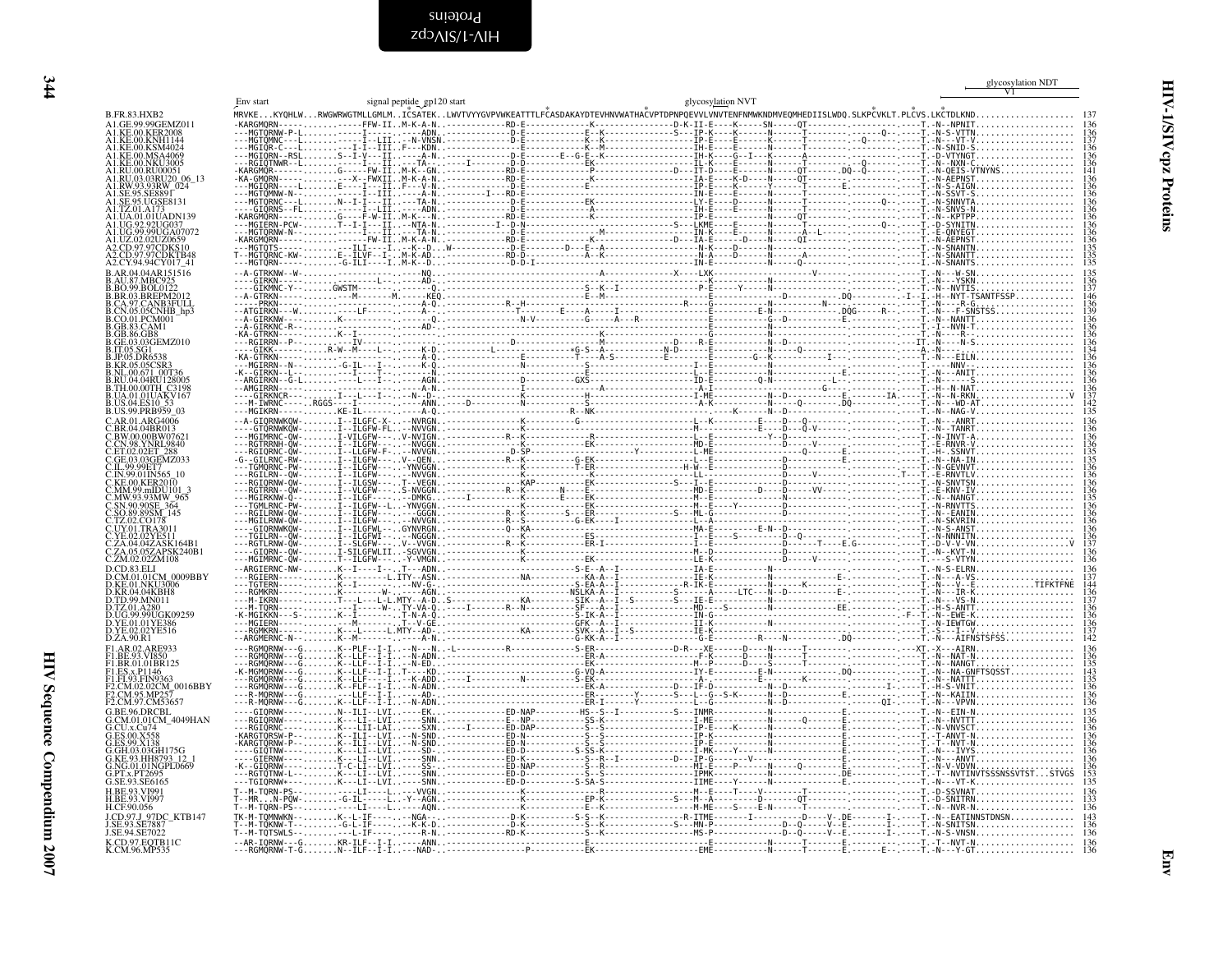|                                                                |                     |                                                                                                                                                   |                                                                                                         |                   |                                                                                                                          | glycosylation NDT                                        |
|----------------------------------------------------------------|---------------------|---------------------------------------------------------------------------------------------------------------------------------------------------|---------------------------------------------------------------------------------------------------------|-------------------|--------------------------------------------------------------------------------------------------------------------------|----------------------------------------------------------|
|                                                                | Env start           | signal peptide gp120 start                                                                                                                        |                                                                                                         | glycosylation NVT |                                                                                                                          |                                                          |
| <b>B.FR.83.HXB2</b>                                            |                     | MRVKEKYQHLWRWGWRWGTMLLGMLMICSATEKLWVTVYYGVPVWKEATTTLFCASDAKAYDTEVHNVWATHACVPTDPNPQEVVLVNVTENFNMWKNDMVEQMHEDIISLWDQ.SLKPCVKLT.PLCVS.LKCTDLKND      |                                                                                                         |                   |                                                                                                                          |                                                          |
| 01 AE.CE.90.90CF11697<br>01 AE.CN.05.FJ051                     |                     | -G--GTOMNWP---K---LI--LVI----SDT----------RD-D--------N-OE---------V---------IH-E------D---N-----Q--V------,-------------T.-H--KA-LN              |                                                                                                         |                   |                                                                                                                          |                                                          |
|                                                                |                     |                                                                                                                                                   |                                                                                                         |                   |                                                                                                                          |                                                          |
|                                                                |                     |                                                                                                                                                   |                                                                                                         |                   |                                                                                                                          |                                                          |
|                                                                |                     |                                                                                                                                                   |                                                                                                         |                   |                                                                                                                          |                                                          |
|                                                                |                     |                                                                                                                                                   |                                                                                                         |                   |                                                                                                                          |                                                          |
|                                                                |                     |                                                                                                                                                   |                                                                                                         |                   |                                                                                                                          |                                                          |
|                                                                |                     |                                                                                                                                                   |                                                                                                         |                   |                                                                                                                          |                                                          |
|                                                                |                     |                                                                                                                                                   |                                                                                                         |                   |                                                                                                                          | $\text{YNVSSN}$                                          |
|                                                                |                     |                                                                                                                                                   |                                                                                                         |                   |                                                                                                                          |                                                          |
|                                                                |                     |                                                                                                                                                   |                                                                                                         |                   |                                                                                                                          |                                                          |
|                                                                |                     |                                                                                                                                                   |                                                                                                         |                   |                                                                                                                          |                                                          |
| 02 AG.UZ.02.02UZ710<br>03 AB.RU.97.KAL153 2                    |                     |                                                                                                                                                   |                                                                                                         |                   |                                                                                                                          |                                                          |
| 04 cpx.CY.94.CY032                                             |                     |                                                                                                                                                   |                                                                                                         |                   |                                                                                                                          |                                                          |
| 05 DF.BE.x.VI1310                                              |                     |                                                                                                                                                   |                                                                                                         |                   |                                                                                                                          |                                                          |
| 06 cpx.AU.96.BFP90<br>06_cpx.RU.05.04RU001                     |                     |                                                                                                                                                   |                                                                                                         |                   |                                                                                                                          |                                                          |
|                                                                |                     |                                                                                                                                                   |                                                                                                         |                   |                                                                                                                          |                                                          |
| 08 BC.CN.97.97CNGX<br>09_cpx.GH.96.96GH29П                     |                     |                                                                                                                                                   |                                                                                                         |                   |                                                                                                                          |                                                          |
| 10 CD.TZ.96.96TZ BF061                                         |                     |                                                                                                                                                   |                                                                                                         |                   |                                                                                                                          |                                                          |
| 11 cpx.GR.x.GR17                                               |                     |                                                                                                                                                   |                                                                                                         |                   |                                                                                                                          |                                                          |
| 12 BF.AR.99.ARMA159                                            |                     |                                                                                                                                                   |                                                                                                         |                   |                                                                                                                          |                                                          |
| 13_cpx.CM.96.1849<br>14 BG.DE.01.9196 01                       |                     |                                                                                                                                                   |                                                                                                         |                   |                                                                                                                          |                                                          |
| 14_BG.ES.99.X397                                               |                     |                                                                                                                                                   |                                                                                                         |                   |                                                                                                                          |                                                          |
| 15_01B.TH.99.99TH_MU2079                                       |                     |                                                                                                                                                   |                                                                                                         |                   |                                                                                                                          |                                                          |
| 16 A2D.KR.97.97KR004<br>18_cpx.CU.99.CU76                      |                     |                                                                                                                                                   |                                                                                                         |                   |                                                                                                                          |                                                          |
| 19_cpx.CU.99.CU7                                               |                     |                                                                                                                                                   |                                                                                                         |                   |                                                                                                                          |                                                          |
| 20 BG.CU.03.CB471                                              | $--$ RGIPMNW-L--T-- |                                                                                                                                                   |                                                                                                         |                   |                                                                                                                          |                                                          |
| 21_A2D.KE.91.KNH1254<br>23_BG.CU.03.CB118                      |                     |                                                                                                                                                   |                                                                                                         |                   |                                                                                                                          |                                                          |
| 24 BG.CU.03.CB378                                              |                     |                                                                                                                                                   |                                                                                                         |                   |                                                                                                                          |                                                          |
| 25_cpx.CM.01.101BA                                             |                     | ---R-IORN-PL-----ILII-LGI----SDN-------------D-E-X----------SP-A-----------S---IE-T--------------N-----------E.-------O--.----T.-N-VT-NCSNRIN 140 |                                                                                                         |                   |                                                                                                                          |                                                          |
| 27_cpx.CD.97.97CDKTB49<br>28 BF.BR.99.BREPM12609               |                     |                                                                                                                                                   |                                                                                                         |                   |                                                                                                                          |                                                          |
| 29 BF.BR.02.BREPM119                                           |                     |                                                                                                                                                   |                                                                                                         |                   |                                                                                                                          |                                                          |
| 31 BC.BR.02.110PA                                              |                     |                                                                                                                                                   |                                                                                                         |                   |                                                                                                                          |                                                          |
| 33 <sup>–</sup> 01B.MY.05.05MYKL007–1<br>34_01B.TH.99.OUR2478P |                     |                                                                                                                                                   |                                                                                                         |                   |                                                                                                                          |                                                          |
| 35 AD.AF.05.05AF095                                            |                     |                                                                                                                                                   |                                                                                                         |                   |                                                                                                                          |                                                          |
| 36 cpx.CM.00.00CMNYU830                                        |                     |                                                                                                                                                   |                                                                                                         |                   |                                                                                                                          |                                                          |
| 37 cpx.CM.00.00CMNYU926                                        |                     |                                                                                                                                                   |                                                                                                         |                   |                                                                                                                          |                                                          |
| 42_BF.LU.03.luBF_05_03<br>N.CM.02.DJO0131                      |                     | V-MMGMOIGWPFFC-MIS-T-G-KKY-A---------RDVE-V---------HS--A--I---O--------------P-D----P-D----F-K-A--VO--------E-,-------------------T.MN-SNSNGN    |                                                                                                         |                   |                                                                                                                          |                                                          |
| N.CM.04.04CM 1015 04                                           |                     |                                                                                                                                                   |                                                                                                         |                   |                                                                                                                          |                                                          |
| N.CM.04.04CM_1131_03<br>CM.95.YBF30                            |                     |                                                                                                                                                   |                                                                                                         |                   |                                                                                                                          |                                                          |
|                                                                |                     |                                                                                                                                                   | - G-DP H- - - - - - - - - - - RD- E- V- - - - - - - - - HS- - A- - I - - - 0- - - - - - - - - - - - - I |                   |                                                                                                                          |                                                          |
| O BE 87 ANT70                                                  |                     | IRKSWSLYIAMA                                                                                                                                      |                                                                                                         |                   | -IP-LSYS-Q.-YA---S-----E--APV-------NLTS--Q--I--SQ----------H-FP-G---D--DI---Y--D-----------E-------E-M-.F---Q.MN-V--QTN |                                                          |
|                                                                | -M-MKN-KLCILCI-MAL  |                                                                                                                                                   |                                                                                                         |                   |                                                                                                                          |                                                          |
| CM.99.99CMU4122                                                |                     |                                                                                                                                                   |                                                                                                         |                   |                                                                                                                          |                                                          |
| <b>N 99 SEMP1299</b><br>O.US.99.99USTWLA                       |                     |                                                                                                                                                   |                                                                                                         |                   |                                                                                                                          |                                                          |
| O.FR.92.VAU                                                    |                     | WG-AL-I0FIEKGTNEDY---F------RN--P-----TN-SMTS--------TS---I--D-IV-R.L-TSVW--AY--Y--S-T--MX0-F0-.-H-------M-IK.MN--GYNGT                           |                                                                                                         |                   |                                                                                                                          |                                                          |
|                                                                |                     |                                                                                                                                                   |                                                                                                         |                   |                                                                                                                          |                                                          |
| Z.CM.05.SIVcpzEK505<br>CPZ.CM.05.SIVcpzLB7                     | -K-T-MOKNWLI        | .CC--IG-IKIĪGSE.------------RD-E-V---------HS--A--I---0------------LIP----R-D----N--D--O--------E                                                 |                                                                                                         |                   |                                                                                                                          | $SSWRSV\ldots\ldots\ldots\ldots\ldots\ldots\ldots\ldots$ |
| PZ.CM.05.SIVcpzMB66                                            |                     |                                                                                                                                                   |                                                                                                         |                   |                                                                                                                          |                                                          |
| Z.CM.05.SIVcpzMT145                                            |                     |                                                                                                                                                   |                                                                                                         |                   |                                                                                                                          |                                                          |
| CPZ.US.85.CPZUS                                                | -K-M-.KK-RLW-S.     |                                                                                                                                                   |                                                                                                         |                   |                                                                                                                          |                                                          |
|                                                                |                     |                                                                                                                                                   |                                                                                                         |                   |                                                                                                                          |                                                          |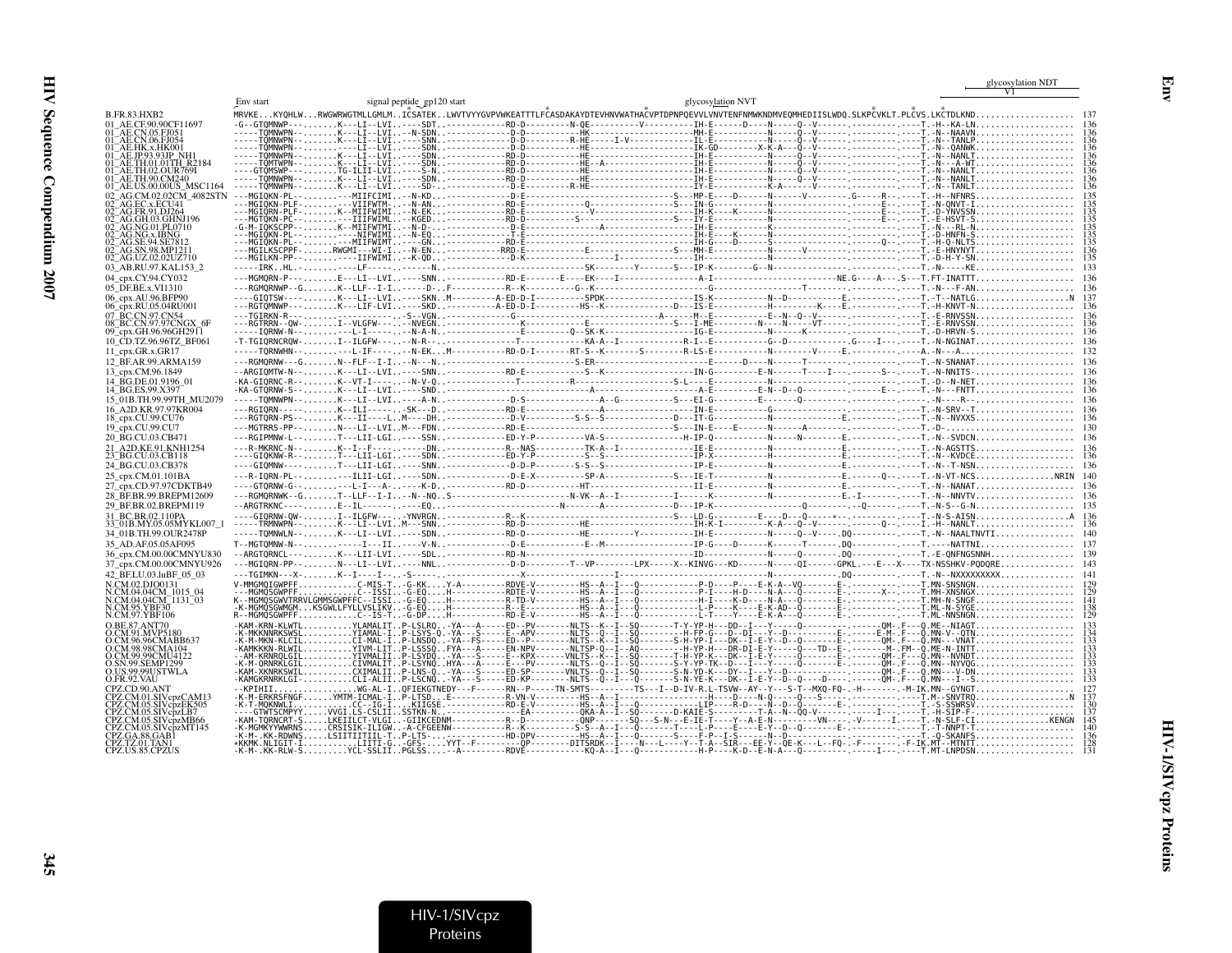<span id="page-45-0"></span>zdɔʌɪs/t-ʌɪH Proteins

|                                                                                                                                                          | glycosylation NDT | glycosylation NIS<br>glycosylation NCS |  | glycosylation NVS |                   |
|----------------------------------------------------------------------------------------------------------------------------------------------------------|-------------------|----------------------------------------|--|-------------------|-------------------|
|                                                                                                                                                          |                   |                                        |  | glycosylation NGT | glycosylation NFT |
| <b>B.FR.83.HXB2</b>                                                                                                                                      |                   |                                        |  |                   |                   |
| A1.GE.99.99GEMZ011<br>A1.KE.00.KER2008                                                                                                                   |                   |                                        |  |                   |                   |
| <b>ALKE.00.KNH1144</b><br>KE.00.KSM4024.                                                                                                                 |                   |                                        |  |                   |                   |
| 41.KE.00.MSA4069<br>41.KE.00.MKU3005<br>41.KE.00.NKU3005<br>41.RU.03.03RU20_06_13<br>41.RW.93.93RW_024                                                   |                   |                                        |  |                   |                   |
|                                                                                                                                                          |                   |                                        |  |                   |                   |
| 1.SE.95.SE8891                                                                                                                                           |                   |                                        |  |                   |                   |
| A1.SE.95.UGSE8131<br>41.TZ.01.A173<br>41.TZ.01.A173<br>41.UA.01.01UADN139                                                                                |                   |                                        |  |                   |                   |
| ALUG.92.92UG037<br>ALUG.99.99UGA07072<br>ALUZ.02.02UZ0659                                                                                                |                   |                                        |  |                   |                   |
| A2.CD.97.97CDKS10                                                                                                                                        |                   |                                        |  |                   |                   |
| A2.CD.97.97CDKTB48<br>A2.CY.94.94CY017 41                                                                                                                |                   |                                        |  |                   |                   |
| B.AR.04.04AR151516                                                                                                                                       |                   |                                        |  |                   |                   |
| B.AU.87.MBC925<br>B.BO.99.BOL0122<br><b>B.BR.03.BREPM2012</b>                                                                                            |                   |                                        |  |                   |                   |
|                                                                                                                                                          |                   |                                        |  |                   |                   |
|                                                                                                                                                          |                   |                                        |  |                   |                   |
|                                                                                                                                                          |                   |                                        |  |                   |                   |
| B.BR.03.BREPM2012<br>B.CA.97.CANB3FULL<br>B.CN.05.05CNHB_hp3<br>B.CO.01.PCM01<br>B.GB.83.CAM1<br>B.GB.83.CAM1<br>B.CB.85.CB8<br>B.P.05.SG1<br>B.P.05.SG1 |                   |                                        |  |                   |                   |
| <b>B.KR.05.05CSR3</b>                                                                                                                                    |                   |                                        |  |                   |                   |
| B.KR.09.05125K3<br>B.RU.00.671_00T36<br>B.RU.04.04RU128005<br>B.TH.00.00TH_C3198<br>B.UA.01.01UAKV167<br>B.US.04.ES10_53<br>B.US.99.PRB959_03            |                   |                                        |  |                   |                   |
|                                                                                                                                                          |                   |                                        |  |                   |                   |
| C.AR.01.ARG4006                                                                                                                                          |                   |                                        |  |                   |                   |
| C.BR.04.04BR013<br>C.BW.00.00BW07621                                                                                                                     |                   |                                        |  |                   |                   |
| C.EW.98.YNRL9840<br>C.ET.02.02ET_288<br>C.ET.02.02ET_288<br>C.GE.03.03GEMZ033<br>C.IL.99.99ET7<br>C.IN.99.01IN565_10                                     |                   |                                        |  |                   |                   |
|                                                                                                                                                          |                   |                                        |  |                   |                   |
| .KE.00.KER2010<br>MM.99.mIDU101_3                                                                                                                        |                   |                                        |  |                   |                   |
|                                                                                                                                                          |                   |                                        |  |                   |                   |
|                                                                                                                                                          |                   |                                        |  |                   |                   |
| C.MM.93.93MW-965<br>C.SN.90.90SE_364<br>C.SN.90.90SE_364<br>C.SO.89.89SM_145<br>C.U.Y.01.TRA7811<br>C.U.Y.01.TRA7811                                     |                   |                                        |  |                   |                   |
| C.YE.02.02YE511<br>C.ZA.04.04ZASK164B1                                                                                                                   |                   |                                        |  |                   |                   |
| C.ZA.05.05ZAPSK240B1<br>C.ZM.02.02ZM108                                                                                                                  |                   |                                        |  |                   |                   |
| D.CD.83.ELI<br>D.CD.83.ELI<br>D.CM.01.01CM_0009BBY<br>D.KR.04.04KBH8                                                                                     |                   |                                        |  |                   |                   |
|                                                                                                                                                          |                   |                                        |  |                   |                   |
| D.TD.99.MN011<br>D.TZ.01.A280                                                                                                                            |                   |                                        |  |                   |                   |
| 15:16:99:99006K09259<br>D.YE.01.01YE386<br>D.YE.02.02YE516<br>D.ZA.90.R1                                                                                 |                   |                                        |  |                   |                   |
|                                                                                                                                                          |                   |                                        |  |                   |                   |
| F1.AR.02.ARE933<br>F1.BE.93.VI850                                                                                                                        |                   |                                        |  |                   |                   |
| F1.BR.01.01BR125                                                                                                                                         |                   |                                        |  |                   |                   |
|                                                                                                                                                          |                   |                                        |  |                   |                   |
| FLES.x.P1146<br>FLES.x.P1146<br>FLFL93.FIN9363<br>F2.CM.95.MP257<br>F2.CM.95.MP257<br>F2.CM.97.CM53657                                                   |                   |                                        |  |                   |                   |
| G.BE.96.DRCBL<br>G.CM.01.01CM_4049HAN                                                                                                                    |                   |                                        |  |                   |                   |
| G.CU.x.Cu74<br><b>ES.00.X558</b>                                                                                                                         |                   |                                        |  |                   |                   |
| G.ES.99.X138                                                                                                                                             |                   |                                        |  |                   |                   |
| G.GH.03.03GH175G<br>G.KE.93.HH8793_12_1<br>G.NG.01.01NGPL0669                                                                                            |                   |                                        |  |                   |                   |
| G.PT.x.PT2695<br>G.SE.93.SE6165                                                                                                                          |                   |                                        |  |                   |                   |
| H.BE.93.VI991<br>H.BE.93.VI997                                                                                                                           |                   |                                        |  |                   |                   |
| H.CF.90.056<br>J.CD.97.J_97DC_KTB147                                                                                                                     |                   |                                        |  |                   |                   |
| J.SE.93.SE7887<br>J.SE.94.SE7022                                                                                                                         |                   |                                        |  |                   |                   |
| K.CD.97.EQTB11C<br>K.CM.96.MP535                                                                                                                         |                   |                                        |  |                   |                   |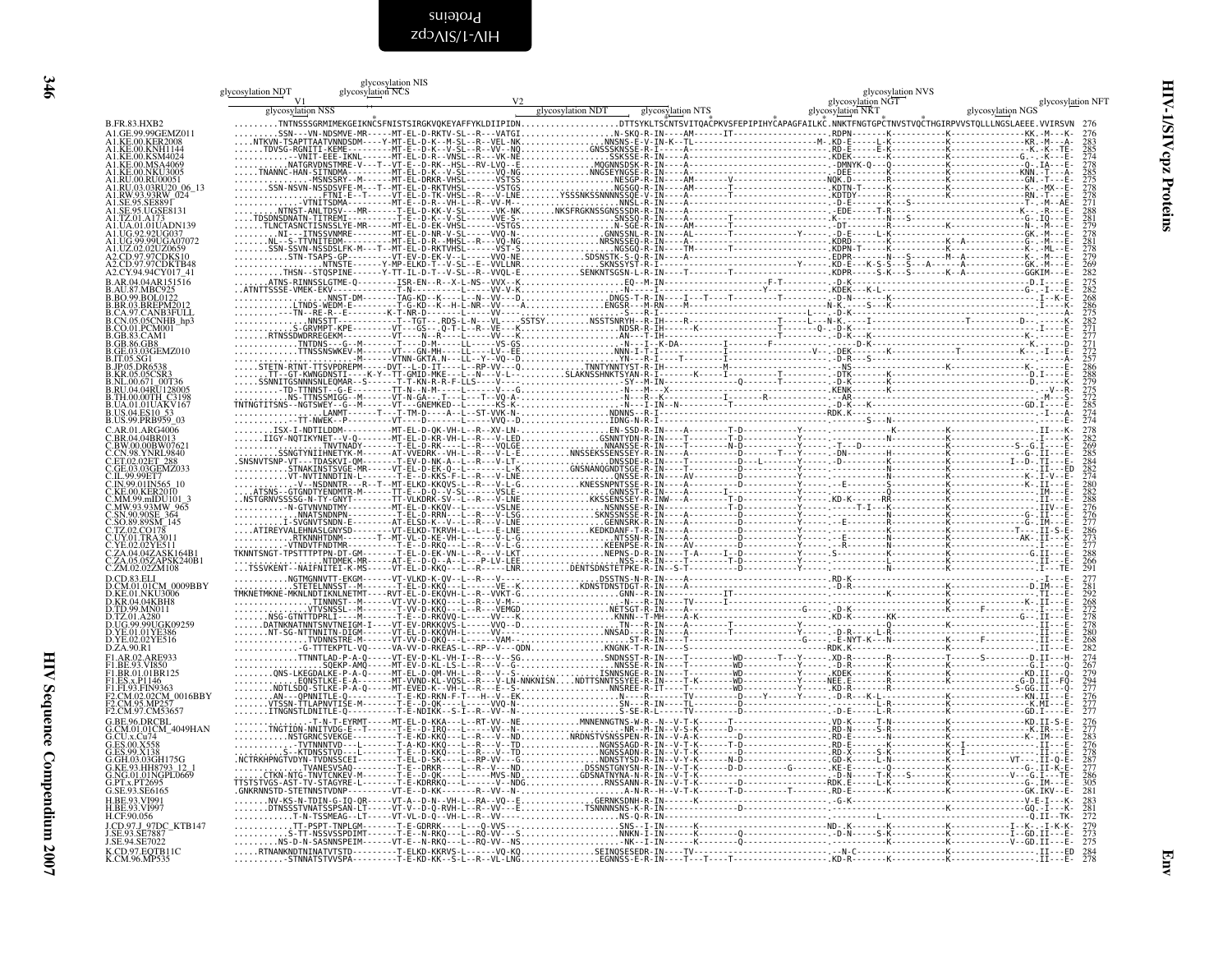|                                                    | glycosylation NDT                   | glycosylation NIS<br>glycosylation NCS |                   |                   | glycosylation NVS                      |                                                                                                                                                                                                                                                                                                                                                                                                                                                           |
|----------------------------------------------------|-------------------------------------|----------------------------------------|-------------------|-------------------|----------------------------------------|-----------------------------------------------------------------------------------------------------------------------------------------------------------------------------------------------------------------------------------------------------------------------------------------------------------------------------------------------------------------------------------------------------------------------------------------------------------|
|                                                    | V <sub>1</sub><br>glycosylation NSS |                                        | glycosylation NDT | glycosylation NTS | glycosylation NGT<br>glycosylation NKT | glycosylation NFT<br>glycosylation NGS                                                                                                                                                                                                                                                                                                                                                                                                                    |
| B.FR.83.HXB2                                       |                                     |                                        |                   |                   |                                        |                                                                                                                                                                                                                                                                                                                                                                                                                                                           |
| AE.CE.90.90CF11697                                 |                                     |                                        |                   |                   |                                        |                                                                                                                                                                                                                                                                                                                                                                                                                                                           |
|                                                    |                                     |                                        |                   |                   |                                        |                                                                                                                                                                                                                                                                                                                                                                                                                                                           |
|                                                    |                                     |                                        |                   |                   |                                        |                                                                                                                                                                                                                                                                                                                                                                                                                                                           |
| 01.01TH R2184                                      |                                     |                                        |                   |                   |                                        |                                                                                                                                                                                                                                                                                                                                                                                                                                                           |
|                                                    |                                     |                                        |                   |                   |                                        |                                                                                                                                                                                                                                                                                                                                                                                                                                                           |
|                                                    |                                     |                                        |                   |                   |                                        |                                                                                                                                                                                                                                                                                                                                                                                                                                                           |
|                                                    |                                     |                                        |                   |                   |                                        |                                                                                                                                                                                                                                                                                                                                                                                                                                                           |
|                                                    |                                     |                                        |                   |                   |                                        |                                                                                                                                                                                                                                                                                                                                                                                                                                                           |
|                                                    |                                     |                                        |                   |                   |                                        |                                                                                                                                                                                                                                                                                                                                                                                                                                                           |
|                                                    |                                     |                                        |                   |                   |                                        |                                                                                                                                                                                                                                                                                                                                                                                                                                                           |
|                                                    |                                     |                                        |                   |                   |                                        |                                                                                                                                                                                                                                                                                                                                                                                                                                                           |
| AG.UZ.02.02UZ710<br>03 AB.RU.97.KAL153 2           |                                     |                                        |                   |                   |                                        |                                                                                                                                                                                                                                                                                                                                                                                                                                                           |
| 04 cpx.CY.94.CY032                                 |                                     |                                        |                   |                   |                                        |                                                                                                                                                                                                                                                                                                                                                                                                                                                           |
| 05 DF.BE.x.VI1310                                  |                                     |                                        |                   |                   |                                        |                                                                                                                                                                                                                                                                                                                                                                                                                                                           |
| 06 cpx.AU.96.BFP90<br>06_cpx.RU.05.04RU001         |                                     |                                        |                   |                   |                                        |                                                                                                                                                                                                                                                                                                                                                                                                                                                           |
|                                                    |                                     |                                        |                   |                   |                                        |                                                                                                                                                                                                                                                                                                                                                                                                                                                           |
| 08 BC.CN.97.97CNGX<br>09_cpx.GH.96.96GH29П         |                                     |                                        |                   |                   |                                        |                                                                                                                                                                                                                                                                                                                                                                                                                                                           |
| 10 CD.TZ.96.96TZ BF061                             |                                     |                                        |                   |                   |                                        | 267                                                                                                                                                                                                                                                                                                                                                                                                                                                       |
| 11 cpx.GR.x.GR17                                   |                                     |                                        |                   |                   |                                        |                                                                                                                                                                                                                                                                                                                                                                                                                                                           |
| 12_BF.AR.99.ARMA159                                |                                     |                                        |                   |                   |                                        |                                                                                                                                                                                                                                                                                                                                                                                                                                                           |
| 13_cpx.CM.96.1849<br>14 BG.DE.01.9196 01           |                                     |                                        |                   |                   |                                        |                                                                                                                                                                                                                                                                                                                                                                                                                                                           |
| 14 BG.ES.99.X397                                   |                                     |                                        |                   |                   |                                        | $\frac{1}{1} \cdot \frac{1}{1} \cdot \frac{1}{1} \cdot \frac{1}{1} \cdot \frac{1}{1} \cdot \frac{1}{1} \cdot \frac{1}{1} \cdot \frac{1}{1} \cdot \frac{1}{1} \cdot \frac{1}{1} \cdot \frac{1}{1} \cdot \frac{1}{1} \cdot \frac{1}{1} \cdot \frac{1}{1} \cdot \frac{1}{1} \cdot \frac{1}{1} \cdot \frac{1}{1} \cdot \frac{1}{1} \cdot \frac{1}{1} \cdot \frac{1}{1} \cdot \frac{1}{1} \cdot \frac{1}{1} \cdot \frac{1}{1} \cdot \frac{1}{1} \cdot \frac{1$ |
| 5 01B.TH.99.99TH MU2079<br>16 A2D.KR.97.97KR004    |                                     |                                        |                   |                   |                                        |                                                                                                                                                                                                                                                                                                                                                                                                                                                           |
| 18_cpx.CU.99.CU76                                  |                                     |                                        |                   |                   |                                        |                                                                                                                                                                                                                                                                                                                                                                                                                                                           |
| 19_cpx.CU.99.CU7                                   |                                     |                                        |                   |                   |                                        | 249                                                                                                                                                                                                                                                                                                                                                                                                                                                       |
| 20 BG.CU.03.CB471<br>A2D.KE.91.KNH1254             |                                     |                                        |                   |                   |                                        |                                                                                                                                                                                                                                                                                                                                                                                                                                                           |
| BG.CU.03.CB118                                     |                                     |                                        |                   |                   |                                        |                                                                                                                                                                                                                                                                                                                                                                                                                                                           |
| 4 BG.CU.03.CB378                                   |                                     |                                        |                   |                   |                                        |                                                                                                                                                                                                                                                                                                                                                                                                                                                           |
| cpx.CM.01.101BA<br>cpx.CD.97.97CDKTB49             |                                     |                                        |                   |                   |                                        |                                                                                                                                                                                                                                                                                                                                                                                                                                                           |
| BF.BR.99.BREPM12609                                |                                     |                                        |                   |                   |                                        |                                                                                                                                                                                                                                                                                                                                                                                                                                                           |
| BF.BR.02.BREPM119                                  |                                     |                                        |                   |                   |                                        | 273                                                                                                                                                                                                                                                                                                                                                                                                                                                       |
| BC.BR.02.110PA<br>01B.MY.05.05MYKL007              |                                     |                                        |                   |                   |                                        |                                                                                                                                                                                                                                                                                                                                                                                                                                                           |
| 34 01B.TH.99.OUR2478P                              |                                     |                                        |                   |                   |                                        |                                                                                                                                                                                                                                                                                                                                                                                                                                                           |
| 5 AD.AF.05.05AF095                                 |                                     |                                        |                   |                   |                                        |                                                                                                                                                                                                                                                                                                                                                                                                                                                           |
| 36_cpx.CM.00.00CMNYU830<br>37 cpx.CM.00.00CMNYU926 |                                     |                                        |                   |                   |                                        | 274                                                                                                                                                                                                                                                                                                                                                                                                                                                       |
| 42 BF.LU.03.luBF 05 03                             |                                     |                                        |                   |                   |                                        |                                                                                                                                                                                                                                                                                                                                                                                                                                                           |
|                                                    |                                     |                                        |                   |                   |                                        |                                                                                                                                                                                                                                                                                                                                                                                                                                                           |
| CM.04.04CM 1015 04<br>CM.04.04CM_1131_03           |                                     |                                        |                   |                   |                                        |                                                                                                                                                                                                                                                                                                                                                                                                                                                           |
| `M.97.YBF106                                       |                                     |                                        |                   |                   |                                        |                                                                                                                                                                                                                                                                                                                                                                                                                                                           |
|                                                    |                                     |                                        |                   |                   |                                        |                                                                                                                                                                                                                                                                                                                                                                                                                                                           |
|                                                    |                                     |                                        |                   |                   |                                        |                                                                                                                                                                                                                                                                                                                                                                                                                                                           |
|                                                    |                                     |                                        |                   |                   |                                        |                                                                                                                                                                                                                                                                                                                                                                                                                                                           |
| CM.99.99CMU4122                                    |                                     |                                        |                   |                   |                                        |                                                                                                                                                                                                                                                                                                                                                                                                                                                           |
| US.99.99USTWLA<br>ER.92.VAU                        |                                     |                                        |                   |                   |                                        |                                                                                                                                                                                                                                                                                                                                                                                                                                                           |
|                                                    |                                     |                                        |                   |                   |                                        |                                                                                                                                                                                                                                                                                                                                                                                                                                                           |
|                                                    |                                     |                                        |                   |                   |                                        |                                                                                                                                                                                                                                                                                                                                                                                                                                                           |
|                                                    |                                     |                                        |                   |                   |                                        |                                                                                                                                                                                                                                                                                                                                                                                                                                                           |
| .CM.05.SIVcpzMB66<br>Z.CM.05.SIVcpzMT145           |                                     |                                        |                   |                   |                                        |                                                                                                                                                                                                                                                                                                                                                                                                                                                           |
|                                                    |                                     |                                        |                   |                   |                                        |                                                                                                                                                                                                                                                                                                                                                                                                                                                           |
|                                                    |                                     |                                        |                   |                   |                                        |                                                                                                                                                                                                                                                                                                                                                                                                                                                           |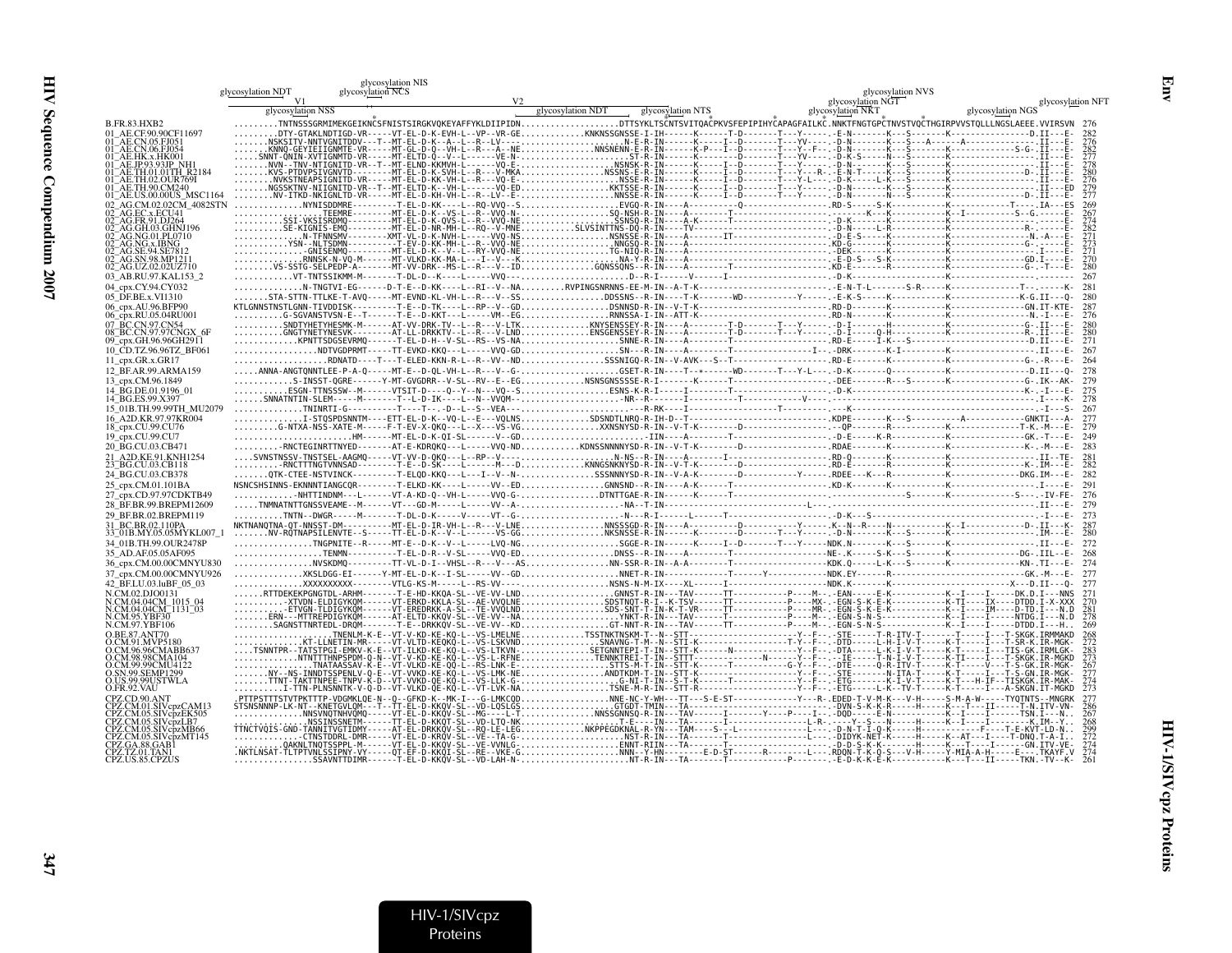<span id="page-47-0"></span>zdɔʌɪs/t-ʌɪH Proteins

|                                                                                                                                                      | glycosylation NNT<br>glycosy <u>lation</u> NCT |                                                                                                                                                         |                       | glycosylation NST | glycosylation NST |
|------------------------------------------------------------------------------------------------------------------------------------------------------|------------------------------------------------|---------------------------------------------------------------------------------------------------------------------------------------------------------|-----------------------|-------------------|-------------------|
|                                                                                                                                                      | glycosylation NFT<br>glycosylation NTS         | glycosylation NNT                                                                                                                                       | glycosylation NKT CD4 | glycosylation NST | glycosylation NNT |
| B.FR.83.HXB2                                                                                                                                         |                                                | FTDNAKTIIVQLNTSVEINČTRPNNNTRKRIR.IQ.RGPGRAFVTIG.KIGNMRQAHČNI.SRAKWNNTLKQIASKLREQFGNNKTIIFKQSSGGDPEIVTHSFNČGGEFFYCNSTQLFNSTWFNSTWSTEGSNNTEGSDTITLPC. 418 |                       |                   |                   |
| A1.GE.99.99GEMZ011<br>A1.KE.00.KER2008<br>KE.00.KNH1144                                                                                              |                                                |                                                                                                                                                         |                       |                   |                   |
| KE.00.KSM4024<br>.KE.00.MSA4069                                                                                                                      |                                                |                                                                                                                                                         |                       |                   |                   |
| \1.KE.00.NKU3005<br>\1.RU.00.RU00051<br>\1.RU.03.03RU20_06_13                                                                                        |                                                |                                                                                                                                                         |                       |                   |                   |
| 11.RW.93.93RW_024                                                                                                                                    |                                                |                                                                                                                                                         |                       |                   |                   |
| A1.SE.95.SE8891<br>A1.SE.95.UGSE8131<br>1.TZ.01.A173                                                                                                 |                                                |                                                                                                                                                         |                       |                   |                   |
| 11.UA.01.01UADN139<br>.UG.92.92UG037                                                                                                                 |                                                |                                                                                                                                                         |                       |                   |                   |
| A1.UG.99.99UGA07072<br>A1.UZ.02.02UZ0659<br>A2.CD.97.97CDKS10                                                                                        |                                                |                                                                                                                                                         |                       |                   |                   |
| A2.CD.97.97CDKTB48<br>A2.CD.97.97CDKTB48                                                                                                             |                                                |                                                                                                                                                         |                       |                   |                   |
| 3.AR.04.04AR151516                                                                                                                                   |                                                |                                                                                                                                                         |                       |                   |                   |
|                                                                                                                                                      |                                                |                                                                                                                                                         |                       |                   |                   |
|                                                                                                                                                      |                                                |                                                                                                                                                         |                       |                   |                   |
| B.AR.04.04AAAAA<br>B.AU.87.MBC925<br>B.BO.99.BOL0122<br>B.BO.93.BREPM2012<br>B.CA.97.CANB3FULL<br>B.CO.01.PCM001<br>B.CO.01.PCM001<br>B.CO.01.PCM001 |                                                |                                                                                                                                                         |                       |                   |                   |
| 3.GB.86.GB8<br>3.GE.03.03GEMZ010                                                                                                                     |                                                |                                                                                                                                                         |                       |                   |                   |
| 3.IT.05.SG1<br>B.11.05.5G1<br>B.JP.05.DR6538<br>B.KR.05.05CSR3<br>B.RU.04.04RU128005                                                                 |                                                |                                                                                                                                                         |                       |                   |                   |
|                                                                                                                                                      |                                                |                                                                                                                                                         |                       |                   |                   |
| B.TH.00.00TH_C3198<br>B.TH.00.00TH_C3198                                                                                                             |                                                |                                                                                                                                                         |                       |                   |                   |
| B.US.04.ES10 53<br>B.US.99.PRB959 03                                                                                                                 |                                                |                                                                                                                                                         |                       |                   |                   |
| C.AR.01.ARG4006<br>' BR 04 04BR013                                                                                                                   |                                                |                                                                                                                                                         |                       |                   |                   |
| C.BW.00.00BW07621<br>.CN.98.YNRL9840                                                                                                                 |                                                |                                                                                                                                                         |                       |                   |                   |
| C.ET.02.02ET_288<br>C.GE.03.03GEMZ033<br>.IL.99.99ET7<br>.IL.99.99ET7<br>.IN.99.01IN565_10                                                           |                                                |                                                                                                                                                         |                       |                   |                   |
|                                                                                                                                                      |                                                |                                                                                                                                                         |                       |                   |                   |
| :KE.00.KER2010<br>.MM.99.mIDU101_3<br>.MW.93.93MW_965                                                                                                |                                                |                                                                                                                                                         |                       |                   |                   |
| SN.90.90SE_364<br>SO.89.89SM_145                                                                                                                     |                                                |                                                                                                                                                         |                       |                   |                   |
| .YE.02.02YE511                                                                                                                                       |                                                |                                                                                                                                                         |                       |                   |                   |
| C.ZA.04.04ZASK164B1<br>C.ZA.05.05ZAPSK240B1<br>C.ZM.02.02ZM108                                                                                       |                                                |                                                                                                                                                         |                       |                   |                   |
| D.CD.83.ELI                                                                                                                                          |                                                |                                                                                                                                                         |                       |                   |                   |
| D.CM.01.01CM 0009BBY<br><b>D.KE.01.NKU3006</b>                                                                                                       |                                                |                                                                                                                                                         |                       |                   |                   |
| D.KR.04.04KBH8<br>D.TD.99.MN011                                                                                                                      |                                                |                                                                                                                                                         |                       |                   |                   |
| D.12.01.A280<br>D.UG.99.99UGK09259<br>D.VE.01.01YE386<br>D.YE.02.02YE516                                                                             |                                                |                                                                                                                                                         |                       |                   |                   |
| D.ZA.90.R1                                                                                                                                           |                                                |                                                                                                                                                         |                       |                   |                   |
| F1.AR.02.ARE933<br>F1.BE.93.VI850                                                                                                                    |                                                |                                                                                                                                                         |                       |                   |                   |
| F1.BR.01.01BR125<br>F1.ES.x.P1146<br>F1.F1.93.FIN9363                                                                                                |                                                |                                                                                                                                                         |                       |                   |                   |
| F2.CM.02.02CM 0016BBY<br>F2.CM.95.MP257                                                                                                              |                                                |                                                                                                                                                         |                       |                   |                   |
| F2.CM.97.CM53657<br>G.BE.96.DRCBL                                                                                                                    |                                                |                                                                                                                                                         |                       |                   |                   |
| G.CM.01.01CM_4049HAN<br>G.CU.x.Cu74                                                                                                                  |                                                |                                                                                                                                                         |                       |                   |                   |
| G.ES.00.X558<br>G.ES.99.X138                                                                                                                         |                                                |                                                                                                                                                         |                       |                   |                   |
| G.GH.03.03GH175G<br>G.KE.93.HH8793_12                                                                                                                |                                                |                                                                                                                                                         |                       |                   |                   |
| G.NG.01.01NGPL0669<br>G.P.T.x.PT2695<br>G.SE.93.SE6165                                                                                               |                                                |                                                                                                                                                         |                       |                   |                   |
| H.BE.93.VI991<br>H.BE.93.VI997                                                                                                                       |                                                |                                                                                                                                                         |                       |                   |                   |
| H.CF.90.056<br>J.CD.97.J_97DC_KTB147                                                                                                                 |                                                |                                                                                                                                                         |                       |                   |                   |
| J.SE.93.SĒ7887<br>J.SE.94.SE7022                                                                                                                     |                                                |                                                                                                                                                         |                       |                   |                   |
| K.CD.97.EQTB11C<br>K.CM.96.MP535                                                                                                                     |                                                |                                                                                                                                                         |                       |                   |                   |

HIV Sequence Compendium 2007 HIV Sequence Compendium 2007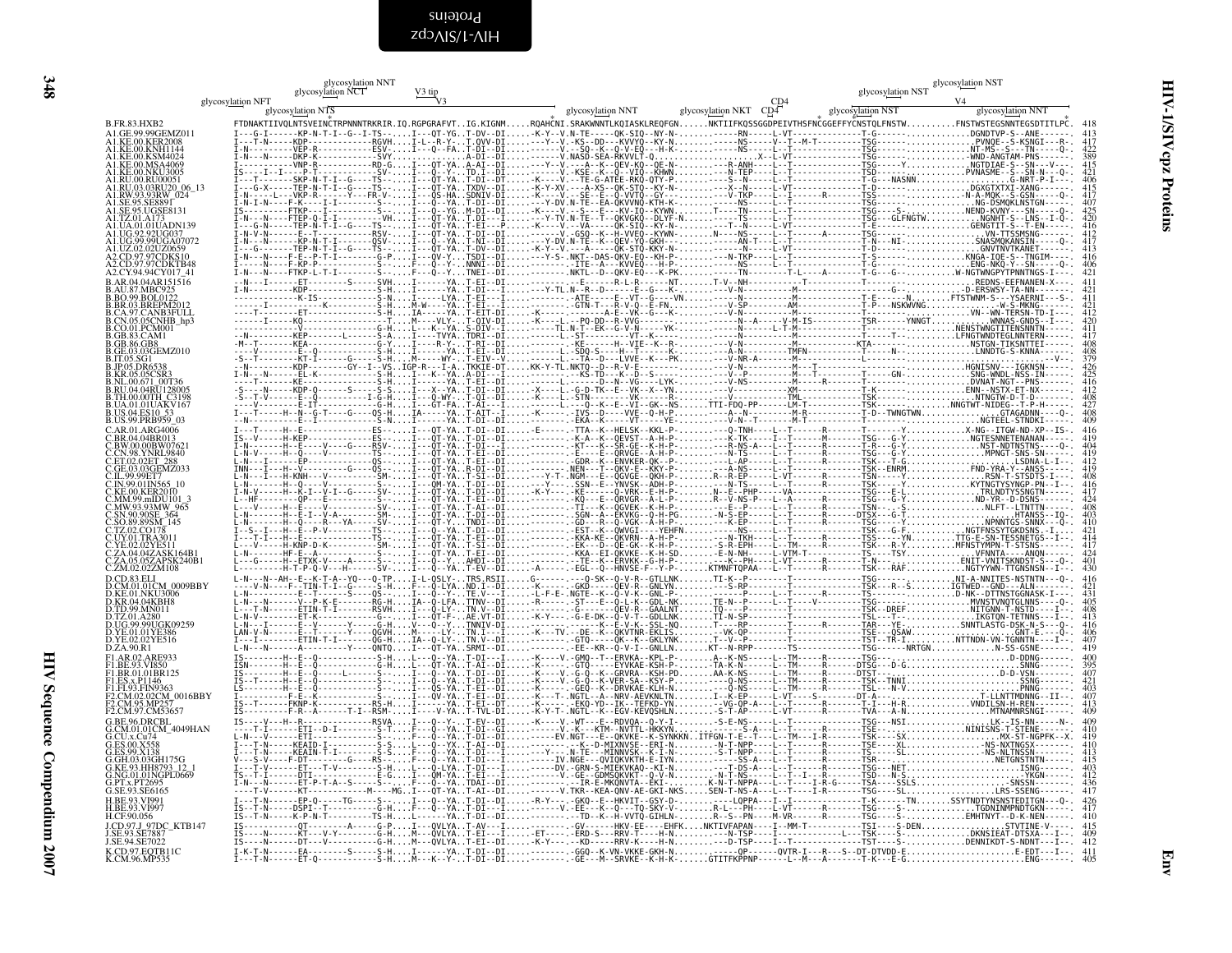|                                              | glycosylation NNT<br>glycosy <u>lation</u> NCT                                                                                                                                                   |                                       |                                                                                                 |                                                                                                                                                                                                                                                       |                                                           |                                                                  |                                                                                       | glycosylation NST                                                                                                               |  |
|----------------------------------------------|--------------------------------------------------------------------------------------------------------------------------------------------------------------------------------------------------|---------------------------------------|-------------------------------------------------------------------------------------------------|-------------------------------------------------------------------------------------------------------------------------------------------------------------------------------------------------------------------------------------------------------|-----------------------------------------------------------|------------------------------------------------------------------|---------------------------------------------------------------------------------------|---------------------------------------------------------------------------------------------------------------------------------|--|
|                                              | glycosylation NFT                                                                                                                                                                                | V3 tip                                |                                                                                                 |                                                                                                                                                                                                                                                       |                                                           | CD4                                                              | glycosylation NST                                                                     |                                                                                                                                 |  |
|                                              | glycosylation NTS                                                                                                                                                                                |                                       |                                                                                                 | glycosylation NNT                                                                                                                                                                                                                                     | glycosylation NKT CD4                                     |                                                                  | glycosylation NST                                                                     | glycosylation NNT                                                                                                               |  |
| B.FR.83.HXB2                                 | FTDNAKTIIVOLNTSVEINCTRPNNNTRKRIR.IO.RGPGRAFVTIG.KIGNM                                                                                                                                            |                                       |                                                                                                 | $\ldots$ RQAHCNI.SRAKWNNTLKQIASKLREQFGN $\ldots\ldots$ NKTIIFKQSSGGDPEIVTHSFNCGGEFFYCNSTQLFNSTW $\ldots\ldots\ldots$ FNSTWSTEGSNNTEGSDTI                                                                                                              |                                                           |                                                                  |                                                                                       |                                                                                                                                 |  |
| AE.CE.90.90CF11697                           | L-N-------H--K---------FK-M-TSA-                                                                                                                                                                 |                                       |                                                                                                 | - K - Y - E - . NGT - - - E - - - - VTK - - - - H - K - - - - -                                                                                                                                                                                       |                                                           |                                                                  |                                                                                       |                                                                                                                                 |  |
|                                              |                                                                                                                                                                                                  |                                       |                                                                                                 |                                                                                                                                                                                                                                                       | $- - - H - N -  -  - - - - -$                             |                                                                  |                                                                                       |                                                                                                                                 |  |
| AE CN 06 FI054                               | ----H--E--Q-T----S----ESV-I---QV-YRT                                                                                                                                                             |                                       |                                                                                                 |                                                                                                                                                                                                                                                       |                                                           |                                                                  |                                                                                       |                                                                                                                                 |  |
| 93IP NH                                      |                                                                                                                                                                                                  |                                       |                                                                                                 |                                                                                                                                                                                                                                                       |                                                           |                                                                  |                                                                                       |                                                                                                                                 |  |
|                                              |                                                                                                                                                                                                  |                                       |                                                                                                 |                                                                                                                                                                                                                                                       |                                                           |                                                                  |                                                                                       |                                                                                                                                 |  |
|                                              |                                                                                                                                                                                                  |                                       |                                                                                                 |                                                                                                                                                                                                                                                       |                                                           |                                                                  |                                                                                       |                                                                                                                                 |  |
|                                              |                                                                                                                                                                                                  |                                       |                                                                                                 |                                                                                                                                                                                                                                                       |                                                           |                                                                  | ----------TSG----S-DSN---ET--S-NNE                                                    |                                                                                                                                 |  |
|                                              |                                                                                                                                                                                                  |                                       |                                                                                                 |                                                                                                                                                                                                                                                       |                                                           |                                                                  |                                                                                       |                                                                                                                                 |  |
|                                              |                                                                                                                                                                                                  |                                       |                                                                                                 |                                                                                                                                                                                                                                                       |                                                           |                                                                  |                                                                                       |                                                                                                                                 |  |
|                                              |                                                                                                                                                                                                  |                                       |                                                                                                 |                                                                                                                                                                                                                                                       |                                                           |                                                                  |                                                                                       |                                                                                                                                 |  |
|                                              |                                                                                                                                                                                                  |                                       |                                                                                                 |                                                                                                                                                                                                                                                       |                                                           |                                                                  |                                                                                       |                                                                                                                                 |  |
|                                              |                                                                                                                                                                                                  |                                       |                                                                                                 |                                                                                                                                                                                                                                                       |                                                           |                                                                  |                                                                                       |                                                                                                                                 |  |
|                                              |                                                                                                                                                                                                  |                                       |                                                                                                 |                                                                                                                                                                                                                                                       |                                                           |                                                                  |                                                                                       |                                                                                                                                 |  |
| 03 AB.RU.97.KAL153 2                         |                                                                                                                                                                                                  |                                       |                                                                                                 |                                                                                                                                                                                                                                                       |                                                           |                                                                  |                                                                                       |                                                                                                                                 |  |
| 04 cpx.CY.94.CY032                           |                                                                                                                                                                                                  |                                       |                                                                                                 | ---AKA-K------G-----SVHI---LTWYAT-EI--DI-------. -GND--D---V-SEE-KRL-P---K-APPV---L--T------K-------T-P-----HMONG-NITSTDSTNS<br>-H--E--H------------S-HL---Q--YAT-DI--DI-K----V.--EQ--K--I-V-KE-QSH-P----K-NS----L--TM-----R-----DTSK---A-V-D-VFNATMF |                                                           |                                                                  |                                                                                       |                                                                                                                                 |  |
| 05 DF.BE.x.VI1310                            | $0P - -R - - -G - - -S$                                                                                                                                                                          |                                       |                                                                                                 | TAT-DI--DI------V.---N-TDI-GEVKV--E-V-N-TH-T--S-A---L--T--------------TSN---TSDLENT                                                                                                                                                                   |                                                           |                                                                  |                                                                                       |                                                                                                                                 |  |
| cpx.RU.05.04RU00                             |                                                                                                                                                                                                  |                                       |                                                                                                 | . T-DĪ--DĪ---Y--- .G-D--Ē--HYVVA--K-H-OD-N-T-NS-A---L--T-------------                                                                                                                                                                                 |                                                           |                                                                  |                                                                                       |                                                                                                                                 |  |
|                                              |                                                                                                                                                                                                  |                                       |                                                                                                 |                                                                                                                                                                                                                                                       |                                                           |                                                                  |                                                                                       |                                                                                                                                 |  |
| 09_cpx.GH.96.96GH2911                        |                                                                                                                                                                                                  |                                       |                                                                                                 |                                                                                                                                                                                                                                                       |                                                           |                                                                  |                                                                                       |                                                                                                                                 |  |
| 10_CD.TZ.96.96TZ_BF061                       | L-----N------E--T---V-------RS--I---QT-YAT.DI---I---YY--.-GTE--K--Q-V-K--GDL-NRP----P-------T--T--------------TSE------TSNNTSTGVNGS------                                                        |                                       |                                                                                                 |                                                                                                                                                                                                                                                       |                                                           |                                                                  |                                                                                       |                                                                                                                                 |  |
| 11 cpx.GR.x.GR17                             |                                                                                                                                                                                                  |                                       |                                                                                                 | -------ST-R-----------G-HI---Q--YAT-DI--DIK-----V.---D-----Q-V-EQ-HNN-N---V-NEH----L-VT-------------------TSG-------YANDN-STO-DMOSN                                                                                                                   |                                                           |                                                                  |                                                                                       |                                                                                                                                 |  |
| 12 BF.AR.99.ARMA159                          | $-H - E - 0 - - - - - - - - - - S - 0 - -$                                                                                                                                                       |                                       |                                                                                                 |                                                                                                                                                                                                                                                       |                                                           |                                                                  |                                                                                       |                                                                                                                                 |  |
| 13 cpx.CM.96.1849                            |                                                                                                                                                                                                  |                                       |                                                                                                 |                                                                                                                                                                                                                                                       |                                                           |                                                                  | $0-V-AO - KYLKDN$ , T----ANP----L-VT-------------TSA------,,,,,,,,,,E-D-V--O---D-GSN- |                                                                                                                                 |  |
| 4 BG.DE.01.9196 01                           |                                                                                                                                                                                                  |                                       |                                                                                                 |                                                                                                                                                                                                                                                       |                                                           |                                                                  |                                                                                       |                                                                                                                                 |  |
| 14_BG.ES.99.X397<br>15 01B.TH.99.99TH MU2079 |                                                                                                                                                                                                  |                                       | -VLY-T-ğī--bī-K------KT---<br>- SWY - T - EI - - DI - - - - - - L . - ST - - G - - - N - - TE - |                                                                                                                                                                                                                                                       | $-K - M - \ldots$ - - - V - QR -<br>. V - N - P           |                                                                  |                                                                                       |                                                                                                                                 |  |
|                                              |                                                                                                                                                                                                  | $0 - - - -$ - DVGO - RSV - IGP - RAFY |                                                                                                 | YTRQAK-DI---Q---.-SRQ--D--QKV-EQ--KY-S------TN----I--T--V--------DTSG------PANASRE-E-KDRNV                                                                                                                                                            |                                                           |                                                                  |                                                                                       |                                                                                                                                 |  |
| 8_cpx.CU.99.CU76                             | -N-T----S----RS-HI                                                                                                                                                                               |                                       | .DI - -DI - - - - - - - - - EKD -                                                               | - D- - HEV-TQ - GGHLNK S-- Y-                                                                                                                                                                                                                         |                                                           |                                                                  | ----I--T--T------------T-A------NKTXG--IKLDNTTNXONG--                                 |                                                                                                                                 |  |
| 19_cpx.CU.99.CU7                             |                                                                                                                                                                                                  |                                       |                                                                                                 |                                                                                                                                                                                                                                                       |                                                           |                                                                  |                                                                                       |                                                                                                                                 |  |
| 20 BG.CU.03.CB471                            |                                                                                                                                                                                                  |                                       |                                                                                                 | .T-DI--DI---Y-VV.N-TE--DMIOKVKV--A-SYNKTTEN-T-STPT---L--T------R------TSG----SN-SSEKGN                                                                                                                                                                |                                                           |                                                                  |                                                                                       |                                                                                                                                 |  |
| A2D.KE.91.KNH1254<br><b>BG.CU.03.CB118</b>   |                                                                                                                                                                                                  | $---C.$                               |                                                                                                 | .T-KI---I---------F-D--K---GV-I--GDL-NTTK-N--P--------TK-------------DT-E------YRNG-LINGTKSING----                                                                                                                                                    |                                                           |                                                                  |                                                                                       |                                                                                                                                 |  |
| 24 BG.CU.03.CB378                            |                                                                                                                                                                                                  |                                       |                                                                                                 |                                                                                                                                                                                                                                                       |                                                           |                                                                  |                                                                                       | -----G-----S--F---Q--YAT-AI--DI---Y-EV.N-T--EEMIQ-VKAE-A-SYNKSIAN-T-SPPT---L--T------R------TSK---ESLLNS-R-DSKN---I---.         |  |
| 25 cpx.CM.01.101BA                           |                                                                                                                                                                                                  |                                       |                                                                                                 | -HF-ET-T---I--------SV-I---OT-YAT-DI--DI------V.--HO--K--OEV-KO-SKHLNIPE---ANH----V--T---------------TSA---GS-TNDTANNGTE-SNN-----                                                                                                                     |                                                           |                                                                  |                                                                                       |                                                                                                                                 |  |
| cpx.CD.97.97CDKTB49                          |                                                                                                                                                                                                  |                                       |                                                                                                 | .K--I------S----TSVSIGPG0VL-YRA-DI--DI-------.NETO-ED--YKV-AO--KHLNKSSS---P----I-VT--T---M-------T-T------NDTTKGSN-TNS                                                                                                                                |                                                           |                                                                  |                                                                                       |                                                                                                                                 |  |
| 28_BF.BR.99.BREPM12609                       |                                                                                                                                                                                                  |                                       |                                                                                                 |                                                                                                                                                                                                                                                       |                                                           |                                                                  |                                                                                       |                                                                                                                                 |  |
| 9_BF.BR.02.BREPM119                          |                                                                                                                                                                                                  |                                       |                                                                                                 | -------S-HM-W----Y-T-EI-DDI-K------ -K---D-------N--K---N---V-N------L---M-R------------TSK------NATNMEG-S---NSN                                                                                                                                      |                                                           |                                                                  |                                                                                       |                                                                                                                                 |  |
| 3C.BR.02.110PA                               |                                                                                                                                                                                                  |                                       |                                                                                                 |                                                                                                                                                                                                                                                       |                                                           |                                                                  |                                                                                       |                                                                                                                                 |  |
|                                              |                                                                                                                                                                                                  |                                       |                                                                                                 |                                                                                                                                                                                                                                                       |                                                           |                                                                  |                                                                                       | -----S----TSVHI---Q--YK--DI--DI---Y-E-.NGT---E----V-G---KH-----S--PP----L--TM-H---R--------T-K------PENGTMEGSNG--I---.          |  |
|                                              |                                                                                                                                                                                                  |                                       |                                                                                                 | -T------S-----S--I---0T-YATD.I--DI------V.---A--K--R-V-TO--OHW-----V-SN-----V-T--------------DTSG------NITDIGPNSTNSTN-                                                                                                                                |                                                           |                                                                  |                                                                                       |                                                                                                                                 |  |
| 36 cpx.CM.00.00CMNYU830                      |                                                                                                                                                                                                  |                                       |                                                                                                 |                                                                                                                                                                                                                                                       |                                                           |                                                                  |                                                                                       | ---I--VKP-N-T-V--------GTPI---Q--YARNDV--DI-K---EV.NATE--D--Q-VVQ---KFWT---TEP----L-VI--------------------SYNNSNVTRLNNTN---I--- |  |
| _cpx.CM.00.00CMNYU926                        |                                                                                                                                                                                                  |                                       |                                                                                                 | T-DI--DI-K-Q-AV.NKTE--KA-QKVVAQ--NH---T--M-AN-----V--T------A-------TSG------NTTTSTQIP-RTTDGN                                                                                                                                                         |                                                           |                                                                  |                                                                                       |                                                                                                                                 |  |
| BF.LU.03.luBF 05 03                          |                                                                                                                                                                                                  |                                       | YAT-DI--DI---Y--V.-<br>$-$ EKIV-DI $$                                                           | - E0 - - K - - ERVRG - - - SL - - - .<br>-VSNE-RSMWNKTKE-IKSLL-N-I-FKAQEKN-----VTHLM-------I---TSR---ESMTNGTNG                                                                                                                                        |                                                           |                                                                  | ----VTM-N---R-------T-E---D-E                                                         |                                                                                                                                 |  |
|                                              |                                                                                                                                                                                                  |                                       | .YN-EKI--DI------VSEE                                                                           |                                                                                                                                                                                                                                                       |                                                           |                                                                  | KSMWDRTKE-IKGLL-N-T-FKSRVNI-----VRHFM--------L--TSR--                                 |                                                                                                                                 |  |
| M.04.04CM <sup>-1131-03</sup>                |                                                                                                                                                                                                  |                                       |                                                                                                 |                                                                                                                                                                                                                                                       |                                                           |                                                                  |                                                                                       |                                                                                                                                 |  |
|                                              |                                                                                                                                                                                                  |                                       |                                                                                                 | i-AMT-VN::-EXI--B1::------V.:2EE-RSMMNRRE-IRBIL-NKT-FEARGND-S---VTHIN--------L---SR---------------<br>I--AMT-YN::-EXI--B1:---Y--V.-KEL-EPMMNRREEIRKIL-KN-I-FRARERNE--L-VTHIM--R------SY---EELLN-T                                                     |                                                           |                                                                  |                                                                                       |                                                                                                                                 |  |
|                                              |                                                                                                                                                                                                  |                                       |                                                                                                 | .M-IGGTAGNSS-A-Y-KY.NATD-GKI---T-ERYL-LVN-TGSINMT-NH-----L-VTHLH---H-------TAKM--Y-FSCNGTTCSV-.-VSOGNNG                                                                                                                                               |                                                           |                                                                  |                                                                                       |                                                                                                                                 |  |
|                                              |                                                                                                                                                                                                  |                                       | MEVERNKTAATP. - T-Y-TY                                                                          | MTL-RS-NTSPRS-V-Y-TY.NKTV-E-A-Q-T-IRYLNLVNQTE-V----SRT----A-VSHLH---H-------TSGM--Y-FINCTKSGCQ                                                                                                                                                        | RYL-LINQTDNVAV--DR-T-----VSYLH---H-------                 |                                                                  |                                                                                       |                                                                                                                                 |  |
|                                              |                                                                                                                                                                                                  |                                       |                                                                                                 |                                                                                                                                                                                                                                                       | ERYL-LVN-TID-VSV--NR-ND-----AFLH---                       |                                                                  | $H - - - - -$ TSGM - - Y - FTCNKTNCT                                                  |                                                                                                                                 |  |
|                                              |                                                                                                                                                                                                  |                                       |                                                                                                 |                                                                                                                                                                                                                                                       |                                                           |                                                                  |                                                                                       |                                                                                                                                 |  |
|                                              |                                                                                                                                                                                                  |                                       |                                                                                                 |                                                                                                                                                                                                                                                       | EKIN-T--N-TD--I-VTHLH-                                    |                                                                  | Y-FECNNSNCR                                                                           |                                                                                                                                 |  |
|                                              |                                                                                                                                                                                                  |                                       |                                                                                                 |                                                                                                                                                                                                                                                       |                                                           | TDV - - K - GNH - - - - A - VTNFF - - - H - - - - - - - TN - - - |                                                                                       |                                                                                                                                 |  |
|                                              |                                                                                                                                                                                                  |                                       |                                                                                                 |                                                                                                                                                                                                                                                       | EOARNKTEHV-A-HWKKVDNKTNAKTIWTFOD----VKV-W---O------DI-PW- |                                                                  |                                                                                       |                                                                                                                                 |  |
|                                              |                                                                                                                                                                                                  |                                       |                                                                                                 |                                                                                                                                                                                                                                                       |                                                           |                                                                  |                                                                                       | .<br>SA---TNONGNTTGN<br>SA---D-LRNKTLL-ETLHNNL                                                                                  |  |
| VcpzMB66                                     | KADKVL------IH-                                                                                                                                                                                  |                                       | .                                                                                               |                                                                                                                                                                                                                                                       | KVRHA-N-TYKGÝLGNE--T-GP                                   |                                                                  |                                                                                       |                                                                                                                                 |  |
| IVcpzMT145                                   |                                                                                                                                                                                                  |                                       |                                                                                                 |                                                                                                                                                                                                                                                       |                                                           |                                                                  | TSEII-I-K                                                                             |                                                                                                                                 |  |
|                                              |                                                                                                                                                                                                  |                                       |                                                                                                 | GTT - - R - VEEVKKA - ATSSNRT AAN - TLNRA - - - - - - VTH - M - - - - - - - - - -                                                                                                                                                                     |                                                           |                                                                  |                                                                                       |                                                                                                                                 |  |
|                                              | N-SVNTPLL-KF-V-INLT-E-TĞ----ĞQVQI---MT-YN-ENVV-DTK-Y-SV.NATT-YRN-DWAMAAINTTMRARNETVQQT-QWQRD----VTSFW---Q-------<br>-A-I-L--FSEG-NMT-I--G---VGNVQL---MT-YN-PKIV-DV-E-----.-KLT-EKQR-YTLEIIKKEANL |                                       |                                                                                                 |                                                                                                                                                                                                                                                       |                                                           |                                                                  |                                                                                       |                                                                                                                                 |  |
|                                              |                                                                                                                                                                                                  |                                       |                                                                                                 |                                                                                                                                                                                                                                                       |                                                           |                                                                  |                                                                                       |                                                                                                                                 |  |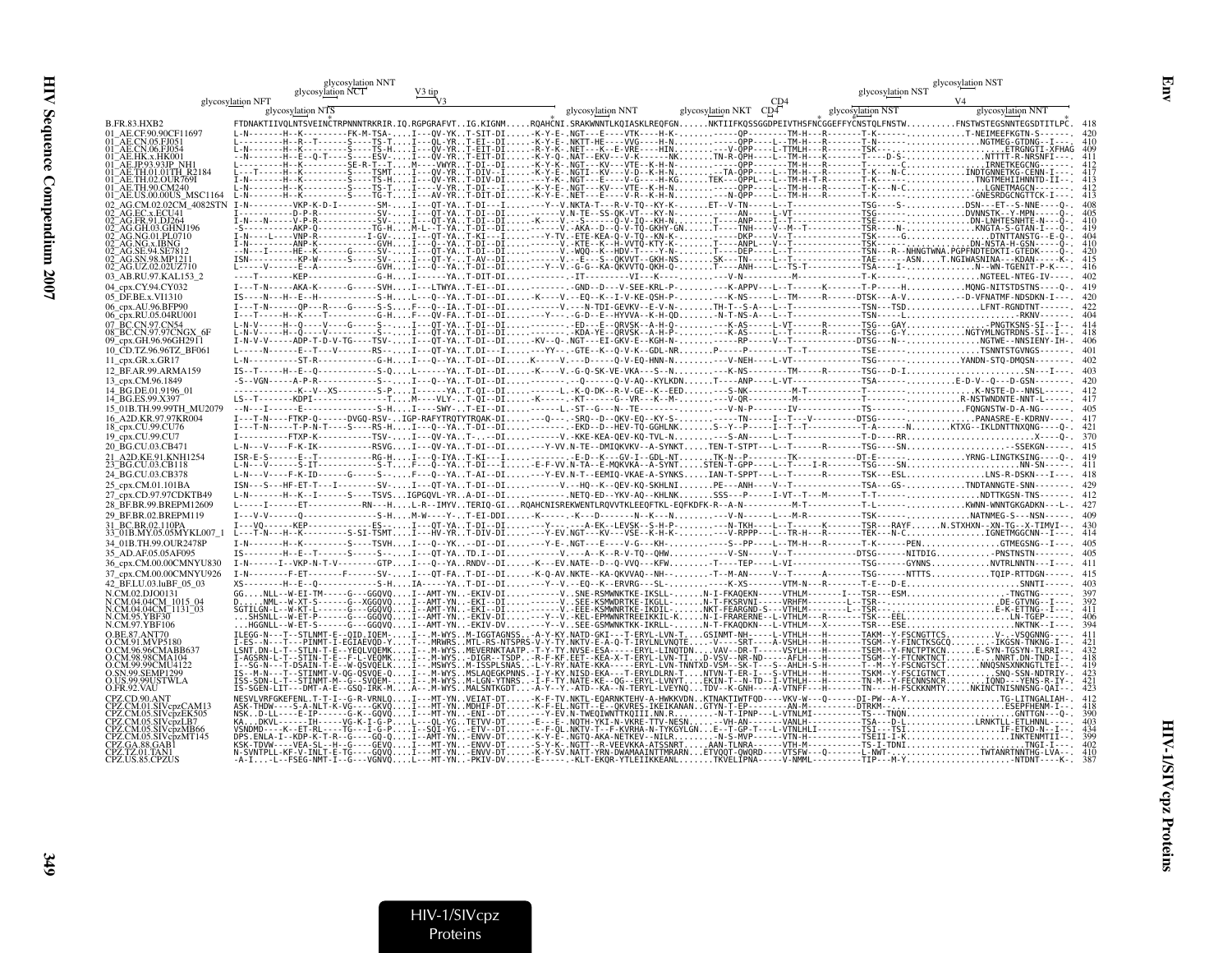<span id="page-49-0"></span>Proteins<br>SilV-1/SIVcpz

|                                              | CD4 | glycosylation NIT | glycosylation NES | fusion peptide<br>gp120 end_gp41 start | $\begin{small} \textbf{111.11} \end{smallmatrix} \begin{smallmatrix} \textbf{11.2} \end{smallmatrix} \begin{smallmatrix} \textbf{11.2} \end{smallmatrix} \begin{smallmatrix} \textbf{11.2} \end{smallmatrix} \begin{smallmatrix} \textbf{11.2} \end{smallmatrix} \begin{smallmatrix} \textbf{11.2} \end{smallmatrix} \begin{smallmatrix} \textbf{11.2} \end{smallmatrix} \begin{smallmatrix} \textbf{11.2} \end{smallmatrix} \begin{smallmatrix} \textbf{11.2} \end{smallmatrix} \begin{smallmatrix} \textbf{11.2} \end{smallmatrix} \begin{smallmatrix} \textbf$ |
|----------------------------------------------|-----|-------------------|-------------------|----------------------------------------|-------------------------------------------------------------------------------------------------------------------------------------------------------------------------------------------------------------------------------------------------------------------------------------------------------------------------------------------------------------------------------------------------------------------------------------------------------------------------------------------------------------------------------------------------------------------|
| <b>B.FR.83.HXB2</b>                          |     |                   |                   |                                        |                                                                                                                                                                                                                                                                                                                                                                                                                                                                                                                                                                   |
| A1.GE.99.99GEMZ011<br>A1.KE.00.KER2008       |     |                   |                   |                                        |                                                                                                                                                                                                                                                                                                                                                                                                                                                                                                                                                                   |
|                                              |     |                   |                   |                                        |                                                                                                                                                                                                                                                                                                                                                                                                                                                                                                                                                                   |
| A1.KE.00.KSM4024<br>A1.KE.00.MSA4069         |     |                   |                   |                                        |                                                                                                                                                                                                                                                                                                                                                                                                                                                                                                                                                                   |
|                                              |     |                   |                   |                                        |                                                                                                                                                                                                                                                                                                                                                                                                                                                                                                                                                                   |
| A1.RU.03.03RU20 06 13                        |     |                   |                   |                                        |                                                                                                                                                                                                                                                                                                                                                                                                                                                                                                                                                                   |
| A1.SE.95.UGSE8131                            |     |                   |                   |                                        |                                                                                                                                                                                                                                                                                                                                                                                                                                                                                                                                                                   |
| A1.TZ.01.A17                                 |     |                   |                   |                                        |                                                                                                                                                                                                                                                                                                                                                                                                                                                                                                                                                                   |
|                                              |     |                   |                   |                                        |                                                                                                                                                                                                                                                                                                                                                                                                                                                                                                                                                                   |
|                                              |     |                   |                   |                                        |                                                                                                                                                                                                                                                                                                                                                                                                                                                                                                                                                                   |
| 2.CD.97.97CDKTB48                            |     |                   |                   |                                        |                                                                                                                                                                                                                                                                                                                                                                                                                                                                                                                                                                   |
|                                              |     |                   |                   |                                        |                                                                                                                                                                                                                                                                                                                                                                                                                                                                                                                                                                   |
|                                              |     |                   |                   |                                        |                                                                                                                                                                                                                                                                                                                                                                                                                                                                                                                                                                   |
|                                              |     |                   |                   |                                        |                                                                                                                                                                                                                                                                                                                                                                                                                                                                                                                                                                   |
| CA.97.CANB3FULL<br>N.05.05CNHB_hp3           |     |                   |                   |                                        |                                                                                                                                                                                                                                                                                                                                                                                                                                                                                                                                                                   |
| CO.01.PCM001<br>GB.83.CAM1                   |     |                   |                   |                                        |                                                                                                                                                                                                                                                                                                                                                                                                                                                                                                                                                                   |
| GE.03.03GEMZ010                              |     |                   |                   |                                        |                                                                                                                                                                                                                                                                                                                                                                                                                                                                                                                                                                   |
| IP05.DR65                                    |     |                   |                   |                                        |                                                                                                                                                                                                                                                                                                                                                                                                                                                                                                                                                                   |
|                                              |     |                   |                   |                                        |                                                                                                                                                                                                                                                                                                                                                                                                                                                                                                                                                                   |
|                                              |     |                   |                   |                                        |                                                                                                                                                                                                                                                                                                                                                                                                                                                                                                                                                                   |
| UA.01.01UAKV167                              |     |                   |                   |                                        |                                                                                                                                                                                                                                                                                                                                                                                                                                                                                                                                                                   |
| B.US.99.PRB959-03                            |     |                   |                   |                                        |                                                                                                                                                                                                                                                                                                                                                                                                                                                                                                                                                                   |
|                                              |     |                   |                   |                                        |                                                                                                                                                                                                                                                                                                                                                                                                                                                                                                                                                                   |
| C.BR.04.04BR013<br>C.BW.00.00BW07621         |     |                   |                   |                                        |                                                                                                                                                                                                                                                                                                                                                                                                                                                                                                                                                                   |
| CN.98.YNRL9840<br>ET0202ET                   |     |                   |                   |                                        |                                                                                                                                                                                                                                                                                                                                                                                                                                                                                                                                                                   |
| C.II99.99ET7                                 |     |                   |                   |                                        |                                                                                                                                                                                                                                                                                                                                                                                                                                                                                                                                                                   |
| C.IN.99.01IN565                              |     |                   |                   |                                        |                                                                                                                                                                                                                                                                                                                                                                                                                                                                                                                                                                   |
| MW.93.93MW 965                               |     |                   |                   |                                        |                                                                                                                                                                                                                                                                                                                                                                                                                                                                                                                                                                   |
| SN.90.90SE 364<br>SO.89.89SM 145             |     |                   |                   |                                        |                                                                                                                                                                                                                                                                                                                                                                                                                                                                                                                                                                   |
| C TZ 02 CO178<br>UY.01.TRA3011               |     |                   |                   |                                        |                                                                                                                                                                                                                                                                                                                                                                                                                                                                                                                                                                   |
|                                              |     |                   |                   |                                        |                                                                                                                                                                                                                                                                                                                                                                                                                                                                                                                                                                   |
| .<br>2A.04.042ASK164B1<br>2A.05.05ZAPSK240B1 |     |                   |                   |                                        |                                                                                                                                                                                                                                                                                                                                                                                                                                                                                                                                                                   |
| C.ZM.02.02ZM108<br>D.CD.83.ELI               |     |                   |                   |                                        |                                                                                                                                                                                                                                                                                                                                                                                                                                                                                                                                                                   |
|                                              |     |                   |                   |                                        |                                                                                                                                                                                                                                                                                                                                                                                                                                                                                                                                                                   |
| ) KR 04 04KBH8<br>TD.99.MN011.               |     |                   |                   |                                        |                                                                                                                                                                                                                                                                                                                                                                                                                                                                                                                                                                   |
| D.TZ.01.A280<br>D.UG.99.99UGK09259           |     |                   |                   |                                        |                                                                                                                                                                                                                                                                                                                                                                                                                                                                                                                                                                   |
| D.YE.01.01YE386<br>D.YE.02.02YE516           |     |                   |                   |                                        |                                                                                                                                                                                                                                                                                                                                                                                                                                                                                                                                                                   |
| D.ZA.90.R1                                   |     |                   |                   |                                        |                                                                                                                                                                                                                                                                                                                                                                                                                                                                                                                                                                   |
| F1.AR.02.ARE933                              |     |                   |                   |                                        |                                                                                                                                                                                                                                                                                                                                                                                                                                                                                                                                                                   |
| F1.BR.01.01BR125<br>71.ES.x.P1146            |     |                   |                   |                                        |                                                                                                                                                                                                                                                                                                                                                                                                                                                                                                                                                                   |
| F <sub>2</sub> .CM.02.02CM_0016BBY           |     |                   |                   |                                        |                                                                                                                                                                                                                                                                                                                                                                                                                                                                                                                                                                   |
|                                              |     |                   |                   |                                        |                                                                                                                                                                                                                                                                                                                                                                                                                                                                                                                                                                   |
| F2.CM.97.CM53657<br>G.BE.96.DRCBL            |     |                   |                   |                                        |                                                                                                                                                                                                                                                                                                                                                                                                                                                                                                                                                                   |
| G.CM.01.01CM 4049HAN                         |     |                   |                   |                                        |                                                                                                                                                                                                                                                                                                                                                                                                                                                                                                                                                                   |
|                                              |     |                   |                   |                                        |                                                                                                                                                                                                                                                                                                                                                                                                                                                                                                                                                                   |
|                                              |     |                   |                   |                                        |                                                                                                                                                                                                                                                                                                                                                                                                                                                                                                                                                                   |
| .NG.01.01NGPL0669                            |     |                   |                   |                                        |                                                                                                                                                                                                                                                                                                                                                                                                                                                                                                                                                                   |
| SE.93.SE6165                                 |     |                   |                   |                                        |                                                                                                                                                                                                                                                                                                                                                                                                                                                                                                                                                                   |
| <b>H RE 93 VI991</b><br>H.BE.93.VI997        |     |                   |                   |                                        |                                                                                                                                                                                                                                                                                                                                                                                                                                                                                                                                                                   |
| H.CF.90.056                                  |     |                   |                   |                                        |                                                                                                                                                                                                                                                                                                                                                                                                                                                                                                                                                                   |
| J.CD.97.J 97DC KTB147                        |     |                   |                   |                                        | 564<br>559<br>561                                                                                                                                                                                                                                                                                                                                                                                                                                                                                                                                                 |
| J.SE.94.SE7022                               |     |                   |                   |                                        |                                                                                                                                                                                                                                                                                                                                                                                                                                                                                                                                                                   |
| K.CD.97.EQTB11C<br>K.CM.96.MP535             |     |                   |                   |                                        |                                                                                                                                                                                                                                                                                                                                                                                                                                                                                                                                                                   |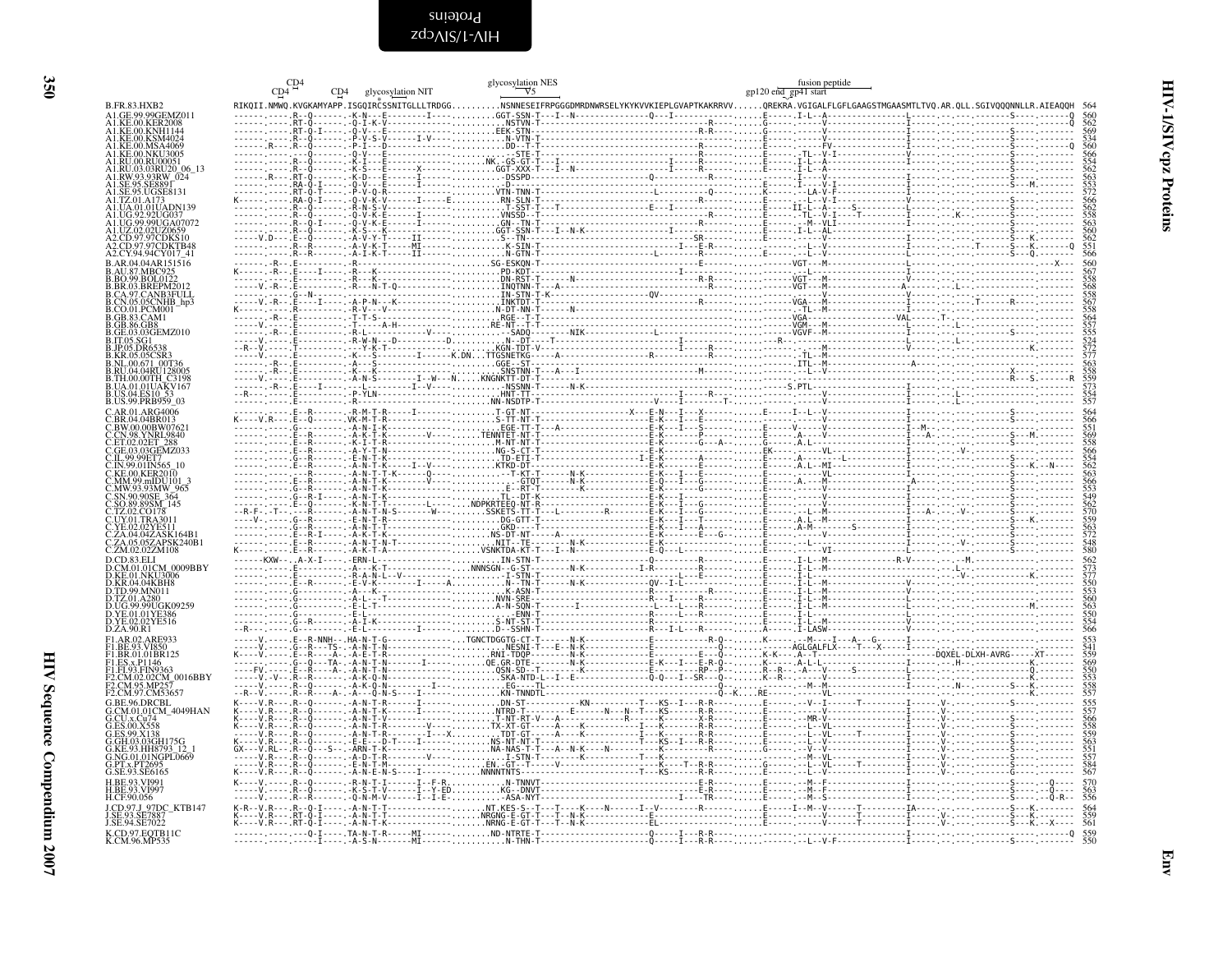|                                                 | CD4 glycosylation NIT | glycosylation NES                                                                                  | fusion peptide<br>gp120 end_gp41 start                                                                                                                                                                                                                                                                                                               |
|-------------------------------------------------|-----------------------|----------------------------------------------------------------------------------------------------|------------------------------------------------------------------------------------------------------------------------------------------------------------------------------------------------------------------------------------------------------------------------------------------------------------------------------------------------------|
| B.FR.83.HXB2                                    |                       |                                                                                                    | RIKQII.NMWQ.KVGKAMYAPP.ISGQIRCSSNITGLLLTRDGGNSNNESEIFRPGGGDMRDNWRSELYKYKVVKIEPLGVAPTKAKRRVVQREKRA.VGIGALFLGFLGAAGSTMGAASMTLTVQ.AR.QLL.SGIVQQQNNLLR.AIEAQQH 56                                                                                                                                                                                        |
| 01 AE.CE.90.90CF11697                           |                       | .II------,ATN-T------N-K-------------Q-----I---R-R----E-----.----MIF-------------L---------------- |                                                                                                                                                                                                                                                                                                                                                      |
| 01 AE.CN.05.FJ051<br>AE.CN.06.FJ054             |                       |                                                                                                    | $\frac{1}{1}$<br>$\frac{1}{1}$<br>$\frac{1}{1}$<br>$\frac{1}{1}$<br>$\frac{1}{1}$<br>$\frac{1}{1}$<br>$\frac{1}{1}$<br>$\frac{1}{1}$<br>$\frac{1}{1}$<br>$\frac{1}{1}$<br>$\frac{1}{1}$<br>$\frac{1}{1}$<br>$\frac{1}{1}$<br>$\frac{1}{1}$<br>$\frac{1}{1}$<br>$\frac{1}{1}$<br>$\frac{1}{1}$<br>$\frac{1}{1}$<br>$\frac{1}{1}$<br>$\frac{1}{1}$<br> |
| )1 AE.HK.x.HK001                                |                       |                                                                                                    |                                                                                                                                                                                                                                                                                                                                                      |
| AE.TH.01.01TH R2184                             |                       |                                                                                                    |                                                                                                                                                                                                                                                                                                                                                      |
| AE.TH.02.OUR769I                                |                       |                                                                                                    |                                                                                                                                                                                                                                                                                                                                                      |
| 01 AE.TH.90.CM240<br>01 AE.US.00.00US MSC1164   |                       |                                                                                                    |                                                                                                                                                                                                                                                                                                                                                      |
|                                                 |                       |                                                                                                    |                                                                                                                                                                                                                                                                                                                                                      |
|                                                 |                       |                                                                                                    |                                                                                                                                                                                                                                                                                                                                                      |
| 02 - AG GH 03 GHNI196                           |                       |                                                                                                    |                                                                                                                                                                                                                                                                                                                                                      |
| 2 AG.NG.01.PL0710                               |                       |                                                                                                    |                                                                                                                                                                                                                                                                                                                                                      |
| AG NG x IRNG<br>AG.SE.94.SE781                  |                       |                                                                                                    |                                                                                                                                                                                                                                                                                                                                                      |
| <sup>-</sup> AG.SN.98.MP1211                    |                       |                                                                                                    |                                                                                                                                                                                                                                                                                                                                                      |
| 02_AG.UZ.02.02UZ710                             |                       |                                                                                                    |                                                                                                                                                                                                                                                                                                                                                      |
| 03 AB.RU.97.KAL153 2                            |                       |                                                                                                    |                                                                                                                                                                                                                                                                                                                                                      |
| 04 cpx.CY.94.CY032                              |                       |                                                                                                    |                                                                                                                                                                                                                                                                                                                                                      |
| 05 DF.BE.x.VI1310<br>06_cpx.AU.96.BFP90         |                       |                                                                                                    |                                                                                                                                                                                                                                                                                                                                                      |
| 06_cpx.RU.05.04RU001                            |                       |                                                                                                    |                                                                                                                                                                                                                                                                                                                                                      |
| 07 BC.CN.97.CN54                                |                       |                                                                                                    |                                                                                                                                                                                                                                                                                                                                                      |
| 08 BC.CN.97.97CNG<br>09 срх.GH.96.96GH29 П      |                       |                                                                                                    |                                                                                                                                                                                                                                                                                                                                                      |
| 10 CD.TZ.96.96TZ BF061                          |                       |                                                                                                    |                                                                                                                                                                                                                                                                                                                                                      |
| 11_cpx.GR.x.GR17                                |                       |                                                                                                    |                                                                                                                                                                                                                                                                                                                                                      |
| 12_BF.AR.99.ARMA159                             |                       |                                                                                                    |                                                                                                                                                                                                                                                                                                                                                      |
| 13 cpx.CM.96.1849                               |                       |                                                                                                    |                                                                                                                                                                                                                                                                                                                                                      |
| 14 BG.DE.01.9196 01                             |                       |                                                                                                    |                                                                                                                                                                                                                                                                                                                                                      |
| 14_BG.ES.99.X397<br>15 01B.TH.99.99TH MU2079    |                       |                                                                                                    |                                                                                                                                                                                                                                                                                                                                                      |
| 16 A2D.KR.97.97KR004                            |                       |                                                                                                    |                                                                                                                                                                                                                                                                                                                                                      |
| 18_cpx.CU.99.CU76                               |                       |                                                                                                    |                                                                                                                                                                                                                                                                                                                                                      |
| 19_cpx.CU.99.CU7                                |                       |                                                                                                    |                                                                                                                                                                                                                                                                                                                                                      |
| 20 BG.CU.03.CB471                               |                       |                                                                                                    |                                                                                                                                                                                                                                                                                                                                                      |
| 21_A2D.KE.91.KNH1254<br>23_BG.CU.03.CB118       |                       |                                                                                                    |                                                                                                                                                                                                                                                                                                                                                      |
| 24 BG.CU.03.CB378                               |                       |                                                                                                    |                                                                                                                                                                                                                                                                                                                                                      |
| 25_cpx.CM.01.101BA                              |                       |                                                                                                    |                                                                                                                                                                                                                                                                                                                                                      |
| 27 cpx.CD.97.97CDKTB49                          |                       |                                                                                                    |                                                                                                                                                                                                                                                                                                                                                      |
| 28 BF.BR.99.BREPM12609                          |                       |                                                                                                    |                                                                                                                                                                                                                                                                                                                                                      |
| 29 BF.BR.02.BREPM119                            |                       |                                                                                                    |                                                                                                                                                                                                                                                                                                                                                      |
| 31 BC.BR.02.110PA                               |                       |                                                                                                    |                                                                                                                                                                                                                                                                                                                                                      |
| 33 01B.MY.05.05MYKL007<br>34 01B.TH.99.OUR2478P |                       |                                                                                                    |                                                                                                                                                                                                                                                                                                                                                      |
| 35 AD.AF.05.05AF095                             |                       |                                                                                                    |                                                                                                                                                                                                                                                                                                                                                      |
| 36 cpx.CM.00.00CMNYU830                         |                       |                                                                                                    |                                                                                                                                                                                                                                                                                                                                                      |
| 37_cpx.CM.00.00CMNYU926                         |                       |                                                                                                    |                                                                                                                                                                                                                                                                                                                                                      |
| 42 BF.LU.03.luBF 05 03                          |                       |                                                                                                    |                                                                                                                                                                                                                                                                                                                                                      |
| N.CM.02.DJO0131                                 |                       |                                                                                                    |                                                                                                                                                                                                                                                                                                                                                      |
| N.CM.04.04CM 1015 04<br>N.CM.04.04CM 1131 03    |                       |                                                                                                    |                                                                                                                                                                                                                                                                                                                                                      |
| N.CM.95.YBF30                                   |                       |                                                                                                    |                                                                                                                                                                                                                                                                                                                                                      |
| N.CM.97.YBF106<br>O BE 87 ANT70                 |                       |                                                                                                    | RS-I.RGOSGL----.-K-NLT-M-----MI-OM-NTW--S-NNVT---I----K-I--T--FN----RVK-FS----RIA-P-ISTRTH-----. --L-M---V-S---------AT--A--.TH.T--.K-------D----. --Q---O                                                                                                                                                                                           |
| O CM.91.MVP5180                                 |                       |                                                                                                    |                                                                                                                                                                                                                                                                                                                                                      |
|                                                 |                       |                                                                                                    | KLR-LV.RS-M.:GESRI----.-P-NLT-H-----MI-QL-OP.::::::::"WNSTGENTL--V----K-I--TK--N---O-K-FS-----MS-PIINI.HTPH----.-L-M---V-S-------ATA---ATA--R.TH.SV-.K------D----.-O---3<br>K---VV.RS-I.-GESGL----.-K-YLI-I-----MI-Q--SP                                                                                                                             |
| CM 98.98CMA104<br>O.CM.99.99CMU4122             |                       |                                                                                                    |                                                                                                                                                                                                                                                                                                                                                      |
| <b>O.SN.99.SEMP1299</b>                         |                       |                                                                                                    |                                                                                                                                                                                                                                                                                                                                                      |
| O.US.99.99USTWLA<br>O.FR.92.VAU                 |                       |                                                                                                    | -LR-VV.RS-M.RG-SGL------K-SLT--------I----ALIXRX-S-PNIT---T----X-I--TQ--N----RVKSFS-----IS-P-IGTNH---------L-M----V-S---------GI--S-R.TH.S-I.R------D-----<br>-LR-VV.RD-M.RG-SGL----.-P-NLV-R-----MI-QL-TPWNKTHPN-TTL-------K-I--TQ-F-----RVK-FS-----IA-PTIGTSTH-----.A-LAM----I-S---------ATA---R.TQ.H-I.K------D---- -                             |
| CPZ CD 90 ANT                                   |                       |                                                                                                    | -G.I-S-GI-LA-.RR-NVS-T-S---IM-E-QIY--TVKVS-AA.RVA-Q--A--SR-Q--E-X--S----TX--PEIKQHS-Q--G.I---LF---L-S----------IA--A-.T-.N-X.H------A---Q.---T---                                                                                                                                                                                                    |
| CPZ.CM.01.SIVcpzCAM13                           |                       |                                                                                                    |                                                                                                                                                                                                                                                                                                                                                      |
| CPZ.CM.05.SIVcbzEK505<br>PZ.CM.05.SIVcpzLB7     |                       |                                                                                                    |                                                                                                                                                                                                                                                                                                                                                      |
| PZ.CM.05.SIVcpzMB66                             |                       |                                                                                                    |                                                                                                                                                                                                                                                                                                                                                      |
| CM 05.SIVcîzMT145                               |                       |                                                                                                    |                                                                                                                                                                                                                                                                                                                                                      |
|                                                 |                       |                                                                                                    |                                                                                                                                                                                                                                                                                                                                                      |
|                                                 |                       |                                                                                                    |                                                                                                                                                                                                                                                                                                                                                      |

Emv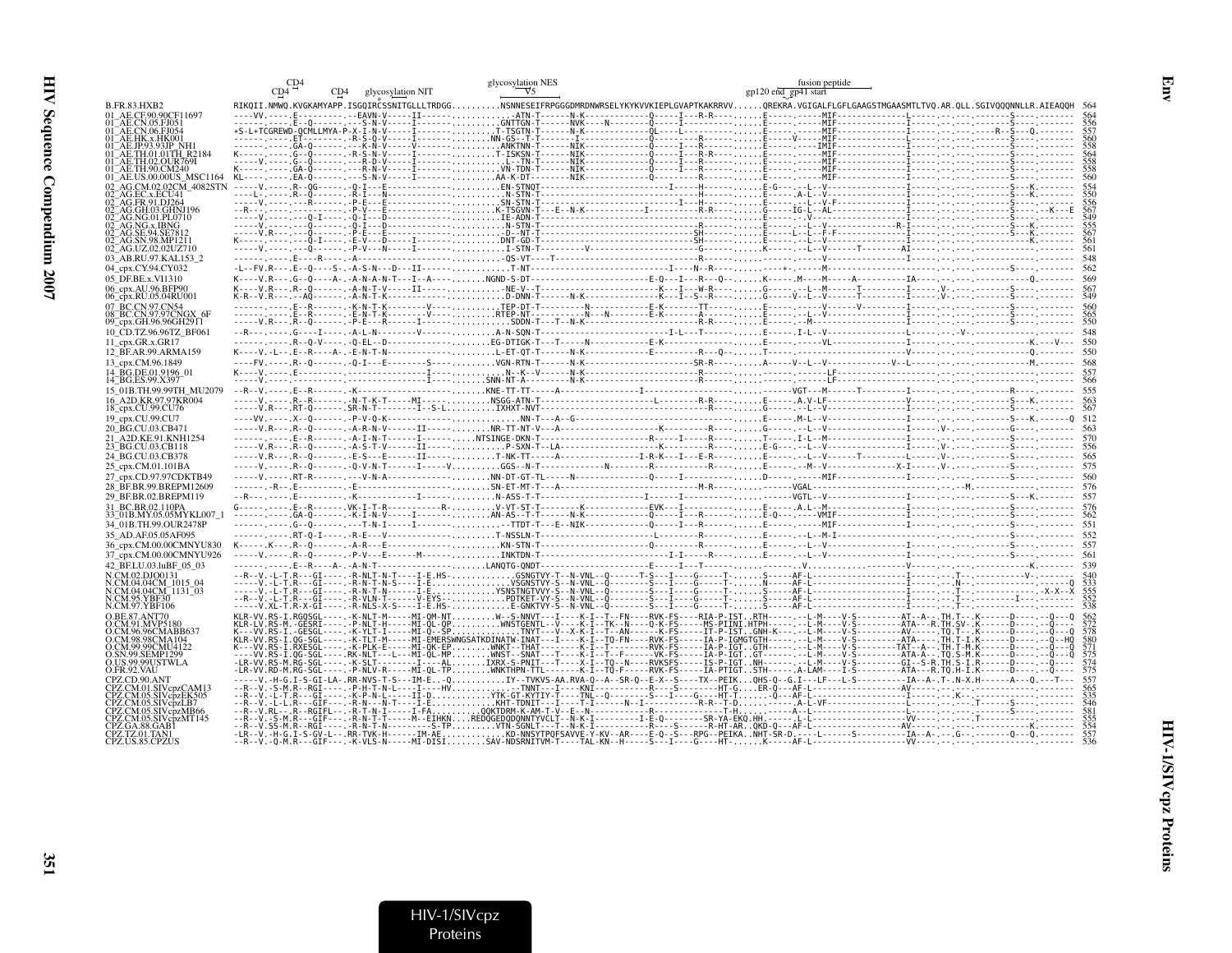<span id="page-51-0"></span>

|                                                                          | immunodominant region | glycosylation NAS | glycosylation NHT<br>glycosylation NKS | glycosylation NYT                                                                                                                                              |                                                                           |
|--------------------------------------------------------------------------|-----------------------|-------------------|----------------------------------------|----------------------------------------------------------------------------------------------------------------------------------------------------------------|---------------------------------------------------------------------------|
| <b>B.FR.83.HXB2</b>                                                      |                       |                   |                                        | LLQLTVWGIKQLQARILAVERYLKDQQLLGIWGČSGKLIČTTAVPWNA.SWSNKSLEQIWNHTTWMEWDREINNYTSLIHSLIEESQNQQEKNEQELLELDKWASLWNWFNITNWLWYIKLFIMIVGGLVGLRIVFAVLSIVNRVRQGYSPLSFQTHL |                                                                           |
| A1.GE.99.99GEMZ011                                                       |                       |                   |                                        |                                                                                                                                                                |                                                                           |
| A1.KE.00.KER2008<br>A1.KE.00.KNH114                                      |                       |                   |                                        |                                                                                                                                                                |                                                                           |
| A1.KE.00.KSM4024<br>A1.KE.00.MSA4069                                     |                       |                   |                                        |                                                                                                                                                                |                                                                           |
| A1.KE.00.NKU3005<br>A1.RU.00.RU00051                                     |                       |                   |                                        |                                                                                                                                                                |                                                                           |
| A1.RU.03.03RU20 06 13                                                    |                       |                   |                                        |                                                                                                                                                                |                                                                           |
| A1.SE.95.SE8891<br>A1.SE.95.UGSE8131                                     |                       |                   |                                        |                                                                                                                                                                |                                                                           |
| A1.TZ.01.A173                                                            |                       |                   |                                        |                                                                                                                                                                |                                                                           |
| A1.UA.01.01UADN139<br>A1.UG.92.92UG037                                   |                       |                   |                                        |                                                                                                                                                                |                                                                           |
| A1.UG.99.99UGA07072<br>A1.UZ.02.02UZ0659                                 |                       |                   |                                        |                                                                                                                                                                |                                                                           |
| A2.CD.97.97CDKS10<br>A2.CD.97.97CDKTB48                                  |                       |                   |                                        |                                                                                                                                                                |                                                                           |
| A2.CY.94.94CY017 41<br>B.AR.04.04AR151516                                |                       |                   |                                        |                                                                                                                                                                |                                                                           |
| <b>B.AU.87.MBC925</b><br>B.BO.99.BOL0122                                 |                       |                   |                                        |                                                                                                                                                                |                                                                           |
| B.BR.03.BREPM2012<br>B.CA.97.CANB3FULL                                   |                       |                   |                                        |                                                                                                                                                                |                                                                           |
| B.CN.05.05CNHB_hp3                                                       |                       |                   |                                        |                                                                                                                                                                |                                                                           |
| <b>B.CO.01.PCM001</b><br><b>B.GB.83.CAM1</b>                             |                       |                   |                                        |                                                                                                                                                                |                                                                           |
| <b>B.GB.86.GB8</b><br>B.GE.03.03GEMZ010                                  |                       |                   |                                        |                                                                                                                                                                |                                                                           |
| B.IT.05.SG1                                                              |                       |                   |                                        |                                                                                                                                                                |                                                                           |
| <b>B.JP.05.DR653</b><br><b>B.KR.05.05CSR</b>                             |                       |                   |                                        |                                                                                                                                                                | 718<br>725<br>716<br>726<br>716<br>725<br>715<br>713<br>735<br>735<br>721 |
| B.NL.00.671_00T36<br>B.RU.04.04RU128005                                  |                       |                   |                                        |                                                                                                                                                                | $\frac{716}{718}$                                                         |
| B.TH.00.00TH_C3198<br><b>B.UA.01.01UAKV167</b><br><b>B.US.04.ES10</b> 53 |                       |                   |                                        |                                                                                                                                                                |                                                                           |
| B.US.99.PRB959_03                                                        |                       |                   |                                        |                                                                                                                                                                | $\frac{731}{712}$<br>712                                                  |
| C.AR.01.ARG4006                                                          |                       |                   |                                        |                                                                                                                                                                |                                                                           |
| C.BR.04.04BR013<br>C.BW.00.00BW07621                                     |                       |                   |                                        |                                                                                                                                                                |                                                                           |
| .CN.98.YNRL9840<br>C.ET.02.02ET                                          |                       |                   |                                        |                                                                                                                                                                |                                                                           |
| C.IL.99.99ET7                                                            |                       |                   |                                        |                                                                                                                                                                |                                                                           |
| C.IN.99.01IN565                                                          |                       |                   |                                        |                                                                                                                                                                | 7224709727164229121272241177028272272306738                               |
| C.KE.00.KER2010<br>C.MM.99.mIDU101<br>C.MW.93.93MW 965                   |                       |                   |                                        |                                                                                                                                                                |                                                                           |
| SN.90.90SE 364                                                           |                       |                   |                                        |                                                                                                                                                                |                                                                           |
| C.TZ.02.CO178                                                            |                       |                   |                                        |                                                                                                                                                                |                                                                           |
| C.UY.01.TRA3011                                                          |                       |                   |                                        |                                                                                                                                                                |                                                                           |
| C.ZA.04.04ZASK164B1<br>C.ZA.05.05ZAPSK240B1                              |                       |                   |                                        |                                                                                                                                                                |                                                                           |
| C.ZM.02.02ZM108<br>D.CD.83.ELI                                           |                       |                   |                                        |                                                                                                                                                                |                                                                           |
| D.CM.01.01CM 0009BBY                                                     |                       |                   |                                        |                                                                                                                                                                |                                                                           |
| <b>D.KE.01.NKU3006</b>                                                   |                       |                   |                                        |                                                                                                                                                                |                                                                           |
| TD.99.MN011.<br>D.TZ.01.A280                                             |                       |                   |                                        |                                                                                                                                                                |                                                                           |
| D.UG.99.99UGK09259<br>D.YE.01.01YE386                                    |                       |                   |                                        |                                                                                                                                                                | 720<br>731<br>735<br>708<br>711<br>718<br>721<br>708<br>712<br>724        |
| D.YE.02.02YE516<br>D.ZA.90.R1                                            |                       |                   |                                        |                                                                                                                                                                |                                                                           |
| F1.AR.02.ARE933                                                          |                       |                   |                                        |                                                                                                                                                                | $711\n\n699\n\n717\n\n727\n\n708\n\n711\n\n716\n\n716\n\n8$               |
| F1.BE.93.VI850<br>F1.BR.01.01BR125                                       |                       |                   |                                        |                                                                                                                                                                |                                                                           |
| F1.ES.x.P1146<br>F1.FI.93.FIN9363                                        |                       |                   |                                        |                                                                                                                                                                |                                                                           |
| F2.CM.02.02CM 0016BBY<br>F2.CM.95.MP257                                  |                       |                   |                                        |                                                                                                                                                                |                                                                           |
| F2.CM.97.CM53657<br>G.BE.96.DRCBL                                        |                       |                   |                                        |                                                                                                                                                                |                                                                           |
|                                                                          |                       |                   |                                        |                                                                                                                                                                |                                                                           |
| G.CM.01.01CM_4049HAN<br>G.CU.x.Cu74<br>G.ES.00.X558                      |                       |                   |                                        |                                                                                                                                                                |                                                                           |
| G.ES.99.X138<br>G.GH.03.03GH175G<br>G.KE.93.HH8793_12_                   |                       |                   |                                        |                                                                                                                                                                |                                                                           |
| G.NG.01.01NGPL0669                                                       |                       |                   |                                        |                                                                                                                                                                |                                                                           |
| G.PT.x.PT2695<br>G.SE.93.SE6165                                          |                       |                   |                                        |                                                                                                                                                                |                                                                           |
|                                                                          |                       |                   |                                        |                                                                                                                                                                |                                                                           |
| <b>H.BE.93.VI997</b><br>H.CF.90.056                                      |                       |                   |                                        |                                                                                                                                                                |                                                                           |
| J.CD.97.J 97DC KTB147<br>J.SE.93.SE7887                                  |                       |                   |                                        |                                                                                                                                                                |                                                                           |
| J.SE.94.SE7022                                                           |                       |                   |                                        |                                                                                                                                                                |                                                                           |
| K.CD.97.EQTB11C<br>K.CM.96.MP535                                         |                       |                   |                                        |                                                                                                                                                                |                                                                           |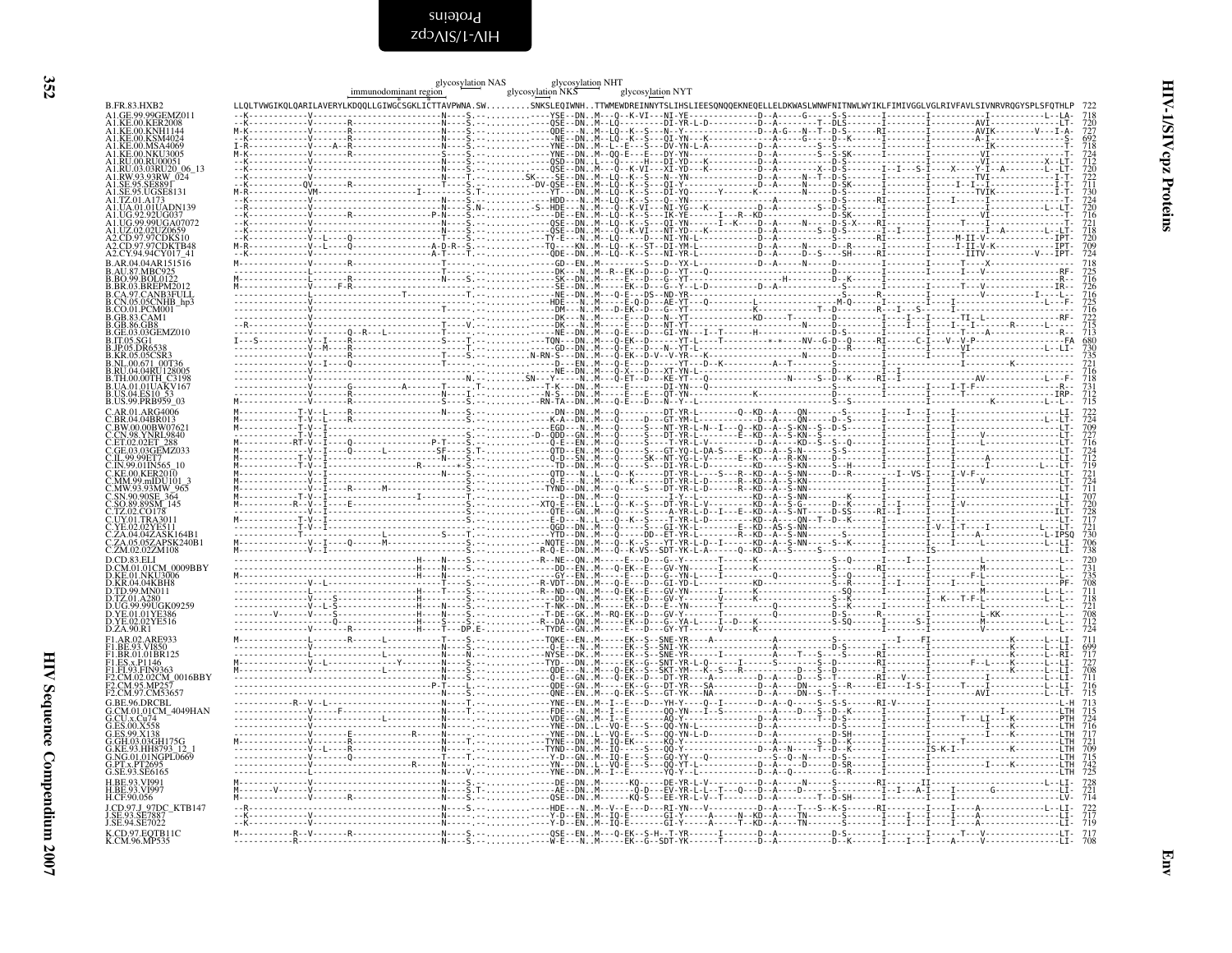|                                                     | immunodominant region                                                                                                                                                                                                                                                         | glycosylation NAS | glycosylation NKS | glycosylation NHT |  | glycosylation NYT |  |  |                                                                                      |  |
|-----------------------------------------------------|-------------------------------------------------------------------------------------------------------------------------------------------------------------------------------------------------------------------------------------------------------------------------------|-------------------|-------------------|-------------------|--|-------------------|--|--|--------------------------------------------------------------------------------------|--|
| <b>B.FR.83.HXB2</b>                                 | LLQLTVWGIKQLQARILAVERYLKDQQLLGIWGCSGKLICTTAVPWNA.SWSNKSLEQIWNHTTWMEWDREINNYTSLIHSLIEESQNQQEKNEQELLELDKWASLWNWFNITNWLWYIKLFIMIVGGLVGLRIVFAVLSIVNRVRQGYSPLSFQTHLP 722                                                                                                           |                   |                   |                   |  |                   |  |  |                                                                                      |  |
| 01 AE.CF.90.90CF11697                               | ---------KF--L------I----R----T.------YAE--DNM--I---K------NO-YE-LTK----------D--A-----N-----S-------                                                                                                                                                                         |                   |                   |                   |  |                   |  |  |                                                                                      |  |
|                                                     |                                                                                                                                                                                                                                                                               |                   |                   |                   |  |                   |  |  |                                                                                      |  |
| 01 AE.CN.06.FJ054<br>01_AE.HK.x.HK001               |                                                                                                                                                                                                                                                                               |                   |                   |                   |  |                   |  |  |                                                                                      |  |
|                                                     |                                                                                                                                                                                                                                                                               |                   |                   |                   |  |                   |  |  |                                                                                      |  |
|                                                     |                                                                                                                                                                                                                                                                               |                   |                   |                   |  |                   |  |  |                                                                                      |  |
| 01 AE.TH.90.CM240                                   |                                                                                                                                                                                                                                                                               |                   |                   |                   |  |                   |  |  |                                                                                      |  |
|                                                     |                                                                                                                                                                                                                                                                               |                   |                   |                   |  |                   |  |  |                                                                                      |  |
|                                                     |                                                                                                                                                                                                                                                                               |                   |                   |                   |  |                   |  |  |                                                                                      |  |
|                                                     |                                                                                                                                                                                                                                                                               |                   |                   |                   |  |                   |  |  |                                                                                      |  |
|                                                     |                                                                                                                                                                                                                                                                               |                   |                   |                   |  |                   |  |  |                                                                                      |  |
|                                                     |                                                                                                                                                                                                                                                                               |                   |                   |                   |  |                   |  |  |                                                                                      |  |
|                                                     |                                                                                                                                                                                                                                                                               |                   |                   |                   |  |                   |  |  |                                                                                      |  |
| 02 <sup>-</sup> AG.UZ.02.02UZ710                    |                                                                                                                                                                                                                                                                               |                   |                   |                   |  |                   |  |  |                                                                                      |  |
| 03 AB.RU.97.KAL153 2                                |                                                                                                                                                                                                                                                                               |                   |                   |                   |  |                   |  |  |                                                                                      |  |
| 04_cpx.CY.94.CY032                                  |                                                                                                                                                                                                                                                                               |                   |                   |                   |  |                   |  |  |                                                                                      |  |
| 05 DF.BE.x.VI1310                                   |                                                                                                                                                                                                                                                                               |                   |                   |                   |  |                   |  |  |                                                                                      |  |
| 06 cpx.AU.96.BFP90                                  |                                                                                                                                                                                                                                                                               |                   |                   |                   |  |                   |  |  |                                                                                      |  |
| 06_cpx.RU.05.04RU001                                |                                                                                                                                                                                                                                                                               |                   |                   |                   |  |                   |  |  |                                                                                      |  |
| 07 BC.CN.97.CN54<br>08 <sup>-</sup> BC.CN.97.97CNG. |                                                                                                                                                                                                                                                                               |                   |                   |                   |  |                   |  |  |                                                                                      |  |
| 09_cpx.GH.96.96GH291                                |                                                                                                                                                                                                                                                                               |                   |                   |                   |  |                   |  |  |                                                                                      |  |
| 10 CD.TZ.96.96TZ BF061                              |                                                                                                                                                                                                                                                                               |                   |                   |                   |  |                   |  |  |                                                                                      |  |
| 11 cpx.GR.x.GR17                                    |                                                                                                                                                                                                                                                                               |                   |                   |                   |  |                   |  |  |                                                                                      |  |
| 12 BF.AR.99.ARMA159                                 |                                                                                                                                                                                                                                                                               |                   |                   |                   |  |                   |  |  |                                                                                      |  |
| 13 cpx.CM.96.1849                                   |                                                                                                                                                                                                                                                                               |                   |                   |                   |  |                   |  |  |                                                                                      |  |
| 14 BG.DE.01.9196 01                                 |                                                                                                                                                                                                                                                                               |                   |                   |                   |  |                   |  |  |                                                                                      |  |
| 14_BG.ES.99.X397<br>15 01B.TH.99.99TH MU2079        |                                                                                                                                                                                                                                                                               |                   |                   |                   |  |                   |  |  |                                                                                      |  |
| 16 A2D.KR.97.97KR004                                |                                                                                                                                                                                                                                                                               |                   |                   |                   |  |                   |  |  |                                                                                      |  |
| 18_cpx.CU.99.CU76                                   |                                                                                                                                                                                                                                                                               |                   |                   |                   |  |                   |  |  |                                                                                      |  |
| 19_cpx.CU.99.CU7                                    |                                                                                                                                                                                                                                                                               |                   |                   |                   |  |                   |  |  |                                                                                      |  |
| 20 BG.CU.03.CB471                                   |                                                                                                                                                                                                                                                                               |                   |                   |                   |  |                   |  |  |                                                                                      |  |
| 21 A2D.KE.91.KNH1254                                |                                                                                                                                                                                                                                                                               |                   |                   |                   |  |                   |  |  |                                                                                      |  |
| 23_BG.CU.03.CB118                                   |                                                                                                                                                                                                                                                                               |                   |                   |                   |  |                   |  |  |                                                                                      |  |
| 24 BG.CU.03.CB378<br>25_cpx.CM.01.101BA             |                                                                                                                                                                                                                                                                               |                   |                   |                   |  |                   |  |  |                                                                                      |  |
| 27 cpx.CD.97.97CDKTB49                              |                                                                                                                                                                                                                                                                               |                   |                   |                   |  |                   |  |  |                                                                                      |  |
| 28 BF.BR.99.BREPM12609                              |                                                                                                                                                                                                                                                                               |                   |                   |                   |  |                   |  |  |                                                                                      |  |
| 29 BF.BR.02.BREPM119                                |                                                                                                                                                                                                                                                                               |                   |                   |                   |  |                   |  |  |                                                                                      |  |
| 31 BC.BR.02.110PA                                   | WORDONG TO A CONTROL CONTROL CONTROL CONTROL CONTROL CONTROL CONTROL CONTROL CONTROL CONTROL CONTROL CONTROL C<br>- CONTROL CONTROL CONTROL CONTROL CONTROL CONTROL CONTROL CONTROL CONTROL CONTROL CONTROL CONTROL CONTROL CONT<br>                                          |                   |                   |                   |  |                   |  |  |                                                                                      |  |
| 33 <sup>–</sup> 01B.MY.05.05MYKL007–1               |                                                                                                                                                                                                                                                                               |                   |                   |                   |  |                   |  |  |                                                                                      |  |
| 34 01B.TH.99.OUR2478P                               |                                                                                                                                                                                                                                                                               |                   |                   |                   |  |                   |  |  |                                                                                      |  |
| 35 AD.AF.05.05AF095                                 |                                                                                                                                                                                                                                                                               |                   |                   |                   |  |                   |  |  |                                                                                      |  |
| 36 cpx.CM.00.00CMNYU830<br>37 cpx.CM.00.00CMNYU926  |                                                                                                                                                                                                                                                                               |                   |                   |                   |  |                   |  |  |                                                                                      |  |
| 42 BF.LU.03.luBF 05 03                              |                                                                                                                                                                                                                                                                               |                   |                   |                   |  |                   |  |  |                                                                                      |  |
| N CM 02 DIO0131                                     | R-KV--I----R---I-SL------T--Y-T----E.T-SN-T-YDX--GNL--QQ---KVR--SGV-FE--XKA-E--NT--KS-----Q--------                                                                                                                                                                           |                   |                   |                   |  |                   |  |  |                                                                                      |  |
| N.CM.04.04CM 1015 04                                |                                                                                                                                                                                                                                                                               |                   |                   |                   |  |                   |  |  |                                                                                      |  |
| N.CM.04.04CM_1131_03<br>CM.95.YBF30                 |                                                                                                                                                                                                                                                                               |                   |                   |                   |  |                   |  |  |                                                                                      |  |
|                                                     |                                                                                                                                                                                                                                                                               |                   |                   |                   |  |                   |  |  |                                                                                      |  |
|                                                     | R--L--L-TL-QN----SL---K---V-Y-S-K--R.T-IGN-S--DTL--Q----Q-S-IS-T-YEE-QKA-V---Q--KK-----E---I---LD--K-------IA-I---A---V-VIMI--N--KNI----Q---L-IPNH                                                                                                                            |                   |                   |                   |  |                   |  |  |                                                                                      |  |
|                                                     | -R--LQ-L-TLIQN--R-NL---K-----Y-S-K--T.--SGRYNDDS--DNL--QQ--QH---VS-I-YDE-QAA-D-----VKA-----E-------D--K------IA-<br>-R--L--L-TFIQN----NL---X-R---Y-5-K--S.T-GGGN-S--DSL--QQ--QQ-D-VS-I-YEE-QKA-E---Q--KR-----E----S-LD--K-------IA-I---A-I-V--A-I-V--MVI-NL-KNI----Q---L-LLNQ |                   |                   |                   |  |                   |  |  |                                                                                      |  |
|                                                     |                                                                                                                                                                                                                                                                               |                   |                   |                   |  |                   |  |  |                                                                                      |  |
| <b>D.CM.99.99CMU4122</b>                            |                                                                                                                                                                                                                                                                               |                   |                   |                   |  |                   |  |  |                                                                                      |  |
| O.SN.99.SEMP1299<br>O.US.99.99USTWLA                | R--R--LO-L-TLMON----NL---K--S--Y-S-K--E.T-GGNLS--DSL--QQ--QQVS-VS-F-YDK-Q-A-E---È--RA-----E---L---L---L---L----A-I---A-I-V---MI--NL-KNI----Q---L-IPNH                                                                                                                         |                   |                   |                   |  |                   |  |  |                                                                                      |  |
| O.FR.92.VAU                                         | -R--L--L-TFIÖN---HNL---KNR---Y-S-K--K.T-GGDN-S--DEL--ÖÖ--ÖÖ--ÖÖ--VS-F-YEK-Ö-A-E-----K------E---E---I--LD--K-----IA-I--A-I-V-V-ML--KNI----Ö---L-IPIO                                                                                                                           |                   |                   |                   |  |                   |  |  |                                                                                      |  |
|                                                     | ----S---V------M----K--R-----SL---AD-VT-H-T----N.--VNFTOTCAKNSSDIOC--ENM--O----LVO-S-GO-YNILOIAHE---R-KK--Y----S-----D--O-----D--O------AI-----LLVLV-CLRK-----H-----IPTO                                                                                                      |                   |                   |                   |  |                   |  |  |                                                                                      |  |
|                                                     |                                                                                                                                                                                                                                                                               |                   |                   |                   |  |                   |  |  |                                                                                      |  |
| 2Z.CM.05.SIVcpzLB7                                  |                                                                                                                                                                                                                                                                               |                   |                   |                   |  |                   |  |  |                                                                                      |  |
| SIVcpzMT145                                         | ---------V--------R-----L--T--T--P---R--K.T-GNISDYQV---NY--QQ---Y---G--YT-E--ANT------K-----S--N--S--D----------M-LĪV---IĪ---                                                                                                                                                 |                   |                   |                   |  |                   |  |  |                                                                                      |  |
|                                                     |                                                                                                                                                                                                                                                                               |                   |                   |                   |  |                   |  |  |                                                                                      |  |
|                                                     |                                                                                                                                                                                                                                                                               |                   |                   |                   |  |                   |  |  |                                                                                      |  |
|                                                     |                                                                                                                                                                                                                                                                               |                   |                   |                   |  |                   |  |  | -KVR--SGT-F----QA-E--NT--KS-----Q-S------D----------I-LIV-AS---I---GVIF-L-AK-------- |  |

HIV-1/SIVcpz<br>Proteins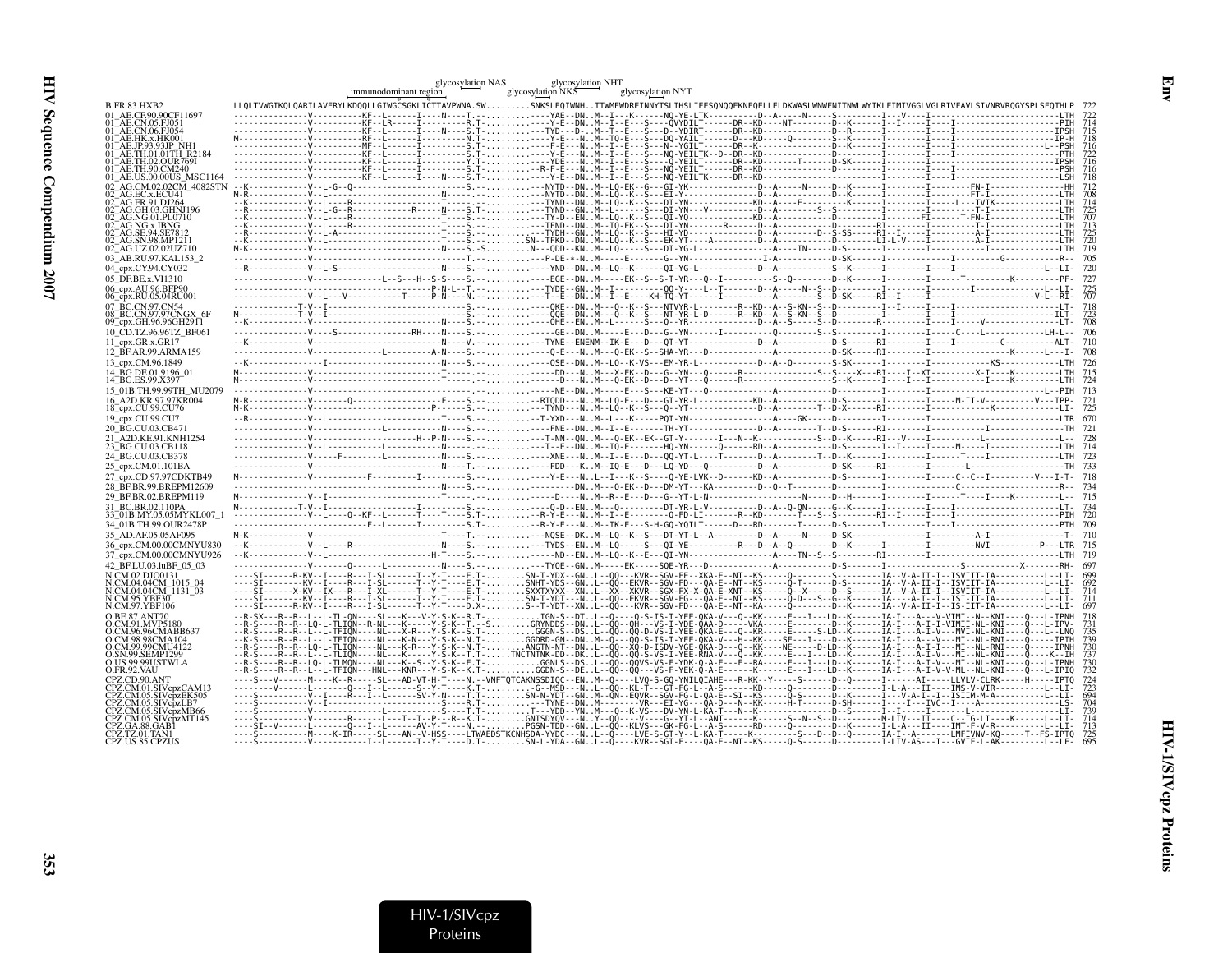<span id="page-53-0"></span>zdɔʌɪs/t-ʌɪH Proteins

| B.AR.37, MBC925<br>B.BO.99, BOLOU2, MBC925<br>B.BR.03, BREPM2<br>B.CA.05, OSCNHBB<br>B.CA.05, OSCNHBB<br>B.CO.01, PCM01<br>B.GB.83, CAM1<br>B.GB.83, CAM1<br>B.GB.83, CAM1<br>B.CB.83, CAM1<br>B.TO.5, OSC1<br>B.RR.05, OSCSR3<br>B.RR.05, OSCSR3<br>B.RR.05, OSCSR3<br> |
|--------------------------------------------------------------------------------------------------------------------------------------------------------------------------------------------------------------------------------------------------------------------------|
|                                                                                                                                                                                                                                                                          |
|                                                                                                                                                                                                                                                                          |
|                                                                                                                                                                                                                                                                          |
|                                                                                                                                                                                                                                                                          |
|                                                                                                                                                                                                                                                                          |
|                                                                                                                                                                                                                                                                          |
|                                                                                                                                                                                                                                                                          |
|                                                                                                                                                                                                                                                                          |
|                                                                                                                                                                                                                                                                          |
|                                                                                                                                                                                                                                                                          |
|                                                                                                                                                                                                                                                                          |
|                                                                                                                                                                                                                                                                          |
|                                                                                                                                                                                                                                                                          |
| Ċ,                                                                                                                                                                                                                                                                       |
| KV<br>53                                                                                                                                                                                                                                                                 |
|                                                                                                                                                                                                                                                                          |
| <b>B.RU.04.04RU128</b><br>B.TH.00.00TH_C:<br>B.UA.01.01UAKV<br>B.US.04.ES10_53<br>B.US.09.PRB959                                                                                                                                                                         |
|                                                                                                                                                                                                                                                                          |
| .AR.01.ARG400                                                                                                                                                                                                                                                            |
|                                                                                                                                                                                                                                                                          |
|                                                                                                                                                                                                                                                                          |
|                                                                                                                                                                                                                                                                          |
|                                                                                                                                                                                                                                                                          |
|                                                                                                                                                                                                                                                                          |
| (                                                                                                                                                                                                                                                                        |
| AK.01.ARG400<br>C.BR.04.04BR013<br>C.BW.00.00BW07<br>C.CN.98.YNRL98<br>C.ET.02.02ET_288<br>C.IL.99.90IIN565<br>C.KE.00.KFR?017<br>Ó                                                                                                                                      |
| (                                                                                                                                                                                                                                                                        |
|                                                                                                                                                                                                                                                                          |
| (                                                                                                                                                                                                                                                                        |
| $\frac{3}{5}$                                                                                                                                                                                                                                                            |
|                                                                                                                                                                                                                                                                          |
|                                                                                                                                                                                                                                                                          |
|                                                                                                                                                                                                                                                                          |
| Ó                                                                                                                                                                                                                                                                        |
| í                                                                                                                                                                                                                                                                        |
|                                                                                                                                                                                                                                                                          |
|                                                                                                                                                                                                                                                                          |
| 2. IN 99.01 IN565<br>2. KE.00.KER20 IT<br>2. MW. 99.mIDU10<br>2. SN 90.90SE 36<br>2. SN 90.90SE 36<br>2. SN 90.90SE 36<br>2. SN 90.00SE 36<br>2. VY.01.TRA301<br>2. YE.02.02YE511<br>2. ZA 05.05ZAPSI<br>2. ZA 05.05ZAPSI<br>2. ZA 05.05ZAPSI<br>I<br>D.83.EL<br>J       |
| э.<br>3. CM.01.01 CM_0<br>0.KE.01.NKU300<br>0.KR.04.04KBH8<br>0.TD.99.MN011<br>0.TZ.01.A280<br>I                                                                                                                                                                         |
|                                                                                                                                                                                                                                                                          |
| I                                                                                                                                                                                                                                                                        |
| ı<br>$\vec{p}$                                                                                                                                                                                                                                                           |
|                                                                                                                                                                                                                                                                          |
| 5.TZ<br>D.UG                                                                                                                                                                                                                                                             |
|                                                                                                                                                                                                                                                                          |
|                                                                                                                                                                                                                                                                          |
|                                                                                                                                                                                                                                                                          |
| D.UG.99.99UGK0<br>D.UG.99.99UGK0<br>D.YE.01.01YE386<br>D.YE.02.02YE516<br>D.ZA.90.R1                                                                                                                                                                                     |
| <b>D.ZA.90.K1</b><br>F1.AR.02.ARE933<br>F1.BE.93.VI850<br>F1.BE.93.VI850<br>F1.ES.x.P1146<br>F2.CM.02.02CM<br>F2.CM.95.MP257<br>F2.CM.95.MP257<br>F2.CM.97.CM5368<br>F2.CM.97.CM536                                                                                      |
|                                                                                                                                                                                                                                                                          |
|                                                                                                                                                                                                                                                                          |
|                                                                                                                                                                                                                                                                          |
|                                                                                                                                                                                                                                                                          |
|                                                                                                                                                                                                                                                                          |
|                                                                                                                                                                                                                                                                          |
|                                                                                                                                                                                                                                                                          |
|                                                                                                                                                                                                                                                                          |
|                                                                                                                                                                                                                                                                          |
|                                                                                                                                                                                                                                                                          |
|                                                                                                                                                                                                                                                                          |
|                                                                                                                                                                                                                                                                          |
|                                                                                                                                                                                                                                                                          |
|                                                                                                                                                                                                                                                                          |
|                                                                                                                                                                                                                                                                          |
|                                                                                                                                                                                                                                                                          |
|                                                                                                                                                                                                                                                                          |
|                                                                                                                                                                                                                                                                          |
|                                                                                                                                                                                                                                                                          |
| r 2.C.W.397.C.W.356<br>G.C.W.301.01CM_4<br>G.C.U.x.Cu74<br>G.ES.99.X138<br>G.ES.99.X138<br>G.GH.03.03GH17<br>G.NE.93.HH8793<br>G.NE.4712695<br>G.NE.x.PT2695<br>G.NE.x.PT2695<br>G.RE.93.SE6165<br>G.RE.93.HH8793                                                        |
|                                                                                                                                                                                                                                                                          |
| H.BE.93.VI991<br>H.BE.93.VI997<br>H.BE.93.VI997                                                                                                                                                                                                                          |
| H.CF.90.056                                                                                                                                                                                                                                                              |
| J                                                                                                                                                                                                                                                                        |
|                                                                                                                                                                                                                                                                          |
| J.CD.97.J_97DC<br>J.SE.93.SE7887<br>J.SE.94.SE7022                                                                                                                                                                                                                       |
| 1                                                                                                                                                                                                                                                                        |
| K.C                                                                                                                                                                                                                                                                      |
| K.CD.97.EQTB1<br>K.CM.96.MP535                                                                                                                                                                                                                                           |
|                                                                                                                                                                                                                                                                          |
|                                                                                                                                                                                                                                                                          |
|                                                                                                                                                                                                                                                                          |

| <b>B.FR.83.HXB2</b>                                                                                                                                      | glycosylation NGS<br>TPRG.PDRPEGIEEEGGERDRDRSIRLVNGSLALIWDDLRSLČLFSYHRLRDLLLIVTRIVELLGRRGWEALKYWWNLLQYWSQELKNSAVSLLNATAIAVAEGTDRVIEVVQGAČRAIRHIPRRIRQGL.ERILL* | glycosylation NAT | Env end | 856                                                                              |
|----------------------------------------------------------------------------------------------------------------------------------------------------------|----------------------------------------------------------------------------------------------------------------------------------------------------------------|-------------------|---------|----------------------------------------------------------------------------------|
| A1.GE.99.99GEMZ011<br>A1.KE.00.KER2008                                                                                                                   |                                                                                                                                                                |                   |         | 860                                                                              |
| A1.KE.00.KNH1144<br>A1.KE.00.KSM4024                                                                                                                     |                                                                                                                                                                |                   |         |                                                                                  |
| A1.KE.00.MSA4069<br>A1.KE.00.NKU3005<br>A1.RU.00.RU00051                                                                                                 |                                                                                                                                                                |                   |         |                                                                                  |
| A1.RU.03.03RU20_06_13                                                                                                                                    |                                                                                                                                                                |                   |         |                                                                                  |
| 41.RW.93.93RW 024<br>A1.SE.95.SE8891<br>A1. <u>SE.95.UGS</u> E8131                                                                                       |                                                                                                                                                                |                   |         |                                                                                  |
|                                                                                                                                                          |                                                                                                                                                                |                   |         |                                                                                  |
| A1.TZ.01.A173<br>A1.UA.01.01UADN139<br>A1.UG.92.92UG037<br>A1.UG.99.99UGA07072                                                                           |                                                                                                                                                                |                   |         |                                                                                  |
| A1.UZ.02.02UZ0659                                                                                                                                        |                                                                                                                                                                |                   |         |                                                                                  |
| A2.CD.97.97CDKS10<br>A2.CD.97.97CDKTB48<br>A2.CY.94.94CY017_41                                                                                           |                                                                                                                                                                |                   |         | 855<br>869<br>866 866 866 866<br>866 862<br>866 862<br>863 863<br>863 863<br>863 |
| B.AR.04.04AR151516                                                                                                                                       |                                                                                                                                                                |                   |         |                                                                                  |
| <b>B.AU.87.MBC925<br/>B.BO.99.BOL0122</b>                                                                                                                |                                                                                                                                                                |                   |         |                                                                                  |
|                                                                                                                                                          |                                                                                                                                                                |                   |         |                                                                                  |
|                                                                                                                                                          |                                                                                                                                                                |                   |         |                                                                                  |
| B.BO.99.BOL0122<br>B.BR.03.BREPM2012<br>B.CA.97.CANB3FULL<br>B.CN.05.05CNHB_hp3<br>B.GB.83.CAM1<br>B.GB.86.GB8<br>B.GB.86.GB8<br>B.GE.03.03GEMZ010       |                                                                                                                                                                |                   |         |                                                                                  |
| <b>B.IT.05.SG1</b><br><b>B.JP.05.DR6538</b>                                                                                                              |                                                                                                                                                                |                   |         |                                                                                  |
| B.KR.05.05CSR3                                                                                                                                           |                                                                                                                                                                |                   |         |                                                                                  |
|                                                                                                                                                          |                                                                                                                                                                |                   |         |                                                                                  |
| B.KR.09.05CSK3<br>B.RU.00.671_00T36<br>B.RU.04.04RU128005<br>B.TH.00.00TH_C3198<br>B.US.04.ES10_53<br>B.US.04.ES10_53<br>B.US.04.ES10_53                 |                                                                                                                                                                |                   |         |                                                                                  |
| <b>E.O.3.997-KB959-05<br/>C.BR.04.04BR013<br/>C.BR.04.04BR013<br/>C.EW.00.00BW07621<br/>C.CN.98.YNRL9840<br/>C.GE.02.02ET_288<br/>C.GE.03.03GEMZ033</b>  |                                                                                                                                                                |                   |         | 857                                                                              |
|                                                                                                                                                          |                                                                                                                                                                |                   |         | 866<br>851<br>869<br>858<br>866<br>854                                           |
|                                                                                                                                                          |                                                                                                                                                                |                   |         |                                                                                  |
| C.IL.99.99ET7                                                                                                                                            |                                                                                                                                                                |                   |         |                                                                                  |
| C.IL.99.99E17<br>C.IN.99.01IN565_10<br>C.KE.00.KER2010<br>C.MM.99.mIDU101_3<br>C.SN.90.908E_364<br>C.SN.90.908E_364<br>C.SO.89.89SM_145<br>C.TZ.02.CO178 |                                                                                                                                                                |                   |         |                                                                                  |
|                                                                                                                                                          |                                                                                                                                                                |                   |         |                                                                                  |
|                                                                                                                                                          |                                                                                                                                                                |                   |         |                                                                                  |
| C.12.02.CO176<br>C.UY.01.TRA3011<br>C.YE.02.02YE511<br>C.ZA.04.04ZASK164B1<br>C.ZA.05.05ZAPSK240B1<br>C.ZM.02.02ZM108                                    |                                                                                                                                                                |                   |         |                                                                                  |
|                                                                                                                                                          |                                                                                                                                                                |                   |         | 861<br>863<br>866<br>853<br>842<br>863<br>863<br>863<br>863<br>865<br>868        |
| D.CD.83.ELI<br>D.CM.01.01CM 0009BBY                                                                                                                      |                                                                                                                                                                |                   |         |                                                                                  |
| D.KE.01.NKU3006                                                                                                                                          |                                                                                                                                                                |                   |         | 855<br>866<br>870<br>843<br>846<br>853<br>855                                    |
| D.KR.04.04KBH8<br>D.KR.04.04KBH8<br>D.TD.99.MN011<br>D.UG.99.99UGK09259                                                                                  |                                                                                                                                                                |                   |         |                                                                                  |
| D.YE.01.01YE386                                                                                                                                          |                                                                                                                                                                |                   |         |                                                                                  |
| D.YE.02.02YE516<br>D.ZA.90.R1                                                                                                                            |                                                                                                                                                                |                   |         | 843<br>843<br>859                                                                |
| F1.AR.02.ARE933<br>F1.BE.93.VI850                                                                                                                        |                                                                                                                                                                |                   |         | 846<br>834<br>852<br>862<br>843<br>846<br>851<br>850                             |
| F1.BR.01.01BR125<br>F1.ES.x.P1146<br>F1.FI.93.FIN9363                                                                                                    |                                                                                                                                                                |                   |         |                                                                                  |
| F2.CM.02.02CM_0016BBY<br>F2.CM.95.MP257                                                                                                                  |                                                                                                                                                                |                   |         |                                                                                  |
| F2.CM.97.CM53657                                                                                                                                         |                                                                                                                                                                |                   |         |                                                                                  |
| G.BE.96.DRCBL<br>G.CM.01.01CM_4049HAN<br>G.CU.x.Cu74                                                                                                     |                                                                                                                                                                |                   |         | 855<br>857<br>866<br>858<br>858                                                  |
| G.ES.00.X558<br><b>J.ES.99.X13</b>                                                                                                                       |                                                                                                                                                                |                   |         |                                                                                  |
| G.E.3.99.21.18<br>G.GH.03.03GH175G<br>G.KE.93.HH8793_12_1<br>G.PT.x.PT2695<br>G.SE.93.SE6165                                                             |                                                                                                                                                                |                   |         |                                                                                  |
|                                                                                                                                                          |                                                                                                                                                                |                   |         | 863<br>863<br>851<br>857<br>884                                                  |
| H.BE.93.VI991                                                                                                                                            |                                                                                                                                                                |                   |         |                                                                                  |
| <b>H.BE.93.VI997</b><br>H.CF.90.056                                                                                                                      |                                                                                                                                                                |                   |         | 863<br>856<br>849                                                                |
| J.CD.97.J_97DC_KTB147                                                                                                                                    |                                                                                                                                                                |                   |         | $\frac{850}{852}$<br>852                                                         |
| J.SE.93.SE7887<br>J.SE.94.SE7022                                                                                                                         |                                                                                                                                                                |                   |         |                                                                                  |
| K.CD.97.EQTB11C<br>K.CM.96.MP535                                                                                                                         |                                                                                                                                                                |                   |         | 852<br>843                                                                       |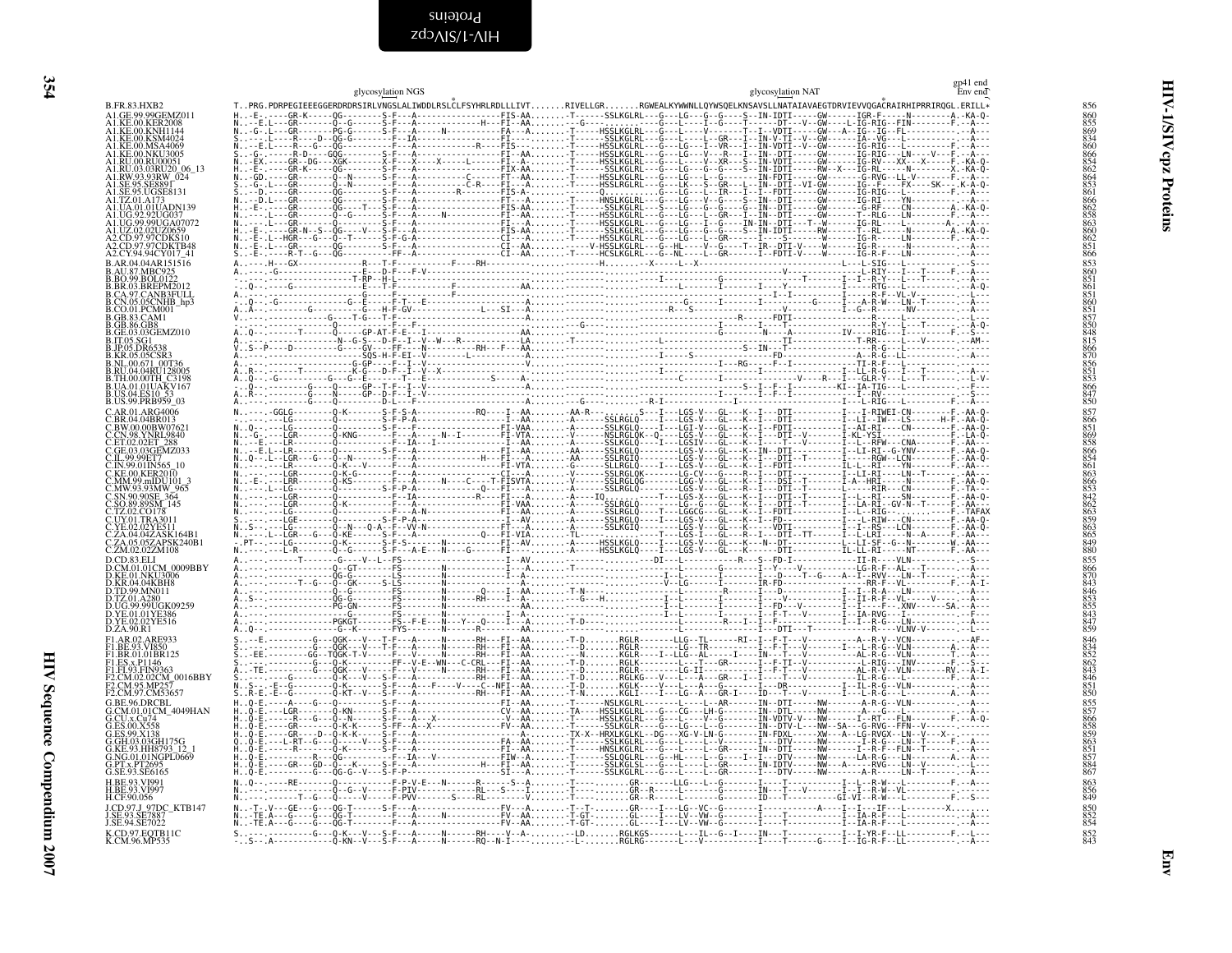|                                                              | glycosylation NAT<br>glycosylation NGS                                                                                                                                                                                                                                                                                                                                                                         |            |
|--------------------------------------------------------------|----------------------------------------------------------------------------------------------------------------------------------------------------------------------------------------------------------------------------------------------------------------------------------------------------------------------------------------------------------------------------------------------------------------|------------|
| <b>B.FR.83.HXB2</b>                                          | TPRG.PDRPEGIEEEGGERDRDRSIRLVNGSLALIWDDLRSLCLFSYHRLRDLLLIVTRIVELLGRRGWEALKYWWNLLQYWSQELKNSAVSLLNATAIAVAEGTDRVIEVVQGACRAIRHIPRRIRQGL.ERILL*                                                                                                                                                                                                                                                                      |            |
| 01 AE.CF.90.90CF11697                                        | HO-E.-----R---G---EGK-------S-F-S-A----------------FI--AAT-----HSSLKGLR----G---LG---S--G---T--IT-FD-I-V---GW--------R-W--LI------------A---                                                                                                                                                                                                                                                                    |            |
| 01 AE.CN.05.FJ051                                            |                                                                                                                                                                                                                                                                                                                                                                                                                |            |
| 01_AE.CN.06.FJ054<br>01_AE.HK.x.HK001                        |                                                                                                                                                                                                                                                                                                                                                                                                                |            |
| 01 <sup>-</sup> AE.JP.93.93JP NH1<br>01 AE TH 01 01 TH R2184 |                                                                                                                                                                                                                                                                                                                                                                                                                |            |
| 01 AE.TH.02.OUR769I                                          |                                                                                                                                                                                                                                                                                                                                                                                                                |            |
| 01 AE.TH.90.CM240<br>01 AE.US.00.00US MSC1164                |                                                                                                                                                                                                                                                                                                                                                                                                                |            |
| 02 AG.CM.02.02CM 4082STN                                     |                                                                                                                                                                                                                                                                                                                                                                                                                |            |
| )2 AG.EC.x.ECU41<br>02 AG.FR.91.DJ264                        | $\begin{array}{l} \mbox{\bf H. .06E.-6--6--6--6--0---}\\ \mbox{\bf H. .06E.-6--6--6--0---}\\ \mbox{\bf H. .06E,-1---}\\ \mbox{\bf H. .06E,-1---}\\ \mbox{\bf H. .06E,-1---}\\ \mbox{\bf H. .06E,-1---}\\ \mbox{\bf H. .06E,-1---}\\ \mbox{\bf H. .06E,-1---}\\ \mbox{\bf H. .06E,-1---}\\ \mbox{\bf H. .06E,-1---}\\ \mbox{\bf H. .06E,-1---}\\ \mbox{\bf H. .06E,-1---}\\ \mbox{\bf H. .06E,-1---}\\ \mbox{\$ |            |
| 02 AG.GH.03.GHNJ196<br>02 AG.NG.01.PL0710                    |                                                                                                                                                                                                                                                                                                                                                                                                                |            |
| AG.NG.x.IBNG                                                 |                                                                                                                                                                                                                                                                                                                                                                                                                |            |
| _AG.SE.94.SE7812<br>02 AG.SN.98.MP1211                       |                                                                                                                                                                                                                                                                                                                                                                                                                |            |
| 02 AG.UZ.02.02UZ710                                          |                                                                                                                                                                                                                                                                                                                                                                                                                |            |
| 03 AB.RU.97.KAL153 2                                         |                                                                                                                                                                                                                                                                                                                                                                                                                |            |
| 04_cpx.CY.94.CY032                                           |                                                                                                                                                                                                                                                                                                                                                                                                                | 856        |
| 05 DF.BE.x.VI1310<br>06_cpx.AU.96.BFP90                      |                                                                                                                                                                                                                                                                                                                                                                                                                | 862        |
| 06_cpx.RU.05.04RU001                                         |                                                                                                                                                                                                                                                                                                                                                                                                                |            |
| 07 BC.CN.97.CN54                                             |                                                                                                                                                                                                                                                                                                                                                                                                                |            |
| 08 BC.CN.97.97CNGX 6F<br>09 cpx.GH.96.96GH2911               |                                                                                                                                                                                                                                                                                                                                                                                                                |            |
| 10 CD.TZ.96.96TZ BF061                                       |                                                                                                                                                                                                                                                                                                                                                                                                                | 841        |
| 11 cpx.GR.x.GR17                                             |                                                                                                                                                                                                                                                                                                                                                                                                                | 845        |
| 12_BF.AR.99.ARMA159                                          | PK-E.-----R---G---O---------S-F---A-----------------FI--A--T----HSSLKGLRL---G---L----V--GR---I--IT--DS--------V---I--TG-RIG-G-L----------F.--A-O-                                                                                                                                                                                                                                                              | 843        |
| 13 cpx.CM.96.1849<br>14 BG.DE.01.9196 01                     |                                                                                                                                                                                                                                                                                                                                                                                                                |            |
| 14 BG.ES.99.X397                                             |                                                                                                                                                                                                                                                                                                                                                                                                                |            |
| 15 01B.TH.99.99TH MU2079                                     | 00-E.A----E---G---QG-NG-V---S-F---A--------------K--VS-A--T------SSLKGLRL---G---LG---L--G----I--I---DT------GW-------A-R-W---LR---------F.--A---                                                                                                                                                                                                                                                               | 855        |
| 16 A2D.KR.97.97KR004<br>18_cpx.CU.99.CU76                    | NQL-.------T-G----QG-G--V---S-F-T-A-E-------------------W-AA-T-------SSLKGLRL-------L---V--G--I-S--IN--DTV---T-NW------I--RTG---LN-----------A.--A-Q-                                                                                                                                                                                                                                                          | 867        |
| 19 cpx.CU.99.CU7                                             | H. .RG. .---H-R---G---O-K---------F---A----------------FIS-AAT-----HS---G---L--G----T--I--G---T--I---V--GW---A--II-R-W--VL------------------------                                                                                                                                                                                                                                                             | 804        |
| 20 BG.CU.03.CB471                                            |                                                                                                                                                                                                                                                                                                                                                                                                                | 863        |
| 21 A2D.KE.91.KNH1254<br>23 BG.CU.03.CB118                    | H. Q-E.---------G---Q--G-----AS-F-PIV-------------------------AA-TL-----SSLKGLRL---G----L--G------F-G--------RN---IT-T--RGF--FL------------F.--A---                                                                                                                                                                                                                                                            |            |
| 24 BG.CU.03.CB378                                            | RQ-E.-----E---G---Q-KG------S-F-P-A----------C---------AA-A-----HSSLKGLRL---G---L---L--GR-----IN--DTV-----N----I--I--RVF--FL---------------L---                                                                                                                                                                                                                                                                |            |
| 25 cpx.CM.01.101BA                                           | HQ-E.------------Q-S---V---S-F-P-V-----N----------FI--AA-T-----HSSLKGLRL---G---L-G---L-G--------TN-VDTI-----NW------GI-R-G---Y----------F.--A---                                                                                                                                                                                                                                                               | 875        |
| 27_cpx.CD.97.97CDKTB49                                       | NE-.LN--GR-G-----QG----T--A--F---V-----N-----------FV----HSSLKGLKL---G--HL--I-L--GR------IN--DTI-----NW-----------R-G---LN---------F.-IA---                                                                                                                                                                                                                                                                    | 853        |
| 28 BF.BR.99.BREPM12609                                       |                                                                                                                                                                                                                                                                                                                                                                                                                | 869        |
| 29 BF.BR.02.BREPM119<br>31 BC.BR.02.110PA                    |                                                                                                                                                                                                                                                                                                                                                                                                                | 850        |
| 33 01B.MY.05.05MYKL007 1                                     |                                                                                                                                                                                                                                                                                                                                                                                                                |            |
| 34 01B.TH.99.OUR2478P                                        |                                                                                                                                                                                                                                                                                                                                                                                                                | 844        |
| 35 AD.AF.05.05AF095                                          | S-GD.L---GR-------QG-T------S-F---A--------------H---FI---AKT-----HNSLKGLRL---G---L---GR---T--T--VDTL-----GW--S-V-IG-RFG---LN--------------------A---                                                                                                                                                                                                                                                          | 852        |
| 36 cpx.CM.00.00CMNYU830<br>37 cpx.CM.00.00CMNYU926           | H. .Q-EE-----R-K-G---Q---K-V-----F---A-----------------FI--AA-T-----HNSLKGLRL---G---L----V--G----T--IT--D---VT--GW--------A-RTG---LNV-T------ .--A---<br>HQ-E.-----R---G---QG----V---S-F---A---------------FI--AAT--I--HSSLKGLRL---G---L----V--G----I--IN--DT---V--GW------IA-R-----L-----------FX--A-Q-                                                                                                       | 858<br>862 |
| 42 BF.LU.03.luBF 05 03                                       |                                                                                                                                                                                                                                                                                                                                                                                                                |            |
| N.CM.02.DJO0131                                              |                                                                                                                                                                                                                                                                                                                                                                                                                |            |
| N.CM.04.04CM_1015_04<br>N.CM.04.04CM_1131_03                 |                                                                                                                                                                                                                                                                                                                                                                                                                |            |
| N.CM.95.YBF30                                                |                                                                                                                                                                                                                                                                                                                                                                                                                |            |
| N.CM.97.YBF106<br>O.BE.87.ANT70                              | HQEE.AGT-GRTGGG---EG-P-W-PSPQ-F-P-LYT---TII-WT--L-SN-ASGIQKVISY-RLGLWILGQKIINVCRICAAVT---L---Q---T--DTL-V---NW--GI-AGI-RIGTG--N----------S---                                                                                                                                                                                                                                                                  |            |
| O.CM.91.MVP5180                                              | H::RdE:REF-GRIS"----G--PKWTA-PP-F-GOLYT---II-WT--L-SN-TSGIR::::NISN--LGLWILGQRII"-CRLCGAVA---L------------<br>H::QE:AET-GRIG---GE--H-WRP-00-F-0-LYT---TII-W--RL-SS-ASGIR:.::NVTSY--LGLELLGO-TI--CROTGAVX---L-------------<br>                                                                                                                                                                                  |            |
| O.CM.96.96CMABB637<br>O.CM.98.98CMA104                       |                                                                                                                                                                                                                                                                                                                                                                                                                |            |
| O.CM.99.99CMU4122                                            | H. QSE.AGA-G-TG-----G--P-L-P-PP-F-H-LYT---TII-W---L-SN-ASGIQTVISH--LGLWILGOKIIN-CRICAAVV---L----Q---TH-XDTL-V---NR--SIFLGI-RIG-G-LN---------- -QA-V-<br>H. QPE-AEA-G-IG-G----GMPTL-PWPQ-F-P-LYI---III-W---L-SN-ASGIQ                                                                                                                                                                                           |            |
| O.SN.99.SEMP1299<br>O.US.99.99USTWLA                         |                                                                                                                                                                                                                                                                                                                                                                                                                |            |
| O.FR.92.VAU                                                  | HQOE.VGT--RTG-G---EG-R-W-ASPP-F-Q-LYT---TII-W--QI-SS-TSGIQKLIS:--LGLCTLWQ-IT--CRLCAAVT---L----I--T--T---DTV-V--GSW--NI-SG--RTG-G-LN--------A.----X-<br>QQAE.VGT-G-TG-G--DE--R-WTP-PQ-F-H-LYT---TII-WI--L-SN-ASEIQ                                                                                                                                                                                              |            |
| CPZ.CD.90.ANT<br>PZ.CM.01.SIVcpzCAM13                        |                                                                                                                                                                                                                                                                                                                                                                                                                |            |
| CPZ.CM.05.SIVcpzEK505                                        |                                                                                                                                                                                                                                                                                                                                                                                                                |            |
| CPZ.CM.05.SIVcpzLB7<br>PZ.CM.05.SIVcpzMB66                   |                                                                                                                                                                                                                                                                                                                                                                                                                |            |
| PZ.CM.05.SIVcpzMT145<br>PZ.GA.88.GAB1                        |                                                                                                                                                                                                                                                                                                                                                                                                                |            |
| CPZ.TZ.01.TAN1                                               |                                                                                                                                                                                                                                                                                                                                                                                                                |            |
| CPZ.US.85.CPZUS                                              |                                                                                                                                                                                                                                                                                                                                                                                                                |            |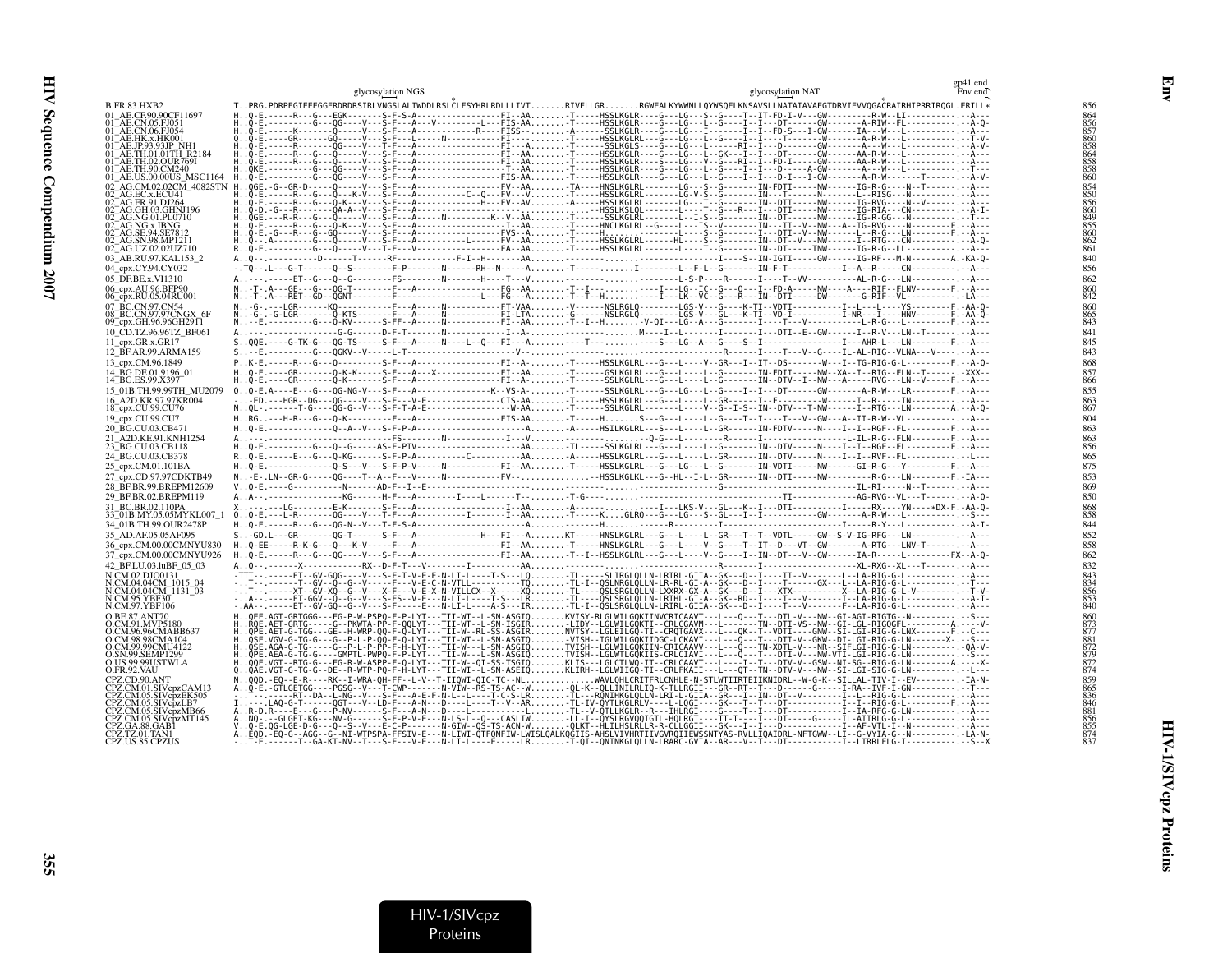<span id="page-55-1"></span>Proteins<br>HIV-1\SIVcpz

<span id="page-55-0"></span>

|                                            | myristoylation<br>Nef start |                        |  |                                                                                                                                                                                                 | acidic cluster poly-Phelix phos |  | HXB2 premature Nef end |  |
|--------------------------------------------|-----------------------------|------------------------|--|-------------------------------------------------------------------------------------------------------------------------------------------------------------------------------------------------|---------------------------------|--|------------------------|--|
| <b>B.FR.83.HXB2</b>                        |                             | MGGKWSKSSVIGWPTVRERMRR |  | .<br>SKWSKSSVIGWPTVRERMRRAEPAADRVGAASRDLEKHGAITSSNTAATNAACAWLEAQEEEEVGFPVTPQVPLRPMTYKAAVDLSHFLKEKGGLEGLIHS.QRRQDILDLWIYHTQGYF.PD∗QNYTPGP.GVRYPLTFGWCYKL<br>··-----IV---Q----L--APA---PG--PV-Q-- |                                 |  |                        |  |
| A1 GE 99 99GEMZ01                          |                             |                        |  |                                                                                                                                                                                                 |                                 |  |                        |  |
| .1.KE.00.KSM402                            |                             |                        |  |                                                                                                                                                                                                 |                                 |  |                        |  |
| A1.KE.00.MSA4069<br>A1.KE.00.NKU3005       |                             |                        |  |                                                                                                                                                                                                 |                                 |  |                        |  |
| A1.RU.00.RU00051                           |                             |                        |  |                                                                                                                                                                                                 |                                 |  |                        |  |
| A1.RU.03.03RU20 06 13<br>A1.RW.93.93RW 024 |                             |                        |  |                                                                                                                                                                                                 |                                 |  |                        |  |
| SE.95.UGSE8131                             |                             |                        |  |                                                                                                                                                                                                 |                                 |  |                        |  |
| TZ 01 A 17                                 |                             |                        |  |                                                                                                                                                                                                 |                                 |  |                        |  |
|                                            |                             |                        |  |                                                                                                                                                                                                 |                                 |  |                        |  |
|                                            |                             |                        |  |                                                                                                                                                                                                 |                                 |  |                        |  |
|                                            |                             |                        |  |                                                                                                                                                                                                 |                                 |  |                        |  |
| A2.CY.94.94CY017_41                        |                             |                        |  |                                                                                                                                                                                                 |                                 |  |                        |  |
|                                            |                             |                        |  |                                                                                                                                                                                                 |                                 |  |                        |  |
|                                            |                             |                        |  |                                                                                                                                                                                                 |                                 |  |                        |  |
|                                            |                             |                        |  |                                                                                                                                                                                                 |                                 |  |                        |  |
|                                            |                             |                        |  |                                                                                                                                                                                                 |                                 |  |                        |  |
|                                            |                             |                        |  |                                                                                                                                                                                                 |                                 |  |                        |  |
|                                            |                             |                        |  |                                                                                                                                                                                                 |                                 |  |                        |  |
|                                            |                             |                        |  |                                                                                                                                                                                                 |                                 |  |                        |  |
|                                            |                             |                        |  |                                                                                                                                                                                                 |                                 |  |                        |  |
| H.00.00TH C3198                            |                             |                        |  |                                                                                                                                                                                                 |                                 |  |                        |  |
|                                            |                             |                        |  |                                                                                                                                                                                                 |                                 |  |                        |  |
| C AR 01 ARG4006                            |                             |                        |  |                                                                                                                                                                                                 |                                 |  |                        |  |
| BW.00.00BW076                              |                             |                        |  |                                                                                                                                                                                                 |                                 |  |                        |  |
|                                            |                             |                        |  |                                                                                                                                                                                                 |                                 |  |                        |  |
|                                            |                             |                        |  |                                                                                                                                                                                                 |                                 |  |                        |  |
|                                            |                             |                        |  |                                                                                                                                                                                                 |                                 |  |                        |  |
|                                            |                             |                        |  |                                                                                                                                                                                                 |                                 |  |                        |  |
|                                            |                             |                        |  |                                                                                                                                                                                                 |                                 |  |                        |  |
|                                            |                             |                        |  |                                                                                                                                                                                                 |                                 |  |                        |  |
|                                            |                             |                        |  |                                                                                                                                                                                                 |                                 |  |                        |  |
|                                            |                             |                        |  |                                                                                                                                                                                                 |                                 |  |                        |  |
|                                            |                             |                        |  |                                                                                                                                                                                                 |                                 |  |                        |  |
|                                            |                             |                        |  |                                                                                                                                                                                                 |                                 |  |                        |  |
|                                            |                             |                        |  |                                                                                                                                                                                                 |                                 |  |                        |  |
|                                            |                             |                        |  |                                                                                                                                                                                                 |                                 |  |                        |  |
|                                            |                             |                        |  |                                                                                                                                                                                                 |                                 |  |                        |  |
| D.UG.99.99UGK09259<br>YE 01 01YE386        |                             |                        |  |                                                                                                                                                                                                 |                                 |  |                        |  |
| YE 02.02YE516<br>D.ZA.90.R1                |                             |                        |  |                                                                                                                                                                                                 |                                 |  |                        |  |
| F1.AR.02.ARE933<br><b>BE 93 VI850</b>      |                             |                        |  |                                                                                                                                                                                                 |                                 |  |                        |  |
| F1.BR.01.01BR125                           |                             |                        |  |                                                                                                                                                                                                 |                                 |  |                        |  |
| F1.ES.x.P1146<br>F1.FI.93.FIN9363          |                             |                        |  |                                                                                                                                                                                                 |                                 |  |                        |  |
| F2.CM.02.02CM 0016BBY                      |                             |                        |  |                                                                                                                                                                                                 |                                 |  |                        |  |
| F2.CM.97.CM53657                           |                             |                        |  |                                                                                                                                                                                                 |                                 |  |                        |  |
| G.BE.96.DRCBL<br>.CM.01.01CM 4049HAN       |                             |                        |  |                                                                                                                                                                                                 |                                 |  |                        |  |
| .CU.x.Cu74                                 |                             |                        |  |                                                                                                                                                                                                 |                                 |  |                        |  |
|                                            |                             |                        |  |                                                                                                                                                                                                 |                                 |  |                        |  |
|                                            |                             |                        |  |                                                                                                                                                                                                 |                                 |  |                        |  |
| .NG.01.01NGPL0669<br>Fx PT2695             |                             |                        |  |                                                                                                                                                                                                 |                                 |  |                        |  |
| SE 93.SE6165                               |                             |                        |  |                                                                                                                                                                                                 |                                 |  |                        |  |
|                                            |                             |                        |  |                                                                                                                                                                                                 |                                 |  |                        |  |
| H.CF.90.056<br>LCD 97 L 97DC, KTR147       |                             |                        |  |                                                                                                                                                                                                 |                                 |  |                        |  |
| J.SE.94.SE7022                             |                             |                        |  |                                                                                                                                                                                                 |                                 |  |                        |  |
| K.CD.97.EQTB11C<br>K.CM.96.MP535           |                             |                        |  | TP----G---V-Q--D----V------FN-PD--------D-D----R---------F-G-F--GF-------D--                                                                                                                    |                                 |  |                        |  |
|                                            |                             |                        |  | ARPAADRVGTQ----G---V-Q--AR---V-----SHN-PD-----------.                                                                                                                                           |                                 |  |                        |  |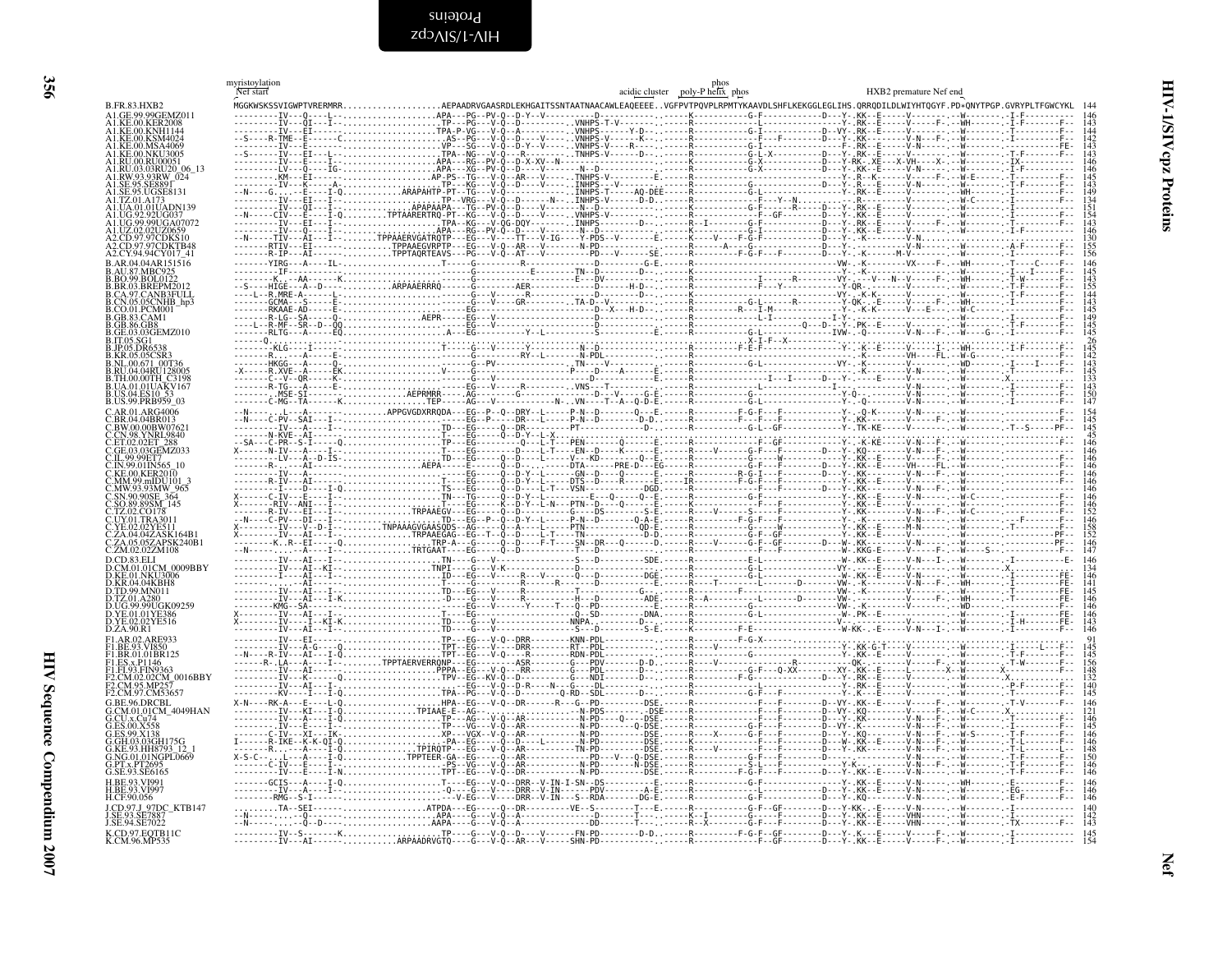|                                              | myristoylation<br>Nef start                                                                                                                                                                    |                                                                 | phos<br>acidic cluster poly-P helix phos          | HXB2 premature Nef end |
|----------------------------------------------|------------------------------------------------------------------------------------------------------------------------------------------------------------------------------------------------|-----------------------------------------------------------------|---------------------------------------------------|------------------------|
| <b>B.FR.83.HXB2</b>                          | MGGKWSKSSVIGWPTVRERMRRAEPAADRVGAASRDLEKHGAITSSNTAATNAACAWLEAQEEEEVGFPVTPQVPLRPMTYKAAVDLSHFLKEKGGLEGLIHS.QRRQDILDLWIYHTQGYF.PD*QNYTPGP.GVRYPLTFGWCYKL 144                                       |                                                                 |                                                   |                        |
| 01 AE.CE.90.90CF11697                        |                                                                                                                                                                                                |                                                                 |                                                   |                        |
| 01 AE.CN.05.EI051<br>01 AE CN 06 FI054       |                                                                                                                                                                                                |                                                                 |                                                   |                        |
| AE.HK.x.HK001                                |                                                                                                                                                                                                |                                                                 |                                                   |                        |
|                                              |                                                                                                                                                                                                |                                                                 |                                                   |                        |
|                                              |                                                                                                                                                                                                |                                                                 |                                                   |                        |
| AE.TH.90.CM240                               |                                                                                                                                                                                                |                                                                 |                                                   |                        |
|                                              |                                                                                                                                                                                                |                                                                 |                                                   |                        |
|                                              |                                                                                                                                                                                                |                                                                 |                                                   |                        |
|                                              |                                                                                                                                                                                                |                                                                 |                                                   |                        |
|                                              |                                                                                                                                                                                                |                                                                 |                                                   |                        |
|                                              |                                                                                                                                                                                                |                                                                 |                                                   |                        |
|                                              |                                                                                                                                                                                                |                                                                 |                                                   |                        |
| 02 AG.UZ.02.02UZ710                          |                                                                                                                                                                                                |                                                                 |                                                   |                        |
| 03 AB.RU.97.KAL153 2                         |                                                                                                                                                                                                |                                                                 |                                                   |                        |
| 04 cpx.CY.94.CY032                           | ---------IV---EI------,ARAEPERMRRAO-----AG---V-Ò--D------IN------PDKT---------E.-----R-------F-G-L-----------D---Y-.KK--E----V---F-.--WD-------. -E-F--C---                                    |                                                                 |                                                   |                        |
| 05 DF.BE.x.VI1310                            |                                                                                                                                                                                                |                                                                 |                                                   |                        |
| 06_cpx.AU.96.BFP90                           |                                                                                                                                                                                                |                                                                 |                                                   |                        |
| 06_cpx.RU.05.04RU001                         |                                                                                                                                                                                                |                                                                 |                                                   |                        |
| 07 BC.CN.97.CN54<br>08 BC.CN.97.97CNGX       |                                                                                                                                                                                                |                                                                 |                                                   |                        |
| $09$ <sup>-</sup> cpx.GH.96.96GH29 $\Pi$     | --------XIV--EI---I--TSXS-- EG-----0--GX---L------S--HD-------D-D---R---------G----F-----D---Y-.KK--E-----V-------- --W------- --F-------F-- 146                                               |                                                                 |                                                   |                        |
| 10 CD.TZ.96.96TZ BF061                       |                                                                                                                                                                                                |                                                                 |                                                   |                        |
| 11 cpx.GR.x.GR17                             | ---N-----IV---EI---L--TPPTA--EG-----K---R---------SON-----------D-G----R-----------G-F---F-------D---Y-.KK--E-----VHN---F-.--W+--------I---C-------- 147                                       |                                                                 |                                                   |                        |
| 12 BF.AR.99.ARMA159                          |                                                                                                                                                                                                |                                                                 |                                                   | $-F - - 145$           |
| 13 cpx.CM.96.1849                            |                                                                                                                                                                                                |                                                                 |                                                   |                        |
| 14 BG.DE.01.9196 01<br>14_BG.ES.99.X397      |                                                                                                                                                                                                |                                                                 |                                                   |                        |
| 15 01B.TH.99.99TH MU2079                     | --S-----,--O---KIKOTP---EG---V-O--DN---V----MN--DSV--R-E-D--,----R--------F-E-F---F-----D---Y-.KK--E-----V-N---F----V-N----F--------I-I---C----F-- 139                                         |                                                                 |                                                   |                        |
| 16 A2D.KR.97.97KR004                         |                                                                                                                                                                                                |                                                                 |                                                   |                        |
| 18 cpx.CU.99.CU76                            |                                                                                                                                                                                                |                                                                 |                                                   |                        |
| 19_cpx.CU.99.CU7                             |                                                                                                                                                                                                |                                                                 |                                                   |                        |
| 20 BG.CU.03.CB471                            |                                                                                                                                                                                                |                                                                 |                                                   |                        |
| 21 A2D.KE.91.KNH1254<br>23_BG.CU.03.CB118    |                                                                                                                                                                                                |                                                                 |                                                   |                        |
| 24 BG.CU.03.CB378                            | --S------,-P--SVI------,TPPTRTRGGASONLASHEHS--VG---V-0--AR---------V-N-PD--------DSE.----R-------F---F--GF-----F----P---V-.KO--------V-N---F-.--W-N---F-.--V-T-------F-----F----162            |                                                                 |                                                   |                        |
| 25 cpx.CM.01.101BA                           |                                                                                                                                                                                                |                                                                 |                                                   |                        |
| 27_cpx.CD.97.97CDKTB49                       |                                                                                                                                                                                                |                                                                 |                                                   |                        |
| 28 BF.BR.99.BREPM12609                       |                                                                                                                                                                                                |                                                                 |                                                   |                        |
| 29 BF.BR.02.BREPM119                         |                                                                                                                                                                                                |                                                                 |                                                   |                        |
| 31 BC.BR.02.110PA                            | --N----C-PXVGWPAIRERM-R----EG--P--Q--DRY--L----P----------XNRRKM.RR-XXXXXXXXXXXXXXXXXXXXX---F------XY-.KK-------V-N------V-N------.F------F--- 147<br>---------IV---K---I-QTP---GG---V-Q--D--- |                                                                 |                                                   |                        |
| 33 01B.MY.05.05MYKL007 1                     |                                                                                                                                                                                                |                                                                 |                                                   |                        |
| 34 01B.TH.99.OUR2478P<br>35 AD.AF.05.05AF095 |                                                                                                                                                                                                |                                                                 |                                                   |                        |
| 36 cpx.CM.00.00CMNYU830                      |                                                                                                                                                                                                |                                                                 |                                                   |                        |
| 37 cpx.CM.00.00CMNYU926                      |                                                                                                                                                                                                |                                                                 |                                                   |                        |
| 42_BF.LU.03.luBF_05_03                       |                                                                                                                                                                                                |                                                                 |                                                   |                        |
| N.CM.02.DJO0131                              |                                                                                                                                                                                                |                                                                 |                                                   |                        |
| .CM.04.04CM 1015 04<br>N.CM.04.04CM_1131_03  |                                                                                                                                                                                                |                                                                 |                                                   |                        |
| N.CM.95.YBF30                                |                                                                                                                                                                                                |                                                                 |                                                   | 151                    |
| .CM.97.YBF106                                |                                                                                                                                                                                                |                                                                 |                                                   |                        |
|                                              |                                                                                                                                                                                                |                                                                 |                                                   |                        |
|                                              |                                                                                                                                                                                                |                                                                 |                                                   |                        |
|                                              |                                                                                                                                                                                                |                                                                 |                                                   |                        |
| SN.99.SEMP1299                               |                                                                                                                                                                                                |                                                                 |                                                   |                        |
| O US 99 99HSTWLA                             |                                                                                                                                                                                                |                                                                 |                                                   |                        |
| O FR 92 VALI                                 |                                                                                                                                                                                                |                                                                 |                                                   |                        |
|                                              |                                                                                                                                                                                                |                                                                 |                                                   |                        |
|                                              |                                                                                                                                                                                                |                                                                 |                                                   |                        |
|                                              |                                                                                                                                                                                                |                                                                 |                                                   |                        |
|                                              |                                                                                                                                                                                                |                                                                 | IASR--V-IR--PQ--ETL----EMQD-------K----------F-G- |                        |
|                                              |                                                                                                                                                                                                |                                                                 |                                                   |                        |
|                                              |                                                                                                                                                                                                | . TQTTA--EG--PV-Q--AE-----TR--PQN-QTL---DEMTNH-SE-----R-------- |                                                   |                        |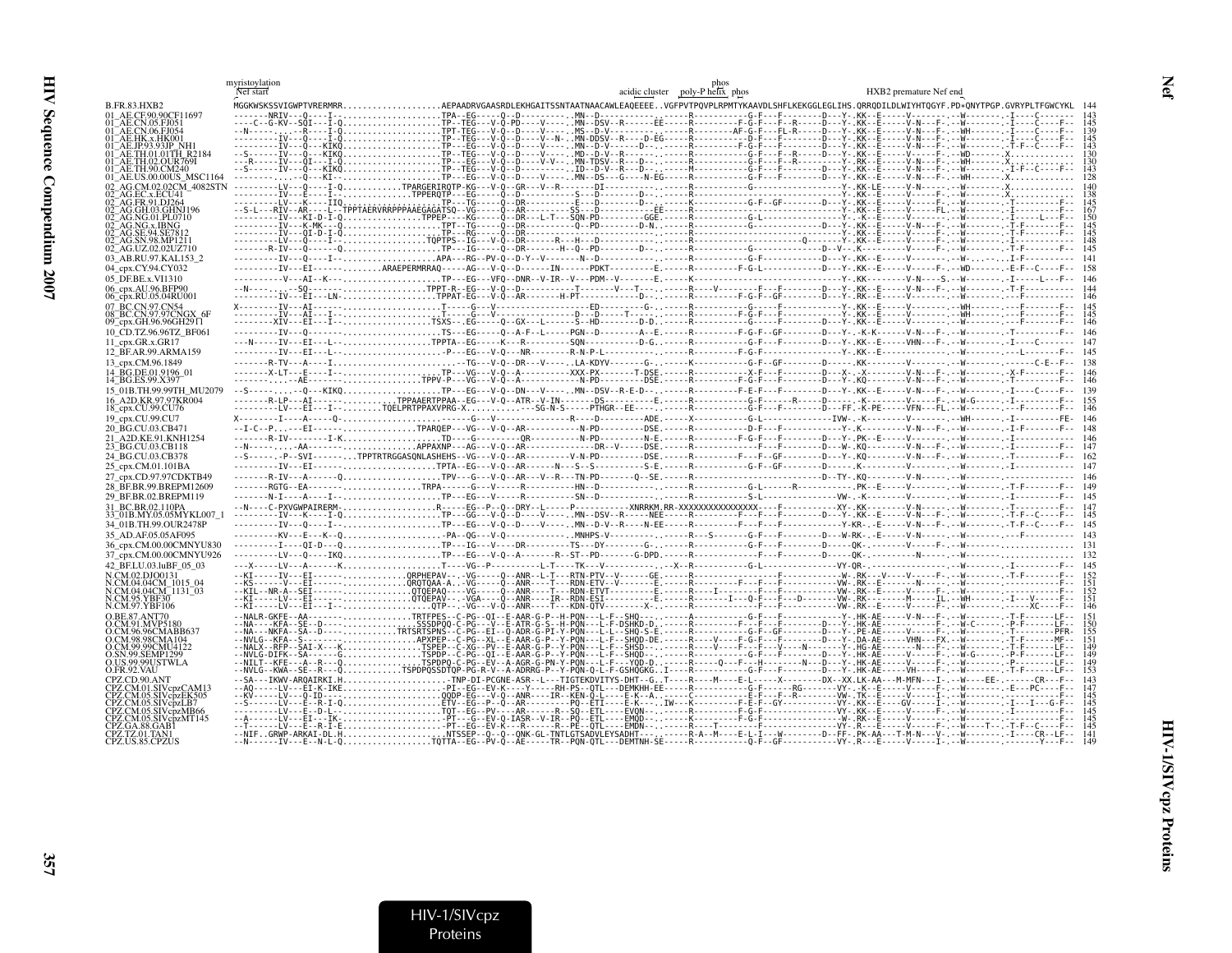## <span id="page-57-0"></span>Proteins

zdo<sub>AIS/I</sub>-AIH

358

|                                                                                                                                                                 | normal Nef end                                                                                                                                                                                                                                                                                                                                                                                                                                                                                                         |                                                                              |
|-----------------------------------------------------------------------------------------------------------------------------------------------------------------|------------------------------------------------------------------------------------------------------------------------------------------------------------------------------------------------------------------------------------------------------------------------------------------------------------------------------------------------------------------------------------------------------------------------------------------------------------------------------------------------------------------------|------------------------------------------------------------------------------|
| B.FR.83.HXB2<br>A1.GE.99.99GEMZ011<br>A1.KE.00.KER2008<br>A1.KE.00.KNH1144                                                                                      | VPVEPDKIEE.ANKGEN.TSLLHPVSLHGMDDPEREVLEWRFDSRLAFHHVARELHPEYFKNC*<br>$\begin{matrix} \textbf{VPVE}-\textbf{DSEV-1}, \textbf{FSE-1}, \textbf{FSE-1}, \textbf{FSE-1}, \textbf{FSE-1}, \textbf{FSE-1}, \textbf{FSE-1}, \textbf{FSE-1}, \textbf{FSE-1}, \textbf{FSE-1}, \textbf{FSE-1}, \textbf{FSE-1}, \textbf{FSE-1}, \textbf{FSE-1}, \textbf{FSE-1}, \textbf{FSE-1}, \textbf{FSE-1}, \textbf{FSE-1}, \textbf{FSE-1}, \textbf{FSE-1}, \textbf{FSE-1}, \textbf{FSE-1}, \textbf{FSE-1},$                                    | <b>HIV-</b><br>205<br>$\frac{208}{205}$<br>$\overline{\mathbf{s}}$           |
| A1.KE.00.KSM4024<br>A1.KE.00.MSA4069<br>A1.KE.00.NKU3005                                                                                                        |                                                                                                                                                                                                                                                                                                                                                                                                                                                                                                                        | 206<br>204<br>205<br>205<br>208<br>208<br>205<br>205<br>₹                    |
| A1.RU.00.RU00051<br>A1.RU.03.03RU20_06_13<br>A1.RW.93.93RW_024<br>A1.SE.95.SE8891<br>A1.SE.95.UGSE8131                                                          |                                                                                                                                                                                                                                                                                                                                                                                                                                                                                                                        | cpz<br>$\frac{210}{196}$                                                     |
| A1.TZ.01.A173<br>A1.UA.01.01UADN139                                                                                                                             |                                                                                                                                                                                                                                                                                                                                                                                                                                                                                                                        | Proteins<br>213<br>216<br>205<br>208<br>208<br>130                           |
| A1.UG.92.92UG037<br>A1.UG.99.99UGA07072<br>A1.UZ.02.02UZ0659<br>A2.CD.97.97CDKS10<br>A2.CD.97.97CDKTB48<br>A2.CY.94.94CY017 41                                  |                                                                                                                                                                                                                                                                                                                                                                                                                                                                                                                        | $^{217}_{218}$                                                               |
| B.AR.04.04AR151516                                                                                                                                              |                                                                                                                                                                                                                                                                                                                                                                                                                                                                                                                        | $\begin{array}{c} 208 \\ 207 \\ 203 \\ 215 \\ 206 \\ 206 \\ 205 \end{array}$ |
| B.AU.87.MBC925<br>B.BO.99.BOL0122<br>B.BO.99.BOL0122<br>B.CA.97.CANB3FULL<br>B.CN.05.05CNHB_hp3<br>B.CN.05.05CNHB_hp3<br><b>B.CO.01.PCM001<br/>B.GB.83.CAM1</b> |                                                                                                                                                                                                                                                                                                                                                                                                                                                                                                                        |                                                                              |
| <b>B.GB.86.GB8</b><br>B.GE.03.03GEMZ010                                                                                                                         |                                                                                                                                                                                                                                                                                                                                                                                                                                                                                                                        | $\frac{207}{211}$<br>$\frac{207}{206}$                                       |
| <b>B.IT.05.SG1<br/>B.IT.05.SG1<br/>B.JP.05.DR6538<br/>B.KR.05.05CSR3<br/>B.RU.04.04RU128005.</b>                                                                | $\begin{minipage}{0.9\textwidth} \begin{minipage}{0.9\textwidth} \begin{minipage}{0.9\textwidth} \begin{minipage}{0.9\textwidth} \begin{minipage}{0.9\textwidth} \begin{minipage}{0.9\textwidth} \begin{minipage}{0.9\textwidth} \begin{minipage}{0.9\textwidth} \begin{minipage}{0.9\textwidth} \begin{minipage}{0.9\textwidth} \begin{minipage}{0.9\textwidth} \begin{minipage}{0.9\textwidth} \begin{minipage}{0.9\textwidth} \begin{minipage}{0.9\textwidth} \begin{minipage}{0.9\textwidth} \begin{minipage}{0.9$ | 36<br>207<br>204<br>205<br>205<br>205<br>212<br>209                          |
| <b>B.TH.00.00TH C3198</b><br>B.UA.01.01UAKV167<br>B.US.04.ES10_53<br>B.US.99.PRB959_03                                                                          |                                                                                                                                                                                                                                                                                                                                                                                                                                                                                                                        |                                                                              |
| <b>C.AR.01.ARG4006<br/>C.AR.01.ARG4006<br/>C.BR.04.04BR013<br/>C.ET.02.02ET_288<br/>C.ET.02.02ET_288</b>                                                        |                                                                                                                                                                                                                                                                                                                                                                                                                                                                                                                        | $\begin{array}{c} 216 \\ 207 \\ 207 \\ 45 \\ 206 \\ 208 \end{array}$         |
| C.GE.03.03GEMZ033                                                                                                                                               |                                                                                                                                                                                                                                                                                                                                                                                                                                                                                                                        |                                                                              |
| C.U.9.995E7<br>C.IL.99.99E77<br>C.IN.99.01IN565_10<br>C.KE.00.KER2010<br>C.MM.99.mIDU101_3<br>C.SN.90.90SE_364<br>C.SN.90.90SE_364<br>C.SO.89.89SM_145          |                                                                                                                                                                                                                                                                                                                                                                                                                                                                                                                        | 208<br>208<br>208<br>208<br>208<br>208<br>208<br>208                         |
| C.SO.89.89SM_145<br>C.TZ.02.CO178<br>C.UY.01.TRA3011<br>C.YE.02.02YE511<br>C.ZA.04.04ZAPSK164B1<br>C.ZA.05.05ZAPSK240B1<br>C.ZM.02.02ZM108                      |                                                                                                                                                                                                                                                                                                                                                                                                                                                                                                                        | 208<br>212<br>208<br>220<br>212<br>208<br>209                                |
|                                                                                                                                                                 | ---D-QEV--.DTE--T.N-----ICQ---E----Q--K---N-----E-K---M---FY--*.                                                                                                                                                                                                                                                                                                                                                                                                                                                       |                                                                              |
| D.C.D.83.ELI<br>D.C.D.83.ELI<br>D.C.M.01.01CM_0009BBY<br>D.K.R.04.04KBH8<br>D.K.R.04.04KM11                                                                     |                                                                                                                                                                                                                                                                                                                                                                                                                                                                                                                        | 206<br>134<br>208<br>203<br>207<br>208<br>208                                |
| D.TD.99.MN011<br>D.TD.99.MN011<br>D.UG.99.99UGK09259<br>D.VE.01.01YE386<br>D.YE.01.01YE386<br>D.YE.02.02YE516<br>D.ZA.90.R1                                     |                                                                                                                                                                                                                                                                                                                                                                                                                                                                                                                        | 208                                                                          |
| F1.AR.02.ARE933<br>F1.BE.93.VI850<br>F1.BR.01.01BR125                                                                                                           |                                                                                                                                                                                                                                                                                                                                                                                                                                                                                                                        | $\frac{205}{208}$<br>91<br>$\frac{205}{205}$                                 |
| F1.B8.01.01BK123<br>F1.E8.x.P1146<br>F1.F1.93.FIN9363<br>F2.CM.95.MP257<br>F2.CM.95.MP257<br>F2.CM.97.CM53657                                                   |                                                                                                                                                                                                                                                                                                                                                                                                                                                                                                                        | $\frac{216}{208}$<br>$\frac{132}{132}$                                       |
| G.BE.96.DRCBL<br>G.CM.01.01CM_4049HAN<br>G.CU.x.Cu74                                                                                                            | --M--SEV--.------.N-----ICQ---E-EDG---V-----S--RR-L--------Y-D--                                                                                                                                                                                                                                                                                                                                                                                                                                                       | $\frac{200}{205}$                                                            |
| G.ES.00.X558<br>G.ES.99.X138                                                                                                                                    |                                                                                                                                                                                                                                                                                                                                                                                                                                                                                                                        | 208<br>121<br>208<br>207<br>208                                              |
| G.E3: 97.37.136<br>G.GH.03.03GH175G<br>G.KE.93.HH8793_12_1<br>G.PT.x.PT2695<br>G.SE.93.SE6165                                                                   |                                                                                                                                                                                                                                                                                                                                                                                                                                                                                                                        | 208<br>208<br>210<br>208<br>208<br>208                                       |
| H.BE.93.VI991<br>H.BE.93.VI997<br>H.CF.90.056<br>J.CD.97.J_97DC_KTB147                                                                                          |                                                                                                                                                                                                                                                                                                                                                                                                                                                                                                                        | 208<br>208                                                                   |
| J.SE.93.SE7887<br>J.SE.94.SE7022<br>K.CD.97.EQTB11C<br>K.CM.96.MP535                                                                                            | ---D-GEV-R.--E.GEDNR----ICO---E-ED----M-K--TS--RR-M-------FY----<br>---D-SEV-R.--E.GEDNR----ICO--IE-E-----O-K---S--RR-I-------FY-D--<br>---D-SEV--.--E---.NC----ACQ--IE-E-----R-K---S--RR-I--------FY-D--<br>---D-REV--.-TE---.NC-----NQ---E-EH----K-K---S--RK-----M----Y-D--<br>---D-AEV--.TTE--D.NC----INQ---E-EH--I-M-K---S--RR--------D-Y-D--                                                                                                                                                                      | $\frac{202}{204}$<br>$^{207}_{216}$                                          |
|                                                                                                                                                                 |                                                                                                                                                                                                                                                                                                                                                                                                                                                                                                                        |                                                                              |
|                                                                                                                                                                 |                                                                                                                                                                                                                                                                                                                                                                                                                                                                                                                        | Ke                                                                           |